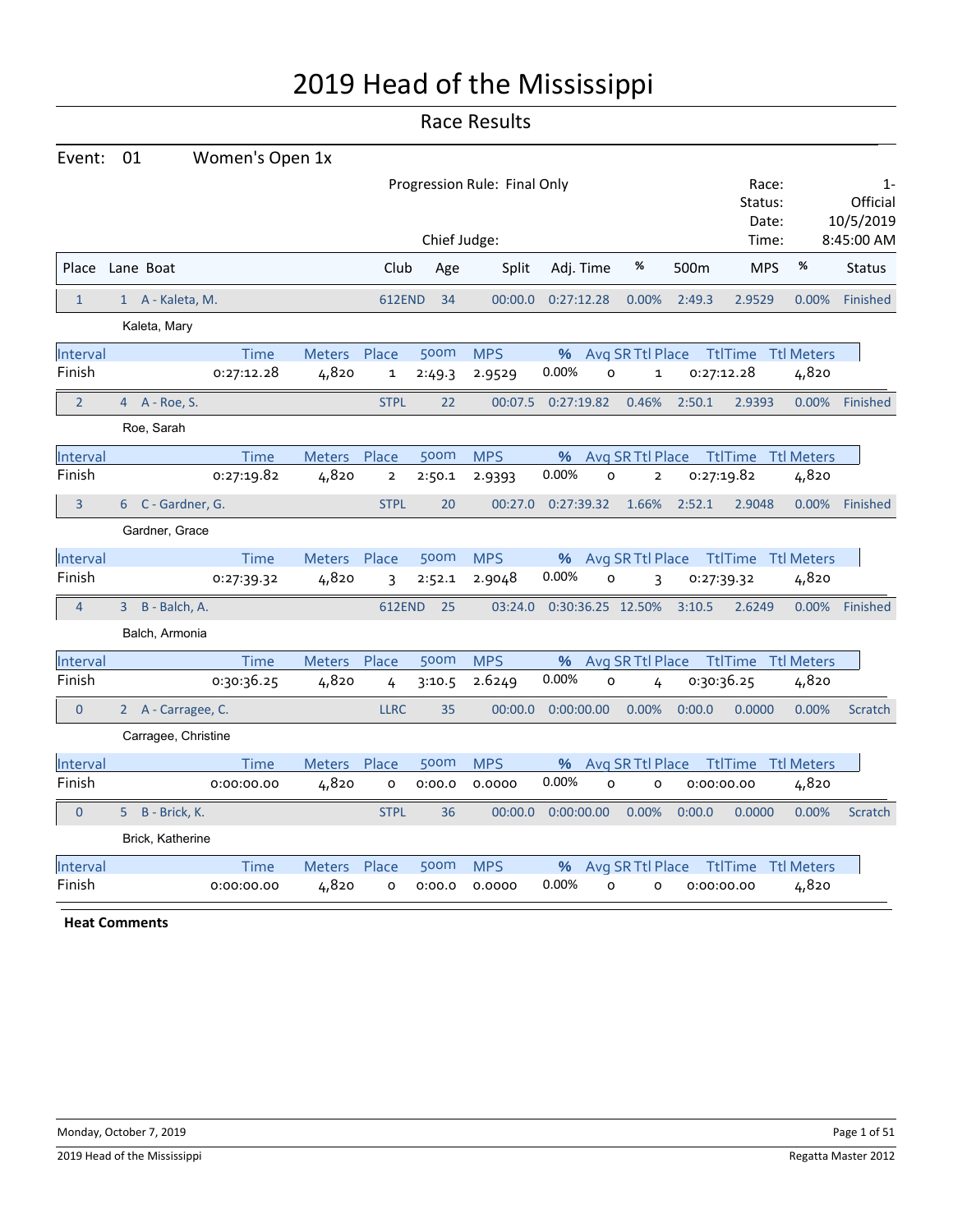| Event:          | Men's (Open/Collegiate) 4+<br>02           |               |                |                                   |                              |                     |                     |                |              |                     |                                        |                                           |
|-----------------|--------------------------------------------|---------------|----------------|-----------------------------------|------------------------------|---------------------|---------------------|----------------|--------------|---------------------|----------------------------------------|-------------------------------------------|
|                 |                                            |               |                | Chief Judge:                      | Progression Rule: Final Only |                     |                     |                |              | Status:<br>Time:    | Race:<br>Date:                         | 2-<br>Official<br>10/5/2019<br>9:00:00 AM |
| Place           | Lane Boat                                  |               | Club           | Age                               | Split                        | Adj. Time           |                     | %              | 500m         | <b>MPS</b>          | %                                      | <b>Status</b>                             |
| $\mathbf{1}$    | 10 A - Tardrew, S.                         |               | <b>UM ME</b>   | 20                                | 00:00.0                      | 0:19:51.35          |                     | 0.00%          | 2:03.6       | 4.0458              | 0.00%                                  | Finished                                  |
| 3               | Cox Sedivy, Rebecca<br>Schuster, Erik      |               | 1<br>4         | Peers, Keiran<br>Tardrew, Sean    |                              |                     |                     |                |              | 2 Polk, Mitchell    |                                        |                                           |
| Interval        | <b>Time</b>                                | Meters        | Place          | 500m                              | <b>MPS</b>                   | %                   | Avg SR Ttl Place    |                |              |                     | <b>TtlTime Ttl Meters</b>              |                                           |
| Finish          | 0:19:51.35                                 | 4,820         | 1              | 2:03.6                            | 4.0458                       | 0.00%               | $\circ$             | 1              |              | 0:19:51.35          | 4,820                                  |                                           |
| $\overline{2}$  | 11 B - Dean, J.                            |               | <b>UM ME</b>   | 20                                | 00:10.2                      | 0:20:01.57          |                     | 0.86%          | 2:04.6       | 4.0114              | $0.00\%$                               | Finished                                  |
| 3               | Cox Lewis, Christine<br>Martin, John       |               | 1<br>4         | Dean, Joshua                      | Koivumaki, William           |                     |                     |                |              | 2 Whitely, Emmet    |                                        |                                           |
| Interval        | <b>Time</b>                                | <b>Meters</b> | Place          | 500m                              | <b>MPS</b>                   | %                   | Avg SR Ttl Place    |                |              |                     | <b>TtlTime</b> Ttl Meters              |                                           |
| Finish          | 0:20:01.57                                 | 4,820         | $\overline{2}$ | 2:04.6                            | 4.0114                       | 0.00%               | $\circ$             | $\overline{2}$ |              | 0:20:01.57          | 4,820                                  |                                           |
| 3               | 17 A - Spencer, J.                         |               | <b>612END</b>  | 41                                | 00:23.0                      | 0:20:14.37          |                     | 1.93%          | 2:06.0       | 3.9691              | 0.00%                                  | Finished                                  |
| 3               | Cox Morrow, Georgia<br>Trimble, Jack       |               | 1<br>4         | Johnson, Patrick<br>Spencer, Joe  |                              |                     |                     |                |              | 2 Morrow, Andrew    |                                        |                                           |
| Interval        | <b>Time</b>                                | <b>Meters</b> | Place          | 500 <sub>m</sub>                  | <b>MPS</b>                   | %                   | Avg SR Ttl Place    |                |              |                     | <b>TtlTime</b> Ttl Meters              |                                           |
| Finish          | 0:20:14.37                                 | 4,820         | 3              | 2:06.0                            | 3.9691                       | 0.00%               | o                   | 3              |              | 0:20:14.37          | 4,820                                  |                                           |
| $\overline{4}$  | 25 C - Jablonic, J.                        |               | <b>MPLS</b>    | 51                                | 00:58.5                      | 0:20:49.81          |                     | 4.91%          | 2:09.6       | 3.8566              | 0.00%                                  | Finished                                  |
| 3               | Cox Granse, Adelaide<br>McCarthy, Finbarr  |               | 1<br>4         | Powers, Jeffrey<br>Jablonic, John |                              |                     |                     |                | $\mathbf{2}$ | Faber, Steven       |                                        |                                           |
| Interval        | <b>Time</b>                                | Meters Place  |                | 500m                              | <b>MPS</b>                   | %                   | Avg SR Ttl Place    |                |              |                     | <b>TtlTime</b> Ttl Meters              |                                           |
| Finish          | 0:20:49.81                                 | 4,820         | 4              | 2:09.6                            | 3.8566                       | 0.00%               | $\mathsf{o}$        | 4              |              | 0:20:49.81          | 4,820                                  |                                           |
| 5               | 23 E - Schmitz, A.                         |               | UM ME          | 20                                | 01:36.7                      | 0:21:28.04          |                     | 8.12%          | 2:13.6       | 3.7421              | 0.00%                                  | Finished                                  |
| 3               | Cox Lach, Maya<br>Helmbrecht-Lommel, Bryce |               | 4              | Moos, Trevor<br>Schmitz, Andrew   |                              |                     |                     |                |              | 2 Tourville, Landon |                                        |                                           |
| Interval        | <b>Time</b>                                | Meters Place  |                | 500m                              | <b>MPS</b>                   |                     |                     |                |              |                     | % Avg SR Ttl Place Ttl Time Ttl Meters |                                           |
| Finish          | 0:21:28.04                                 | 4,820         | 5              | 2:13.6                            | 3.7421                       | 0.00%               | $\mathsf{o}$        | 5              |              | 0:21:28.04          | 4,820                                  |                                           |
| 6               | 24 B - Lund, C.                            |               | <b>STPL</b>    | 25                                |                              | 01:55.0  0:21:46.31 |                     | 9.65%          | 2:15.5       | 3.6898              | $0.00\%$                               | Finished                                  |
|                 | Cox Kask, Bria<br>3 Juckett, William       |               | 1              | Bakke, Dan<br>Lund, Connor        |                              |                     |                     |                |              | 2 Hellerstedt, Kurt |                                        |                                           |
| Interval        | <b>Time</b>                                | Meters Place  |                | 500 <sub>m</sub>                  | <b>MPS</b>                   |                     |                     |                |              |                     | % Avg SR Ttl Place Ttl Time Ttl Meters |                                           |
| Finish          | 0:21:46.31                                 | 4,820         | 6              | 2:15.5                            | 3.6898                       | 0.00%               | $\mathsf{o}\xspace$ | 6              |              | 0:21:46.31          | 4,820                                  |                                           |
| 7               | 22 F - Hickmann, M.                        |               | <b>UM ME</b>   | 20                                |                              | 01:58.8  0:21:50.19 |                     | 9.98%          | 2:15.9       | 3.6789              |                                        | 0.00% Finished                            |
|                 | Cox Marbaker, Isabel<br>3 Graves, Connor   |               |                | 1 Lehner, Erik                    | 4 Hickmann, Matthew          |                     |                     |                |              | 2 Sundin, Camden    |                                        |                                           |
| <b>Interval</b> | <b>Time</b>                                | Meters Place  |                | 500m                              | <b>MPS</b>                   | %                   | Avg SR Ttl Place    |                |              |                     | <b>TtlTime Ttl Meters</b>              |                                           |
| Finish          | 0:21:50.19                                 | 4,820         | $\overline{7}$ | 2:15.9                            | 3.6789                       | 0.00%               | o                   | 7              |              | 0:21:50.19          | 4,820                                  |                                           |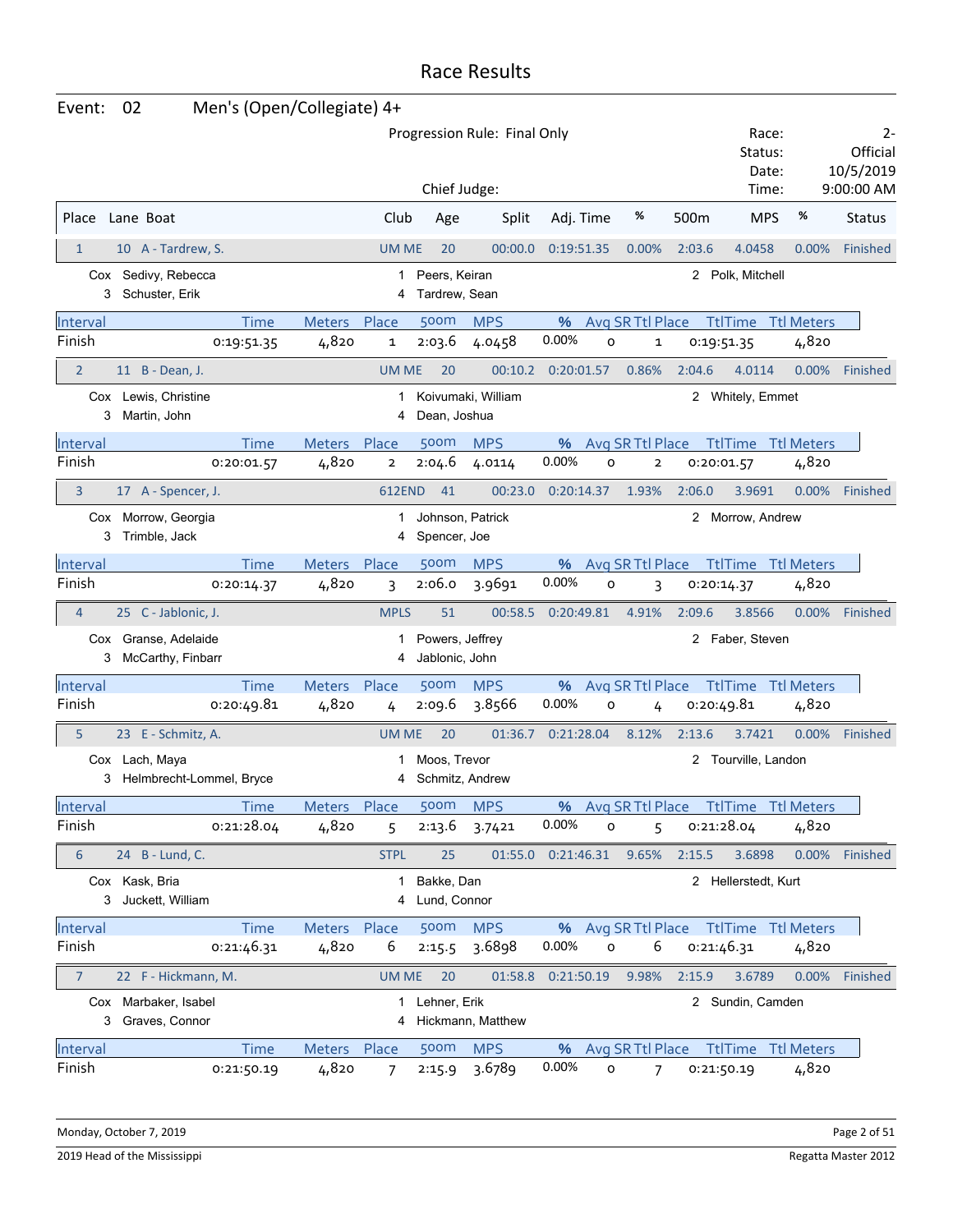|          | 14 A - Renda, T.                   |                              | <b>STPL</b>  | 25                           | 02:12.4           | 0:22:03.79 11.12% |         |                   | 2:17.3 | 3.6411                | $0.00\%$                  | Finished |
|----------|------------------------------------|------------------------------|--------------|------------------------------|-------------------|-------------------|---------|-------------------|--------|-----------------------|---------------------------|----------|
|          | Cox Pischke, Brianna               |                              | 1            | Olson, Sawyer                |                   |                   |         |                   |        | 2 O'Neill, Neill      |                           |          |
| 3        | Stack, Chris                       |                              | 4            | Renda, Tyler                 |                   |                   |         |                   |        |                       |                           |          |
| Interval |                                    | <b>Time</b><br><b>Meters</b> | Place        | 500m                         | <b>MPS</b>        | %                 |         | Avg SR Ttl Place  |        |                       | <b>TtlTime</b> Ttl Meters |          |
| Finish   | 0:22:03.79                         | 4,820                        | 8            | 2:17.3                       | 3.6411            | 0.00%             | 0       | 8                 |        | 0:22:03.79            | 4,820                     |          |
| 9        | 12 C - Miller, L.                  |                              | <b>UM ME</b> | 19                           | 02:24.3           | 0:22:15.70 12.12% |         |                   | 2:18.6 | 3.6086                | 0.00%                     | Finished |
| 3        | Cox Moore, Amy<br>Dilthey, Tucker  |                              | 1<br>4       | Stanis, Noah<br>Miller, Luke |                   |                   |         |                   | 2      | Carroll, Patrick      |                           |          |
| Interval |                                    | <b>Time</b><br><b>Meters</b> | Place        | 500m                         | <b>MPS</b>        | %                 |         | Avg SR Ttl Place  |        | <b>TtlTime</b>        | <b>Ttl Meters</b>         |          |
| Finish   | 0:22:15.70                         | 4,820                        | 9            | 2:18.6                       | 3.6086            | 0.00%             | $\circ$ | 9                 |        | 0:22:15.70            | 4,820                     |          |
|          |                                    |                              |              |                              |                   |                   |         |                   |        |                       |                           |          |
| 10       | 21 B - Mehring, N.                 |                              | <b>MPLS</b>  | 26                           | 03:20.7           | 0:23:12.08 16.85% |         |                   | 2:24.4 | 3.4624                | 0.00%                     | Finished |
| 3        | Cox Beckman, Anne<br>Baden, Daniel |                              | 1<br>4       | Wagoner, Blake               | Mehring, Nicholas |                   |         |                   |        | 2 Bendtsen, Andrej    |                           |          |
| Interval |                                    | Time<br><b>Meters</b>        | Place        | 500m                         | <b>MPS</b>        | %                 |         | Avg SR Ttl Place  |        | <b>TtlTime</b>        | <b>Ttl Meters</b>         |          |
| Finish   | 0:23:12.08                         | 4,820                        | 10           | 2:24.4                       | 3.4624            | 0.00%             | o       | 10                |        | 0:23:12.08            | 4,820                     |          |
| 11       | 9 A - Nichols, A.                  |                              | <b>MPLS</b>  | 43                           | 03:41.3           | 0:23:32.64 18.57% |         |                   | 2:26.5 | 3.4121                | 0.00%                     | Finished |
|          | Cox lyengar, Tara                  |                              | 1            | Sargent, Matt                |                   |                   |         |                   |        | 2 Peers, Adrian       |                           |          |
|          | 3 Levendowski, Brian               |                              | 4            | Nichols, Andrew              |                   |                   |         |                   |        |                       |                           |          |
| Interval |                                    | <b>Time</b><br><b>Meters</b> | Place        | 500m                         | <b>MPS</b>        | %                 |         | Avg SR Ttl Place  |        |                       | <b>TtlTime Ttl Meters</b> |          |
| Finish   | 0:23:32.64                         | 4,820                        | 11           | 2:26.5                       | 3.4121            | 0.00%             | O       | 11                |        | 0:23:32.64            | 4,820                     |          |
| 12       | 18 A - Wendt, K.                   |                              | <b>IOWA</b>  | 22                           | 04:21.6           |                   |         | 0:24:12.91 21.95% | 2:30.7 | 3.3175                | $0.00\%$                  | Finished |
|          |                                    |                              |              |                              |                   |                   |         |                   |        |                       |                           |          |
|          | Cox Elms, Nicholas                 |                              | 1            | Pelech, Paul                 |                   |                   |         |                   |        | 2 Buelow, Josh        |                           |          |
| 3        | Strueber, Zach                     |                              | 4            | Wendt, Kyle                  |                   |                   |         |                   |        |                       |                           |          |
| Interval |                                    | <b>Time</b><br><b>Meters</b> | Place        | 500m                         | <b>MPS</b>        | %                 |         | Avg SR Ttl Place  |        | <b>TtlTime</b>        | <b>Ttl Meters</b>         |          |
| Finish   | 0:24:12.91                         | 4,820                        | 12           | 2:30.7                       | 3.3175            | 0.00%             | o       | 12                |        | 0:24:12.91            | 4,820                     |          |
| 13       | 20 D - O'Donnell, A.               |                              | <b>UM ME</b> | 20                           | 04:37.6           | 0:24:28.95 23.30% |         |                   | 2:32.4 | 3.2813                | $0.00\%$                  | Finished |
|          | Cox Anton, Hallie                  |                              | 1            | Blaschko, Chase              |                   |                   |         |                   |        | 2 Wilken, Spencer     |                           |          |
| 3        | Ohnsted, Cory                      |                              | 4            | O'Donnell, Aidan             |                   |                   |         |                   |        |                       |                           |          |
| Interval |                                    | Time<br><b>Meters</b>        | Place        | 500m                         | <b>MPS</b>        | %                 |         | Avg SR Ttl Place  |        |                       | <b>TtlTime</b> Ttl Meters |          |
| Finish   | 0:24:28.95                         | 4,820                        | 13           | 2:32.4                       | 3.2813            | 0.00%             | o       | 13                |        | 0:24:28.95            | 4,820                     |          |
| 14       | 15 A - Kronberg, L.                |                              | <b>MAC</b>   | 19                           | 07:37.7           | 0:27:29.08 38.42% |         |                   | 2:51.1 | 2.9228                | 0.00%                     | Finished |
|          | Cox Isaac-Herzog, Gabi             |                              | 1            | Harker, Isaac                |                   |                   |         |                   |        | 2 Crayton, James      |                           |          |
|          | 3 Zou, Brian                       |                              | 4            |                              | Kronberg, Linden  |                   |         |                   |        |                       |                           |          |
| Interval |                                    | Meters Place<br><b>Time</b>  |              | 500m                         | <b>MPS</b>        | %                 |         | Avg SR Ttl Place  |        |                       | <b>TtlTime</b> Ttl Meters |          |
| Finish   | 0:27:29.08                         | 4,820                        | 14           | 2:51.1                       | 2.9228            | 0.00%             | 0       | 14                |        | 0:27:29.08            | 4,820                     |          |
| 15       | 13 A - Buchert, J.                 |                              |              | UOSTCC 18                    | 07:51.9           | 0:27:43.26 39.61% |         |                   | 2:52.5 | 2.8979                | 0.00%                     | Finished |
|          | Cox Selden, Liam                   |                              | 1            | Richter, Samuel              |                   |                   |         |                   |        | 2 Stoltz, Christopher |                           |          |
| 3        | Burkum, Tyler                      |                              | 4            |                              | Buchert, Jonathan |                   |         |                   |        |                       |                           |          |
| Interval |                                    | Meters Place<br><b>Time</b>  |              | 500m                         | <b>MPS</b>        | %                 |         | Avg SR Ttl Place  |        |                       | <b>TtlTime Ttl Meters</b> |          |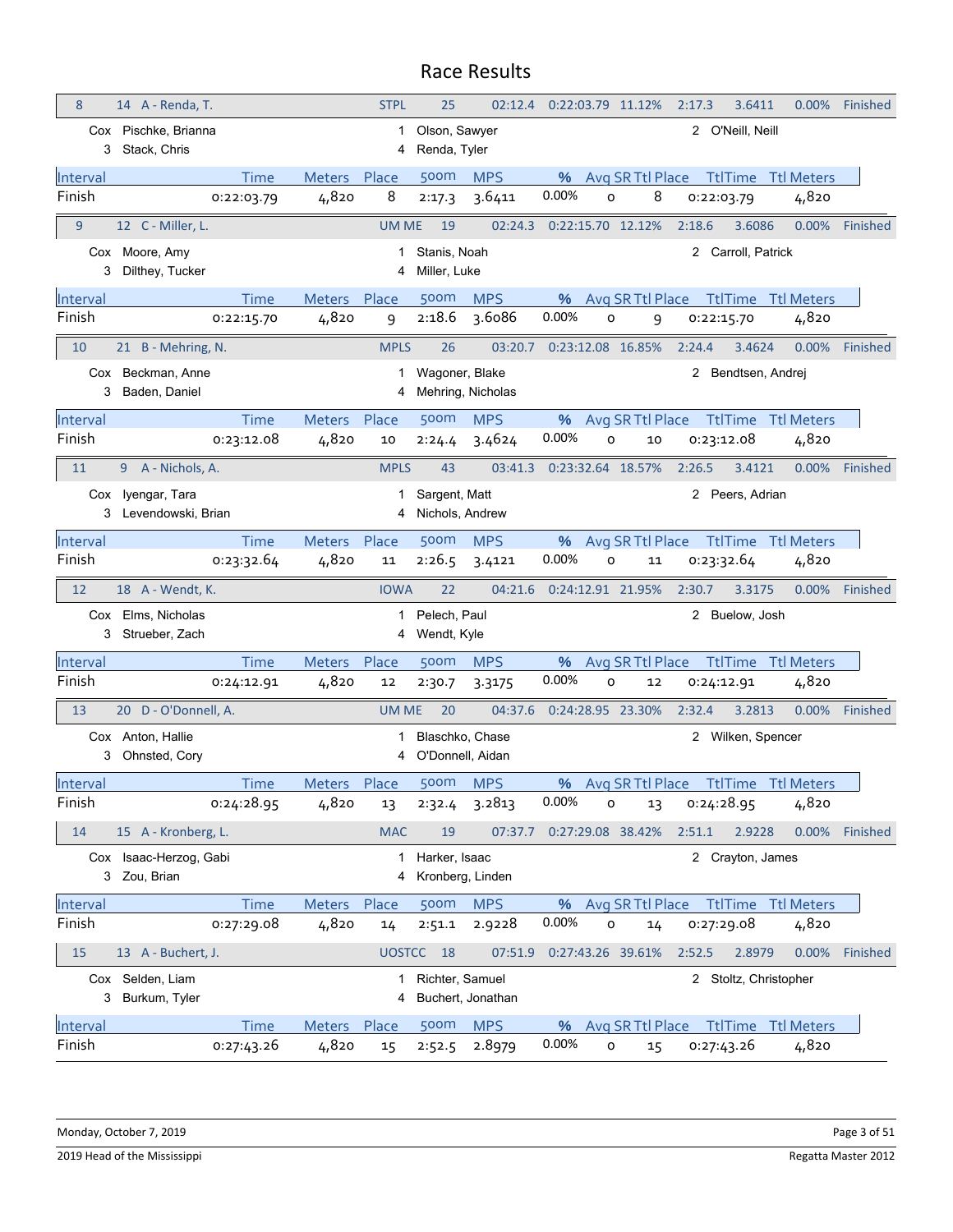| 16                 | A - Birklid, C.<br>19             |                    |                        | <b>STBSTJ</b> | 21                            | 08:43.3              |               |         | 0:28:34.62 43.92%      | 2:57.9 | 2.8111                       | $0.00\%$                   | Finished |
|--------------------|-----------------------------------|--------------------|------------------------|---------------|-------------------------------|----------------------|---------------|---------|------------------------|--------|------------------------------|----------------------------|----------|
| Cox<br>3           | Keefe, Lucy<br>Trobec. Cullen     |                    |                        | 4             | Birklid, Caleb                | Odermann, Friedrich  |               |         |                        | 2      | Kennedy, Zach                |                            |          |
| Interval<br>Finish |                                   | Time<br>0:28:34.62 | <b>Meters</b><br>4,820 | Place<br>16   | 500m<br>2:57.9                | <b>MPS</b><br>2.8111 | $\%$<br>0.00% | $\circ$ | Avg SR Ttl Place<br>16 |        | <b>TtlTime</b><br>0:28:34.62 | <b>Ttl Meters</b><br>4,820 |          |
| 17                 | 16 A - Kroner, S.                 |                    |                        | <b>STOLAF</b> | 21                            | 16:47.4              |               |         | 0:36:38.73 84.56%      | 3:48.1 | 2.1922                       | $0.00\%$                   | Finished |
| Cox<br>3           | Mendez, Luis<br>McFarland, Andrew |                    |                        | 4             | 1 Le, Edwin<br>Kroner, Samuel |                      |               |         |                        | 2      | Jaeger, Matthew              |                            |          |
| Interval<br>Finish |                                   | Time<br>0:36:38.73 | <b>Meters</b><br>4,820 | Place<br>17   | 500m<br>3:48.1                | <b>MPS</b><br>2.1922 | $\%$<br>0.00% | 0       | Avg SR Ttl Place<br>17 |        | <b>TtlTime</b><br>0:36:38.73 | <b>Ttl Meters</b><br>4,820 |          |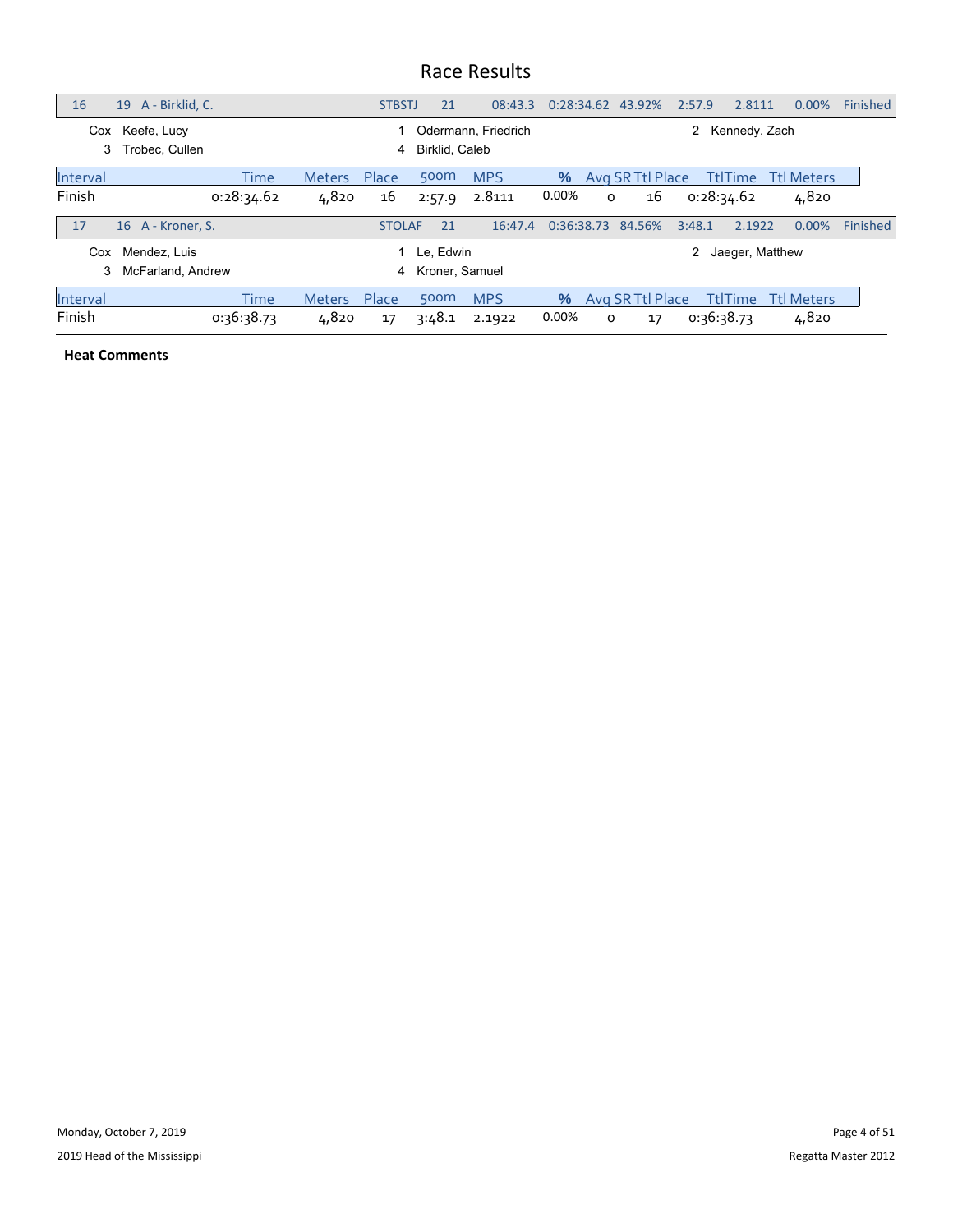| Event:         | 03                      | <b>Women's Masters 2x</b> |               |                |                  |                              |                             |                    |                |        |                                        |          |                                           |
|----------------|-------------------------|---------------------------|---------------|----------------|------------------|------------------------------|-----------------------------|--------------------|----------------|--------|----------------------------------------|----------|-------------------------------------------|
|                |                         |                           |               |                |                  | Progression Rule: Final Only |                             |                    |                |        | Race:<br>Status:<br>Date:              |          | 3-<br>Official<br>10/5/2019<br>9:15:00 AM |
|                |                         |                           |               |                | Chief Judge:     |                              |                             |                    |                |        | Time:                                  |          |                                           |
| Place          | Lane Boat               |                           |               | Club           | Age              | Split                        | Adj. Time                   |                    | %              | 500m   | <b>MPS</b>                             | %        | <b>Status</b>                             |
| $\mathbf{1}$   | 30 B - Stenersen, K.    |                           |               | <b>MPLS</b>    | 61               | 00:29.5                      | 0:27:09.09                  |                    | 0.00%          | 2:59.6 | 2.9587                                 | 0.00%    | Finished                                  |
|                | 1 Lund, Kristina        |                           |               |                |                  | 2 Stenersen, Kathleen        |                             |                    |                |        |                                        |          |                                           |
| Interval       |                         | <b>Time</b>               | Meters Place  |                | 500m             | <b>MPS</b>                   |                             | % Avg SR Ttl Place |                |        | TtlTime Ttl Meters                     |          |                                           |
| Finish         |                         | 0:28:51.76                | 4,820         | $\overline{2}$ | 2:59.6           | 2.7833                       | 0.00%                       | O                  | $\mathbf{2}$   |        | 0:28:51.76                             | 4,820    |                                           |
| $\overline{2}$ | 29 A - Luetmer, E.      |                           |               | <b>LLRC</b>    | 51               | 00:00.0                      | 0:27:40.32                  |                    | 1.92%          | 2:56.6 | 2.9030                                 | $0.00\%$ | Finished                                  |
|                | 1 Johnson, Amy          |                           |               |                |                  | 2 Luetmer, Elizabeth         |                             |                    |                |        |                                        |          |                                           |
| Interval       |                         | <b>Time</b>               | <b>Meters</b> | Place          | 500m             | <b>MPS</b>                   | %                           | Avg SR Ttl Place   |                |        | TtlTime Ttl Meters                     |          |                                           |
| Finish         |                         | 0:28:22.25                | 4,820         | $\mathbf{1}$   | 2:56.6           | 2.8315                       | 0.00%                       | O                  | 1              |        | 0:28:22.25                             | 4,820    |                                           |
| 3              | 35 C - Miller, K.       |                           |               | <b>MPLS</b>    | 43               | 00:42.8                      | 0:29:56.40 10.27%           |                    |                | 3:01.0 | 2.6832                                 | $0.00\%$ | Finished                                  |
|                | 1 Norgard, Katie        |                           |               | $\mathbf{2}$   | Miller, Kristin  |                              |                             |                    |                |        |                                        |          |                                           |
| Interval       |                         | Time                      | Meters Place  |                | 500m             | <b>MPS</b>                   | %                           | Avg SR Ttl Place   |                |        | TtlTime Ttl Meters                     |          |                                           |
| Finish         |                         | 0:29:05.08                | 4,820         | 3              | 3:01.0           | 2.7621                       | 0.00%                       | O                  | 3              |        | 0:29:05.08                             | 4,820    |                                           |
| $\overline{4}$ | 32 A - Ilse, J.         |                           |               | <b>DULT</b>    | 62               | 03:50.6                      | 0:30:22.91 11.90%           |                    |                | 3:20.5 | 2.6441                                 |          | 0.00% Finished                            |
|                | 1 Turner, Lorraine      |                           |               |                | 2 Ilse, Judith   |                              |                             |                    |                |        |                                        |          |                                           |
| Interval       |                         | <b>Time</b>               | Meters Place  |                | 500m             | <b>MPS</b>                   | %                           |                    |                |        | Avg SR Ttl Place Ttl Time Ttl Meters   |          |                                           |
| Finish         |                         | 0:32:12.81                | 4,820         | 6              | 3:20.5           | 2.4938                       | 0.00%                       | $\circ$            | 6              |        | 0:32:12.81                             | 4,820    |                                           |
| 5              | 37 D - Chen, L.         |                           |               | <b>MPLS</b>    | 53               | 03:11.7                      | 0:30:41.39 13.03%           |                    |                | 3:16.5 | 2.6176                                 | $0.00\%$ | Finished                                  |
|                | 1 Culhane, Sarah        |                           |               |                | 2 Chen, Lihsia   |                              |                             |                    |                |        |                                        |          |                                           |
| Interval       |                         | <b>Time</b>               | Meters        | Place          | 500m             | <b>MPS</b>                   | %                           | Avg SR Ttl Place   |                |        | <b>TtlTime Ttl Meters</b>              |          |                                           |
| Finish         |                         | 0:31:33.93                | 4,820         | 5              | 3:16.5           | 2.5450                       | 0.00%                       | o                  | 5              |        | 0:31:33.93                             | 4,820    |                                           |
| 6              | 28 A - Rosso Recker, K. |                           |               | <b>MPLS</b>    | 40               | 02:23.6                      | 0:30:45.88 13.31%           |                    |                | 3:11.5 | 2.6112                                 | 0.00%    | Finished                                  |
|                | 1 Kubusek, Carrie       |                           |               |                |                  | 2 Rosso Recker, Kathryn      |                             |                    |                |        |                                        |          |                                           |
| Interval       |                         | <b>Time</b>               | Meters Place  |                | 500m             | <b>MPS</b>                   |                             |                    |                |        | % Avg SR Ttl Place Ttl Time Ttl Meters |          |                                           |
| Finish         |                         | 0:30:45.88                | 4,820         | $\overline{4}$ | 3:11.5           | 2.6112                       | 0.00%                       | $\mathsf{o}$       | $\overline{4}$ |        | 0:30:45.88                             | 4,820    |                                           |
| $\overline{7}$ | 34 B - Layton, J.       |                           |               | <b>LLRC</b>    | 43               |                              | 05:05.4  0:33:19.01  22.71% |                    |                | 3:28.3 | 2.4112                                 |          | 0.00% Finished                            |
| 1              | Buggy, Laura            |                           |               |                | 2 Layton, Jackie |                              |                             |                    |                |        |                                        |          |                                           |
| Interval       |                         | <b>Time</b>               | Meters Place  |                | 500m             | <b>MPS</b>                   |                             |                    |                |        | % Avg SR Ttl Place Ttl Time Ttl Meters |          |                                           |
| Finish         |                         | 0:33:27.69                | 4,820         | $\overline{7}$ | 3:28.3           | 2.4008                       | 0.00%                       | $\circ$            | 7              |        | 0:33:27.69                             | 4,820    |                                           |
| $\mathbf 0$    | 31 A - Pederson, A.     |                           |               | 612END         | 64               | 00:00.0                      | 0:00:00.00                  |                    | 0.00%          | 0:00.0 | 0.0000                                 | 0.00%    | Scratch                                   |
|                | 1 Lewis, Nancy          |                           |               |                |                  | 2 Pederson, Andrea           |                             |                    |                |        |                                        |          |                                           |
| Interval       |                         | <b>Time</b>               | Meters Place  |                | 500m             | <b>MPS</b>                   |                             |                    |                |        | % Avg SR Ttl Place Ttl Time Ttl Meters |          |                                           |
| Finish         |                         | 0:00:00.00                | 4,820         | 0              | 0:00.0           | 0.0000                       | 0.00%                       | $\circ$            | o              |        | 0:00:00.00                             | 4,820    |                                           |

Monday, October 7, 2019 **Page 5 of 51** Page 5 of 51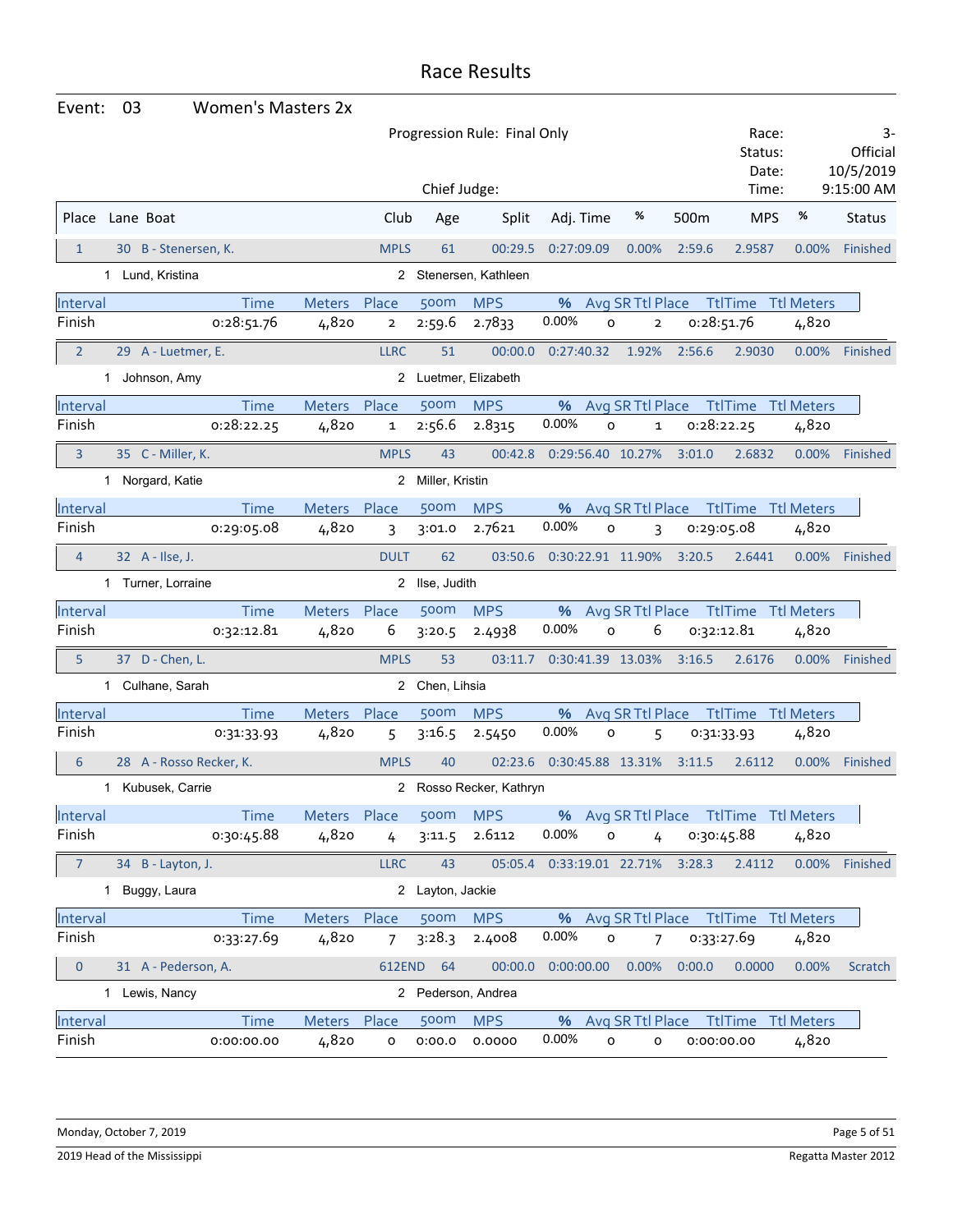| $\overline{0}$ | A - McNichols, D.<br>33 |            |               | <b>UNAFF</b> | 53               | 00:00.0             | 0:00:00.00 |          | $0.00\%$         | 0:00.0 | 0.0000         | 0.00%                     | Scratch |
|----------------|-------------------------|------------|---------------|--------------|------------------|---------------------|------------|----------|------------------|--------|----------------|---------------------------|---------|
|                | Wiegner, Christina      |            |               | 2            |                  | McNichols, Donna    |            |          |                  |        |                |                           |         |
| Interval       |                         | Time       | <b>Meters</b> | Place        | 500 <sub>m</sub> | <b>MPS</b>          | %          |          | Avg SR Ttl Place |        |                | <b>TtlTime</b> Ttl Meters |         |
| Finish         |                         | 0:00:00.00 | 4,820         | O            | 0:00.0           | 0.0000              | 0.00%      | $\Omega$ | 0                |        | 0:00:00.00     | 4,820                     |         |
| $\overline{0}$ | 36 E - Crossman, C.     |            |               | <b>MPLS</b>  | 43               | 00:00.0             | 0:00:00.00 |          | 0.00%            | 0:00.0 | 0.0000         | 0.00%                     | Scratch |
|                | Cartledge, Colby        |            |               |              |                  | Crossman, Christina |            |          |                  |        |                |                           |         |
| Interval       |                         | Time       | <b>Meters</b> | Place        | 500 <sub>m</sub> | <b>MPS</b>          | %          |          | Avg SR Ttl Place |        | <b>TtlTime</b> | Ttl Meters                |         |
| Finish         |                         | 0:00:00.00 | 4,820         | $\Omega$     | 0:00.0           | 0.0000              | 0.00%      | $\Omega$ | 0                |        | 0:00:00.00     | 4,820                     |         |

#### **Heat Comments**

#### Event: 04 Women's Masters 2‐

|              |                  |            |               |              |                   | Progression Rule: Final Only |            |         |                  |                  | Race:          |                   | 4-            |
|--------------|------------------|------------|---------------|--------------|-------------------|------------------------------|------------|---------|------------------|------------------|----------------|-------------------|---------------|
|              |                  |            |               |              |                   |                              |            |         |                  |                  | Status:        |                   | Official      |
|              |                  |            |               |              |                   |                              |            |         |                  |                  | Date:          |                   | 10/5/2019     |
|              |                  |            | Time:         |              | 9:15:00 AM        |                              |            |         |                  |                  |                |                   |               |
| Place        | Lane Boat        |            |               | Club         | Age               | Split                        | Adj. Time  |         | %                | 500 <sub>m</sub> | <b>MPS</b>     | %                 | <b>Status</b> |
| $\mathbf{1}$ | 40 A - Sacra, M. |            |               | <b>MPLS</b>  | 46                | 00:00.0                      | 0:35:12.30 |         | $0.00\%$         | 3:39.1           | 2.2819         | $0.00\%$          | Finished      |
|              | Gibson, Susan    |            |               |              | 2 Sacra, Michaela |                              |            |         |                  |                  |                |                   |               |
| Interval     |                  | Time       | <b>Meters</b> | Place        | 500 <sub>m</sub>  | <b>MPS</b>                   | %          |         | Avg SR Ttl Place |                  | <b>TtlTime</b> | <b>Ttl Meters</b> |               |
| Finish       |                  | 0:35:12.30 | 4,820         | $\mathbf{1}$ | 3:39.1            | 2.2819                       | 0.00%      | $\circ$ | 1                |                  | 0:35:12.30     | 4,820             |               |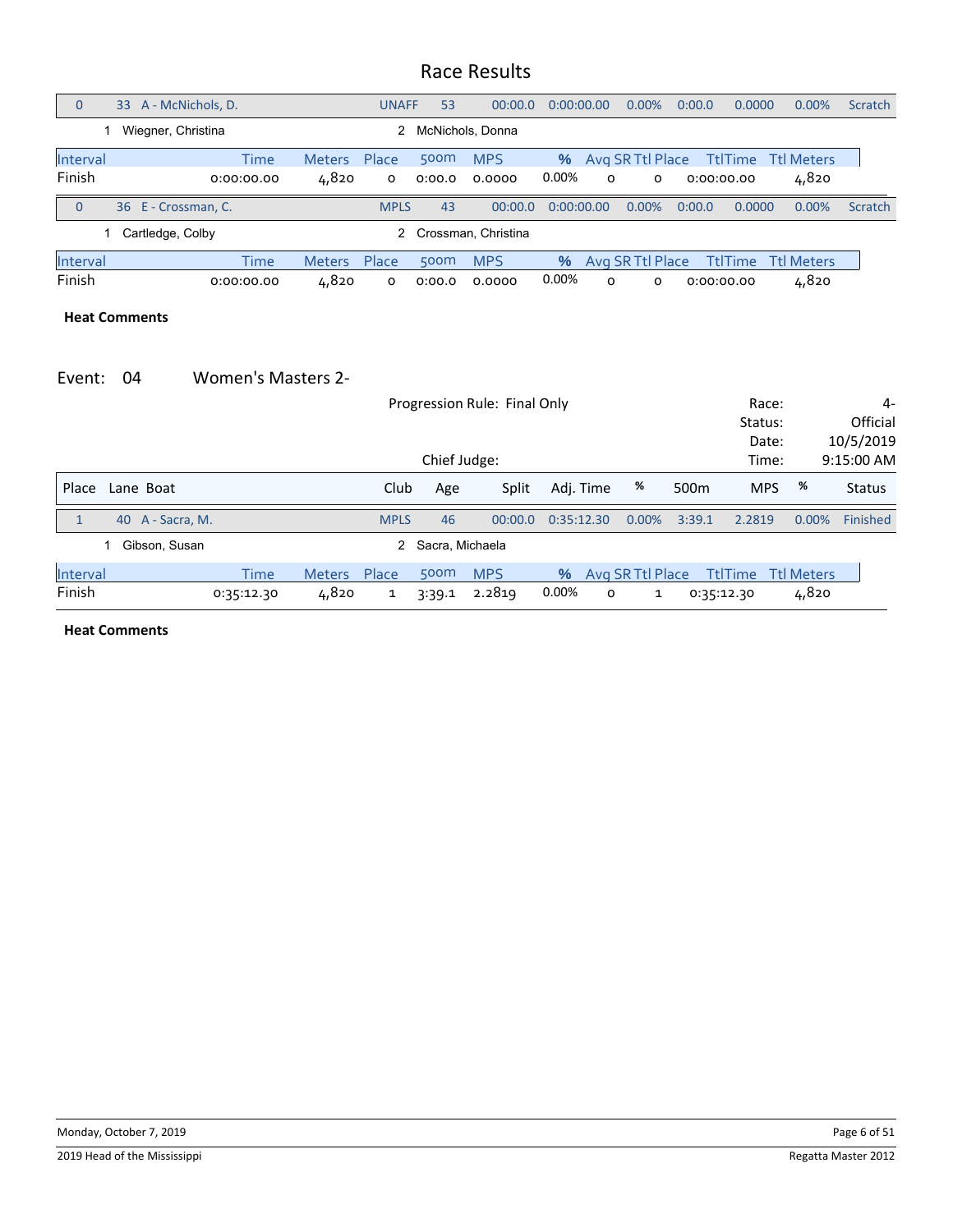| Event:             | 05                                          | Women's Collegiate 4+ |               |                |                                     |                               |                   |                                    |              |                                    |                           |                                           |
|--------------------|---------------------------------------------|-----------------------|---------------|----------------|-------------------------------------|-------------------------------|-------------------|------------------------------------|--------------|------------------------------------|---------------------------|-------------------------------------------|
|                    |                                             |                       |               |                | Chief Judge:                        | Progression Rule: Final Only  |                   |                                    |              | Race:<br>Status:<br>Date:<br>Time: |                           | 5-<br>Official<br>10/5/2019<br>9:30:00 AM |
| Place              | Lane Boat                                   |                       |               | Club           | Age                                 | Split                         | Adj. Time         | %                                  | 500m         | <b>MPS</b>                         | %                         | <b>Status</b>                             |
|                    |                                             |                       |               |                |                                     | 00:00.0                       |                   |                                    |              |                                    |                           |                                           |
| $\mathbf{1}$       | 44 B - Wiebke, M.                           |                       |               | <b>UMINN</b>   | 21                                  |                               | 0:22:31.24        | 0.00%                              | 2:20.2       | 3.5671                             | 0.00%                     | <b>Finished</b>                           |
| 3                  | Cox Cyr, Miranda<br>Guenther, Erika         |                       |               | 1<br>4         | Wiebke, Melissa                     | Burrows-Cheng, Lauren         |                   |                                    |              | 2 Eliasen, Lindsay                 |                           |                                           |
| Interval           |                                             | <b>Time</b>           | <b>Meters</b> | Place          | 500m                                | <b>MPS</b>                    | %                 | Avg SR Ttl Place                   |              | <b>TtlTime</b>                     | <b>Ttl Meters</b>         |                                           |
| Finish             |                                             | 0:22:31.24            | 4,820         | 1              | 2:20.2                              | 3.5671                        | 0.00%             | O<br>1                             |              | 0:22:31.24                         | 4,820                     |                                           |
| $\overline{2}$     | 43 A - von der Goltz, S.                    |                       |               | <b>UMINN</b>   | 21                                  | 00:46.2                       | 0:23:17.43        | 3.42%                              | 2:25.0       | 3.4492                             | 0.00%                     | Finished                                  |
| 3                  | Cox Clark, Megan<br>Stratton, Natalie       |                       |               | 1<br>4         | Reimann, Sarah                      | von der Goltz, Sarah          |                   |                                    |              | 2 Messer, Meg                      |                           |                                           |
| Interval           |                                             | <b>Time</b>           | <b>Meters</b> | Place          | 500m                                | <b>MPS</b>                    | %                 | Avg SR Ttl Place                   |              |                                    | <b>TtlTime Ttl Meters</b> |                                           |
| Finish             |                                             | 0:23:17.43            | 4,820         | $\overline{2}$ | 2:25.0                              | 3.4492                        | 0.00%             | O<br>$\overline{2}$                |              | 0:23:17.43                         | 4,820                     |                                           |
| 3                  | 45 C - Dammersmith, S.                      |                       |               | <b>UMINN</b>   | 20                                  | 03:19.0                       | 0:25:50.25 14.73% |                                    | 2:40.8       | 3.1092                             | 0.00%                     | Finished                                  |
| 3                  | Cox Large, Sydney<br>Mullally, Gabriella    |                       |               | 1<br>4         | Crawley, Margot                     | Dammersmith, Saskia           |                   |                                    |              | 2 Elder, EmmaJo                    |                           |                                           |
| Interval           |                                             | <b>Time</b>           | <b>Meters</b> | Place          | 500m                                | <b>MPS</b>                    | %                 | Avg SR Ttl Place                   |              | <b>TtlTime</b>                     | <b>Ttl Meters</b>         |                                           |
| Finish             |                                             | 0:25:50.25            | 4,820         | 3              | 2:40.8                              | 3.1092                        | 0.00%             | O<br>3                             |              | 0:25:50.25                         | 4,820                     |                                           |
|                    |                                             |                       |               |                |                                     |                               |                   |                                    |              |                                    |                           |                                           |
| $\overline{4}$     | 49 A - Thieme, H.                           |                       |               | <b>STOLAF</b>  | 21                                  | 08:45.1                       | 0:31:16.31 38.86% |                                    | 3:14.6       | 2.5689                             | $0.00\%$                  | Finished                                  |
| 3                  | Cox Serkland, Selene<br>Dunigan, Elizabeth  |                       |               | 4              | Thieme, Helen                       | Whitcomb, Skylar              |                   |                                    | $\mathbf{2}$ | Kimball, Mary                      |                           |                                           |
| Interval           |                                             | <b>Time</b>           | Meters Place  |                | 500 <sub>m</sub>                    | <b>MPS</b>                    | %                 | Avg SR Ttl Place                   |              |                                    | <b>TtlTime</b> Ttl Meters |                                           |
| Finish             |                                             | 0:31:16.31            | 4,820         | 4              | 3:14.6                              | 2.5689                        | 0.00%             | O<br>4                             |              | 0:31:16.31                         | 4,820                     |                                           |
| 5                  | 46 A - Miranda, L.                          |                       |               | <b>CREI</b>    | 20                                  | 08:54.4                       | 0:31:25.64 39.55% |                                    | 3:15.6       | 2.5562                             | 0.00%                     | Finished                                  |
| Cox<br>3           | Einbeck, Ally<br>Libby, Katherine           |                       |               | 4              | Schulte, Makayla<br>Miranda, Lauren |                               |                   |                                    | $\mathbf{2}$ | McDaniel, Jordyn                   |                           |                                           |
| Interval           |                                             | <b>Time</b>           | Meters Place  |                | 500m                                | <b>MPS</b>                    | %                 | Avg SR Ttl Place                   |              |                                    | <b>TtlTime Ttl Meters</b> |                                           |
| Finish             |                                             | 0:31:25.64            | 4,820         | 5              | 3:15.6                              | 2.5562                        | 0.00%             | $\circ$<br>5                       |              | 0:31:25.64                         | 4,820                     |                                           |
| 6                  | 50 A - Witham, A.                           |                       |               | <b>STBSTJ</b>  | 21                                  | 09:36.3                       | 0:32:07.57 42.65% |                                    | 3:20.0       | 2.5006                             |                           | 0.00% Finished                            |
| 3                  | Cox Witham, Zoe<br>Marek, Ashley            |                       |               | 1<br>4         | Schulz, Jillian<br>Witham, Abbey    |                               |                   |                                    |              | 2 Pichotta, Tessa                  |                           |                                           |
|                    |                                             | <b>Time</b>           | Meters Place  |                | 500m                                | <b>MPS</b>                    |                   |                                    |              |                                    | <b>TtlTime Ttl Meters</b> |                                           |
| Interval<br>Finish |                                             | 0:32:07.57            | 4,820         | 6              | 3:20.0                              | 2.5006                        | 0.00%             | % Avg SR Ttl Place<br>6<br>$\circ$ |              | 0:32:07.57                         | 4,820                     |                                           |
| 7                  | 48 A - Armstrong-Spielberg, M.              |                       |               | <b>MAC</b>     | 19                                  | 11:39.9                       | 0:34:11.09 51.79% |                                    | 3:32.8       | 2.3500                             | 0.00%                     | Finished                                  |
| 3                  | Cox Morrow, Aberdeen<br>Silva-Avila, Ximena |                       |               | 1<br>4         | Doyle, Grace                        | Armstrong-Spielberg, Michelle |                   |                                    |              | 2 Gettings, Sophia                 |                           |                                           |
| <b>Interval</b>    |                                             | <b>Time</b>           | Meters Place  |                | 500m                                | <b>MPS</b>                    | %                 | Avg SR Ttl Place                   |              |                                    | <b>TtlTime Ttl Meters</b> |                                           |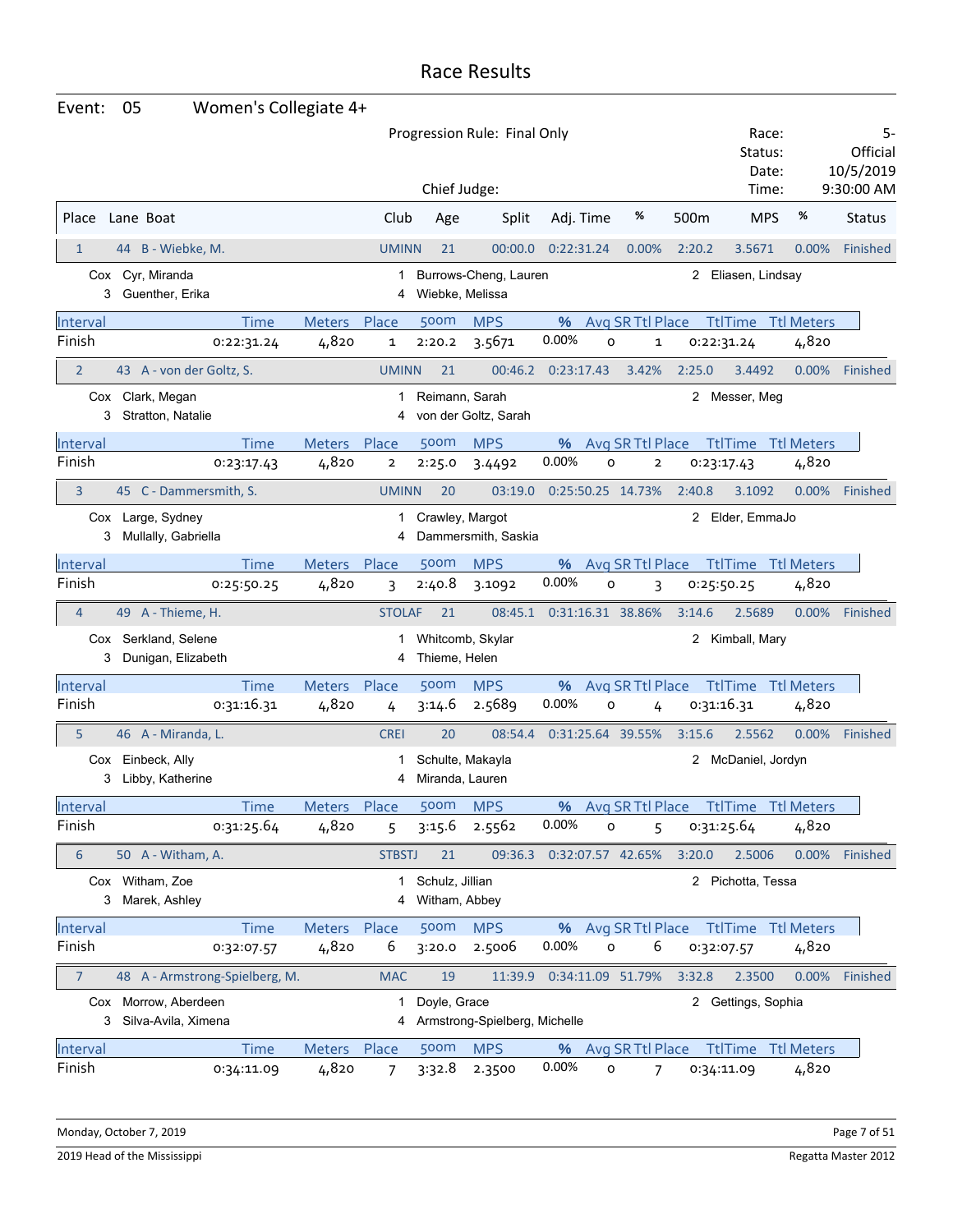|                 | 47 A - Granse, E.                     |            |               | <b>UOSTCC</b> | 19               | 14:44.8             |       | $0:37:16.04$ 65.48% |                  | 3:52.0           | 2.1556 | $0.00\%$           | Finished |
|-----------------|---------------------------------------|------------|---------------|---------------|------------------|---------------------|-------|---------------------|------------------|------------------|--------|--------------------|----------|
|                 | Cox Granse, Isabella<br>3 Sothy, Tara |            |               |               | 4 Granse, Elaina | Mulvihill, Samantha |       |                     |                  | 2 vigeant, Amber |        |                    |          |
| <b>Interval</b> |                                       | Time       | <b>Meters</b> | <b>Place</b>  | 500 <sub>m</sub> | <b>MPS</b>          | %     |                     | Avg SR Ttl Place |                  |        | TtlTime Ttl Meters |          |
| Finish          |                                       | 0:37:16.04 | 4,820         | 8             | 3:52.0           | 2.1556              | 0.00% | $\Omega$            | 8                | 0:37:16.04       |        | 4,820              |          |

**Heat Comments**

| Event:             | 06                                                           | Women's Collegiate Freshman 8+ |                       |                                    |                                                     |                                           |            |          |                       |                        |                                                         |                      |                 |
|--------------------|--------------------------------------------------------------|--------------------------------|-----------------------|------------------------------------|-----------------------------------------------------|-------------------------------------------|------------|----------|-----------------------|------------------------|---------------------------------------------------------|----------------------|-----------------|
|                    |                                                              |                                |                       | Race:<br>Status:<br>Date:<br>Time: |                                                     | 6-<br>Official<br>10/5/2019<br>9:45:00 AM |            |          |                       |                        |                                                         |                      |                 |
| Place              | Lane Boat                                                    |                                |                       | Club                               | Chief Judge:<br>Age                                 | Split                                     | Adj. Time  |          | %                     | 500 <sub>m</sub>       | <b>MPS</b>                                              | %                    | <b>Status</b>   |
| $\mathbf{1}$       | 53 A - Garfield, M.                                          |                                |                       | <b>UMINN</b>                       | 18                                                  | 00:00.0                                   | 0:26:53.06 |          | 0.00%                 | 2:47.3                 | 2.9881                                                  | 0.00%                | <b>Finished</b> |
| 3<br>6             | Cox Cozzi, Emma<br>Kotrba, Avery<br>Wieber, Calista          |                                |                       | 1<br>4<br>7                        | Fath, Peyton<br>Swehla, Nicole                      | Guenther, Adrienne                        |            |          |                       | $\mathbf{2}$<br>5<br>8 | Engelkes, Chloe<br>Garfield, Mallory                    | Konynenbelt, Vanessa |                 |
| Interval           |                                                              | <b>Time</b>                    | Meters                | Place                              | 500m                                                | <b>MPS</b>                                | %          |          | Avg SR Ttl Place      |                        | TtlTime Ttl Meters                                      |                      |                 |
| Finish             |                                                              | 0:26:53.06                     | 4,820                 | 1                                  | 2:47.3                                              | 2.9881                                    | 0.00%      | $\circ$  | $\mathbf 1$           |                        | 0:26:53.06                                              | 4,820                |                 |
| $\overline{2}$     | 54 B - Johnson, M.                                           |                                |                       | <b>UMINN</b>                       | 18                                                  | 00:46.6                                   | 0:27:39.62 |          | 2.89%                 | 2:52.2                 | 2.9043                                                  | 0.00%                | Finished        |
| 3<br>6             | Cox Lindgren, Molly<br>Vooren, Katey Van<br>Wempner, Casey   |                                |                       | 1<br>4<br>7                        | Clark, Sophia<br>Loescher, Grace<br>Erdmann, Lara   |                                           |            |          |                       | $\mathbf{2}$<br>5<br>8 | Erickson, Karisa<br>Strasser, Rachel<br>Johnson, Mattea |                      |                 |
| Interval           |                                                              | Time                           | Meters Place          |                                    | 500m                                                | <b>MPS</b>                                | %          |          | Avg SR Ttl Place      |                        | <b>TtlTime Ttl Meters</b>                               |                      |                 |
| Finish             |                                                              | 0:27:39.62                     | 4,820                 | $\overline{\mathbf{2}}$            | 2:52.2                                              | 2.9043                                    | 0.00%      | O        | $\overline{2}$        |                        | 0:27:39.62                                              | 4,820                |                 |
| 3                  | 55 A - Shoroff, P.                                           |                                |                       | <b>MAC</b>                         | 18                                                  | 16:23.8                                   |            |          | 0:43:16.83 60.99%     | 4:29.4                 | 1.8561                                                  | 0.00%                | Finished        |
|                    | Cox Zou, Brian                                               |                                |                       |                                    | Jones, Anna                                         |                                           |            |          |                       | 2                      | Ajitsaria, Kashvi                                       |                      |                 |
| 3                  | Haris, Maria                                                 |                                |                       | 4                                  | Walker, Andie                                       |                                           |            |          |                       | 5                      | Morrow, Ella                                            |                      |                 |
| 6                  | Barcenas, Jazmin                                             |                                |                       | 7                                  | Luo, Lisa                                           |                                           |            |          |                       | 8                      | Shoroff, Pallavi                                        |                      |                 |
| Interval           |                                                              | Time                           | Meters Place          |                                    | 500m                                                | <b>MPS</b>                                | %          |          | Avg SR Ttl Place      |                        | <b>TtlTime Ttl Meters</b>                               |                      |                 |
| Finish             |                                                              | 0:43:16.83                     | 4,820                 | 3                                  | 4:29.4                                              | 1.8561                                    | 0.00%      | o        | 3                     |                        | 0:43:16.83                                              | 4,820                |                 |
| $\mathbf 0$        | 56 C - Odell, G.                                             |                                |                       | <b>UMINN</b>                       | 18                                                  | 00:00.0                                   | 0:00:00.00 |          | 0.00%                 | 0:00.0                 | 0.0000                                                  | 0.00%                | <b>Scratch</b>  |
| Cox<br>3<br>6      | Matrisciano, Claire<br>Duepner, Kendall<br>Bartlett, Melissa |                                |                       | 1<br>7                             | Wennen, Olivia<br>Doebler, Natalie<br>Cicha, Taylor |                                           |            |          |                       | $\mathbf{2}$<br>5<br>8 | Rue, Elise<br>Willis, Emily<br>Odell, Grace             |                      |                 |
| Interval<br>Finish |                                                              | Time<br>0:00:00.00             | Meters Place<br>4,820 | o                                  | 500m<br>0:00.0                                      | <b>MPS</b><br>0.0000                      | %<br>0.00% | $\Omega$ | Avg SR Ttl Place<br>0 |                        | <b>TtlTime</b> Ttl Meters<br>0:00:00.00                 | 4,820                |                 |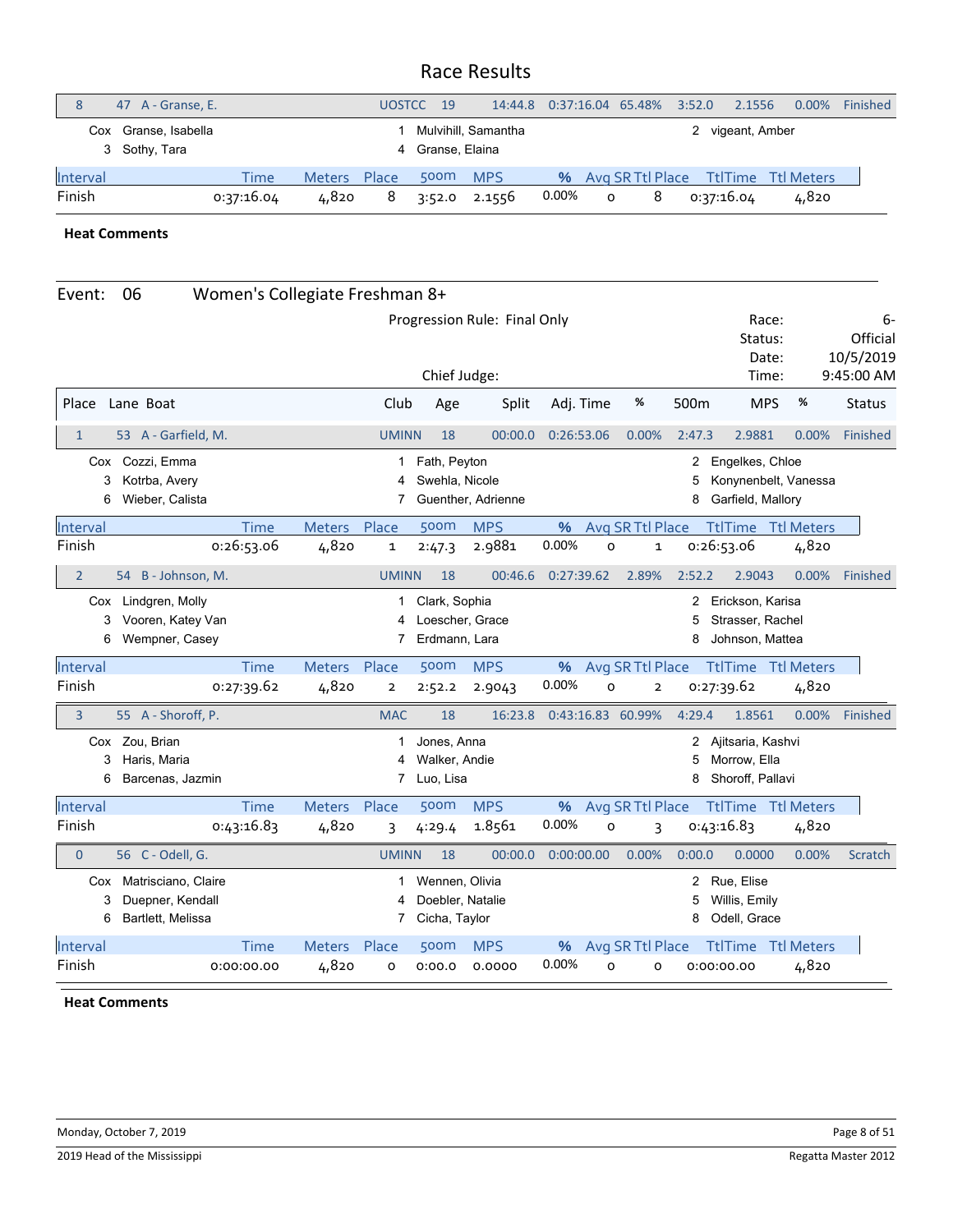| Event:         | 07                                 | Women's Junior 4+ |               |              |                 |                              |            |                              |                  |                           |                   |                             |
|----------------|------------------------------------|-------------------|---------------|--------------|-----------------|------------------------------|------------|------------------------------|------------------|---------------------------|-------------------|-----------------------------|
|                |                                    |                   |               |              |                 | Progression Rule: Final Only |            |                              |                  | Race:<br>Status:<br>Date: |                   | 7-<br>Official<br>10/5/2019 |
|                |                                    |                   |               |              | Chief Judge:    |                              |            |                              |                  | Time:                     |                   | 10:00:00 AM                 |
| Place          | Lane Boat                          |                   |               | Club         | Age             | Split                        | Adj. Time  | %                            | 500 <sub>m</sub> | <b>MPS</b>                | %                 | <b>Status</b>               |
| $\mathbf{1}$   | 60 A - Johnson, A.                 |                   |               | <b>LLRC</b>  | 17              | 00:00.0                      | 0:23:05.35 | 0.00%                        | 2:23.7           | 3.4793                    | 0.00%             | Finished                    |
| 1<br>4         | Harris, Ella<br>Johnson, Avalon    |                   |               | $^{2}$       | Morrow, Georgia |                              |            |                              | 3                | Bomsta, Margaux           |                   |                             |
| Interval       |                                    | Time              | <b>Meters</b> | Place        | 500m            | <b>MPS</b>                   | $\%$       | Avg SR Ttl Place             |                  | <b>TtlTime</b>            | <b>Ttl Meters</b> |                             |
| Finish         |                                    | 0:23:05.35        | 4,820         | 1            | 2:23.7          | 3.4793                       | 0.00%      | O<br>1                       |                  | 0:23:05.35                | 4,820             |                             |
| $\overline{2}$ | 62 B - McCarty, E.                 |                   |               | <b>LLRC</b>  | 16              | 04:41.1                      |            | 0:27:46.47 20.29%            | 2:52.9           | 2.8923                    | 0.00%             | Finished                    |
| 1<br>4         | Pfleider, Reinnen<br>McCarty, Elle |                   |               | $\mathbf{2}$ | Golbus, Anna    |                              |            |                              | 3                | Kuechle, Sunny            |                   |                             |
| Interval       |                                    | Time              | <b>Meters</b> | Place        | 500m            | <b>MPS</b>                   | %          | Avg SR Ttl Place             |                  | <b>TtlTime</b>            | <b>Ttl Meters</b> |                             |
| Finish         |                                    | 0:27:46.47        | 4,820         | 2            | 2:52.9          | 2.8923                       | 0.00%      | O<br>$\overline{\mathbf{2}}$ |                  | 0:27:46.47                | 4,820             |                             |
| 3              | 59 A - Smith, R.                   |                   |               | <b>TBAY</b>  | 15              | 05:17.5                      |            | 0:28:22.86 22.92%            | 2:56.6           | 2.8305                    | 0.00%             | Finished                    |
| 1<br>4         | Neil, Meghan<br>Smith, Rory        |                   |               |              |                 | 2 MacGregor, Frances         |            |                              | 3                | Curtis, Madison           |                   |                             |
| Interval       |                                    | <b>Time</b>       | <b>Meters</b> | Place        | 500m            | <b>MPS</b>                   | $\%$       | Avg SR Ttl Place             |                  | <b>TtlTime</b>            | <b>Ttl Meters</b> |                             |
| Finish         |                                    | 0:28:22.86        | 4,820         | 3            | 2:56.6          | 2.8305                       | 0.00%      | 0<br>3                       |                  | 0:28:22.86                | 4,820             |                             |
| $\overline{4}$ | 61 A - Winikoff, N.                |                   |               | <b>MPLS</b>  | 15              | 10:02.1                      |            | 0:33:07.47 43.46%            | 3:26.2           | 2.4252                    | 0.00%             | Finished                    |
| 1<br>4         | Johnson, Elsa<br>Winikoff, Noa     |                   |               | $\mathbf{2}$ | Conner, Makayla |                              |            |                              | 3                | Modelli, Maya             |                   |                             |
| Interval       |                                    | <b>Time</b>       | <b>Meters</b> | Place        | 500m            | <b>MPS</b>                   | %          | Avg SR Ttl Place             |                  | <b>TtlTime</b>            | <b>Ttl Meters</b> |                             |
| Finish         |                                    | 0:33:07.47        | 4,820         | 4            | 3:26.2          | 2.4252                       | 0.00%      | o<br>4                       |                  | 0:33:07.47                | 4,820             |                             |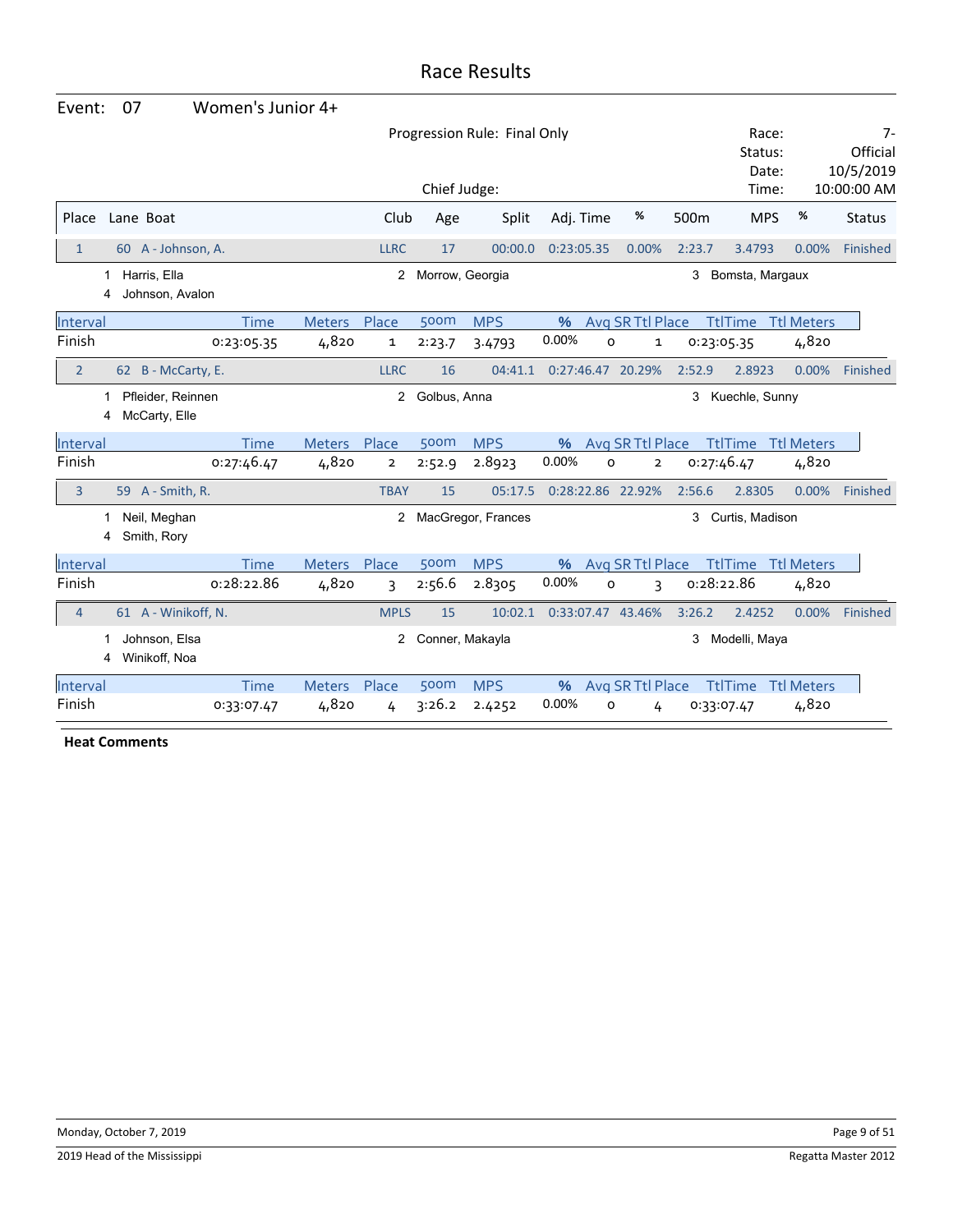| Event:         | 08                                        | Women's Junior 4+ |               |                         |                                      |                              |            |                     |              |                           |                   |                             |
|----------------|-------------------------------------------|-------------------|---------------|-------------------------|--------------------------------------|------------------------------|------------|---------------------|--------------|---------------------------|-------------------|-----------------------------|
|                |                                           |                   |               |                         |                                      | Progression Rule: Final Only |            |                     |              | Race:<br>Status:<br>Date: |                   | 8-<br>Official<br>10/5/2019 |
|                |                                           |                   |               |                         | Chief Judge:                         |                              |            |                     |              | Time:                     |                   | 10:00:00 AM                 |
| Place          | Lane Boat                                 |                   |               | Club                    | Age                                  | Split                        | Adj. Time  | %                   | 500m         | <b>MPS</b>                | %                 | <b>Status</b>               |
| $\mathbf{1}$   | 65 A - Dahl, S.                           |                   |               | <b>TCYR</b>             | 16                                   | 00:00.0                      | 0:24:41.60 | 0.00%               | 2:33.7       | 3.2532                    | 0.00%             | Finished                    |
| 3              | Cox Willett, Claire<br>Oncay, Jillian     |                   |               | 1<br>4                  | Bixby, Elsa<br>Dahl, Skylar          |                              |            |                     | $\mathbf{2}$ | Price, Elizabeth          |                   |                             |
| Interval       |                                           | Time              | <b>Meters</b> | Place                   | 500m                                 | <b>MPS</b>                   | %          | Avg SR Ttl Place    |              | <b>TtlTime</b>            | <b>Ttl Meters</b> |                             |
| Finish         |                                           | 0:24:41.60        | 4,820         | $\mathbf 1$             | 2:33.7                               | 3.2532                       | 0.00%      | o<br>$\mathbf{1}$   | 0:24:41.60   |                           | 4,820             |                             |
| $\overline{2}$ | 68 A - McDonald, M.                       |                   |               | <b>MPLS</b>             | 16                                   | 02:50.5                      |            | 0:27:32.12 11.51%   | 2:51.4       | 2.9175                    | 0.00%             | Finished                    |
| 3              | Cox Granse, Adelaide<br>Sweet, Tallulah   |                   |               | 1<br>4                  | Vogel, Charlotte<br>McDonald, Mary   |                              |            |                     | 2            | Cole, Ava                 |                   |                             |
| Interval       |                                           | Time              | <b>Meters</b> | Place                   | 500m                                 | <b>MPS</b>                   | $\%$       | Avg SR Ttl Place    |              | <b>TtlTime</b> Ttl Meters |                   |                             |
| Finish         |                                           | 0:27:32.12        | 4,820         | $\overline{2}$          | 2:51.4                               | 2.9175                       | 0.00%      | 0<br>$\overline{2}$ | 0:27:32.12   |                           | 4,820             |                             |
| $\overline{3}$ | 66 B - Thies, K.                          |                   |               | <b>TCYR</b>             | 16                                   | 03:34.9                      |            | 0:28:16.52 14.51%   | 2:56.0       | 2.8411                    | 0.00%             | Finished                    |
| 3              | Cox Cassellius, Elsa<br>Swenson, Selena   |                   |               | 4                       | Driscoll, Claire<br>Thies, Katherine |                              |            |                     |              | 2 Pryor, Clare            |                   |                             |
| Interval       |                                           | <b>Time</b>       | <b>Meters</b> | Place                   | 500m                                 | <b>MPS</b>                   | %          | Avg SR Ttl Place    |              | <b>TtlTime Ttl Meters</b> |                   |                             |
| Finish         |                                           | 0:28:16.52        | 4,820         | $\overline{\mathsf{B}}$ | 2:56.0                               | 2.8411                       | 0.00%      | O<br>3              | 0:28:16.52   |                           | 4,820             |                             |
| $\overline{4}$ | 67 A - Owens, M.                          |                   |               | <b>DMRC</b>             | 14                                   | 17:45.5                      |            | 0:42:27.10 71.92%   | 4:24.2       | 1.8923                    | 0.00%             | Finished                    |
| Cox<br>3       | Huls, Abigail<br>Killough-Wilhelm, Saylar |                   |               | 4                       | Ulrich, Natalie<br>Willey, Claire    |                              |            |                     | 2            | Watkins, Sarah            |                   |                             |
| Interval       |                                           | Time              | <b>Meters</b> | Place                   | 500m                                 | <b>MPS</b>                   | $\%$       | Avg SR Ttl Place    |              | <b>TtlTime</b>            | <b>Ttl Meters</b> |                             |
| Finish         |                                           | 0:42:27.10        | 4,820         | 4                       | 4:24.2                               | 1.8923                       | 0.00%      | $\circ$<br>4        | 0:42:27.10   |                           | 4,820             |                             |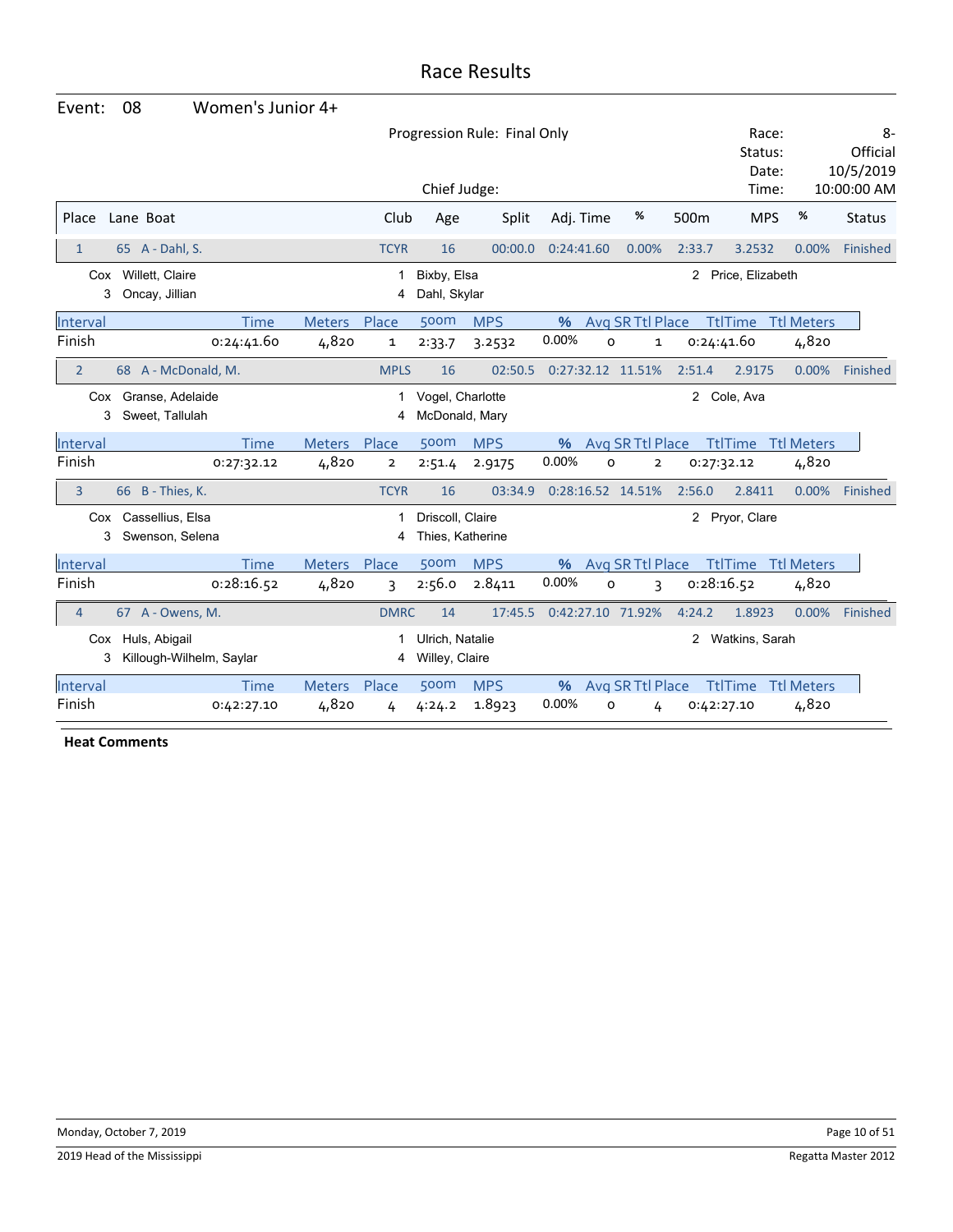| Event:             | 09                                           |                     | Men's Masters 1x          |                 |                         |        |            |            |              |                                  |        |                                         |                   |                                            |
|--------------------|----------------------------------------------|---------------------|---------------------------|-----------------|-------------------------|--------|------------|------------|--------------|----------------------------------|--------|-----------------------------------------|-------------------|--------------------------------------------|
|                    | Progression Rule: Final Only<br>Chief Judge: |                     |                           |                 |                         |        |            |            |              |                                  |        | Race:<br>Status:<br>Date:<br>Time:      |                   | 9-<br>Official<br>10/5/2019<br>10:15:00 AM |
| Place              |                                              | Lane Boat           |                           |                 | Club                    | Age    | Split      |            | Adj. Time    | %                                | 500m   | <b>MPS</b>                              | %                 | <b>Status</b>                              |
| $\mathbf{1}$       |                                              | 83 C - Dundon, J.   |                           |                 | <b>612END</b>           | 52     | 00:00.0    | 0:23:52.38 |              | 0.00%                            | 2:35.6 | 3.3650                                  | 0.00%             | Finished                                   |
|                    |                                              | Dundon, James       |                           |                 |                         |        |            |            |              |                                  |        |                                         |                   |                                            |
| Interval           |                                              |                     | <b>Time</b>               | Meters          | Place                   | 500m   | <b>MPS</b> | %          |              | Avg SR Ttl Place                 |        | <b>TtlTime Ttl Meters</b>               |                   |                                            |
| Finish             |                                              |                     | 0:24:59.86                | 4,820           | $\mathbf{1}$            | 2:35.6 | 3.2136     | 0.00%      | $\mathsf{o}$ | 1                                |        | 0:24:59.86                              | 4,820             |                                            |
| $\overline{2}$     |                                              | 71 B - Green, A.    |                           |                 | 612END                  | 52     | 01:26.9    | 0:25:19.30 |              | 6.07%                            | 2:44.6 | 3.1725                                  |                   | 0.00% Finished                             |
|                    |                                              | Green, Allan        |                           |                 |                         |        |            |            |              |                                  |        |                                         |                   |                                            |
|                    |                                              |                     |                           |                 |                         | 500m   | <b>MPS</b> |            |              |                                  |        |                                         |                   |                                            |
| Interval<br>Finish |                                              |                     | <b>Time</b><br>0:26:26.78 | Meters<br>4,820 | Place<br>$\overline{2}$ | 2:44.6 | 3.0376     | %<br>0.00% | 0            | Avg SR Ttl Place<br>$\mathbf{2}$ |        | <b>TtlTime Ttl Meters</b><br>0:26:26.78 | 4,820             |                                            |
|                    |                                              |                     |                           |                 |                         |        |            |            |              |                                  |        |                                         |                   | 0.00% Finished                             |
| 3                  |                                              | 76 A - Peterson, P. |                           |                 | <b>CRI</b>              | 56     | 03:50.5    |            |              | 0:27:16.84 14.27%                | 2:59.5 | 2.9447                                  |                   |                                            |
|                    |                                              | Peterson, Paul      |                           |                 |                         |        |            |            |              |                                  |        |                                         |                   |                                            |
| Interval           |                                              |                     | <b>Time</b>               | Meters          | Place                   | 500m   | <b>MPS</b> | %          |              | Avg SR Ttl Place                 |        | <b>TtlTime Ttl Meters</b>               |                   |                                            |
| Finish             |                                              |                     | 0:28:50.35                | 4,820           | 4                       | 2:59.5 | 2.7856     | 0.00%      | $\mathsf{o}$ | 4                                |        | 0:28:50.35                              | 4,820             |                                            |
| $\overline{4}$     |                                              | 78 A - Johnson, P.  |                           |                 | <b>MPLS</b>             | 66     | 05:21.2    |            |              | 0:27:25.63 14.89%                | 3:08.9 | 2.9290                                  | 0.00%             | Finished                                   |
|                    |                                              | Johnson, Philip     |                           |                 |                         |        |            |            |              |                                  |        |                                         |                   |                                            |
| Interval           |                                              |                     | Time                      | Meters Place    |                         | 500m   | <b>MPS</b> | %          |              | Avg SR Ttl Place                 |        | <b>TtlTime Ttl Meters</b>               |                   |                                            |
| Finish             |                                              |                     | 0:30:21.08                | 4,820           | 6                       | 3:08.9 | 2.6468     | 0.00%      | O            | 6                                |        | 0:30:21.08                              | 4,820             |                                            |
| 5                  |                                              | 75 A - Levy, F.     |                           |                 | <b>DMRC</b>             | 52     | 03:51.0    |            |              | 0:27:43.40 16.13%                | 2:59.6 | 2.8977                                  | $0.00\%$          | Finished                                   |
|                    |                                              | Levy, Frank         |                           |                 |                         |        |            |            |              |                                  |        |                                         |                   |                                            |
| Interval           |                                              |                     | <b>Time</b>               | <b>Meters</b>   | Place                   | 500m   | <b>MPS</b> | %          |              | Avg SR Ttl Place                 |        | <b>TtlTime</b>                          | <b>Ttl Meters</b> |                                            |
| Finish             |                                              |                     | 0:28:50.88                | 4,820           | 5                       | 2:59.6 | 2.7847     | 0.00%      | 0            | 5                                |        | 0:28:50.88                              | 4,820             |                                            |
| 6                  |                                              | 73 A - Gaalswyk, M. |                           |                 | <b>LLRC</b>             | 35     | 03:38.7    |            |              | 0:28:38.53 19.98%                | 2:58.3 | 2.8047                                  | 0.00%             | Finished                                   |
|                    |                                              | Gaalswyk, Mark      |                           |                 |                         |        |            |            |              |                                  |        |                                         |                   |                                            |
| Interval           |                                              |                     | Time                      | Meters Place    |                         | 500m   | <b>MPS</b> |            |              |                                  |        | % Avg SR Ttl Place Ttl Time Ttl Meters  |                   |                                            |
| Finish             |                                              |                     | 0:28:38.53                | 4,820           | $\overline{3}$          | 2:58.3 | 2.8047     | 0.00%      | $\mathsf{o}$ | 3                                |        | 0:28:38.53                              | 4,820             |                                            |
| 7                  |                                              | 82 B - Walker, R.   |                           |                 | <b>LLRC</b>             | 43     |            |            |              | 06:01.3  0:30:38.03  28.32%      | 3:13.1 | 2.6224                                  |                   | 0.00% Finished                             |
|                    |                                              | Walker, Ryan        |                           |                 |                         |        |            |            |              |                                  |        |                                         |                   |                                            |
| Interval           |                                              |                     | Time                      | Meters Place    |                         | 500m   | <b>MPS</b> |            |              |                                  |        | % Avg SR Ttl Place Ttl Time Ttl Meters  |                   |                                            |
| Finish             |                                              |                     | 0:31:01.17                | 4,820           | $\overline{7}$          | 3:13.1 | 2.5898     | 0.00%      | $\mathsf{o}$ | 7                                |        | 0:31:01.17                              | 4,820             |                                            |
| $\bf 8$            |                                              | 74 A - Dott, E.     |                           |                 | <b>DULT</b>             | 61     |            |            |              | 07:08.6  0:30:56.84  29.63%      | 3:20.0 | 2.5958                                  |                   | 0.00% Finished                             |
|                    |                                              | Dott, Eric          |                           |                 |                         |        |            |            |              |                                  |        |                                         |                   |                                            |
| Interval           |                                              |                     | <b>Time</b>               | Meters Place    |                         | 500m   | <b>MPS</b> |            |              |                                  |        | % Avg SR Ttl Place Ttl Time Ttl Meters  |                   |                                            |
| Finish             |                                              |                     | 0:32:08.43                | 4,820           | 8                       | 3:20.0 | 2.4994     | 0.00%      | $\mathsf{o}$ | 8                                |        | 0:32:08.43                              | 4,820             |                                            |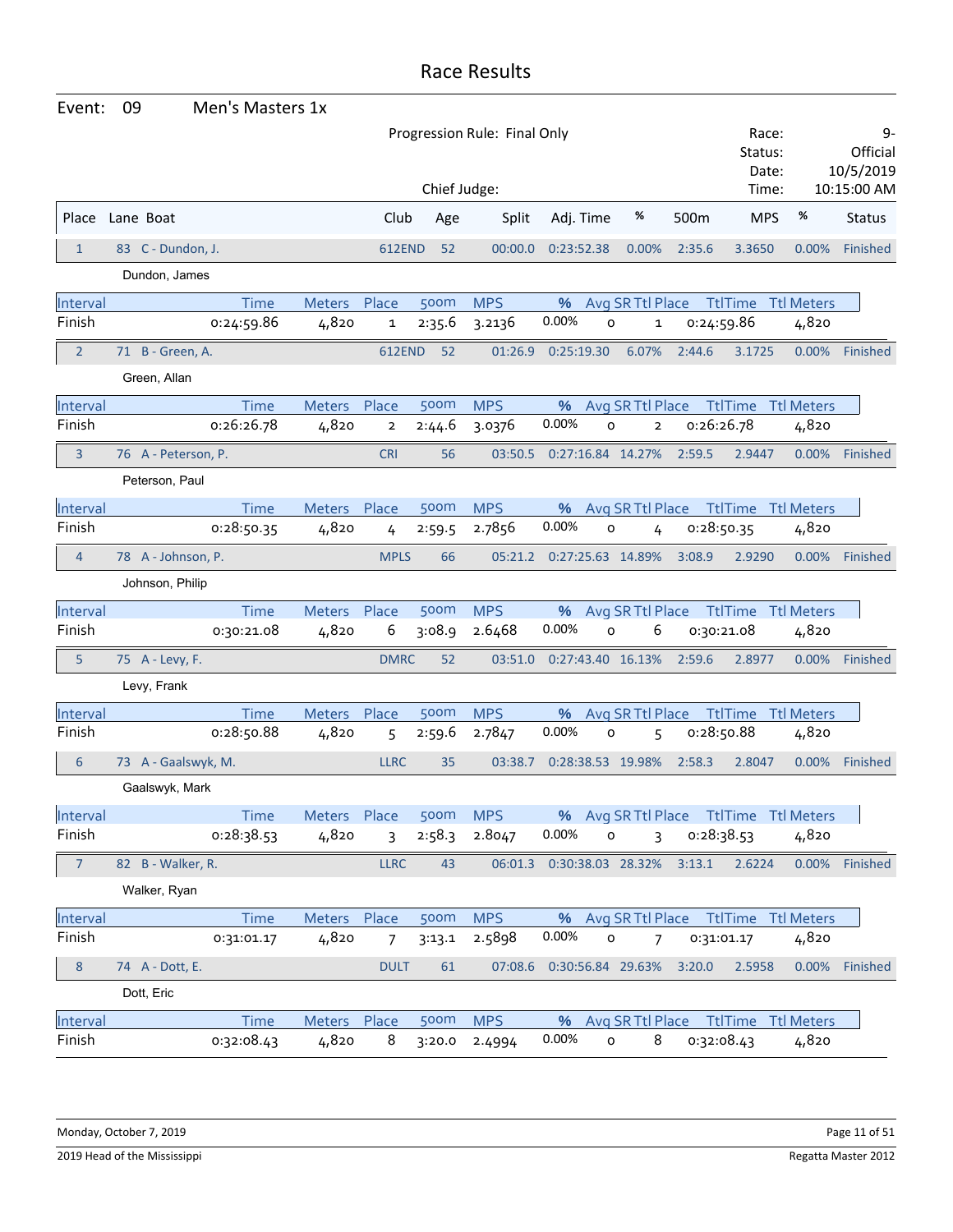| $\mathbf{0}$   | 72 A - Michals, S.   | <b>612END</b>          | 65     | 00:00.0    | 0:00:00.00       | 0.00%            | 0.0000<br>0:00.0 | 0.00%             | Scratch        |
|----------------|----------------------|------------------------|--------|------------|------------------|------------------|------------------|-------------------|----------------|
|                | Michals, Steve       |                        |        |            |                  |                  |                  |                   |                |
| Interval       | <b>Time</b>          | Place<br><b>Meters</b> | 500m   | <b>MPS</b> | $\%$             | Avg SR Ttl Place | <b>TtlTime</b>   | <b>Ttl Meters</b> |                |
| Finish         | 0:00:00.00           | 4,820<br>o             | 0:00.0 | 0.0000     | 0.00%<br>O       | 0                | 0:00:00.00       | 4,820             |                |
| $\mathbf{0}$   | 77 A - Loehrer, S.   | <b>UNAFF</b>           | 49     | 00:00.0    | 0:00:00.00       | 0.00%            | 0.0000<br>0:00.0 | 0.00%             | <b>Scratch</b> |
|                | Loehrer, Scott       |                        |        |            |                  |                  |                  |                   |                |
| Interval       | <b>Time</b>          | <b>Meters</b><br>Place | 500m   | <b>MPS</b> | $\%$             | Avg SR Ttl Place | <b>TtlTime</b>   | <b>Ttl Meters</b> |                |
| Finish         | 0:00:00.00           | 4,820<br>o             | 0:00.0 | 0.0000     | 0.00%<br>o       | o                | 0:00:00.00       | 4,820             |                |
| $\mathbf{0}$   | D - Barden, C.<br>79 | <b>612END</b>          | 63     | 00:00.0    | 0:00:00.00       | 0.00%            | 0:00.0<br>0.0000 | 0.00%             | Scratch        |
|                | Barden, Charles      |                        |        |            |                  |                  |                  |                   |                |
| Interval       | <b>Time</b>          | Place<br><b>Meters</b> | 500m   | <b>MPS</b> | $\%$             | Avg SR Ttl Place | <b>TtlTime</b>   | <b>Ttl Meters</b> |                |
| Finish         | 0:00:00.00           | 4,820<br>o             | 0:00.0 | 0.0000     | 0.00%<br>O       | о                | 0:00:00.00       | 4,820             |                |
| $\overline{0}$ | 80 B - Stiharu, T.   | <b>MPLS</b>            | 33     | 00:00.0    | 0:00:00.00       | 0.00%            | 0:00.0<br>0.0000 | 0.00%             | <b>Scratch</b> |
|                | Stiharu, Tudor       |                        |        |            |                  |                  |                  |                   |                |
| Interval       | <b>Time</b>          | Place<br><b>Meters</b> | 500m   | <b>MPS</b> | $\frac{9}{6}$    | Avg SR Ttl Place | <b>TtlTime</b>   | <b>Ttl Meters</b> |                |
| Finish         | 0:00:00.00           | 4,820<br>o             | 0:00.0 | 0.0000     | 0.00%<br>$\circ$ | $\circ$          | 0:00:00.00       | 4,820             |                |
| $\mathbf{0}$   | 81 E - Perry, T.     | <b>612END</b>          | 65     | 00:00.0    | 0:00:00.00       | 0.00%            | 0.0000<br>0:00.0 | 0.00%             | Scratch        |
|                | Perry, Thomas        |                        |        |            |                  |                  |                  |                   |                |
| Interval       | Time                 | Place<br><b>Meters</b> | 500m   | <b>MPS</b> | $\%$             | Avg SR Ttl Place | <b>TtlTime</b>   | <b>Ttl Meters</b> |                |
| Finish         | 0:00:00.00           | 4,820<br>o             | 0:00.0 | 0.0000     | 0.00%<br>o       | 0                | 0:00:00.00       | 4,820             |                |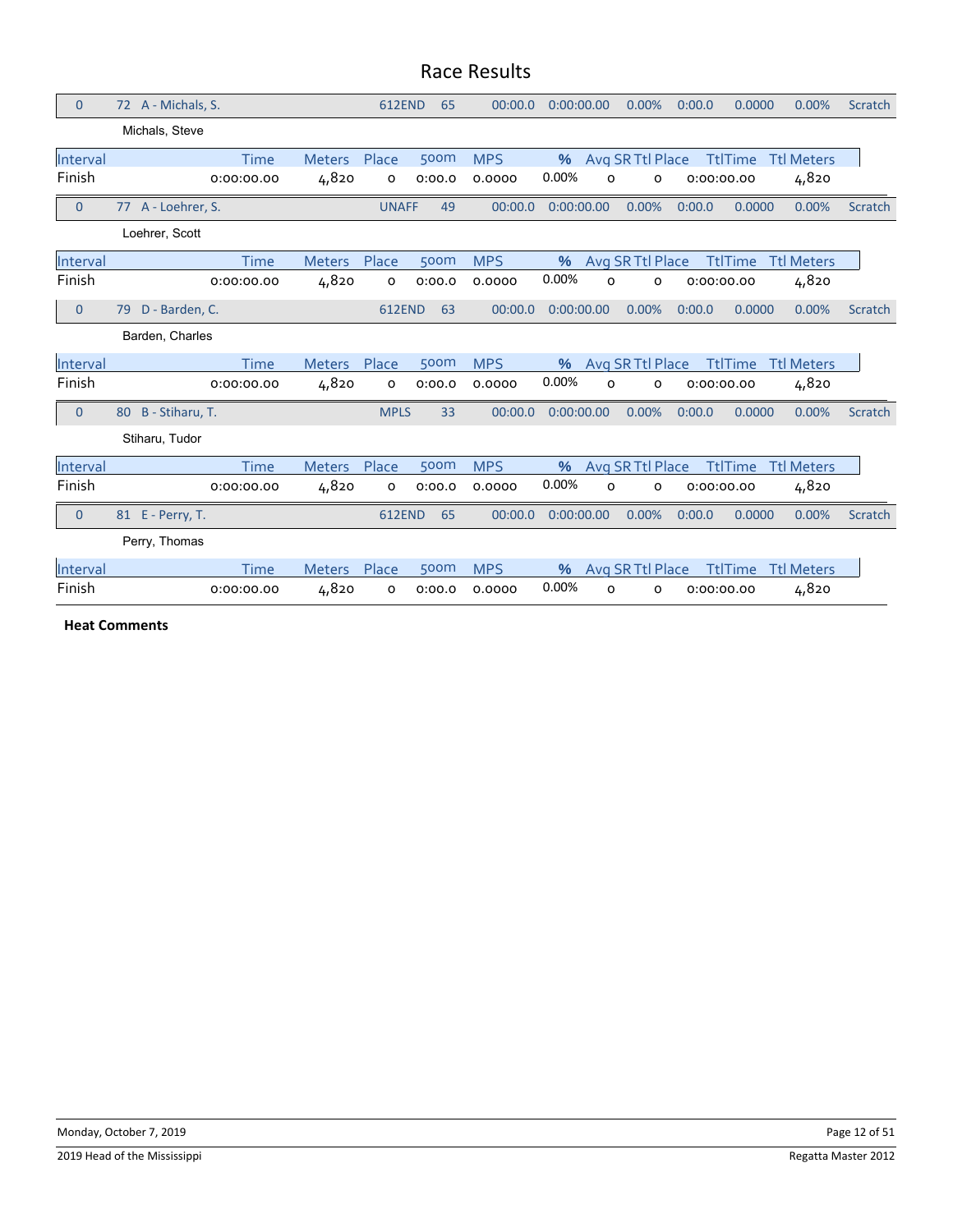| Event:         | 10                                           | Men's Junior 1x |               |                |        |            |                   |                     |                         |        |                                        |                   |                                                |
|----------------|----------------------------------------------|-----------------|---------------|----------------|--------|------------|-------------------|---------------------|-------------------------|--------|----------------------------------------|-------------------|------------------------------------------------|
|                | Progression Rule: Final Only<br>Chief Judge: |                 |               |                |        |            |                   |                     |                         |        | Race:<br>Status:<br>Date:<br>Time:     |                   | $10 -$<br>Official<br>10/5/2019<br>10:15:00 AM |
| Place          | Lane Boat                                    |                 |               | Club           | Age    | Split      | Adj. Time         |                     | %                       | 500m   | <b>MPS</b>                             | %                 | <b>Status</b>                                  |
| $\mathbf{1}$   | 86 A - Green, D.                             |                 |               | <b>LLRC</b>    | 17     | 00:00.0    | 0:23:36.91        |                     | 0.00%                   | 2:27.0 | 3.4018                                 | 0.00%             | Finished                                       |
|                | Green, Dylan                                 |                 |               |                |        |            |                   |                     |                         |        |                                        |                   |                                                |
| Interval       |                                              | <b>Time</b>     | Meters        | Place          | 500m   | <b>MPS</b> | %                 |                     | Avg SR Ttl Place        |        | <b>TtlTime</b>                         | <b>Ttl Meters</b> |                                                |
| Finish         |                                              | 0:23:36.91      | 4,820         | 1              | 2:27.0 | 3.4018     | 0.00%             | 0                   | 1                       |        | 0:23:36.91                             | 4,820             |                                                |
| $\overline{2}$ | 88 A - Mattern, H.                           |                 |               | <b>UNAFF</b>   | 17     | 02:36.7    | 0:26:13.60 11.06% |                     |                         | 2:43.2 | 3.0630                                 | 0.00%             | Finished                                       |
|                | Mattern, Harrison                            |                 |               |                |        |            |                   |                     |                         |        |                                        |                   |                                                |
| Interval       |                                              | <b>Time</b>     | Meters        | Place          | 500m   | <b>MPS</b> | %                 |                     | Avg SR Ttl Place        |        | <b>TtlTime Ttl Meters</b>              |                   |                                                |
| Finish         |                                              | 0:26:13.60      | 4,820         | $\overline{2}$ | 2:43.2 | 3.0630     | 0.00%             | O                   | $\overline{\mathbf{2}}$ |        | 0:26:13.60                             | 4,820             |                                                |
| 3              | 91 C - Bros, N.                              |                 |               | <b>LLRC</b>    | 18     | 03:59.2    | 0:27:36.15 16.88% |                     |                         | 2:51.8 | 2.9104                                 | $0.00\%$          | Finished                                       |
|                | Bros, Nicholas                               |                 |               |                |        |            |                   |                     |                         |        |                                        |                   |                                                |
| Interval       |                                              | <b>Time</b>     | <b>Meters</b> | Place          | 500m   | <b>MPS</b> | %                 |                     | Avg SR Ttl Place        |        | TtlTime                                | <b>Ttl Meters</b> |                                                |
| Finish         |                                              | 0:27:36.15      | 4,820         | 3              | 2:51.8 | 2.9104     | 0.00%             | O                   | 3                       |        | 0:27:36.15                             | 4,820             |                                                |
| $\overline{4}$ | 87 A - Steinberger, C.                       |                 |               | <b>STPL</b>    | 17     | 04:13.9    | 0:27:50.84 17.92% |                     |                         | 2:53.3 | 2.8848                                 | $0.00\%$          | Finished                                       |
|                | Steinberger, Collin                          |                 |               |                |        |            |                   |                     |                         |        |                                        |                   |                                                |
| Interval       |                                              | <b>Time</b>     | Meters Place  |                | 500m   | <b>MPS</b> | %                 |                     | Avg SR Ttl Place        |        | <b>TtlTime Ttl Meters</b>              |                   |                                                |
| Finish         |                                              | 0:27:50.84      | 4,820         | 4              | 2:53.3 | 2.8848     | 0.00%             | O                   | 4                       |        | 0:27:50.84                             | 4,820             |                                                |
| 5              | 92 B - Heal, R.                              |                 |               | <b>STPL</b>    | 16     | 04:20.4    | 0:27:57.30 18.38% |                     |                         | 2:54.0 | 2.8737                                 | $0.00\%$          | Finished                                       |
|                | Heal, Ronan                                  |                 |               |                |        |            |                   |                     |                         |        |                                        |                   |                                                |
| Interval       |                                              | <b>Time</b>     | <b>Meters</b> | Place          | 500m   | <b>MPS</b> | %                 |                     | Avg SR Ttl Place        |        | <b>TtlTime</b>                         | <b>Ttl Meters</b> |                                                |
| Finish         |                                              | 0:27:57.30      | 4,820         | 5              | 2:54.0 | 2.8737     | 0.00%             | 0                   | 5                       |        | 0:27:57.30                             | 4,820             |                                                |
| 6              | 90 B - Haus, A.                              |                 |               | <b>LLRC</b>    | 17     | 10:01.9    | 0:33:38.76 42.48% |                     |                         | 3:29.4 | 2.3876                                 | 0.00%             | Finished                                       |
|                | Haus, Alex                                   |                 |               |                |        |            |                   |                     |                         |        |                                        |                   |                                                |
| Interval       |                                              | Time            | Meters Place  |                | 500m   | <b>MPS</b> |                   |                     |                         |        | % Avg SR Ttl Place Ttl Time Ttl Meters |                   |                                                |
| Finish         |                                              | 0:33:38.76      | 4,820         | 6              | 3:29.4 | 2.3876     | 0.00%             | $\mathsf{o}\xspace$ | 6                       |        | 0:33:38.76                             | 4,820             |                                                |
| $\theta$       | 89 A - Summerville, S.                       |                 |               | <b>DULT</b>    | 17     | 00:00.0    | 0:00:00.00        |                     | 0.00%                   | 0:00.0 | 0.0000                                 | 0.00%             | Scratch                                        |
|                | Summerville, Sam                             |                 |               |                |        |            |                   |                     |                         |        |                                        |                   |                                                |
| Interval       |                                              | <b>Time</b>     | Meters Place  |                | 500m   | <b>MPS</b> | %                 |                     | Avg SR Ttl Place        |        | <b>TtlTime Ttl Meters</b>              |                   |                                                |
| Finish         |                                              | 0:00:00.00      | 4,820         | o              | 0:00.0 | 0.0000     | 0.00%             | $\mathsf{o}$        | o                       |        | 0:00:00.00                             | 4,820             |                                                |
| $\pmb{0}$      | 93 B - Javaherian, S.                        |                 |               | <b>DULT</b>    | 17     | 00:00.0    | 0:00:00.00        |                     | 0.00%                   | 0:00.0 | 0.0000                                 | 0.00%             | Scratch                                        |
|                | Javaherian, Samuel                           |                 |               |                |        |            |                   |                     |                         |        |                                        |                   |                                                |
| Interval       |                                              | <b>Time</b>     | Meters Place  |                | 500m   | <b>MPS</b> | %                 |                     | Avg SR Ttl Place        |        | <b>TtlTime Ttl Meters</b>              |                   |                                                |
| Finish         |                                              | 0:00:00.00      | 4,820         | $\mathsf{o}$   | 0:00.0 | 0.0000     | 0.00%             | $\mathsf{o}$        | o                       |        | 0:00:00.00                             | 4,820             |                                                |
|                |                                              |                 |               |                |        |            |                   |                     |                         |        |                                        |                   |                                                |

**Heat Comments**

Monday, October 7, 2019 **Page 13 of 51** Page 13 of 51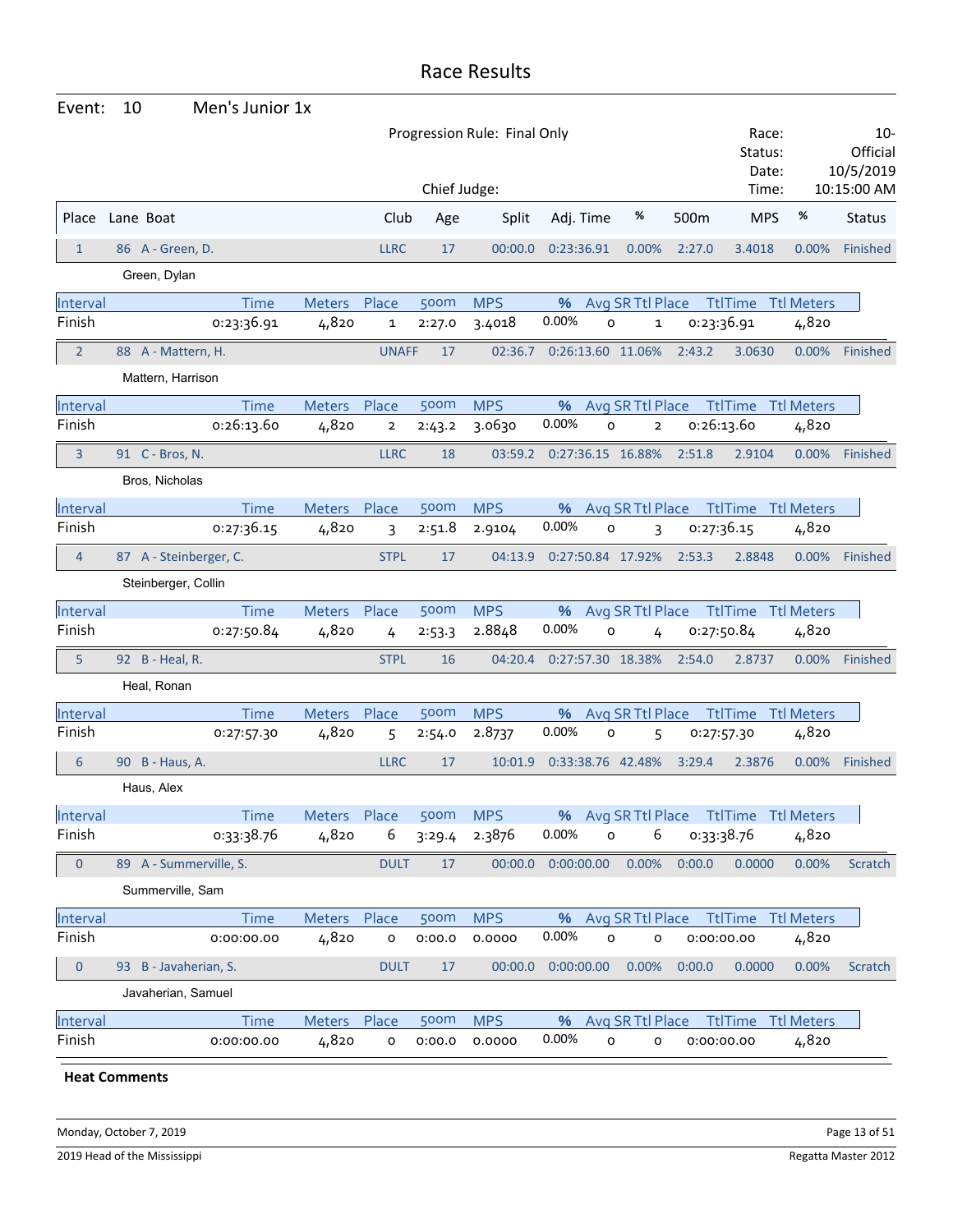#### Event: 11 Women's Open 2x

|                |                         |             | Race:<br>Status: |                | $11 -$<br>Official |                     |            |         |                   |        |                                        |          |               |
|----------------|-------------------------|-------------|------------------|----------------|--------------------|---------------------|------------|---------|-------------------|--------|----------------------------------------|----------|---------------|
|                |                         |             |                  |                |                    |                     |            |         |                   |        | Date:                                  |          | 10/5/2019     |
|                |                         |             |                  |                | Chief Judge:       |                     |            |         |                   |        | Time:                                  |          | 10:30:00 AM   |
|                | Place Lane Boat         |             |                  | Club           | Age                | Split               | Adj. Time  |         | %                 | 500m   | <b>MPS</b>                             | %        | <b>Status</b> |
| $\mathbf{1}$   | 98 B - Brick, K.        |             |                  | <b>STPL</b>    | 28                 | 00:00.0             | 0:24:36.30 |         | 0.00%             | 2:33.1 | 3.2649                                 | 0.00%    | Finished      |
|                | 1 Gardner, Grace        |             |                  |                | 2 Brick, Katherine |                     |            |         |                   |        |                                        |          |               |
| Interval       |                         | Time        | Meters           | Place          | 500m               | <b>MPS</b>          | %          |         | Avg SR Ttl Place  |        | <b>TtlTime Ttl Meters</b>              |          |               |
| Finish         |                         | 0:24:36.30  | 4,820            | 1              | 2:33.1             | 3.2649              | 0.00%      | 0       | 1                 |        | 0:24:36.30                             | 4,820    |               |
| $\overline{2}$ | 97 A - Bagley, E.       |             |                  | <b>STPL</b>    | 24                 | 01:19.0             | 0:25:55.27 |         | 5.35%             | 2:41.3 | 3.0991                                 | 0.00%    | Finished      |
|                | 1 Roe, Sarah            |             |                  |                |                    | 2 Bagley, Elisabeth |            |         |                   |        |                                        |          |               |
| Interval       |                         | <b>Time</b> | Meters Place     |                | 500m               | <b>MPS</b>          |            |         |                   |        | % Avg SR Ttl Place Ttl Time Ttl Meters |          |               |
| Finish         |                         | 0:25:55.27  | 4,820            | $\overline{2}$ | 2:41.3             | 3.0991              | 0.00%      | O       | $\overline{2}$    |        | 0:25:55.27                             | 4,820    |               |
| 3              | 102 A - Strobbe, G.     |             |                  | <b>CREI</b>    | 20                 | 06:46.6             |            |         | 0:31:22.87 27.54% | 3:15.3 | 2.5599                                 | $0.00\%$ | Finished      |
|                | 1 Bolton, Paige         |             |                  |                |                    | 2 Strobbe, Gretchen |            |         |                   |        |                                        |          |               |
| Interval       |                         | <b>Time</b> | Meters           | Place          | 500m               | <b>MPS</b>          | %          |         | Avg SR Ttl Place  |        | <b>TtlTime Ttl Meters</b>              |          |               |
| Finish         |                         | 0:31:22.87  | 4,820            | 3              | 3:15.3             | 2.5599              | 0.00%      | 0       | 3                 |        | 0:31:22.87                             | 4,820    |               |
| $\overline{4}$ | 99 A - Muecke, J.       |             |                  | <b>MPLS</b>    | 34                 | 07:46.9             |            |         | 0:33:23.22 35.69% | 3:21.6 | 2.4061                                 | $0.00\%$ | Finished      |
|                | 1 DeVore, Katrina       |             |                  |                | 2 Muecke, Jill     |                     |            |         |                   |        |                                        |          |               |
| Interval       |                         | <b>Time</b> | <b>Meters</b>    | Place          | 500m               | <b>MPS</b>          | %          |         | Avg SR Ttl Place  |        | <b>TtlTime Ttl Meters</b>              |          |               |
| Finish         |                         | 0:32:23.22  | 4,820            | 4              | 3:21.6             | 2.4804              | 0.00%      | $\circ$ | 4                 |        | 0:32:23.22                             | 4,820    |               |
| $\mathbf{0}$   | 96 A - Balch, A.        |             |                  | 612END         | 29                 | 00:00.0             | 0:00:00.00 |         | 0.00%             | 0:00.0 | 0.0000                                 | 0.00%    | Scratch       |
|                | 1 Kaleta, Mary          |             |                  |                | 2 Balch, Armonia   |                     |            |         |                   |        |                                        |          |               |
| Interval       |                         | <b>Time</b> | Meters           | Place          | 500m               | <b>MPS</b>          | %          |         | Avg SR Ttl Place  |        | <b>TtlTime Ttl Meters</b>              |          |               |
| Finish         |                         | 0:00:00.00  | 4,820            | 0              | 0:00.0             | 0.0000              | 0.00%      | o       | o                 |        | 0:00:00.00                             | 4,820    |               |
| $\mathbf{0}$   | 100 B - Nelson, H.      |             |                  | <b>MPLS</b>    | 27                 | 00:00.0             | 0:00:00.00 |         | 0.00%             | 0:00.0 | 0.0000                                 | 0.00%    | Scratch       |
|                | Quandahl, Samantha<br>1 |             |                  |                | 2 Nelson, Hannah   |                     |            |         |                   |        |                                        |          |               |
| Interval       |                         | Time        | <b>Meters</b>    | Place          | 500 <sub>m</sub>   | <b>MPS</b>          | %          |         | Avg SR Ttl Place  |        | TtlTime Ttl Meters                     |          |               |
| Finish         |                         | 0:00:00.00  | 4,820            | 0              | 0:00.0             | 0.0000              | 0.00%      | o       | o                 |        | 0:00:00.00                             | 4,820    |               |
| $\pmb{0}$      | 101 A - Granse, E.      |             |                  |                | UOSTCC 20          | 00:00.0             | 0:00:00.00 |         | 0.00%             | 0:00.0 | 0.0000                                 | 0.00%    | Scratch       |
|                | Granse, Isabella<br>1.  |             |                  |                | 2 Granse, Elaina   |                     |            |         |                   |        |                                        |          |               |
| Interval       |                         | Time        | Meters Place     |                | 500m               | <b>MPS</b>          |            |         |                   |        | % Avg SR Ttl Place Ttl Time Ttl Meters |          |               |
| Finish         |                         | 0:00:00.00  | 4,820            | o              | 0:00.0             | 0.0000              | 0.00%      | 0       | o                 |        | 0:00:00.00                             | 4,820    |               |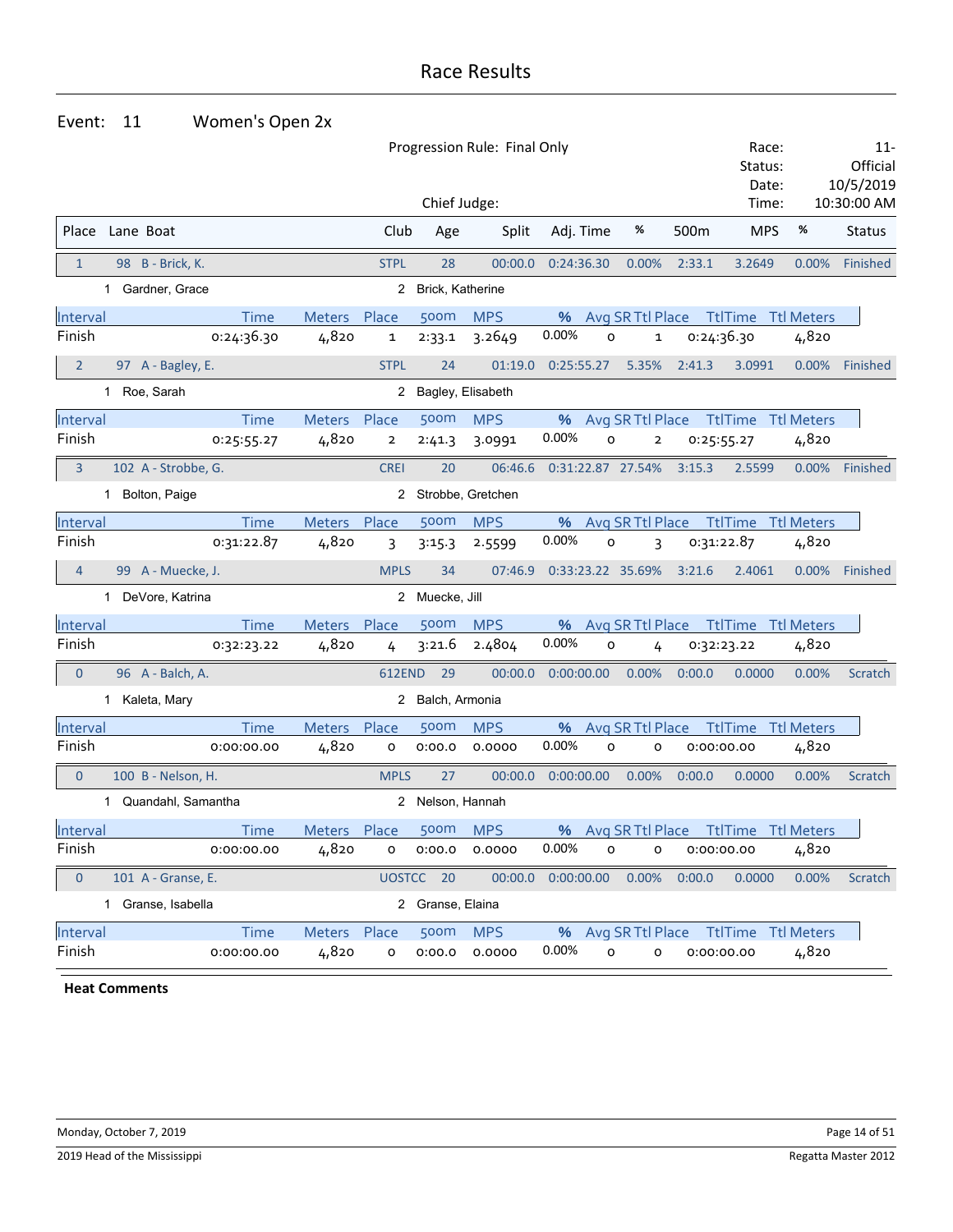| Event:   | 12                   | Women's Open 2- |               |              |        |                              |            |   |                  |                  |                |                   |               |
|----------|----------------------|-----------------|---------------|--------------|--------|------------------------------|------------|---|------------------|------------------|----------------|-------------------|---------------|
|          |                      |                 |               |              |        | Progression Rule: Final Only |            |   |                  |                  | Race:          |                   | $12 -$        |
|          |                      |                 |               |              |        |                              |            |   |                  |                  | Status:        |                   | Official      |
|          |                      |                 |               |              |        |                              |            |   |                  |                  | Date:          |                   | 10/5/2019     |
|          |                      | Time:           |               | 10:30:00 AM  |        |                              |            |   |                  |                  |                |                   |               |
| Place    | Lane Boat            |                 |               | Club         | Age    | Split                        | Adj. Time  |   | %                | 500 <sub>m</sub> | <b>MPS</b>     | %                 | <b>Status</b> |
| 1        | 105 A - Tremblay, E. |                 |               | <b>MPLS</b>  | 39     | 00:00.0                      | 0:28:03.33 |   | $0.00\%$         | 2:54.6           | 2.8634         | 0.00%             | Finished      |
|          | Kunau, Alyssa        |                 |               | $^{2}$       |        | Tremblay, Elizabeth          |            |   |                  |                  |                |                   |               |
| Interval |                      | Time            | <b>Meters</b> | Place        | 500m   | <b>MPS</b>                   | $\%$       |   | Avg SR Ttl Place |                  | <b>TtlTime</b> | <b>Ttl Meters</b> |               |
| Finish   |                      | 0:28:03.33      | 4,820         | $\mathbf{1}$ | 2:54.6 | 2.8634                       | 0.00%      | O | 1                |                  | 0:28:03.33     | 4,820             |               |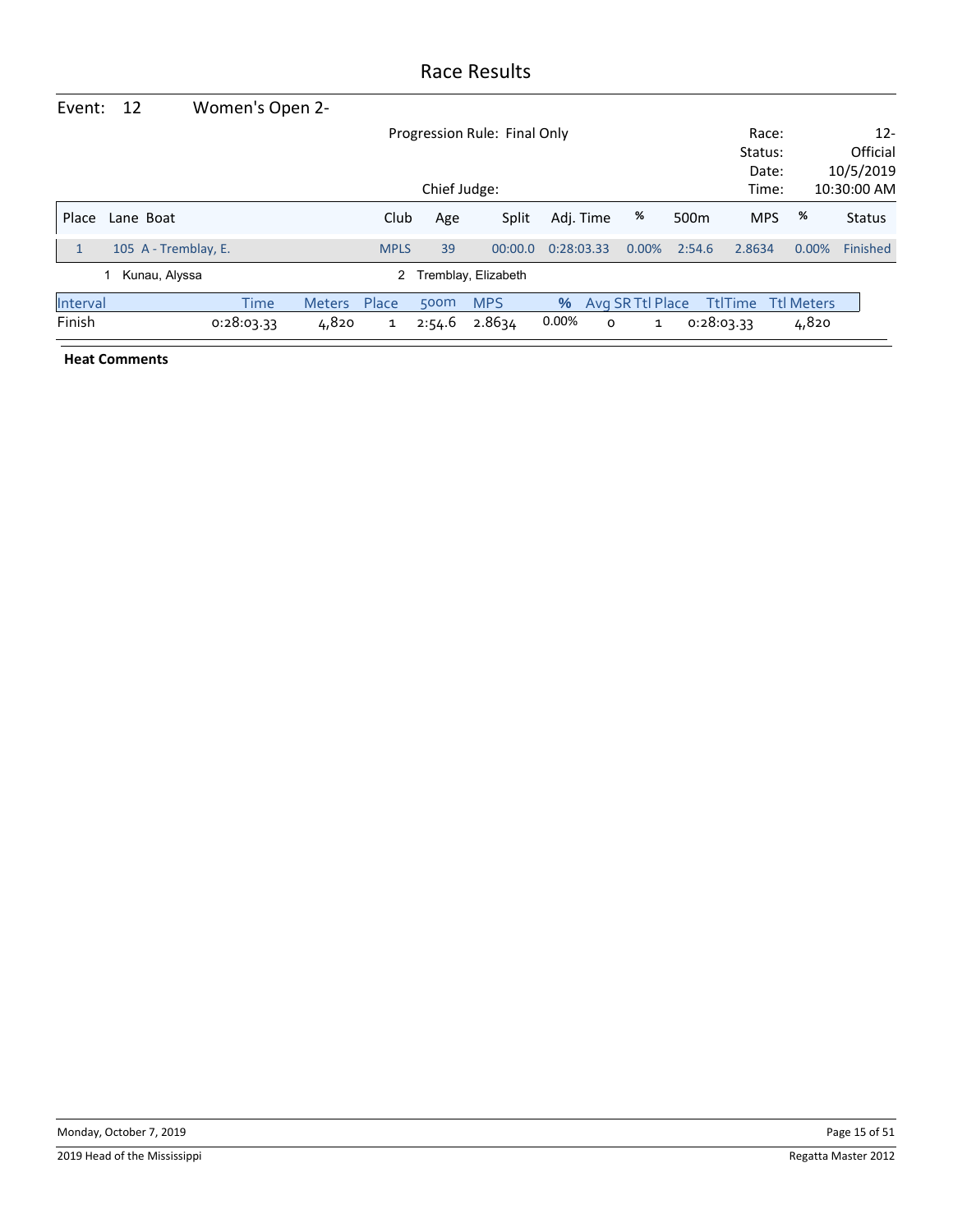| Event: |  |
|--------|--|
|--------|--|

# Men's Novice (Open/Freshman) 8+

|                |                                                               |             |                                                |                | Progression Rule: Final Only<br>Chief Judge:      |                  | Race:<br>Status:<br>Date:<br>Time: |                                                             | 13-<br>Official<br>10/5/2019<br>10:45:00 AM |                                                        |                   |                |
|----------------|---------------------------------------------------------------|-------------|------------------------------------------------|----------------|---------------------------------------------------|------------------|------------------------------------|-------------------------------------------------------------|---------------------------------------------|--------------------------------------------------------|-------------------|----------------|
| Place          | Lane Boat                                                     |             |                                                | Club           | Age                                               | Split            | Adj. Time                          | %                                                           | 500m                                        | <b>MPS</b>                                             | %                 | <b>Status</b>  |
| $\mathbf{1}$   | 108 A - Johnson, B.                                           |             |                                                | <b>UM ME</b>   | 18                                                | 00:00.0          | 0:20:56.72                         | 0.00%                                                       | 2:10.4                                      | 3.8354                                                 | 0.00%             | Finished       |
| 3<br>6         | Cox Lawler, Megan<br>juten, jonathan<br>Jenum, Riley          |             |                                                | 1<br>4<br>7    | Roslansky, Will<br>Dunlop, David                  | Hoeschen, Ethan  |                                    |                                                             | 5<br>8                                      | 2 Stripp, Brian<br>Schulenberg, Sam<br>Johnson, Braden |                   |                |
| Interval       |                                                               | <b>Time</b> | Meters                                         | Place          | 500m                                              | <b>MPS</b>       | %                                  | Avg SR Ttl Place                                            |                                             | <b>TtlTime Ttl Meters</b>                              |                   |                |
| Finish         |                                                               | 0:20:56.72  | 4,820                                          | 1              | 2:10.4                                            | 3.8354           | 0.00%                              | O                                                           | $\mathbf 1$                                 | 0:20:56.72                                             | 4,820             |                |
| $\overline{2}$ | 112 C - Sutherland, O.                                        |             |                                                | <b>UM ME</b>   | 20                                                | 03:52.1          |                                    | 0:24:48.81 18.47%                                           | 2:34.4                                      | 3.2375                                                 | 0.00%             | Finished       |
| 3<br>6         | Cox Grunklee, Teresa<br>Bina, Peter<br>Morrison, Joshua       | 1<br>4<br>7 | Swanson, Martin<br>Xu, Wenhan<br>Erdman, Jacob |                |                                                   |                  | 5<br>8                             | 2 Kuznecoff, James<br>Eggenberger, Joey<br>Sutherland, Owen |                                             |                                                        |                   |                |
| Interval       |                                                               | <b>Time</b> | <b>Meters</b>                                  | Place          | <b>500m</b>                                       | <b>MPS</b>       | %                                  | Avg SR Ttl Place                                            |                                             | <b>TtlTime</b> Ttl Meters                              |                   |                |
| Finish         |                                                               | 0:24:48.81  | 4,820                                          | $\overline{2}$ | 2:34.4                                            | 3.2375           | 0.00%                              | $\circ$<br>$\overline{2}$                                   |                                             | 0:24:48.81                                             | 4,820             |                |
| 3              | 111 A - June, P.                                              |             |                                                | <b>MPLS</b>    | 42                                                | 04:32.1          |                                    | 0:25:28.81 21.65%                                           | 2:38.6                                      | 3.1528                                                 | 0.00%             | Finished       |
| 3<br>6         | Cox Argue, Cindy<br>Keller, Michael<br>Sharma, Jayant         |             |                                                | 1<br>4<br>7    | Adkins, Jason<br>Belcher, Richard<br>Cyr, Forrest |                  |                                    |                                                             | 2<br>5<br>8                                 | Squires, Jay<br>Haug, Kelly<br>June, Paul              |                   |                |
| Interval       |                                                               | <b>Time</b> | <b>Meters</b>                                  | Place          | 500m                                              | <b>MPS</b>       | %                                  | Avg SR Ttl Place                                            |                                             | <b>TtlTime</b> Ttl Meters                              |                   |                |
| Finish         |                                                               | 0:25:28.81  | 4,820                                          | 3              | 2:38.6                                            | 3.1528           | 0.00%                              | o<br>3                                                      |                                             | 0:25:28.81                                             | 4,820             |                |
| $\mathbf 0$    | 109 B - Baert, R.                                             |             |                                                | <b>UM ME</b>   | 19                                                | 00:00.0          | 0:00:00.00                         | 0.00%                                                       | 0:00.0                                      | 0.0000                                                 | 0.00%             | Scratch        |
| 3<br>6         | Cox Mazzetta, Marissa<br>Gadbois, Robert<br>Skadeland, Cole   |             |                                                | 4<br>7         | Hurley, Emmet<br>Kriewaldt, Erick                 | Blaschko, Connor |                                    |                                                             | 5<br>8                                      | 2 Newberry, Tyler<br>Stocking, Thomas<br>Baert, Ryan   |                   |                |
| Interval       |                                                               | <b>Time</b> | <b>Meters</b>                                  | Place          | <b>500m</b>                                       | <b>MPS</b>       | %                                  | Avg SR Ttl Place                                            |                                             | <b>TtlTime</b>                                         | <b>Ttl Meters</b> |                |
| Finish         |                                                               | 0:00:00.00  | 4,820                                          | o              | 0:00.0                                            | 0.0000           | 0.00%                              | $\circ$<br>o                                                |                                             | 0:00:00.00                                             | 4,820             |                |
| $\overline{0}$ | 110 A - Harker, I.                                            |             |                                                | <b>MAC</b>     | 18                                                | 07:41.7          |                                    | 0:28:38.43 36.74%                                           | 2:58.3                                      | 2.8049                                                 |                   | 0.00% Excluded |
| 3<br>6         | Cox Morrow, Aberdeen<br>Diaz, Julian Bonilla<br>Munnich, Tate |             |                                                | 1<br>4<br>7    | Kahyaoglu, Yigit<br>Day, Dexter<br>Mayo, Edward   |                  |                                    |                                                             | 2<br>5<br>8                                 | Davis, Kai<br>Tibbetts-Zesbaugh, Zane<br>Harker, Isaac |                   |                |
| Interval       |                                                               | <b>Time</b> | Meters Place                                   |                | 500m                                              | <b>MPS</b>       | %                                  | Avg SR Ttl Place                                            |                                             | <b>TtlTime Ttl Meters</b>                              |                   |                |
| Finish         |                                                               | 0:28:38.43  | 4,820                                          | o              | 2:58.3                                            | 2.8049           | 0.00%                              | $\mathsf{o}$<br>o                                           |                                             | 0:28:38.43                                             | 4,820             |                |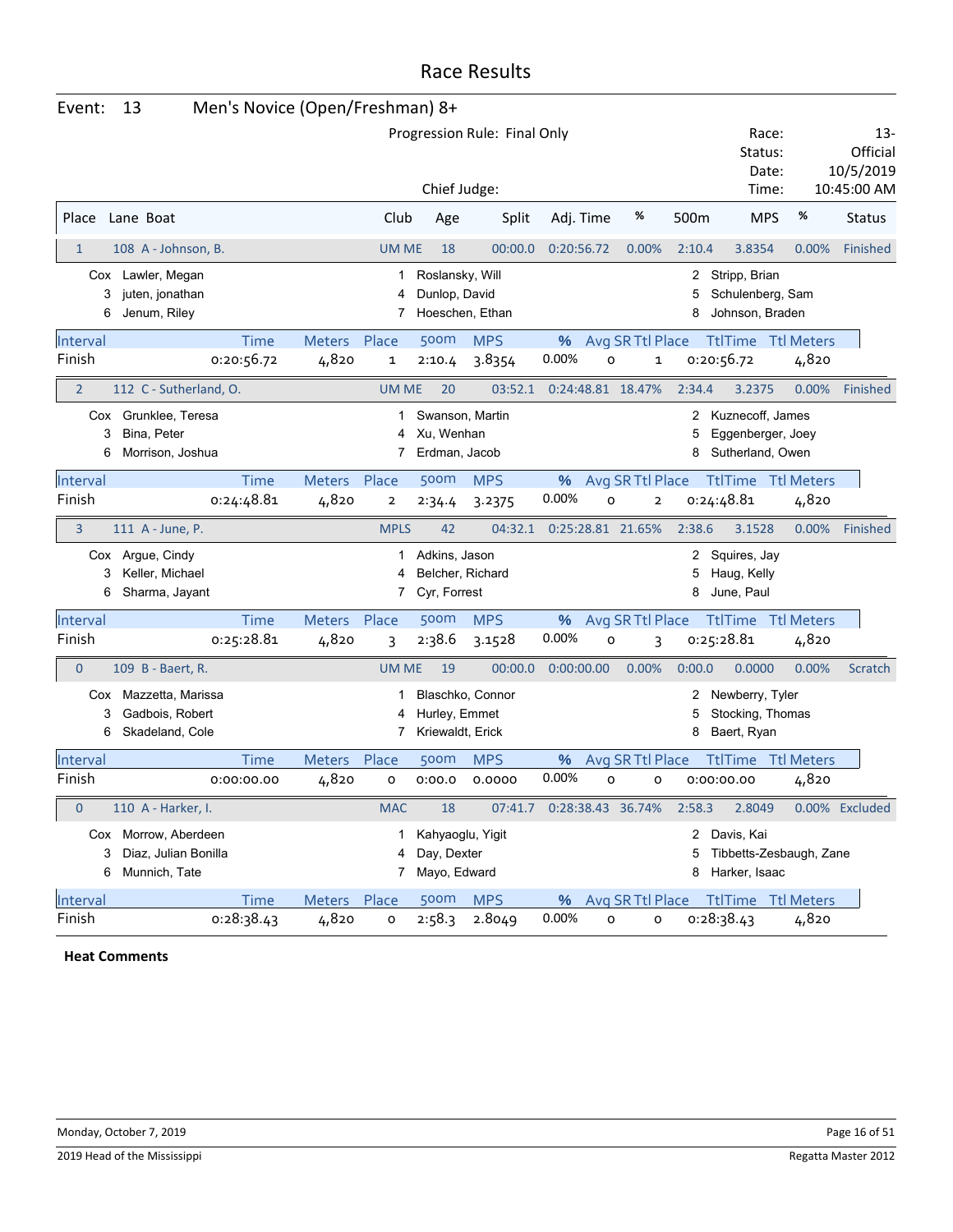| Event:                                         | 14                                | Women's Collegiate Freshman 4+ |               |                |                                   |                              |            |   |                  |                  |                                    |                   |                                                |
|------------------------------------------------|-----------------------------------|--------------------------------|---------------|----------------|-----------------------------------|------------------------------|------------|---|------------------|------------------|------------------------------------|-------------------|------------------------------------------------|
|                                                |                                   |                                |               |                | Chief Judge:                      | Progression Rule: Final Only |            |   |                  |                  | Race:<br>Status:<br>Date:<br>Time: |                   | $14 -$<br>Official<br>10/5/2019<br>11:00:00 AM |
| Place                                          | Lane Boat                         |                                |               | Club           | Age                               | Split                        | Adj. Time  |   | %                | 500 <sub>m</sub> | <b>MPS</b>                         | %                 | <b>Status</b>                                  |
| 1                                              | 115 A - Edison, A.                |                                |               | <b>CREI</b>    | 18                                | 00:00.0                      | 0:30:19.57 |   | 0.00%            | 3:08.8           | 2.6490                             | 0.00%             | Finished                                       |
| Dorheim, Megan<br>Hill, Angel<br>2<br>Cox<br>1 |                                   |                                |               |                |                                   |                              |            |   |                  |                  | Foutch, Honor                      |                   |                                                |
| 3                                              | Lee, Maeve                        |                                |               | 4              | Edison, Ava                       |                              |            |   |                  |                  |                                    |                   |                                                |
| Interval                                       |                                   | Time                           | <b>Meters</b> | Place          | 500m                              | <b>MPS</b>                   | $\%$       |   | Avg SR Ttl Place |                  | TtlTime                            | <b>Ttl Meters</b> |                                                |
| Finish                                         |                                   | 0:30:19.57                     | 4,820         | 1              | 3:08.8                            | 2.6490                       | 0.00%      | 0 | 1                | 0:30:19.57       |                                    | 4,820             |                                                |
| $\overline{2}$                                 | 116 A - Lockey, M.                |                                |               | <b>IOWA</b>    | 19                                | 11:04.5                      | 0:41:24.08 |   | 36.52%           | 4:17.7           | 1.9404                             | 0.00%             | Finished                                       |
| Cox<br>3                                       | Lemus, Izabella<br>Carter, Hannah |                                |               | 1<br>4         | Aurandt, Alexis<br>Lockey, Maegan |                              |            |   |                  | 2                | Sabotta, Courtney                  |                   |                                                |
| Interval                                       |                                   | Time                           | <b>Meters</b> | Place          | 500m                              | <b>MPS</b>                   | $\%$       |   | Avg SR Ttl Place |                  | <b>TtlTime</b>                     | <b>Ttl Meters</b> |                                                |
| Finish                                         |                                   | 0:41:24.08                     | 4,820         | $\overline{2}$ | 4:17.7                            | 1.9404                       | 0.00%      | 0 | $\overline{2}$   |                  | 0:41:24.08                         | 4,820             |                                                |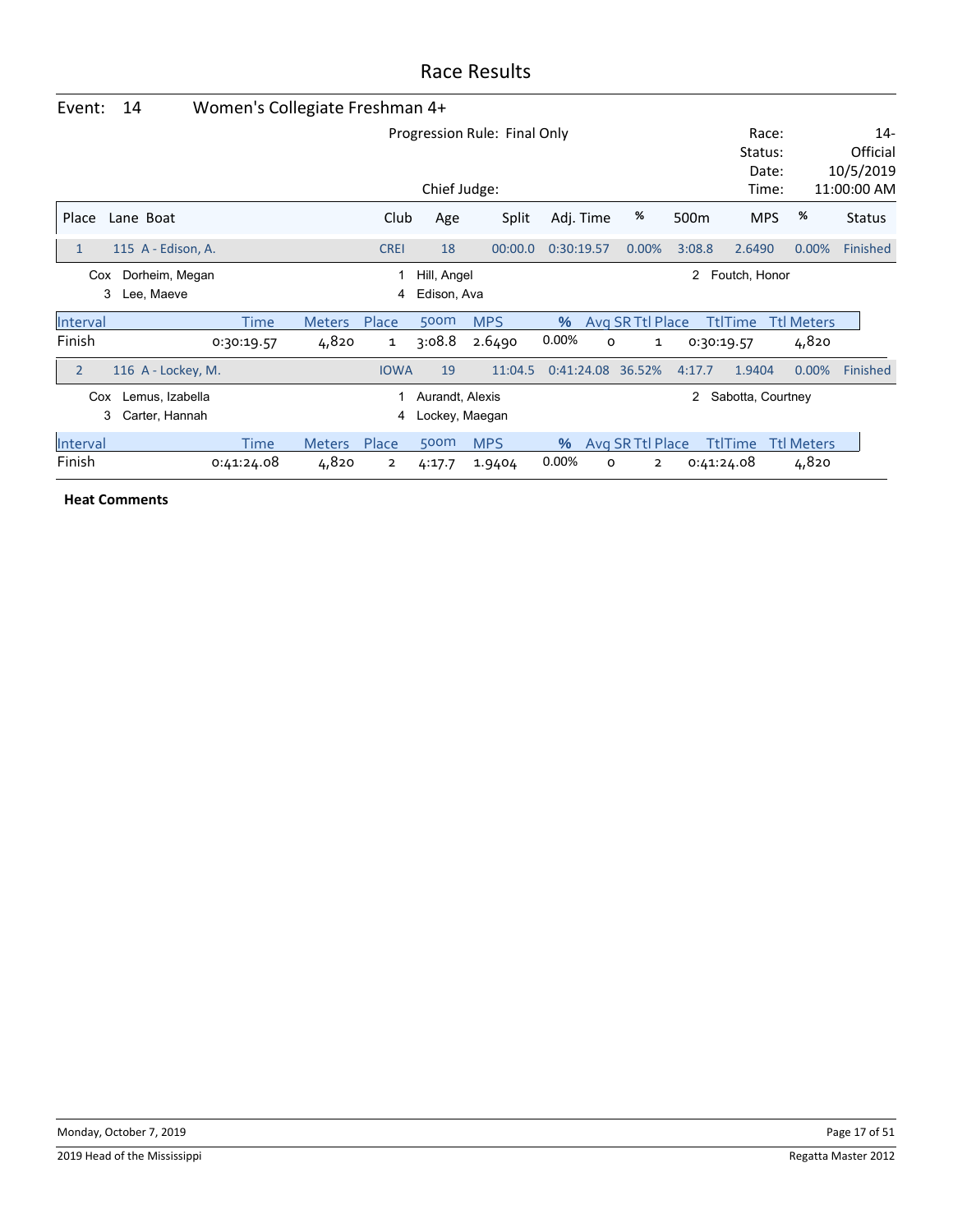| Event:         | 15                                       | Women's Novice (Open) 4+ |               |                |                                   |                          |                           |                   |                                 |                   |                   |               |
|----------------|------------------------------------------|--------------------------|---------------|----------------|-----------------------------------|--------------------------|---------------------------|-------------------|---------------------------------|-------------------|-------------------|---------------|
|                |                                          |                          |               |                | Progression Rule: Final Only      |                          | Race:<br>Status:<br>Date: |                   | $15 -$<br>Official<br>10/5/2019 |                   |                   |               |
|                |                                          |                          |               |                | Chief Judge:                      |                          |                           |                   |                                 | Time:             |                   | 11:00:00 AM   |
| Place          | Lane Boat                                |                          |               | Club           | Age                               | Split                    | Adj. Time                 | %                 | 500 <sub>m</sub>                | <b>MPS</b>        | %                 | <b>Status</b> |
| $\mathbf{1}$   | 120 A - Rutzen, L.                       |                          |               | <b>TCYR</b>    | 15                                | 00:00.0                  | 0:27:34.66                | 0.00%             | 2:51.6                          | 2.9130            | 0.00%             | Finished      |
| 3              | Cox Heckman, Ella<br>Cardwell, Alexandra |                          |               | 4              | Reid, Ashleigh<br>Rutzen, Lillian |                          |                           |                   | 2                               | Elsner, Josephine |                   |               |
| Interval       |                                          | <b>Time</b>              | <b>Meters</b> | Place          | 500m                              | <b>MPS</b>               | $\%$                      | Avg SR Ttl Place  |                                 | <b>TtlTime</b>    | <b>Ttl Meters</b> |               |
| Finish         |                                          | 0:27:34.66               | 4,820         | 1              | 2:51.6                            | 2.9130                   | 0.00%                     | O<br>1            |                                 | 0:27:34.66        | 4,820             |               |
| $\overline{2}$ | 121 A - Sage-Martinson, G.               |                          |               | <b>MPLS</b>    | 47                                | 02:37.0                  | 0:30:11.67                | 9.49%             | 3:07.9                          | 2.6605            | 0.00%             | Finished      |
| Cox            | Iyengar, Tara                            |                          |               | 1              | Konkel, Nancy                     |                          |                           |                   | 2                               | Gillich, Heather  |                   |               |
| 3              | Gisser, Sarah                            |                          |               | 4              |                                   | Sage-Martinson, Gretchen |                           |                   |                                 |                   |                   |               |
| Interval       |                                          | <b>Time</b>              | <b>Meters</b> | Place          | 500m                              | <b>MPS</b>               | %                         | Avg SR Ttl Place  |                                 | <b>TtlTime</b>    | <b>Ttl Meters</b> |               |
| Finish         |                                          | 0:30:11.67               | 4,820         | $\overline{2}$ | 3:07.9                            | 2.6605                   | 0.00%                     | O<br>2            |                                 | 0:30:11.67        | 4,820             |               |
| 3              | 119 B - Forouhari, M.                    |                          |               | <b>MPLS</b>    | 15                                | 09:49.0                  |                           | 0:37:23.67 35.60% | 3:52.7                          | 2.1483            | 0.00%             | Finished      |
| Cox<br>3       | Kian, Mitra<br>Smock, Eleanor            |                          |               | 1<br>4         | Koven, Amelie<br>Forouhari, Mia   |                          |                           |                   | 2                               | Beitz, Ursula     |                   |               |
| Interval       |                                          | <b>Time</b>              | <b>Meters</b> | Place          | 500m                              | <b>MPS</b>               | $\%$                      | Avg SR Ttl Place  |                                 | <b>TtlTime</b>    | <b>Ttl Meters</b> |               |
| Finish         |                                          | 0:37:23.67               | 4,820         | 3              | 3:52.7                            | 2.1483                   | 0.00%                     | o<br>3            |                                 | 0:37:23.67        | 4,820             |               |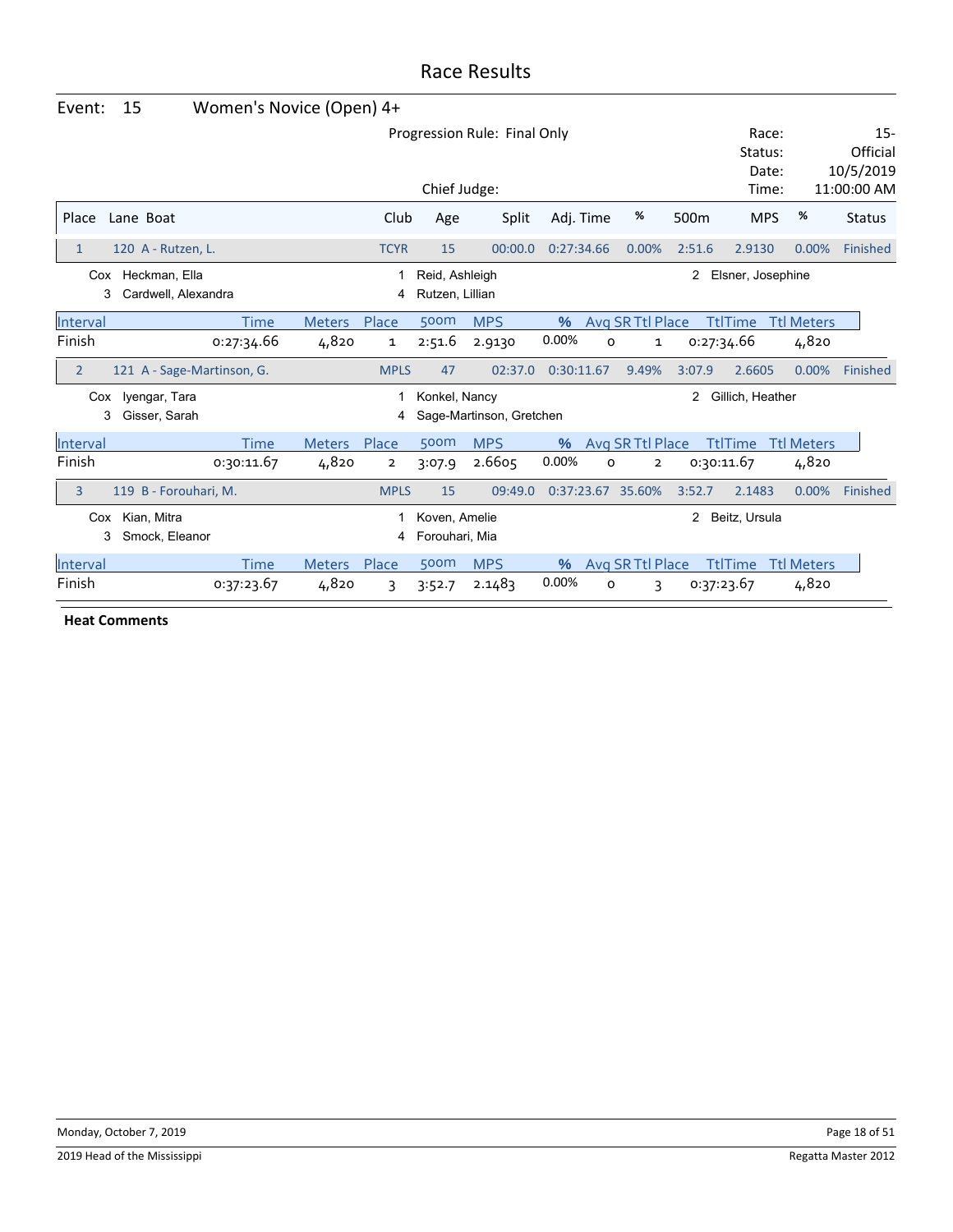| Event:         | 16                                         | Men's Masters 4x |               |                                              |                 |            |            |                              |                  |                                    |                   |                                               |
|----------------|--------------------------------------------|------------------|---------------|----------------------------------------------|-----------------|------------|------------|------------------------------|------------------|------------------------------------|-------------------|-----------------------------------------------|
|                |                                            |                  |               | Progression Rule: Final Only<br>Chief Judge: |                 |            |            |                              |                  | Race:<br>Status:<br>Date:<br>Time: |                   | $16-$<br>Official<br>10/5/2019<br>11:15:00 AM |
| Place          | Lane Boat                                  |                  |               | Club                                         | Age             | Split      | Adj. Time  | %                            | 500 <sub>m</sub> | <b>MPS</b>                         | %                 | <b>Status</b>                                 |
|                |                                            |                  |               |                                              |                 |            |            |                              |                  |                                    |                   |                                               |
| $\mathbf{1}$   | 124 A - Bean, F.                           |                  |               | <b>MPLS</b>                                  | 39              | 09:19.0    |            | 0:29:38.71 45.83%            | 3:04.5           | 2.7098                             | 0.00%             | Finished                                      |
|                | Connors, Paul<br>1<br>Bean, Fabian<br>4    |                  |               | 2                                            | Finn, Michael   |            |            |                              | 3                | Reimer, Derrick                    |                   |                                               |
| Interval       |                                            | <b>Time</b>      | <b>Meters</b> | Place                                        | 500m            | <b>MPS</b> | %          | Avg SR Ttl Place             |                  | <b>TtlTime</b>                     | <b>Ttl Meters</b> |                                               |
| Finish         |                                            | 0:29:38.71       | 4,820         | 1                                            | 3:04.5          | 2.7098     | 0.00%      | O<br>1                       | 0:29:38.71       |                                    | 4,820             |                                               |
| $\overline{2}$ | 125 A - Burgstahler, G.                    |                  |               | <b>LLRC</b>                                  | 61              | 11:14.7    |            | 0:29:56.97 47.33%            | 3:16.5           | 2.6823                             | 0.00%             | Finished                                      |
|                | Donlin, Patrick<br>Burgstahler, Glenn<br>4 |                  |               | 2                                            | Mitchell, Peter |            |            |                              | 3                | Peszek, Larry                      |                   |                                               |
| Interval       |                                            | <b>Time</b>      | <b>Meters</b> | Place                                        | 500m            | <b>MPS</b> | %          | Avg SR Ttl Place             |                  | <b>TtlTime</b>                     | <b>Ttl Meters</b> |                                               |
| Finish         |                                            | 0:31:34.33       | 4,820         | $\overline{2}$                               | 3:16.5          | 2.5444     | 0.00%      | O<br>$\overline{\mathbf{2}}$ | 0:31:34.33       |                                    | 4,820             |                                               |
| $\overline{0}$ | 126 A - Green, A.                          |                  |               | <b>612END</b>                                | 42              | 00:00.0    | 0:20:19.68 | 0.00%                        | 2:06.5           | 3.9519                             |                   | 0.00% Excluded                                |
|                | Dundon, James<br>Green, Allan<br>4         |                  |               | $\mathbf{2}$                                 | Spencer, Joe    |            |            |                              | 3                | Trimble, Jack                      |                   |                                               |
| Interval       |                                            | <b>Time</b>      | <b>Meters</b> | Place                                        | 500m            | <b>MPS</b> | $\%$       | Avg SR Ttl Place             |                  | <b>TtlTime</b>                     | <b>Ttl Meters</b> |                                               |
| Finish         |                                            | 0:20:19.68       | 4,820         | o                                            | 2:06.5          | 3.9519     | 0.00%      | o<br>о                       | 0:20:19.68       |                                    | 4,820             |                                               |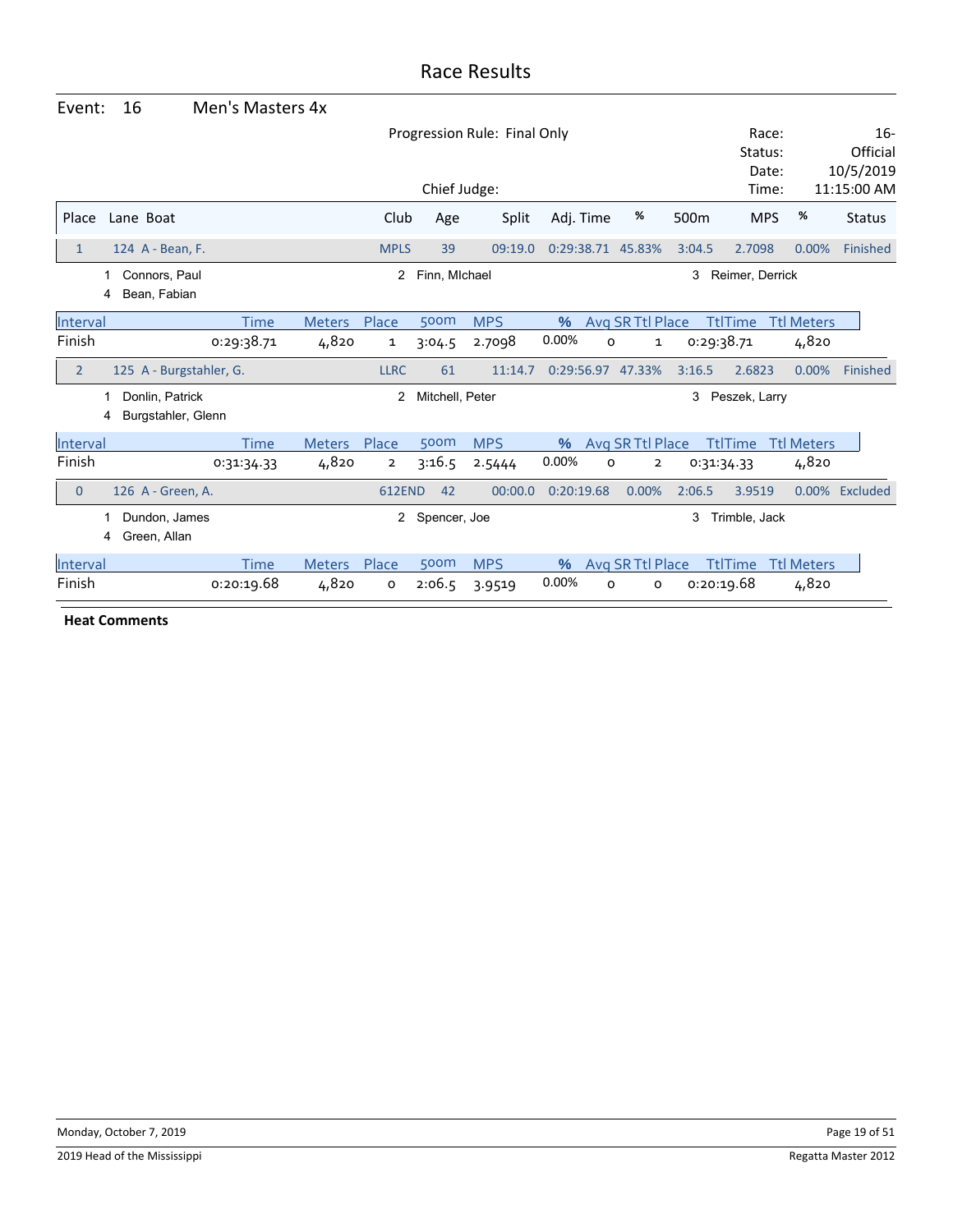| Event:         | 17                  | Men's Masters 4+ |               |                |                 |                              |            |   |                  |        |                  |                   |                          |
|----------------|---------------------|------------------|---------------|----------------|-----------------|------------------------------|------------|---|------------------|--------|------------------|-------------------|--------------------------|
|                |                     |                  |               |                |                 | Progression Rule: Final Only |            |   |                  |        | Race:<br>Status: |                   | $17 -$<br>Official       |
|                |                     |                  |               |                | Chief Judge:    |                              |            |   |                  |        | Date:<br>Time:   |                   | 10/5/2019<br>11:15:00 AM |
| Place          | Lane Boat           |                  |               | Club           | Age             | Split                        | Adj. Time  |   | %                | 500m   | <b>MPS</b>       | %                 | <b>Status</b>            |
| 1              | 130 B - Schleck, R. |                  |               | <b>MPLS</b>    | 63              | 00:00.0                      | 0:24:27.97 |   | 0.00%            | 2:37.8 | 3.2834           | 0.00%             | Finished                 |
| Cox            | Sowins, Jennifer    |                  |               |                | Lamppa, Jason   |                              |            |   |                  | 2      | Schnobrich, Dana |                   |                          |
| 3              | Gorlin, Jed         |                  |               | 4              |                 | Schleck, Raymond             |            |   |                  |        |                  |                   |                          |
| Interval       |                     | Time             | <b>Meters</b> | Place          | 500m            | <b>MPS</b>                   | $\%$       |   | Avg SR Ttl Place |        | <b>TtlTime</b>   | <b>Ttl Meters</b> |                          |
| Finish         |                     | 0:25:21.47       | 4,820         | $\mathbf{1}$   | 2:37.8          | 3.1680                       | 0.00%      | 0 | 1                |        | 0:25:21.47       | 4,820             |                          |
| $\overline{2}$ | 129 A - Huggett, J. |                  |               | <b>MPLS</b>    | 55              | 02:26.9                      | 0:27:48.38 |   | 13.65%           | 2:53.1 | 2.8890           | 0.00%             | Finished                 |
| Cox            | Beckman, Anne       |                  |               |                | McNally, Pierce |                              |            |   |                  | 2      | Loring, Peter    |                   |                          |
| 3              | Kelly, John         |                  |               | 4              | Huggett, James  |                              |            |   |                  |        |                  |                   |                          |
| Interval       |                     | Time             | <b>Meters</b> | Place          | 500m            | <b>MPS</b>                   | $\%$       |   | Avg SR Ttl Place |        | <b>TtlTime</b>   | <b>Ttl Meters</b> |                          |
| Finish         |                     | 0:27:48.38       | 4,820         | $\overline{2}$ | 2:53.1          | 2.8890                       | 0.00%      | 0 | $\overline{2}$   |        | 0:27:48.38       | 4,820             |                          |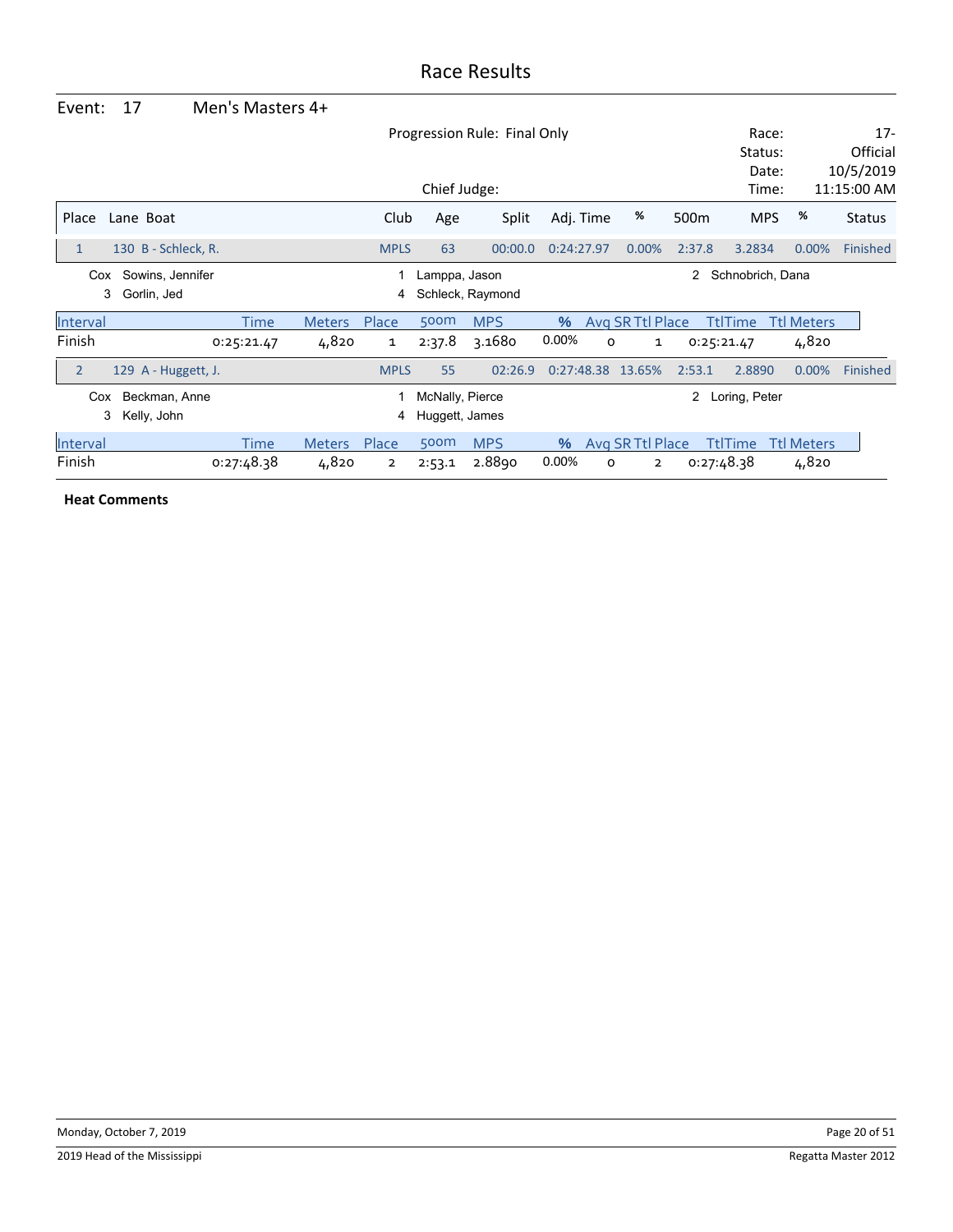| Event:             | 18                                                               | Men's Junior 8+           |                       |                |                                                      |                              |               |                                        |                        |                                                            |                   |                                 |
|--------------------|------------------------------------------------------------------|---------------------------|-----------------------|----------------|------------------------------------------------------|------------------------------|---------------|----------------------------------------|------------------------|------------------------------------------------------------|-------------------|---------------------------------|
|                    |                                                                  |                           |                       |                |                                                      | Progression Rule: Final Only |               |                                        |                        | Race:<br>Status:<br>Date:                                  |                   | $18 -$<br>Official<br>10/5/2019 |
|                    |                                                                  |                           |                       |                | Chief Judge:                                         |                              |               |                                        |                        | Time:                                                      |                   | 11:30:00 AM                     |
| Place              | Lane Boat                                                        |                           |                       | Club           | Age                                                  | Split                        | Adj. Time     | %                                      | 500 <sub>m</sub>       | <b>MPS</b>                                                 | $\%$              | <b>Status</b>                   |
| $\mathbf{1}$       | 133 A - Van Dyke, E.                                             |                           |                       | <b>MPLS</b>    | 15                                                   | 00:00.0                      | 0:20:46.75    | 0.00%                                  | 2:09.3                 | 3.8661                                                     | 0.00%             | Finished                        |
| Cox                | Granse, Adelaide<br>Will, Colin<br>3<br>Schmidt, Cole<br>6       |                           |                       | 1<br>7         | Yanchuk, Artyom<br>Sheire, Jackson<br>Lamppa, Joshua |                              |               |                                        | $\mathbf{2}$<br>5<br>8 | Arado, Milan<br>Scholtz, Niko<br>Van Dyke, Elliot          |                   |                                 |
| Interval<br>Finish |                                                                  | <b>Time</b><br>0:20:46.75 | Meters Place<br>4,820 | 1              | 500m<br>2:09.3                                       | <b>MPS</b><br>3.8661         | 0.00%         | % Avg SR Ttl Place<br>O<br>$\mathbf 1$ |                        | <b>TtlTime Ttl Meters</b><br>0:20:46.75                    | 4,820             |                                 |
| $\overline{2}$     | 134 A - Vasicek, C.                                              |                           |                       | <b>TCYR</b>    | 16                                                   | 00:38.3                      | 0:21:25.00    | 3.07%                                  | 2:13.3                 | 3.7510                                                     | 0.00%             | Finished                        |
| Cox                | Stevens, Erin<br>Cardwell, John<br>3<br>Libbey, Jake<br>6        |                           |                       | 1<br>4<br>7    | Fahning, Griffin<br>Roslansky, Sam                   | Olken-Hunt, Percy            |               |                                        | 2<br>5<br>8            | Johnson, Liam<br>Mahlum, Monte<br>Vasicek, Calvin          |                   |                                 |
| Interval           |                                                                  | <b>Time</b>               | Meters Place          |                | 500m                                                 | <b>MPS</b>                   | %             | Avg SR Ttl Place                       |                        | <b>TtlTime Ttl Meters</b>                                  |                   |                                 |
| Finish             |                                                                  | 0:21:25.00                | 4,820                 | $\overline{2}$ | 2:13.3                                               | 3.7510                       | 0.00%         | O<br>$\mathbf{2}$                      |                        | 0:21:25.00                                                 | 4,820             |                                 |
| $\overline{3}$     | 135 B - Boettge, A.                                              |                           |                       | <b>TCYR</b>    | 15                                                   | 03:48.8                      |               | 0:24:35.58 18.35%                      | 2:33.1                 | 3.2665                                                     | 0.00%             | Finished                        |
| Cox                | Bohn, James<br>Strezo, Benjamin<br>3<br>6<br>McKhann, Colin      |                           |                       | 1<br>7         | Kiely, Patrick<br>Drazan, Blake                      | DeJournett, Michael          |               |                                        | 2<br>8                 | Peterson, Jacob<br>Rollins, Nicholas<br>Boettge, Arthur    |                   |                                 |
| Interval           |                                                                  | <b>Time</b>               | Meters Place          |                | 500m                                                 | <b>MPS</b>                   | %             | Avg SR Ttl Place                       |                        | <b>TtlTime</b> Ttl Meters                                  |                   |                                 |
| Finish             |                                                                  | 0:24:35.58                | 4,820                 | 3              | 2:33.1                                               | 3.2665                       | 0.00%         | O<br>3                                 |                        | 0:24:35.58                                                 | 4,820             |                                 |
| $\overline{4}$     | 136 C - Rannow, K.                                               |                           |                       | <b>TCYR</b>    | 15                                                   | 07:19.7                      |               | 0:28:06.43 35.27%                      | 2:54.9                 | 2.8581                                                     | 0.00%             | Finished                        |
|                    | Cox Crow, Jon Jack<br>Trelstad, Thomas<br>3<br>Prest, Mason<br>6 |                           |                       | 1<br>7         | Kempf, Aidan<br>Flora, Teodore                       | Ruppert, Timothy             |               |                                        | 2<br>5<br>8            | Hitchcock, Parker<br><b>HESS, HUNTER</b><br>Rannow, Keaton |                   |                                 |
| Interval           |                                                                  | <b>Time</b>               | <b>Meters</b>         | Place          | 500m                                                 | <b>MPS</b>                   | $\frac{9}{6}$ | Avg SR Ttl Place                       |                        | <b>TtlTime</b>                                             | <b>Ttl Meters</b> |                                 |
| Finish             |                                                                  | 0:28:06.43                | 4,820                 | 4              | 2:54.9                                               | 2.8581                       | 0.00%         | O<br>4                                 |                        | 0:28:06.43                                                 | 4,820             |                                 |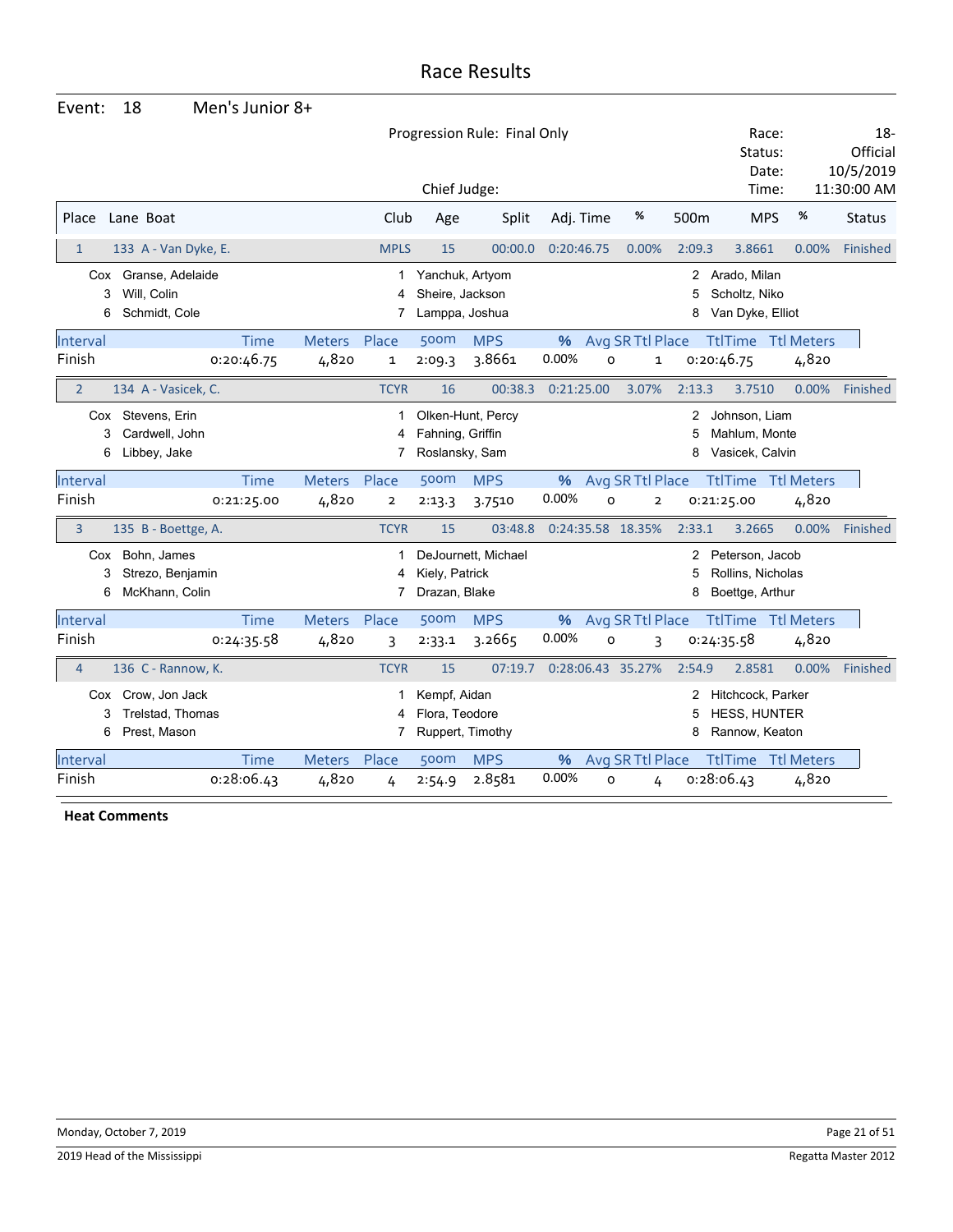| Event:           | 19<br><b>Women's Masters 1x</b> |               |                         |              |                              |                   |                              |                                        |                           |                   |                              |
|------------------|---------------------------------|---------------|-------------------------|--------------|------------------------------|-------------------|------------------------------|----------------------------------------|---------------------------|-------------------|------------------------------|
|                  |                                 |               |                         |              | Progression Rule: Final Only |                   |                              |                                        | Race:<br>Status:<br>Date: |                   | 19-<br>Official<br>10/5/2019 |
|                  |                                 |               |                         | Chief Judge: |                              |                   |                              |                                        | Time:                     |                   | 11:45:00 AM                  |
|                  | Place Lane Boat                 |               | Club                    | Age          | Split                        | Adj. Time         | %                            | 500 <sub>m</sub>                       | <b>MPS</b>                | %                 | <b>Status</b>                |
| $\mathbf{1}$     | 140 A - Harvieux, P.            |               | <b>DULT</b>             | 54           | 00:29.6                      | 0:32:01.23        | 0.00%                        | 3:27.6                                 | 2.5088                    | 0.00%             | Finished                     |
|                  | Harvieux, Patti                 |               |                         |              |                              |                   |                              |                                        |                           |                   |                              |
| Interval         | <b>Time</b>                     | Meters        | Place                   | 500m         | <b>MPS</b>                   | %                 | Avg SR Ttl Place             |                                        | <b>TtlTime Ttl Meters</b> |                   |                              |
| Finish           | 0:33:21.24                      | 4,820         | $\overline{\mathbf{2}}$ | 3:27.6       | 2.4085                       | 0.00%             | O<br>$\overline{\mathbf{2}}$ | 0:33:21.24                             |                           | 4,820             |                              |
| $\overline{2}$   | 145 C - Heiman, E.              |               | <b>MPLS</b>             | 35           | 00:00.0                      | 0:32:51.63        | 2.62%                        | 3:24.5                                 | 2.4447                    | $0.00\%$          | Finished                     |
|                  | Heiman, Emilie                  |               |                         |              |                              |                   |                              |                                        |                           |                   |                              |
| Interval         | <b>Time</b>                     | Meters Place  |                         | 500m         | <b>MPS</b>                   | %                 | Avg SR Ttl Place             |                                        | <b>TtlTime</b> Ttl Meters |                   |                              |
| Finish           | 0:32:51.63                      | 4,820         | $\mathbf{1}$            | 3:24.5       | 2.4447                       | 0.00%             | O<br>1                       | 0:32:51.63                             |                           | 4,820             |                              |
| 3                | 143 B - Wang, P.                |               | <b>MPLS</b>             | 62           | 03:48.8                      | 0:34:20.63        | 7.26%                        | 3:48.3                                 | 2.3391                    | 0.00%             | Finished                     |
|                  | Wang, Ping                      |               |                         |              |                              |                   |                              |                                        |                           |                   |                              |
| Interval         | <b>Time</b>                     | Meters Place  |                         | 500m         | <b>MPS</b>                   | %                 |                              | Avg SR Ttl Place Ttl Time Ttl Meters   |                           |                   |                              |
| Finish           | 0:36:40.41                      | 4,820         | 3                       | 3:48.3       | 2.1905                       | 0.00%             | 0<br>3                       | 0:36:40.41                             |                           | 4,820             |                              |
| $\overline{4}$   | 147 D - Sowins, J.              |               | <b>MPLS</b>             | 43           | 08:47.0                      | 0:41:15.46 28.85% |                              | 4:19.2                                 | 1.9471                    | 0.00%             | Finished                     |
|                  | Sowins, Jennifer                |               |                         |              |                              |                   |                              |                                        |                           |                   |                              |
| Interval         | <b>Time</b>                     | Meters Place  |                         | 500m         | <b>MPS</b>                   | %                 | Avg SR Ttl Place             |                                        | <b>TtlTime Ttl Meters</b> |                   |                              |
| Finish           | 0:41:38.60                      | 4,820         | 4                       | 4:19.2       | 1.9291                       | 0.00%             | O<br>4                       | 0:41:38.60                             |                           | 4,820             |                              |
| $\mathbf{0}$     | 139 A - Severson, K.            |               | 612END                  | -52          | 00:00.0                      | 0:00:00.00        | 0.00%                        | 0:00.0                                 | 0.0000                    | 0.00%             | Scratch                      |
|                  | Severson, Kristine              |               |                         |              |                              |                   |                              |                                        |                           |                   |                              |
| Interval         | <b>Time</b>                     | <b>Meters</b> | Place                   | 500m         | <b>MPS</b>                   | %                 | Avg SR Ttl Place             |                                        | <b>TtlTime</b>            | <b>Ttl Meters</b> |                              |
| Finish           | 0:00:00.00                      | 4,820         | o                       | 0:00.0       | 0.0000                       | 0.00%             | $\circ$<br>o                 | 0:00:00.00                             |                           | 4,820             |                              |
| $\boldsymbol{0}$ | 141 A - Kubusek, C.             |               | <b>MPLS</b>             | 42           | 00:00.0                      | 0:00:00.00        | 0.00%                        | 0:00.0                                 | 0.0000                    | 0.00%             | Scratch                      |
|                  | Kubusek, Carrie                 |               |                         |              |                              |                   |                              |                                        |                           |                   |                              |
| Interval         | Time                            | Meters Place  |                         | 500m         | <b>MPS</b>                   |                   |                              | % Avg SR Ttl Place Ttl Time Ttl Meters |                           |                   |                              |
| Finish           | 0:00:00.00                      | 4,820         | $\mathsf{o}\xspace$     | 0:00.0       | 0.0000                       | 0.00%             | 0<br>o                       | 0:00:00.00                             |                           | 4,820             |                              |
| $\mathbf 0$      | 142 B - Michals, S.             |               |                         | 612END 65    | 00:00.0                      | 0:00:00.00        | 0.00%                        | 0:00.0                                 | 0.0000                    | 0.00%             | Scratch                      |
|                  | Michals, Susan                  |               |                         |              |                              |                   |                              |                                        |                           |                   |                              |
| Interval         | <b>Time</b>                     | Meters        | Place                   | 500m         | <b>MPS</b>                   | %                 | Avg SR Ttl Place             |                                        | <b>TtlTime Ttl Meters</b> |                   |                              |
| Finish           | 0:00:00.00                      | 4,820         | o                       | 0:00.0       | 0.0000                       | 0.00%             | $\mathsf{o}$<br>0            | 0:00:00.00                             |                           | 4,820             |                              |
| $\pmb{0}$        | 144 A - Pindred, V.             |               | <b>STPL</b>             | 49           | 00:00.0                      | 0:00:00.00        | 0.00%                        | 0:00.0                                 | 0.0000                    | 0.00%             | Scratch                      |
|                  | Pindred, Victoria               |               |                         |              |                              |                   |                              |                                        |                           |                   |                              |
| Interval         | Time                            | Meters Place  |                         | 500m         | <b>MPS</b>                   | %                 | Avg SR Ttl Place             |                                        | <b>TtlTime</b> Ttl Meters |                   |                              |
| Finish           | 0:00:00.00                      | 4,820         | o                       | 0:00.0       | 0.0000                       | 0.00%             | 0<br>o                       | 0:00:00.00                             |                           | 4,820             |                              |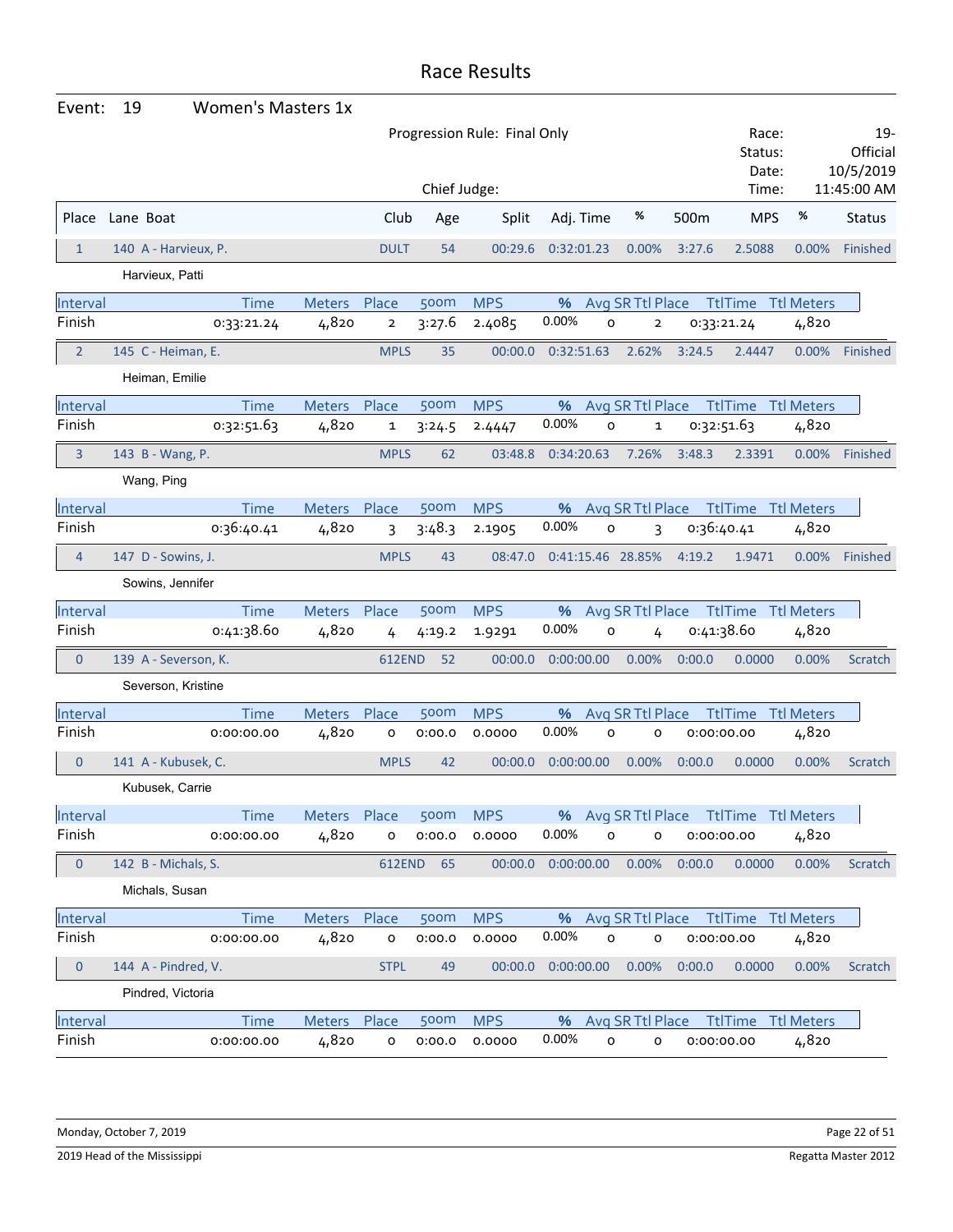| $\mathbf 0$        | 146 C - Centner, S.                   |                           |                        | 612END                | 65             | 00:00.0                      | 0:00:00.00 | 0.00%                                            | 0:00.0     | 0.0000                    | 0.00%             | Scratch                         |
|--------------------|---------------------------------------|---------------------------|------------------------|-----------------------|----------------|------------------------------|------------|--------------------------------------------------|------------|---------------------------|-------------------|---------------------------------|
|                    | Centner, Sally                        |                           |                        |                       |                |                              |            |                                                  |            |                           |                   |                                 |
| Interval<br>Finish |                                       | <b>Time</b><br>0:00:00.00 | Meters<br>4,820        | Place<br>o            | 500m<br>0:00.0 | <b>MPS</b><br>0.0000         | %<br>0.00% | Avg SR Ttl Place<br>$\circ$<br>o                 | 0:00:00.00 | <b>TtlTime Ttl Meters</b> | 4,820             |                                 |
|                    | <b>Heat Comments</b>                  |                           |                        |                       |                |                              |            |                                                  |            |                           |                   |                                 |
| Event:             | 20                                    | Women's Junior 1x         |                        |                       |                |                              |            |                                                  |            |                           |                   |                                 |
|                    |                                       |                           |                        |                       |                | Progression Rule: Final Only |            |                                                  |            | Race:<br>Status:<br>Date: |                   | $20 -$<br>Official<br>10/5/2019 |
|                    |                                       |                           |                        |                       | Chief Judge:   |                              |            |                                                  |            | Time:                     |                   | 11:45:00 AM                     |
| Place              | Lane Boat                             |                           |                        | Club                  | Age            | Split                        | Adj. Time  | %                                                | 500m       | <b>MPS</b>                | %                 | <b>Status</b>                   |
| $\mathbf{1}$       | 153 A - Morrow, G.<br>Morrow, Georgia |                           |                        | <b>LLRC</b>           | 18             | 00:00.0                      | 0:26:41.79 | 0.00%                                            | 2:46.2     | 3.0091                    | 0.00%             | Finished                        |
| Interval           |                                       | <b>Time</b>               | <b>Meters</b>          | Place                 | 500m           | <b>MPS</b>                   | %          | Avg SR Ttl Place                                 |            | <b>TtlTime</b>            | <b>Ttl Meters</b> |                                 |
| Finish             |                                       | 0:26:41.79                | 4,820                  | $\mathbf{1}$          | 2:46.2         | 3.0091                       | 0.00%      | O<br>$\mathbf 1$                                 | 0:26:41.79 |                           | 4,820             |                                 |
| $\overline{2}$     | 154 B - Brown, Z.                     |                           |                        | <b>LLRC</b>           | 15             | 04:22.6                      |            | 0:31:04.40 16.39%                                | 3:13.4     | 2.5853                    | 0.00%             | Finished                        |
|                    | Brown, Zealand                        |                           |                        |                       |                |                              |            |                                                  |            |                           |                   |                                 |
| Interval<br>Finish |                                       | <b>Time</b><br>0:31:04.40 | <b>Meters</b><br>4,820 | Place<br>$\mathbf{2}$ | 500m<br>3:13.4 | <b>MPS</b><br>2.5853         | %<br>0.00% | Avg SR Ttl Place<br>o<br>$\overline{\mathbf{2}}$ | 0:31:04.40 | <b>TtlTime Ttl Meters</b> | 4,820             |                                 |
| 3                  | 155 C - Johnson, A.                   |                           |                        | <b>LLRC</b>           | 17             | 06:03.8                      |            | 0:32:45.60 22.71%                                | 3:23.9     | 2.4522                    | 0.00%             | Finished                        |
|                    | Johnson, Avalon                       |                           |                        |                       |                |                              |            |                                                  |            |                           |                   |                                 |
| Interval           |                                       | <b>Time</b>               | <b>Meters</b>          | Place                 | 500m           | <b>MPS</b>                   | %          | Avg SR Ttl Place                                 |            | <b>TtlTime</b>            | Ttl Meters        |                                 |
| Finish             |                                       | 0:32:45.60                | 4,820                  | 3                     | 3:23.9         | 2.4522                       | 0.00%      | 0<br>3                                           | 0:32:45.60 |                           | 4,820             |                                 |
| $\mathbf 0$        | 150 B - DeRoche, G.                   |                           |                        | <b>STPL</b>           | 17             | 00:00.0                      | 0:00:00.00 | 0.00%                                            | 0:00.0     | 0.0000                    | 0.00%             | Scratch                         |
|                    | DeRoche, Grace                        |                           |                        |                       |                |                              |            |                                                  |            |                           |                   |                                 |
| Interval           |                                       | <b>Time</b>               | <b>Meters</b>          | Place                 | 500m           | <b>MPS</b>                   | %          | Avg SR Ttl Place                                 |            | <b>TtlTime</b>            | Ttl Meters        |                                 |
| Finish             |                                       | 0:00:00.00                | 4,820                  | o                     | 0:00.0         | 0.0000                       | 0.00%      | o<br>o                                           | 0:00:00.00 |                           | 4,820             |                                 |
| $\pmb{0}$          | 151 A - Henze, S.                     |                           |                        | <b>STPL</b>           | $17$           | 00:00.0                      | 0:00:00.00 | 0.00%                                            | 0:00.0     | 0.0000                    | 0.00%             | Scratch                         |
|                    | Henze, Sonja                          |                           |                        |                       |                |                              |            |                                                  |            |                           |                   |                                 |
| Interval           |                                       | <b>Time</b>               | Meters Place           |                       | 500m           | <b>MPS</b>                   | %          | Avg SR Ttl Place                                 |            | <b>TtlTime Ttl Meters</b> |                   |                                 |
| Finish             |                                       | 0:00:00.00                | 4,820                  | o                     | 0:00.0         | 0.0000                       | 0.00%      | $\circ$<br>0                                     | 0:00:00.00 |                           | 4,820             |                                 |
| $\theta$           | 152 A - Jordan, J.<br>Jordan, Jayva   |                           |                        | <b>DULT</b>           | 17             | 00:00.0                      | 0:00:00.00 | 0.00%                                            | 0:00.0     | 0.0000                    | 0.00%             | Scratch                         |
| Interval           |                                       | <b>Time</b>               | <b>Meters</b>          | Place                 | 500m           | <b>MPS</b>                   | %          | Avg SR Ttl Place                                 |            | <b>TtlTime</b>            | <b>Ttl Meters</b> |                                 |
| Finish             |                                       | 0:00:00.00                | 4,820                  | o                     | 0:00.0         | 0.0000                       | 0.00%      | $\circ$<br>o                                     | 0:00:00.00 |                           | 4,820             |                                 |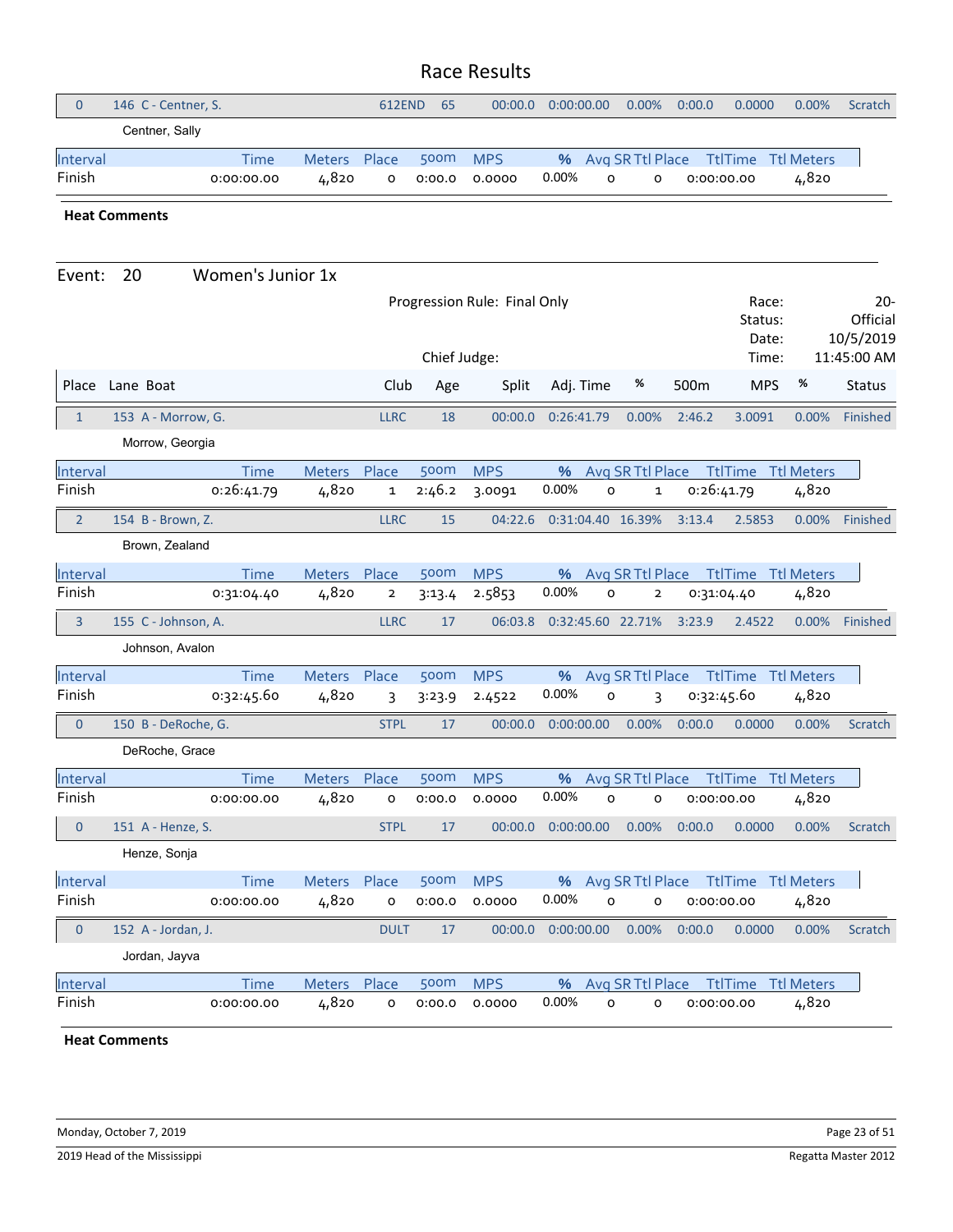| Event:         | 21                      | Men's (Open/Collegiate) 2x |               |                |                     |                              |            |              |                   |                  |                                        |                   |                              |
|----------------|-------------------------|----------------------------|---------------|----------------|---------------------|------------------------------|------------|--------------|-------------------|------------------|----------------------------------------|-------------------|------------------------------|
|                |                         |                            |               |                |                     | Progression Rule: Final Only |            |              |                   |                  | Race:<br>Status:<br>Date:              |                   | 21-<br>Official<br>10/5/2019 |
|                |                         |                            |               |                | Chief Judge:        |                              |            |              |                   |                  | Time:                                  |                   | 12:00:00 PM                  |
|                | Place Lane Boat         |                            |               | Club           | Age                 | Split                        | Adj. Time  |              | %                 | 500 <sub>m</sub> | <b>MPS</b>                             | %                 | <b>Status</b>                |
| $\mathbf{1}$   | 159 A - Bendtsen, A.    |                            |               | <b>MPLS</b>    | 27                  | 00:00.0                      | 0:23:24.86 |              | 0.00%             | 2:25.7           | 3.4309                                 | 0.00%             | Finished                     |
|                | 1 Wagoner, Blake        |                            |               |                | 2 Bendtsen, Andrej  |                              |            |              |                   |                  |                                        |                   |                              |
| Interval       |                         | <b>Time</b>                | Meters        | Place          | 500m                | <b>MPS</b>                   | %          |              | Avg SR Ttl Place  |                  | <b>TtlTime</b>                         | <b>Ttl Meters</b> |                              |
| Finish         |                         | 0:23:24.86                 | 4,820         | 1              | 2:25.7              | 3.4309                       | 0.00%      | O            | 1                 |                  | 0:23:24.86                             | 4,820             |                              |
| $\overline{2}$ | 162 B - Mukherjee, S.   |                            |               | <b>MPLS</b>    | 34                  | 04:29.9                      |            |              | 0:27:54.77 19.21% | 2:53.7           | 2.8780                                 | $0.00\%$          | Finished                     |
|                | 1 Robins, Marc          |                            |               |                |                     | 2 Mukherjee, Soumya          |            |              |                   |                  |                                        |                   |                              |
| Interval       |                         | <b>Time</b>                | Meters        | Place          | 500m                | <b>MPS</b>                   | %          |              | Avg SR Ttl Place  |                  | <b>TtlTime</b> Ttl Meters              |                   |                              |
| Finish         |                         | 0:27:54.77                 | 4,820         | $\overline{2}$ | 2:53.7              | 2.8780                       | 0.00%      | O            | $\overline{2}$    |                  | 0:27:54.77                             | 4,820             |                              |
| 3              | 160 B - Collins, R.     |                            |               | <b>STPL</b>    | 28                  | 04:59.9                      |            |              | 0:28:24.81 21.35% | 2:56.8           | 2.8273                                 | $0.00\%$          | Finished                     |
|                | 1 Lewiski, Ben          |                            |               |                | 2 Collins, Riley    |                              |            |              |                   |                  |                                        |                   |                              |
| Interval       |                         | <b>Time</b>                | Meters Place  |                | 500m                | <b>MPS</b>                   | %          |              |                   |                  | Avg SR Ttl Place Ttl Time Ttl Meters   |                   |                              |
| Finish         |                         | 0:28:24.81                 | 4,820         | 3              | 2:56.8              | 2.8273                       | 0.00%      | O            | 3                 |                  | 0:28:24.81                             | 4,820             |                              |
| $\overline{4}$ | 161 A - Johnson, J.     |                            |               | <b>UOSTCC</b>  | 18                  | 05:10.5                      |            |              | 0:28:35.38 22.10% | 2:57.9           | 2.8099                                 | 0.00%             | Finished                     |
|                | 1 Selden, Liam          |                            |               |                | 2 Johnson, Jake     |                              |            |              |                   |                  |                                        |                   |                              |
| Interval       |                         | <b>Time</b>                | <b>Meters</b> | Place          | 500m                | <b>MPS</b>                   | %          |              | Avg SR Ttl Place  |                  | TtlTime Ttl Meters                     |                   |                              |
| Finish         |                         | 0:28:35.38                 | 4,820         | 4              | 2:57.9              | 2.8099                       | 0.00%      | O            | 4                 |                  | 0:28:35.38                             | 4,820             |                              |
| 5              | 164 B - Grambush, A.    |                            |               | <b>UOSTCC</b>  | 18                  | 06:14.1                      |            |              | 0:29:38.94 26.63% | 3:04.5           | 2.7095                                 | 0.00%             | Finished                     |
|                | 1 Buchert, Jonathan     |                            |               |                |                     | 2 Grambush, Aaron            |            |              |                   |                  |                                        |                   |                              |
| Interval       |                         | <b>Time</b>                | <b>Meters</b> | Place          | 500m                | <b>MPS</b>                   | %          |              | Avg SR Ttl Place  |                  | TtlTime                                | <b>Ttl Meters</b> |                              |
| Finish         |                         | 0:29:38.94                 | 4,820         | 5              | 3:04.5              | 2.7095                       | 0.00%      | o            | 5                 |                  | 0:29:38.94                             | 4,820             |                              |
| $\mathbf{0}$   | 158 A - Hellerstedt, K. |                            |               | <b>STPL</b>    | 25                  | 00:00.0                      | 0:00:00.00 |              | 0.00%             | 0:00.0           | 0.0000                                 | 0.00%             | Scratch                      |
|                | 1 Lund. Connor          |                            |               |                | 2 Hellerstedt, Kurt |                              |            |              |                   |                  |                                        |                   |                              |
| Interval       |                         | Time                       | Meters Place  |                | 500m                | <b>MPS</b>                   |            |              |                   |                  | % Avg SR Ttl Place Ttl Time Ttl Meters |                   |                              |
| Finish         |                         | 0:00:00.00                 | 4,820         | O              | 0:00.0              | 0.0000                       | 0.00%      | $\mathsf{o}$ | o                 |                  | 0:00:00.00                             | 4,820             |                              |
| $\mathbf 0$    | 163 C - Johnson, K.     |                            |               | <b>MPLS</b>    | 37                  | 00:00.0                      | 0:00:00.00 |              | 0.00%             | 0:00.0           | 0.0000                                 | 0.00%             | Scratch                      |
|                | 1 Pokorny, Emmett       |                            |               |                | 2 Johnson, Kyle     |                              |            |              |                   |                  |                                        |                   |                              |
| Interval       |                         | <b>Time</b>                | Meters        | Place          | 500m                | <b>MPS</b>                   | %          |              | Avg SR Ttl Place  |                  | <b>TtlTime</b> Ttl Meters              |                   |                              |
| Finish         |                         | 0:00:00.00                 | 4,820         | o              | 0:00.0              | 0.0000                       | 0.00%      | $\circ$      | o                 |                  | 0:00:00.00                             | 4,820             |                              |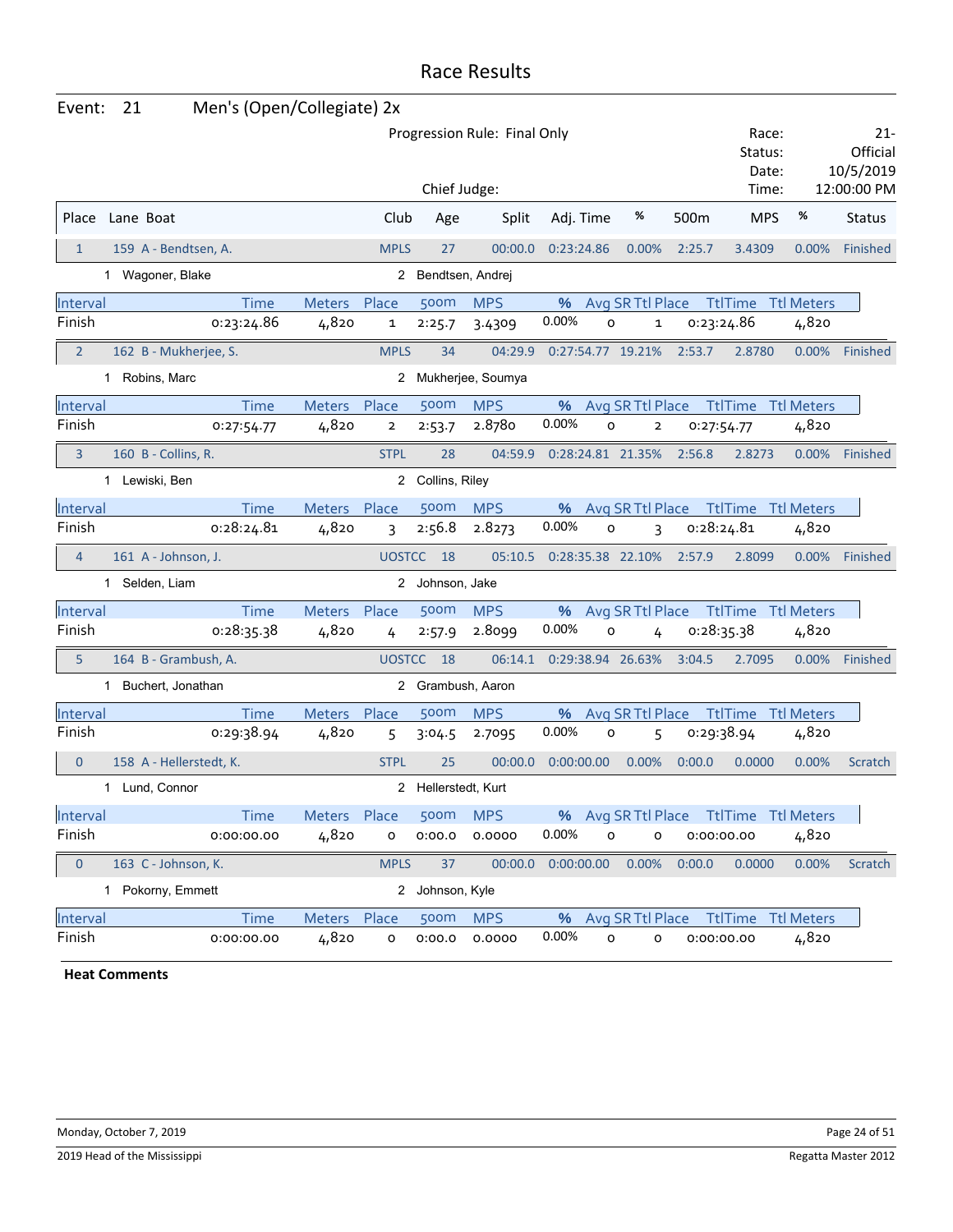| Event:         | 22                  | Men's (Open/Collegiate) 2- |               |              |                |                              |            |   |                  |                  |                                    |            |                                                |
|----------------|---------------------|----------------------------|---------------|--------------|----------------|------------------------------|------------|---|------------------|------------------|------------------------------------|------------|------------------------------------------------|
|                |                     |                            |               |              | Chief Judge:   | Progression Rule: Final Only |            |   |                  |                  | Race:<br>Status:<br>Date:<br>Time: |            | $22 -$<br>Official<br>10/5/2019<br>12:00:00 PM |
| Place          | Lane Boat           |                            |               | Club         | Age            | Split                        | Adj. Time  |   | %                | 500 <sub>m</sub> | <b>MPS</b>                         | %          | <b>Status</b>                                  |
| $\mathbf{1}$   | 167 A - Lerner, E.  |                            |               | <b>UM ME</b> | 21             | 00:00.0                      | 0:27:26.44 |   | 0.00%            | 2:50.8           | 2.9275                             | 0.00%      | Finished                                       |
|                | Lin, Jiayue         |                            |               | 2            | Lerner, Evan   |                              |            |   |                  |                  |                                    |            |                                                |
| Interval       |                     | Time                       | <b>Meters</b> | Place        | 500m           | <b>MPS</b>                   | %          |   | Avg SR Ttl Place |                  | <b>TtlTime</b>                     | Ttl Meters |                                                |
| Finish         |                     | 0:27:26.44                 | 4,820         | 1            | 2:50.8         | 2.9275                       | $0.00\%$   | 0 | 1                |                  | 0:27:26.44                         | 4,820      |                                                |
| $\overline{0}$ | 168 A - O'Neill, N. |                            |               | <b>STPL</b>  | 26             | 00:00.0                      | 0:00:00.00 |   | 0.00%            | 0:00.0           | 0.0000                             | 0.00%      | Scratch                                        |
|                | Bakke, Dan          |                            |               | 2            | O'Neill, Neill |                              |            |   |                  |                  |                                    |            |                                                |
| Interval       |                     | Time                       | <b>Meters</b> | Place        | 500m           | <b>MPS</b>                   | $\%$       |   | Avg SR Ttl Place |                  | <b>TtlTime</b>                     | Ttl Meters |                                                |
| Finish         |                     | 0:00:00.00                 | 4,820         | o            | 0:00.0         | 0.0000                       | 0.00%      | O | 0                |                  | 0:00:00.00                         | 4,820      |                                                |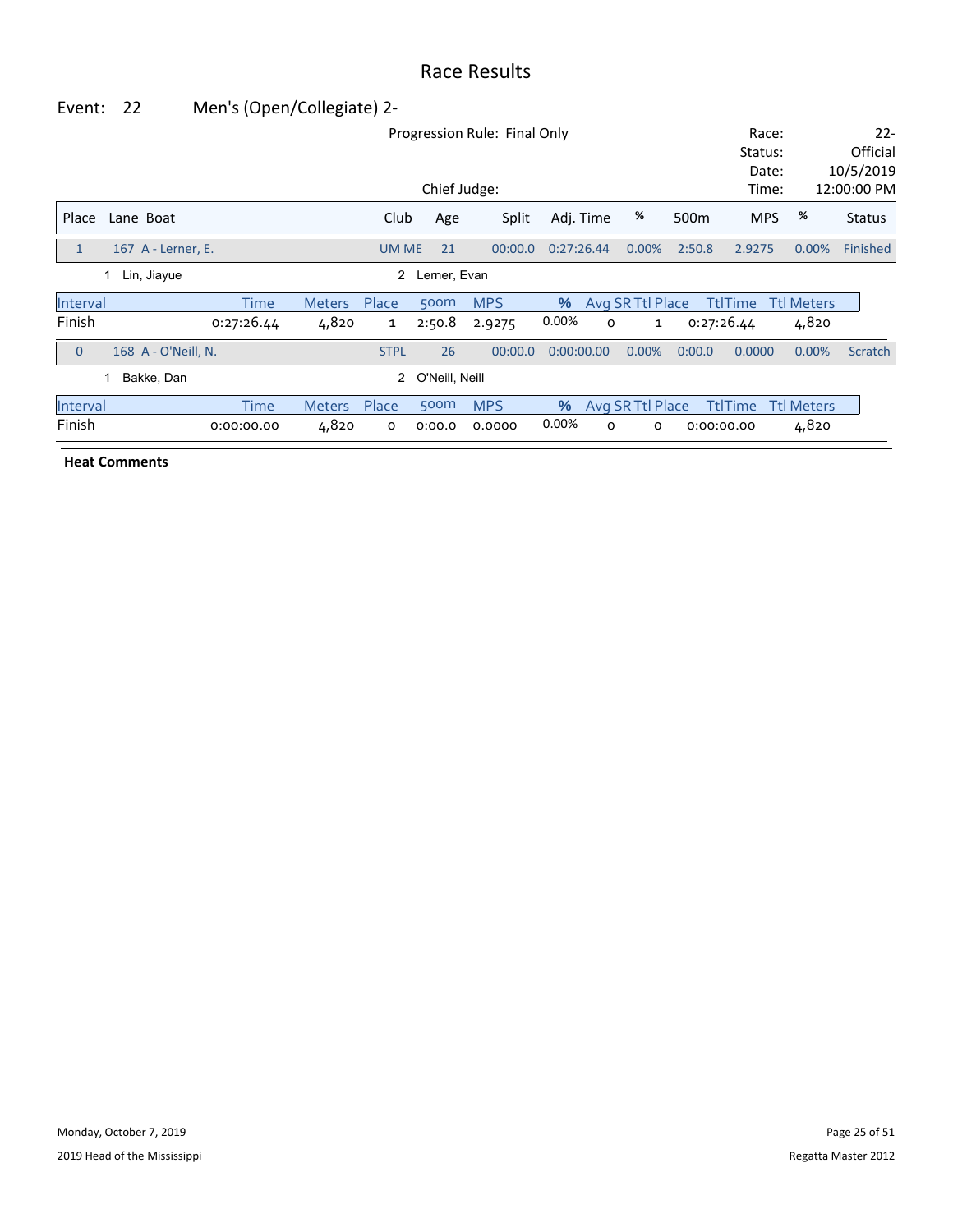| Event:           | 23                                                  | Women's Collegiate 8+ |               |                |                                                        |                              |            |                    |                         |             |                                                                  |                   |       |                                               |
|------------------|-----------------------------------------------------|-----------------------|---------------|----------------|--------------------------------------------------------|------------------------------|------------|--------------------|-------------------------|-------------|------------------------------------------------------------------|-------------------|-------|-----------------------------------------------|
|                  |                                                     |                       |               |                | Chief Judge:                                           | Progression Rule: Final Only |            |                    |                         |             | Status:<br>Time:                                                 | Race:<br>Date:    |       | $23-$<br>Official<br>10/5/2019<br>12:15:00 PM |
| Place            | Lane Boat                                           |                       |               | Club           | Age                                                    | Split                        | Adj. Time  |                    | %                       | 500m        | <b>MPS</b>                                                       | %                 |       | <b>Status</b>                                 |
| $\mathbf{1}$     | 171 A - von der Goltz, S.                           |                       |               | <b>UMINN</b>   | 21                                                     | 00:00.0                      | 0:20:13.30 |                    | 0.00%                   | 2:05.9      | 3.9726                                                           |                   | 0.00% | Finished                                      |
| 3<br>6           | Cox Cyr, Miranda<br>Eliasen, Lindsay<br>Messer, Meg |                       |               | 1<br>7         | Reimann, Sarah<br>Guenther, Erika<br>Stratton, Natalie |                              |            |                    |                         | 2<br>5<br>8 | Burrows-Cheng, Lauren<br>Wiebke, Melissa<br>von der Goltz, Sarah |                   |       |                                               |
| Interval         |                                                     | <b>Time</b>           | Meters Place  |                | 500m                                                   | <b>MPS</b>                   |            | % Avg SR Ttl Place |                         |             | <b>TtlTime Ttl Meters</b>                                        |                   |       |                                               |
| Finish           |                                                     | 0:20:13.30            | 4,820         | 1              | 2:05.9                                                 | 3.9726                       | 0.00%      | $\circ$            | $\mathbf 1$             |             | 0:20:13.30                                                       |                   | 4,820 |                                               |
| $\overline{2}$   | 178 C - Schoefeld, K.                               |                       |               | <b>UMINN</b>   | 20                                                     | 00:41.1                      | 0:20:54.35 |                    | 3.38%                   | 2:10.1      | 3.8426                                                           |                   | 0.00% | Finished                                      |
|                  | Cox Bejaran, Isa                                    |                       |               | 1              | McDougall, Zoe                                         |                              |            |                    |                         | 2           | Ziemann, Bronwynn                                                |                   |       |                                               |
| 3                | Haege, Harriet                                      |                       |               | 4              |                                                        | Peller, Stephanie            |            |                    |                         | 5           | Lorca, Natalie                                                   |                   |       |                                               |
| 6                | Avery, Meade                                        |                       |               | 7              | Hetico, Katrina                                        |                              |            |                    |                         | 8           | Schoefeld, Kiralli                                               |                   |       |                                               |
| Interval         |                                                     | <b>Time</b>           | Meters Place  |                | <b>500m</b>                                            | <b>MPS</b>                   | %          | Avg SR Ttl Place   |                         |             | <b>TtlTime Ttl Meters</b>                                        |                   |       |                                               |
| Finish           |                                                     | 0:20:54.35            | 4,820         | $\overline{2}$ | 2:10.1                                                 | 3.8426                       | 0.00%      | O                  | $\overline{\mathbf{2}}$ |             | 0:20:54.35                                                       |                   | 4,820 |                                               |
| 3                | 180 D - McBride, C.                                 |                       |               | <b>UMINN</b>   | 19                                                     | 01:29.9                      | 0:21:43.21 |                    | 7.41%                   | 2:15.2      | 3.6986                                                           |                   | 0.00% | Finished                                      |
|                  | Cox Targonski, Meredith                             |                       |               | 1              | Kjaer, Savannah                                        |                              |            |                    |                         | 2           | Hallahan, Katherine                                              |                   |       |                                               |
| 3                | Motzel, Madeline                                    |                       |               | 4              |                                                        | Russell, Amanda              |            |                    |                         | 5           | Ackley, Grace                                                    |                   |       |                                               |
| 6                | Watland, Brooke                                     |                       |               | 7              | Roberts, Brooke                                        |                              |            |                    |                         | 8           | McBride, Christina                                               |                   |       |                                               |
| Interval         |                                                     | <b>Time</b>           | Meters Place  |                | 500m                                                   | <b>MPS</b>                   |            | % Avg SR Ttl Place |                         |             | <b>TtlTime Ttl Meters</b>                                        |                   |       |                                               |
| Finish           |                                                     | 0:21:43.21            | 4,820         | 3              | 2:15.2                                                 | 3.6986                       | 0.00%      | o                  | 3                       |             | 0:21:43.21                                                       |                   | 4,820 |                                               |
| $\overline{4}$   | 172 B - Dammersmith, S.                             |                       |               | <b>UMINN</b>   | 20                                                     | 01:30.2                      | 0:22:13.52 |                    | 9.91%                   | 2:15.2      | 3.6145                                                           |                   | 0.00% | Finished                                      |
|                  | Cox McNamara, AnnMarie                              |                       |               |                | Maguire, Maura                                         |                              |            |                    |                         | 2           | Mainwood, Maddie                                                 |                   |       |                                               |
| 3                | Crawley, Margot                                     |                       |               | 4              | Thuente, Sophia                                        |                              |            |                    |                         | 5           | Mullally, Gabriella                                              |                   |       |                                               |
| 6                | Elder, EmmaJo                                       |                       |               | 7              | Schmidt, Allison                                       |                              |            |                    |                         | 8           | Dammersmith, Saskia                                              |                   |       |                                               |
| Interval         |                                                     | Time                  | <b>Meters</b> | Place          | 500m                                                   | <b>MPS</b>                   | %          | Avg SR Ttl Place   |                         |             | <b>TtlTime</b>                                                   | <b>Ttl Meters</b> |       |                                               |
| Finish           |                                                     | 0:21:43.52            | 4,820         | 4              | 2:15.2                                                 | 3.6977                       | 0.00%      | 0                  | 4                       |             | 0:21:43.52                                                       |                   | 4,820 |                                               |
| 5                | 173 A - Dolan, A.                                   |                       |               | <b>CREI</b>    | 20                                                     | 02:18.5                      |            | 0:22:31.81 11.42%  |                         | 2:20.2      | 3.5656                                                           |                   |       | 0.00% Finished                                |
|                  | Cox Lyons, Bernadette                               |                       |               | 1              | Gastello, Claire                                       |                              |            |                    |                         | 2           | Bolton, Paige                                                    |                   |       |                                               |
| 3                | Jordan, Destiny                                     |                       |               | 4              |                                                        | Carpernder, Emma             |            |                    |                         | 5           | Graham, Katie                                                    |                   |       |                                               |
| 6                | Fier, Maria                                         |                       |               | 7              | Ibarra, Gabriela                                       |                              |            |                    |                         | 8           | Dolan, Alissa                                                    |                   |       |                                               |
| Interval         |                                                     | <b>Time</b>           | Meters Place  |                | 500m                                                   | <b>MPS</b>                   | %          | Avg SR Ttl Place   |                         |             | <b>TtlTime Ttl Meters</b>                                        |                   |       |                                               |
| Finish           |                                                     | 0:22:31.81            | 4,820         | 5              | 2:20.2                                                 | 3.5656                       | 0.00%      | O                  | 5                       |             | 0:22:31.81                                                       |                   | 4,820 |                                               |
| $\boldsymbol{6}$ | 177 B - Crouch, K.                                  |                       |               | <b>CREI</b>    | 19                                                     | 05:56.7                      |            | 0:26:10.04 29.40%  |                         | 2:42.9      | 3.0700                                                           |                   | 0.00% | Finished                                      |
|                  | Cox Hampton, Madelyn                                |                       |               | 1              | Betta, Ireland                                         |                              |            |                    |                         | 2           | Svenby, Erica                                                    |                   |       |                                               |
| 3                | Avila, Jocelyn                                      |                       |               | 4              | Weimer, Kollyn                                         |                              |            |                    |                         | 5           | Anderson, Lauren                                                 |                   |       |                                               |
| 6                | Garrett, Taylor                                     |                       |               | 7              | Sharp, Engle                                           |                              |            |                    |                         | 8           | Crouch, Karen                                                    |                   |       |                                               |
| Interval         |                                                     | <b>Time</b>           | Meters Place  |                | 500m                                                   | <b>MPS</b>                   | %          | Avg SR Ttl Place   |                         |             | TtlTime Ttl Meters                                               |                   |       |                                               |
| Finish           |                                                     | 0:26:10.04            | 4,820         | 6              | 2:42.9                                                 | 3.0700                       | 0.00%      | 0                  | 6                       |             | 0:26:10.04                                                       |                   | 4,820 |                                               |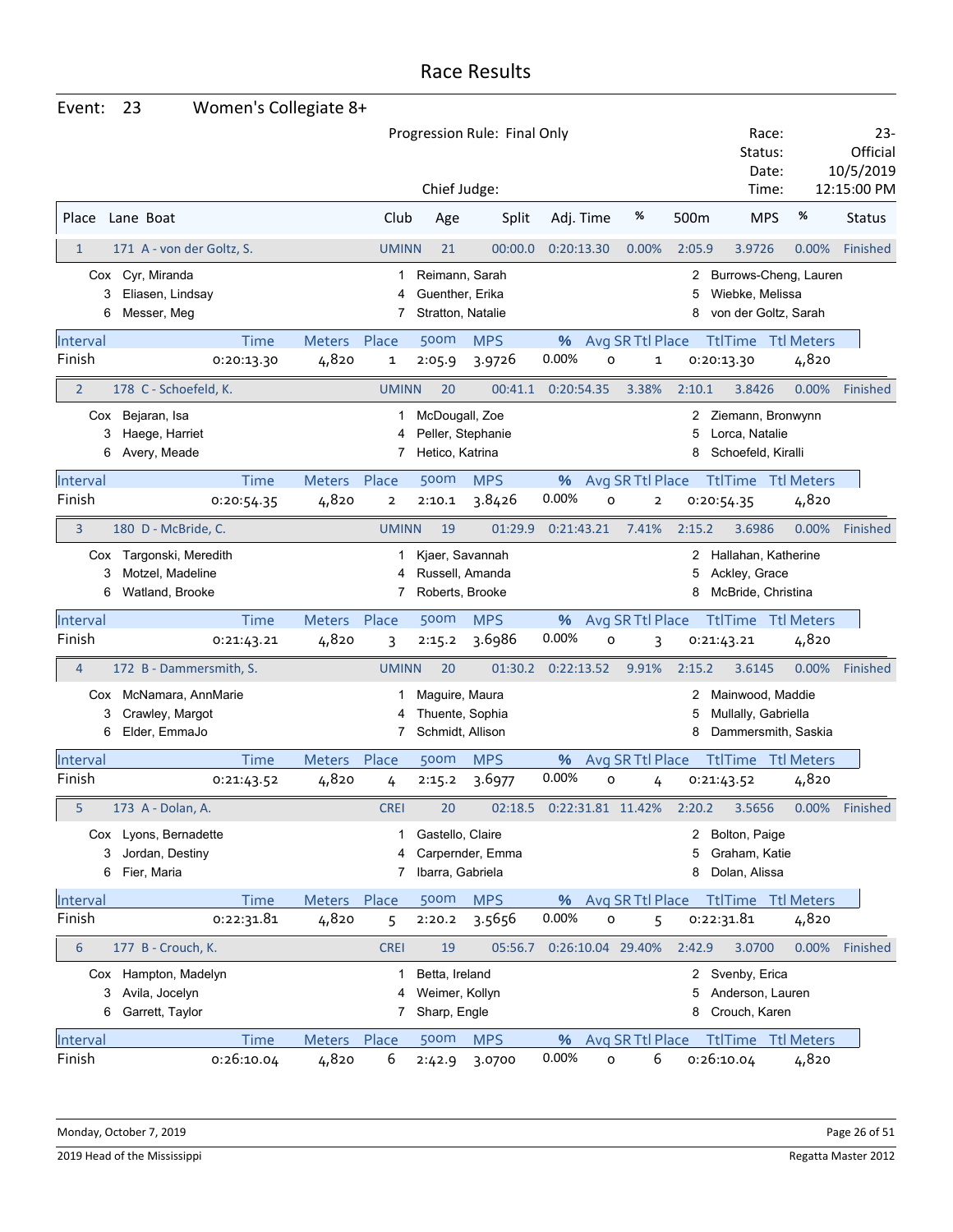| $\overline{7}$ | 179 C - Miranda, L.                                              |                        | <b>CREI</b>   | 19                                                    | 07:41.1                                     |            | 0:27:54.36 38.00% |                  | 2:53.7      | 2.8787                                              | 0.00%                         | Finished |
|----------------|------------------------------------------------------------------|------------------------|---------------|-------------------------------------------------------|---------------------------------------------|------------|-------------------|------------------|-------------|-----------------------------------------------------|-------------------------------|----------|
| Cox<br>3<br>6  | Einbeck, Ally<br>Wright, Eliana<br>McDaniel, Jordyn              |                        | 4             | Schulte, Makayla<br>Foutch. Honor<br>Libby, Katherine |                                             |            |                   |                  | 2<br>8      | Hill, Angel<br>Shankland, Paige<br>Miranda, Lauren  |                               |          |
| Interval       | Time                                                             | <b>Meters</b>          | Place         | 500m                                                  | <b>MPS</b>                                  | $\%$       |                   | Avg SR Ttl Place |             | <b>TtlTime</b>                                      | <b>Ttl Meters</b>             |          |
| Finish         | 0:27:54.36                                                       | 4,820                  | 7             | 2:53.7                                                | 2.8787                                      | 0.00%      | O                 | 7                |             | 0:27:54.36                                          | 4,820                         |          |
| 8              | 175 A - Vollmar, A.                                              |                        | <b>UOSTCC</b> | 19                                                    | 08:17.2                                     | 0:28:30.47 |                   | 40.98%           | 2:57.4      | 2.8179                                              | 0.00%                         | Finished |
| Cox<br>3<br>6  | Granse, Elaina<br>Sothy, Tara<br>Granse, Isabella                |                        | 4             | Frenz. Sarah<br>vigeant, Amber<br>Becker, Sophia      |                                             |            |                   |                  | 2<br>5<br>8 | Julian, Sidney<br>Ming, Morgan<br>Vollmar, Ali      |                               |          |
| Interval       | Time                                                             | <b>Meters</b>          | Place         | 500m                                                  | <b>MPS</b>                                  | %          |                   | Avg SR Ttl Place |             | <b>TtlTime</b>                                      | <b>Ttl Meters</b>             |          |
| Finish         | 0:28:30.47                                                       | 4,820                  | 8             | 2:57.4                                                | 2.8179                                      | 0.00%      | O                 | 8                |             | 0:28:30.47                                          | 4,820                         |          |
|                |                                                                  |                        |               |                                                       |                                             |            |                   |                  |             |                                                     |                               |          |
| $\overline{0}$ | 174 A - Metelmann, L.                                            |                        | <b>STBSTJ</b> | 20                                                    | 00:00.0                                     | 0:00:00.00 |                   | 0.00%            | 0:00.0      | 0.0000                                              | 0.00%                         | Scratch  |
| Cox<br>6       | Cole, Anna<br>Engling, Olivia<br>Rader, Abby                     |                        | 4             | Miner, Gabi<br>Bartlett. Elle<br>Imm, Emily           |                                             |            |                   |                  | 2<br>8      | Otto, Ellen<br>Moehring, Erika<br>Metelmann, Linnea |                               |          |
| Interval       | <b>Time</b>                                                      | <b>Meters</b>          | Place         | 500m                                                  | <b>MPS</b>                                  | $\%$       |                   | Avg SR Ttl Place |             | <b>TtlTime</b>                                      | <b>Ttl Meters</b>             |          |
| Finish         | 0:00:00.00                                                       | 4,820                  | o             | 0:00.0                                                | 0.0000                                      | 0.00%      | O                 | $\circ$          |             | 0:00:00.00                                          | 4,820                         |          |
| $\mathbf{0}$   | 176 A - Armstrong-Spielberg, M.                                  |                        | <b>MAC</b>    | 19                                                    | 00:00.0                                     | 0:00:00.00 |                   | 0.00%            | 0:00.0      | 0.0000                                              | $0.00\%$                      | Excluded |
| Cox<br>3<br>6  | Williams, Rhiannon<br>Rauschenberger, Alyssa<br>Morrow, Aberdeen |                        | 4             | Gettings, Sophia                                      | O'Farrell. Alexandra<br>Silva-Avila, Ximena |            |                   |                  | 2<br>5<br>8 | Shoroff, Pallavi<br>Doyle, Grace                    | Armstrong-Spielberg, Michelle |          |
| Interval       | Time                                                             | <b>Meters</b><br>4,820 | Place         | 500m                                                  | <b>MPS</b>                                  | %<br>0.00% |                   | Avg SR Ttl Place |             | <b>TtlTime</b>                                      | <b>Ttl Meters</b><br>4,820    |          |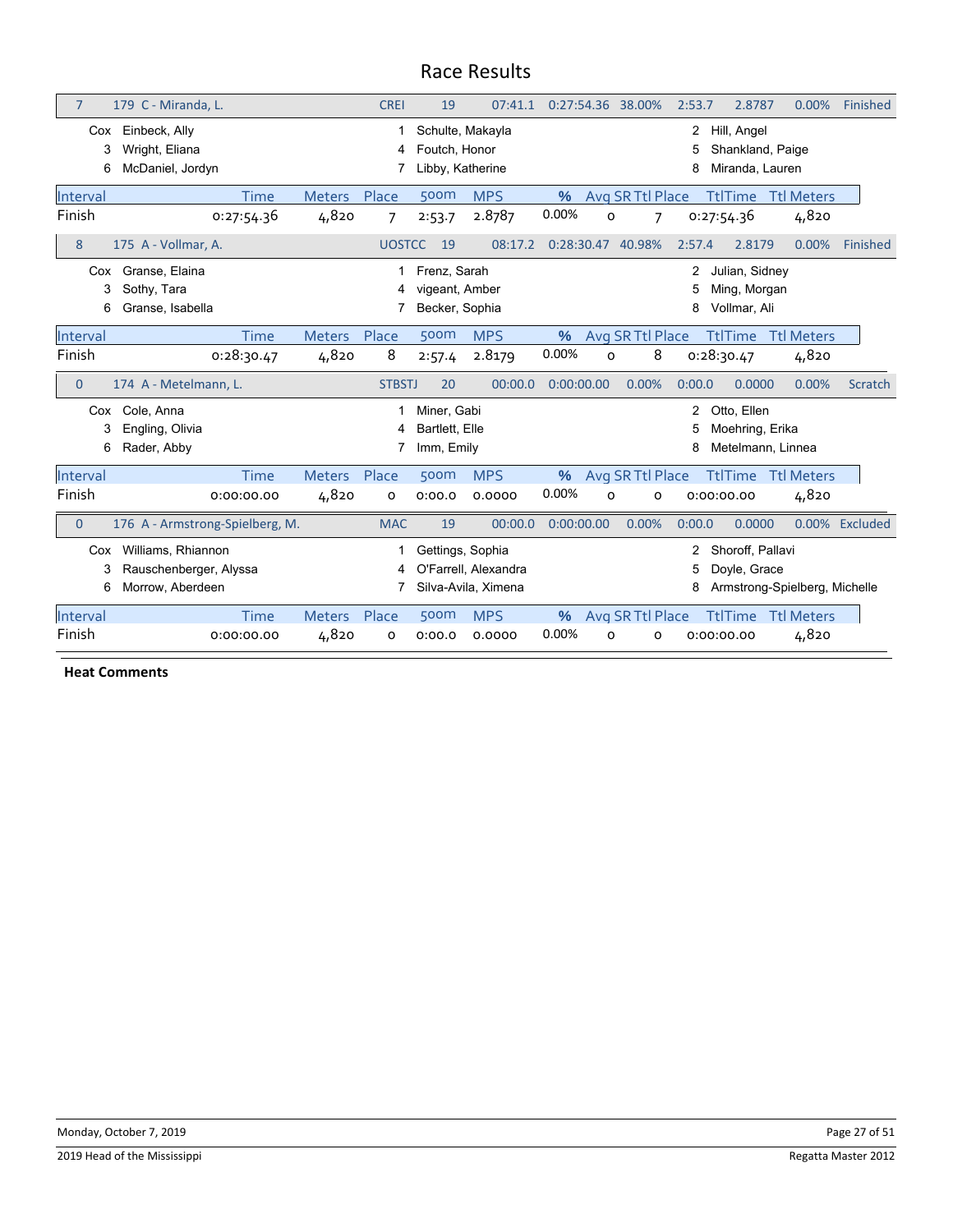| Event:                    | 24                                                                                   | Women's Open 8+                      |                             |                                                             |                                |                             |                                         |                       |                                                                  |       |                                             |
|---------------------------|--------------------------------------------------------------------------------------|--------------------------------------|-----------------------------|-------------------------------------------------------------|--------------------------------|-----------------------------|-----------------------------------------|-----------------------|------------------------------------------------------------------|-------|---------------------------------------------|
|                           |                                                                                      |                                      |                             | Chief Judge:                                                | Progression Rule: Final Only   |                             |                                         |                       | Race:<br>Status:<br>Date:<br>Time:                               |       | 24-<br>Official<br>10/5/2019<br>12:15:00 PM |
| Place                     | Lane Boat                                                                            |                                      | Club                        | Age                                                         | Split                          | Adj. Time                   | %                                       | 500m                  | <b>MPS</b>                                                       | $\%$  | <b>Status</b>                               |
| 1                         | 184 A - Gutzmer, H.                                                                  |                                      | <b>TCYR</b>                 | 16                                                          | 00:00.0                        | 0:22:11.43                  | 0.00%                                   | 2:18.1                | 3.6202                                                           | 0.00% | <b>Finished</b>                             |
| 3<br>6                    | Cox Cassellius, Elsa<br>Kiely, Meaghan<br>Branch, Kate                               |                                      | 1<br>4<br>7                 | Miles, Emelia<br>lins, serena                               | Meskan, Madeleine              |                             |                                         | 2<br>5<br>8           | Sun, Melanie<br>Hemler, Evelyn<br>Gutzmer, Helena                |       |                                             |
| Interval<br>Finish        | 0:22:11.43                                                                           | <b>Time</b><br>Meters Place<br>4,820 | 1                           | 500m<br>2:18.1                                              | <b>MPS</b><br>3.6202           | 0.00%                       | % Avg SR Ttl Place<br>O<br>$\mathbf 1$  |                       | <b>TtlTime Ttl Meters</b><br>0:22:11.43                          | 4,820 |                                             |
| $\overline{2}$            | 183 A - Henderson, J.                                                                |                                      | <b>MPLS</b>                 | 48                                                          | 01:34.4                        | 0:23:45.87                  | 7.09%                                   | 2:27.9                | 3.3804                                                           | 0.00% | Finished                                    |
| 3<br>6                    | Cox Beckman, Anne<br>Miller, Rebecca<br>Nelson, Erika                                |                                      | 1<br>4<br>7                 | Malotky, Mary<br>Pollex, Sarah                              | Peters, Stephanie              |                             |                                         | 5<br>8                | 2 Antonelli, Dede<br>Van Guilder, Annette<br>Henderson, Jennifer |       |                                             |
| Interval<br>Finish        | 0:23:45.87                                                                           | Meters Place<br><b>Time</b><br>4,820 | $\mathbf{2}$                | <b>500m</b><br>2:27.9                                       | <b>MPS</b><br>3.3804           | %<br>0.00%                  | Avg SR Ttl Place<br>O<br>$\overline{2}$ |                       | <b>TtlTime Ttl Meters</b><br>0:23:45.87                          | 4,820 |                                             |
| 3                         | 188 B - Loring, S.                                                                   |                                      | <b>MPLS</b>                 | 45                                                          | 04:39.3                        | 0:26:50.71 20.98%           |                                         | 2:47.1                | 2.9925                                                           | 0.00% | Finished                                    |
| 3<br>6                    | Cox Kian, Mitra<br>Culhane, Sarah<br>Godber, Yvonne                                  |                                      | 1<br>7                      | Chen, Lihsia<br>Nelson, Hannah                              | Quandahl, Samantha             |                             |                                         | 2<br>5<br>8           | Gibson, Susan<br>Peterson, Jennifer<br>Loring, Szara             |       |                                             |
| Interval                  |                                                                                      | <b>Time</b><br>Meters Place          |                             | 500m                                                        | <b>MPS</b>                     | %                           | Avg SR Ttl Place                        |                       | <b>TtlTime</b> Ttl Meters                                        |       |                                             |
| Finish                    | 0:26:50.71                                                                           | 4,820                                | 3                           | 2:47.1                                                      | 2.9925                         | 0.00%                       | O<br>3                                  |                       | 0:26:50.71                                                       | 4,820 |                                             |
| $\overline{4}$<br>3<br>6  | 189 C - Okern, S.<br>Cox Cartledge, Colby<br>Harrington, Laura<br>Karbon, Rebecca    |                                      | <b>MPLS</b><br>4<br>7       | 48<br>David, Joyce<br>Cartledge, Katie                      | 06:09.6<br>Crossman, Christina | 0:28:21.02 27.76%           |                                         | 2:56.5<br>2<br>5<br>8 | 2.8336<br>Meyer, Susan<br>Nelson, Kerri<br>Okern, Sara           | 0.00% | Finished                                    |
| Interval<br>Finish        | 0:28:21.02                                                                           | <b>Meters</b><br>Time<br>4,820       | Place                       | 500m<br>2:56.5                                              | <b>MPS</b><br>2.8336           | %<br>0.00%                  | Avg SR Ttl Place<br>O                   |                       | <b>TtlTime</b> Ttl Meters<br>0:28:21.02                          | 4,820 |                                             |
|                           |                                                                                      |                                      | 4                           |                                                             |                                |                             | 4                                       |                       |                                                                  |       |                                             |
| 5<br>6                    | 185 A - Ricard, H.<br>Cox Cask, Bria<br>3 Warfield-Johnson, Laniya<br>Severson, Abby |                                      | <b>NSCR</b><br>1.<br>4<br>7 | 26<br>Harvieux, Zoe<br>Pettiford, Araya<br>McKinnie, Ixchel |                                | 06:49.2  0:29:00.63  30.73% |                                         | 3:00.6<br>2<br>5<br>8 | 2.7691<br>Ricard, Hannah<br>Harris, Austen<br>Miller, Kristin    | 0.00% | Finished                                    |
| Interval                  |                                                                                      | Meters Place<br><b>Time</b>          |                             | <b>500m</b>                                                 | <b>MPS</b>                     | %                           | Avg SR Ttl Place                        |                       | <b>TtlTime</b> Ttl Meters                                        |       |                                             |
| Finish                    | 0:29:00.63                                                                           | 4,820                                | 6                           | 3:00.6                                                      | 2.7691                         | 0.00%                       | 6<br>O                                  |                       | 0:29:00.63                                                       | 4,820 |                                             |
| 6<br>3<br>6               | 187 B - Coffee, C.<br>Cox Mahapatra, Rhea<br>young, emma<br>Raarup, Ava              |                                      | <b>TCYR</b><br>1<br>4<br>7  | 15<br>Gill, Elena<br>Trewatha, Grace                        | 06:34.7<br>Mitchell, Elizabeth | 0:29:46.09 34.15%           |                                         | 2:59.1<br>2<br>5<br>8 | 2.6986<br>Berke, Lucy<br>Heinle, Katherine<br>Coffee, Caitlin    | 0.00% | Finished                                    |
| <b>Interval</b><br>Finish | 0:28:46.09                                                                           | Meters Place<br><b>Time</b><br>4,820 | 5                           | 500m<br>2:59.1                                              | <b>MPS</b><br>2.7924           | %<br>0.00%                  | Avg SR Ttl Place<br>o<br>5              |                       | <b>TtlTime Ttl Meters</b><br>0:28:46.09                          | 4,820 |                                             |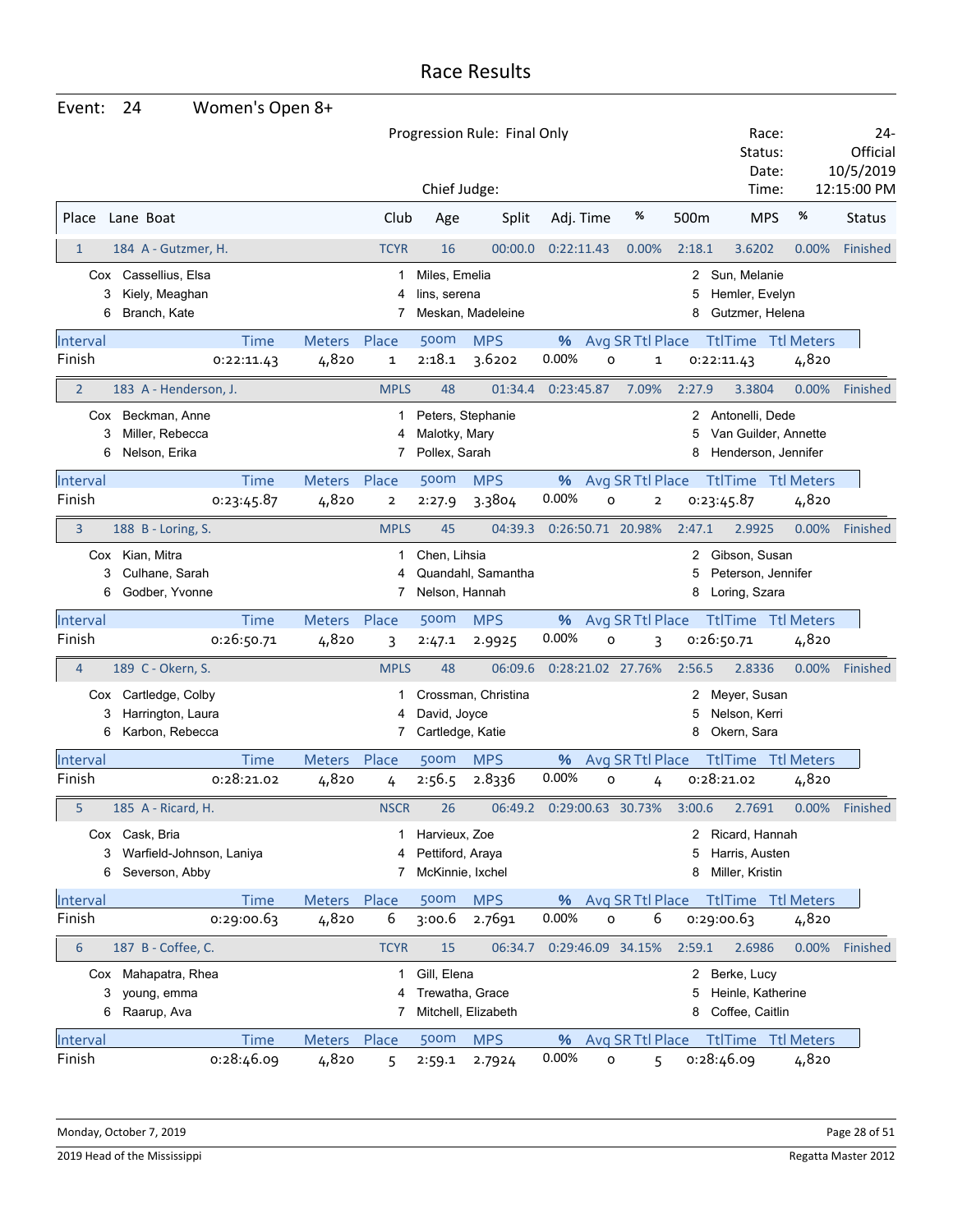|          | 186 A - Alston, G.                                             |            |               | <b>STBSTJ</b> | 19                         | 00:00.0                | 0:00:00.00 |   | $0.00\%$                  | 0:00.0     | 0.0000                               | $0.00\%$                | <b>Scratch</b> |
|----------|----------------------------------------------------------------|------------|---------------|---------------|----------------------------|------------------------|------------|---|---------------------------|------------|--------------------------------------|-------------------------|----------------|
| 3<br>6   | Kerkhove, Amanda<br>Cox<br>Roberts, Alicia<br>Orozco, Madeline |            |               |               | Cole, Anna<br>4 Nguyen, My | Nathan Scott, D'Havian |            |   |                           | 5.<br>8    | Stinson, Taylor<br>Alston, Gabrielle | 2 Jo McRaith, Elizabeth |                |
| Interval |                                                                | Time       | <b>Meters</b> | Place         | 500 <sub>m</sub>           | <b>MPS</b>             |            |   | <b>%</b> Avg SR Ttl Place |            |                                      | TtlTime Ttl Meters      |                |
| Finish   |                                                                | 0:00:00.00 | 4,820         |               | 0:00.0                     | 0.0000                 | 0.00%      | O | O                         | 0:00:00.00 |                                      | 4,820                   |                |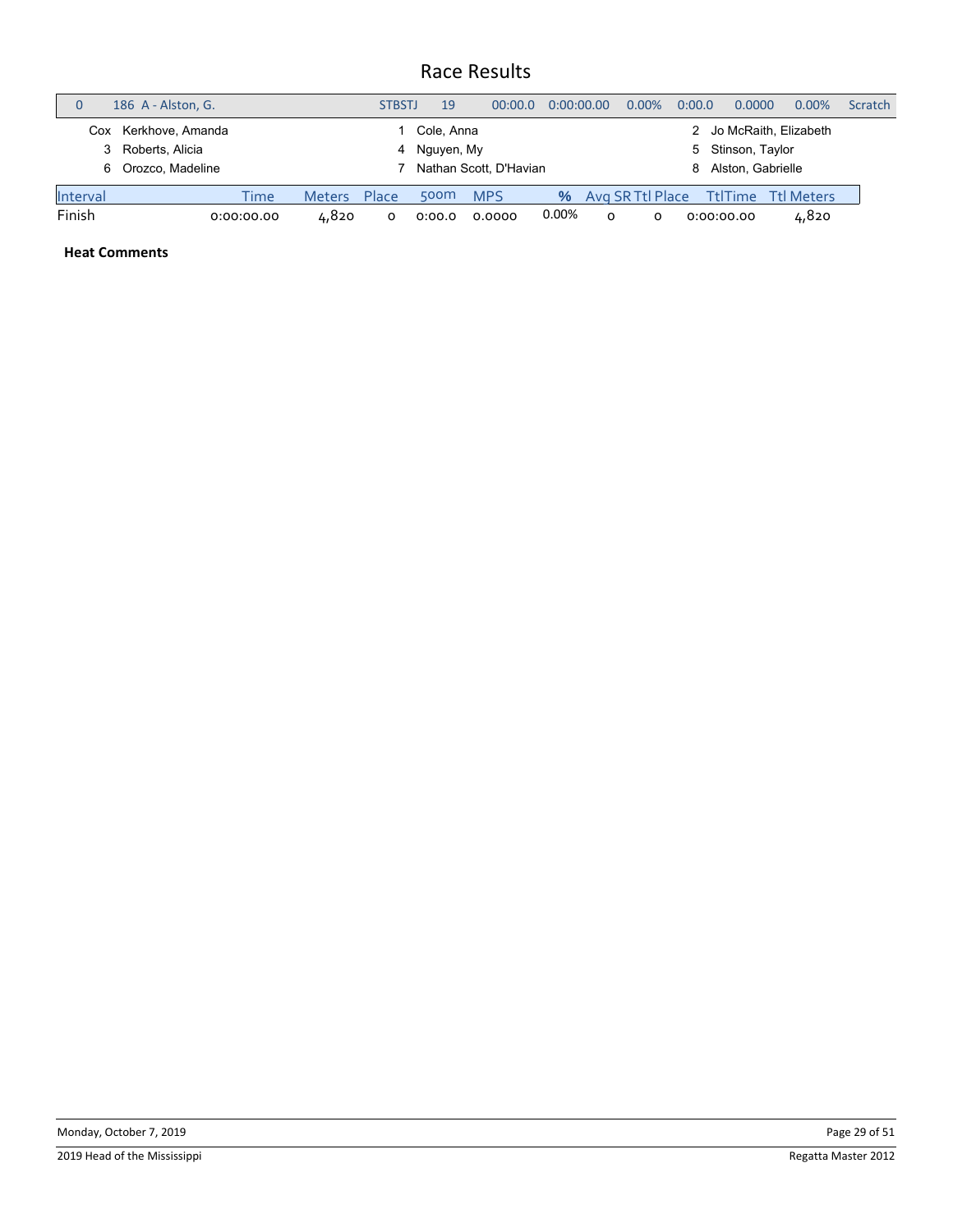| Event:         | 25<br>Women's Junior 2x  |              |                |                    |                              |                             |                  |            |                                        |          |                                 |
|----------------|--------------------------|--------------|----------------|--------------------|------------------------------|-----------------------------|------------------|------------|----------------------------------------|----------|---------------------------------|
|                |                          |              |                |                    | Progression Rule: Final Only |                             |                  |            | Race:<br>Status:<br>Date:              |          | $25 -$<br>Official<br>10/5/2019 |
|                |                          |              |                | Chief Judge:       |                              |                             |                  |            | Time:                                  |          | 1:45:00 PM                      |
|                | Place Lane Boat          |              | Club           | Age                | Split                        | Adj. Time                   | %                | 500m       | <b>MPS</b>                             | %        | <b>Status</b>                   |
| $\mathbf{1}$   | 193 A - Bomsta, M.       |              | <b>LLRC</b>    | 17                 | 00:00.0                      | 0:26:07.49                  | 0.00%            | 2:42.6     | 3.0750                                 | 0.00%    | Finished                        |
|                | 1 Harris, Ella           |              | $\mathbf{2}$   |                    | Bomsta, Margaux              |                             |                  |            |                                        |          |                                 |
| Interval       | Time                     | Meters Place |                | 500m               | <b>MPS</b>                   | % Avg SR Ttl Place          |                  |            | <b>TtlTime Ttl Meters</b>              |          |                                 |
| Finish         | 0:26:07.49               | 4,820        | $\mathbf{1}$   | 2:42.6             | 3.0750                       | 0.00%<br>$\mathsf{o}$       | 1                | 0:26:07.49 |                                        | 4,820    |                                 |
| $\overline{2}$ | 198 B - Kuechle, S.      |              | <b>LLRC</b>    | 15                 | 01:35.0                      | 0:27:42.44                  | 6.06%            | 2:52.5     | 2.8994                                 | 0.00%    | Finished                        |
|                | 1 Brown, Zealand         |              | 2              | Kuechle, Sunny     |                              |                             |                  |            |                                        |          |                                 |
| Interval       | Time                     | Meters       | Place          | 500m               | <b>MPS</b>                   | %                           | Avg SR Ttl Place |            | TtlTime Ttl Meters                     |          |                                 |
| Finish         | 0:27:42.44               | 4,820        | $\overline{2}$ | 2:52.5             | 2.8994                       | 0.00%<br>$\mathsf{o}$       | $\overline{2}$   | 0:27:42.44 |                                        | 4,820    |                                 |
| $\overline{3}$ | 194 A - Henze, S.        |              | <b>STPL</b>    | 17                 | 02:08.1                      | 0:28:15.58                  | 8.17%            | 2:55.9     | 2.8427                                 | 0.00%    | Finished                        |
|                | 1 DeRoche, Grace         |              |                | 2 Henze, Sonja     |                              |                             |                  |            |                                        |          |                                 |
| Interval       | Time                     | Meters Place |                | 500m               | <b>MPS</b>                   | %                           | Avg SR Ttl Place |            | TtlTime Ttl Meters                     |          |                                 |
| Finish         | 0:28:15.58               | 4,820        | 3              | 2:55.9             | 2.8427                       | 0.00%<br>$\mathsf{o}$       | 3                | 0:28:15.58 |                                        | 4,820    |                                 |
| $\overline{4}$ | 195 A - MacGregor, F.    |              | <b>TBAY</b>    | 15                 | 02:23.7                      | 0:28:31.19                  | 9.17%            | 2:57.5     | 2.8168                                 | $0.00\%$ | Finished                        |
|                | 1 Smith, Rory            |              |                |                    | 2 MacGregor, Frances         |                             |                  |            |                                        |          |                                 |
| Interval       | Time                     | Meters Place |                | 500m               | <b>MPS</b>                   | %                           |                  |            | Avg SR Ttl Place TtlTime Ttl Meters    |          |                                 |
| Finish         | 0:28:31.19               | 4,820        | 4              | 2:57.5             | 2.8168                       | 0.00%<br>0                  | 4                | 0:28:31.19 |                                        | 4,820    |                                 |
| 5              | 197 C - Golbus, A.       |              | <b>LLRC</b>    | 16                 | 03:42.6                      | 0:29:50.11 14.20%           |                  | 3:05.7     | 2.6926                                 | $0.00\%$ | Finished                        |
|                | 1 Pfleider, Reinnen      |              |                | 2 Golbus, Anna     |                              |                             |                  |            |                                        |          |                                 |
| Interval       | <b>Time</b>              | Meters Place |                | 500m               | <b>MPS</b>                   | %                           | Avg SR Ttl Place |            | <b>TtlTime Ttl Meters</b>              |          |                                 |
| Finish         | 0:29:50.11               | 4,820        | 5              | 3:05.7             | 2.6926                       | 0.00%<br>o                  | 5                | 0:29:50.11 |                                        | 4,820    |                                 |
| 6              | 192 A - Sweet, T.        |              | <b>MPLS</b>    | 15                 | 04:56.7                      | 0:31:04.23 18.93%           |                  | 3:13.4     | 2.5855                                 | 0.00%    | Finished                        |
|                | 1 Neil, Meghan           |              |                | 2 Sweet, Tallulah  |                              |                             |                  |            |                                        |          |                                 |
| Interval       | Time                     | Meters Place |                | 500 <sub>m</sub>   | <b>MPS</b>                   |                             |                  |            | % Avg SR Ttl Place Ttl Time Ttl Meters |          |                                 |
| Finish         | 0:31:04.23               | 4,820        | 6              | 3:13.4             | 2.5855                       | 0.00%<br>$\mathsf{o}$       | 6                | 0:31:04.23 |                                        | 4,820    |                                 |
| 7              | 200 B - Vogel, C.        |              | <b>MPLS</b>    | 16                 |                              | 05:23.3  0:31:30.77  20.62% |                  | 3:16.1     | 2.5492                                 |          | 0.00% Finished                  |
|                | 1 Traxler-Menz, Eleanor  |              |                | 2 Vogel, Charlotte |                              |                             |                  |            |                                        |          |                                 |
| Interval       | Time                     | Meters Place |                | 500 <sub>m</sub>   | <b>MPS</b>                   |                             |                  |            | % Avg SR Ttl Place Ttl Time Ttl Meters |          |                                 |
| Finish         | 0:31:30.77               | 4,820        | 7              | 3:16.1             | 2.5492                       | 0.00%<br>$\mathsf{o}$       | 7                | 0:31:30.77 |                                        | 4,820    |                                 |
| $\mathbf{0}$   | 199 C - Curtis, M.       |              | <b>MPLS</b>    | 17                 | 00:00.0                      | 0:00:00.00                  | 0.00%            | 0:00.0     | 0.0000                                 | 0.00%    | Scratch                         |
|                | 1 Notarangelo, Katherine |              | 2              | Curtis, Madison    |                              |                             |                  |            |                                        |          |                                 |
| Interval       | Time                     | Meters Place |                | 500m               | <b>MPS</b>                   |                             |                  |            | % Avg SR Ttl Place Ttl Time Ttl Meters |          |                                 |
| Finish         | 0:00:00.00               | 4,820        | 0              | 0:00.0             | 0.0000                       | 0.00%<br>o                  | 0                | 0:00:00.00 |                                        | 4,820    |                                 |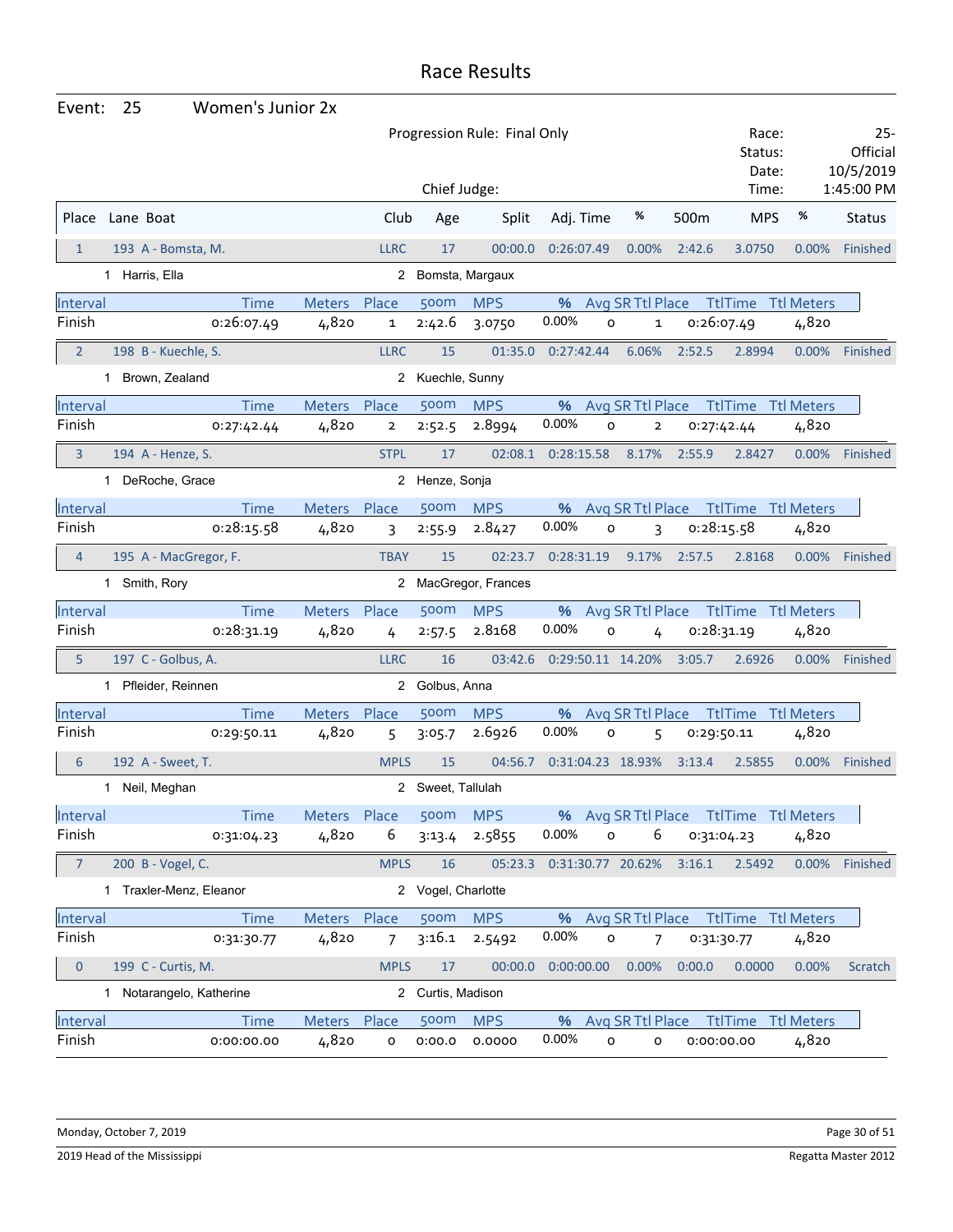|          | 196 A - Hamlen, A. |            |              | <b>DMRC</b> | 14               | 12:02.8  0:38:10.24  46.11%  3:57.6 |       |         |         | 2.1046     | 0.00% Excluded                         |  |
|----------|--------------------|------------|--------------|-------------|------------------|-------------------------------------|-------|---------|---------|------------|----------------------------------------|--|
|          | Willey, Claire     |            |              |             | 2 Hamlen, Amelia |                                     |       |         |         |            |                                        |  |
| Interval |                    | Time       | Meters Place |             | 500m             | <b>MPS</b>                          |       |         |         |            | % Avg SR Ttl Place Ttl Time Ttl Meters |  |
| Finish   |                    | 0:38:10.24 | 4,820        | $\circ$     |                  | 3:57.6 2.1046                       | 0.00% | $\circ$ | $\circ$ | 0:38:10.24 | 4,820                                  |  |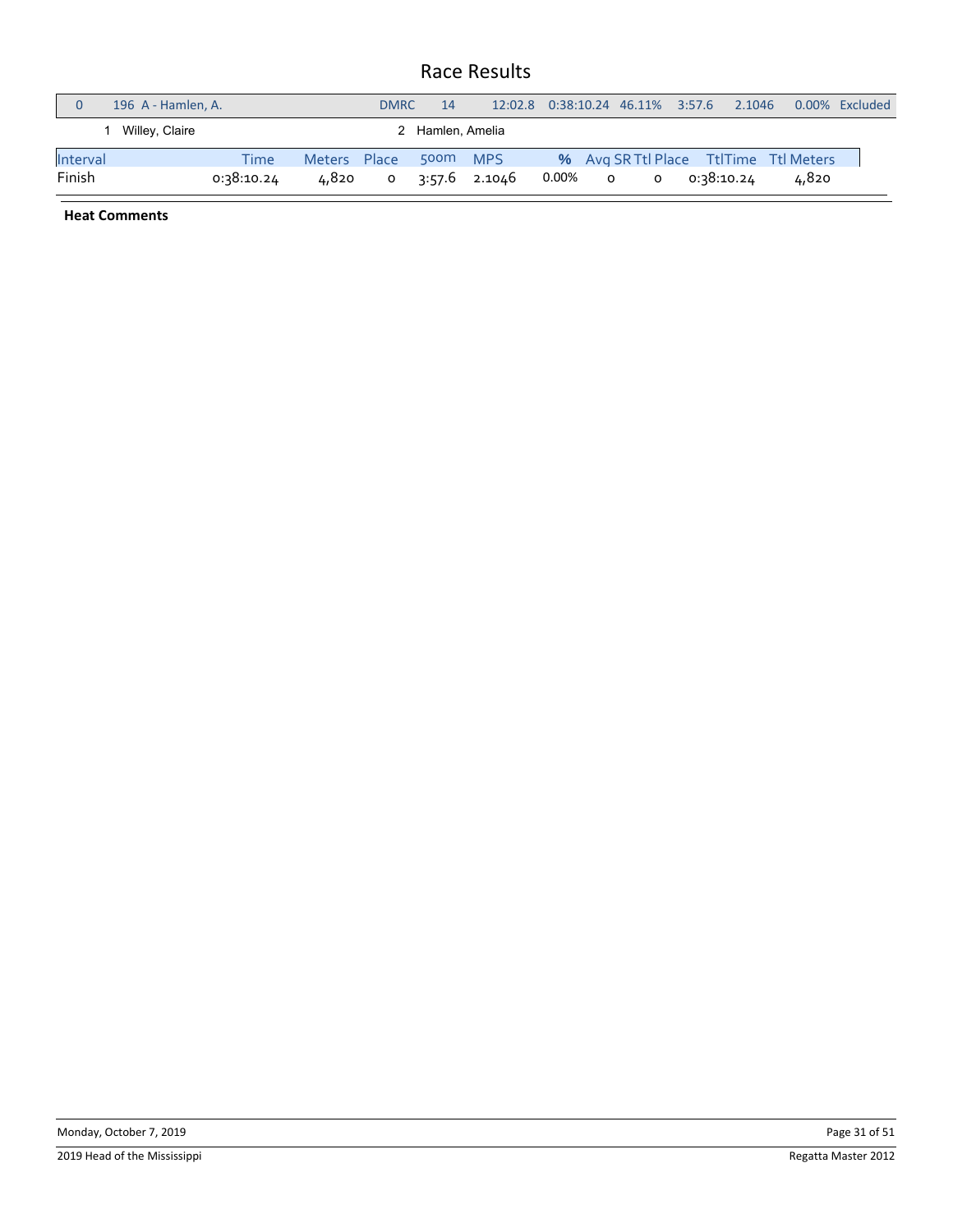| Event:           | 27                                              | <b>Mixed Masters 4x</b> |               |               |                   |                              |                             |                   |                  |        |                                        |                         |          |                                              |
|------------------|-------------------------------------------------|-------------------------|---------------|---------------|-------------------|------------------------------|-----------------------------|-------------------|------------------|--------|----------------------------------------|-------------------------|----------|----------------------------------------------|
|                  |                                                 |                         |               |               | Chief Judge:      | Progression Rule: Final Only |                             |                   |                  |        | Status:                                | Race:<br>Date:<br>Time: |          | $26-$<br>Official<br>10/5/2019<br>2:00:00 PM |
| Place            | Lane Boat                                       |                         |               | Club          | Age               | Split                        | Adj. Time                   |                   | %                | 500m   | <b>MPS</b>                             |                         | %        | <b>Status</b>                                |
| 1                | 203 A - Kaleta, M.                              |                         |               | <b>612END</b> | 47                | 00:00.0                      | 0:21:30.95                  |                   | 0.00%            | 2:13.9 | 3.7337                                 |                         | 0.00%    | <b>Finished</b>                              |
|                  | Morrow, Andrew<br>1<br>Kaleta, Mary<br>4        |                         |               |               |                   | 2 Severson, Kristine         |                             |                   |                  | 3      | Green, Allan                           |                         |          |                                              |
| Interval         |                                                 | <b>Time</b>             | <b>Meters</b> | Place         | 500m              | <b>MPS</b>                   | %                           |                   | Avg SR Ttl Place |        | <b>TtlTime</b> Ttl Meters              |                         |          |                                              |
| Finish           |                                                 | 0:21:30.95              | 4,820         | 1             | 2:13.9            | 3.7337                       | 0.00%                       | $\circ$           | 1                |        | 0:21:30.95                             |                         | 4,820    |                                              |
| $\overline{2}$   | 205 A - Rauschenfels, T.                        |                         |               | <b>DULT</b>   | 64                | 02:27.7                      | 0:22:25.13                  |                   | 4.20%            | 2:29.2 | 3.5833                                 |                         | 0.00%    | Finished                                     |
|                  | Peterson, Gregory<br>1<br>Rauschenfels, Tom     |                         |               |               | 2 Peterson, Jenny |                              |                             |                   |                  | 3      | Fuller-Kask, Bonnie                    |                         |          |                                              |
| Interval         |                                                 | <b>Time</b>             | <b>Meters</b> | Place         | <b>500m</b>       | <b>MPS</b>                   | %                           |                   | Avg SR Ttl Place |        | <b>TtlTime Ttl Meters</b>              |                         |          |                                              |
| Finish           |                                                 | 0:23:58.64              | 4,820         | $\mathbf{2}$  | 2:29.2            | 3.3504                       | 0.00%                       | $\circ$           | $\overline{2}$   |        | 0:23:58.64                             |                         | 4,820    |                                              |
| 3                | 204 A - Burgstahler, G.                         |                         |               | <b>LLRC</b>   | 52                | 06:32.7                      |                             | 0:27:41.92 28.74% |                  | 2:54.6 | 2.9003                                 |                         | 0.00%    | Finished                                     |
|                  | Buggy, Laura<br>1<br>Burgstahler, Glenn         |                         |               |               | 2 Hunt, Margo     |                              |                             |                   |                  |        | 3 Donlin, Patrick                      |                         |          |                                              |
| Interval         |                                                 | <b>Time</b>             | <b>Meters</b> | Place         | 500m              | <b>MPS</b>                   | %                           |                   | Avg SR Ttl Place |        | <b>TtlTime Ttl Meters</b>              |                         |          |                                              |
| Finish           |                                                 | 0:28:03.61              | 4,820         | 3             | 2:54.6            | 2.8629                       | 0.00%                       | $\circ$           | 3                |        | 0:28:03.61                             |                         | 4,820    |                                              |
| $\overline{4}$   | 206 A - Krengel, D.                             |                         |               | <b>MPLS</b>   | 55                | 08:10.1                      |                             | 0:29:03.93 35.09% |                  | 3:04.8 | 2.7639                                 |                         | 0.00%    | Finished                                     |
|                  | Cozine, Kirk<br>Krengel, Debi                   |                         |               | 2             |                   | Sternberg, Tom von           |                             |                   |                  | 3      | Janke, Anne                            |                         |          |                                              |
| Interval         |                                                 | <b>Time</b>             | Meters        | Place         | 500m              | <b>MPS</b>                   | %                           |                   | Avg SR Ttl Place |        | <b>TtlTime Ttl Meters</b>              |                         |          |                                              |
| Finish           |                                                 | 0:29:41.04              | 4,820         | 4             | 3:04.8            | 2.7063                       | 0.00%                       | o                 | 4                |        | 0:29:41.04                             |                         | 4,820    |                                              |
| 5                | 209 A - Gardner, K.                             |                         |               | <b>STPL</b>   | 51                | 08:10.4                      |                             | 0:29:24.44 36.68% |                  | 3:04.8 | 2.7317                                 |                         | 0.00%    | Finished                                     |
|                  | Stockwell, Charles<br>Gardner, Katherine        |                         |               | 2             | Landy, Kimberly   |                              |                             |                   |                  | 3      | Eberhart, Karl                         |                         |          |                                              |
| Interval         |                                                 | <b>Time</b>             | Meters Place  |               | <b>500m</b>       | <b>MPS</b>                   |                             |                   |                  |        | % Avg SR Ttl Place Ttl Time Ttl Meters |                         |          |                                              |
| Finish           |                                                 | 0:29:41.31              | 4,820         | 5             | 3:04.8            | 2.7059                       | 0.00%                       | 0                 | 5                |        | 0:29:41.31                             |                         | 4,820    |                                              |
| 6                | 207 B - Peszek, L.                              |                         |               | <b>LLRC</b>   | 62                |                              | 13:08.0  0:34:19.41  59.53% |                   |                  | 3:35.7 | 2.3405                                 |                         | $0.00\%$ | Finished                                     |
|                  | Lopez-Ruth, Sylvette<br>1<br>Peszek, Larry<br>4 |                         |               |               | 2 Everson, Lenore |                              |                             |                   |                  |        | 3 Mitchell, Peter                      |                         |          |                                              |
| Interval         |                                                 | <b>Time</b>             | Meters Place  |               | 500 <sub>m</sub>  | <b>MPS</b>                   |                             |                   |                  |        | % Avg SR Ttl Place Ttl Time Ttl Meters |                         |          |                                              |
| Finish           |                                                 | 0:34:38.94              | 4,820         | 6             | 3:35.7            | 2.3185                       | 0.00%                       | $\mathsf{o}$      | 6                |        | 0:34:38.94                             |                         | 4,820    |                                              |
| $\boldsymbol{0}$ | 208 B - Antonelli, D.                           |                         |               | <b>MPLS</b>   | 60                | 00:00.0                      | 0:00:00.00                  |                   | 0.00%            | 0:00.0 | 0.0000                                 |                         | $0.00\%$ | Scratch                                      |
|                  | Schleck, Raymond<br>1<br>Antonelli, Dede<br>4   |                         |               |               | 2 Miller, Rebecca |                              |                             |                   |                  |        | 3 Connors, Paul                        |                         |          |                                              |
| <b>Interval</b>  |                                                 | <b>Time</b>             | Meters Place  |               | 500m              | <b>MPS</b>                   | %                           |                   | Avg SR Ttl Place |        | <b>TtlTime</b> Ttl Meters              |                         |          |                                              |
| Finish           |                                                 | 0:00:00.00              | 4,820         | o             | 0:00.0            | 0.0000                       | 0.00%                       | o                 | о                |        | 0:00:00.00                             |                         | 4,820    |                                              |

Monday, October 7, 2019 **Page 32 of 51** Page 32 of 51

2019 Head of the Mississippi Regatta Master 2012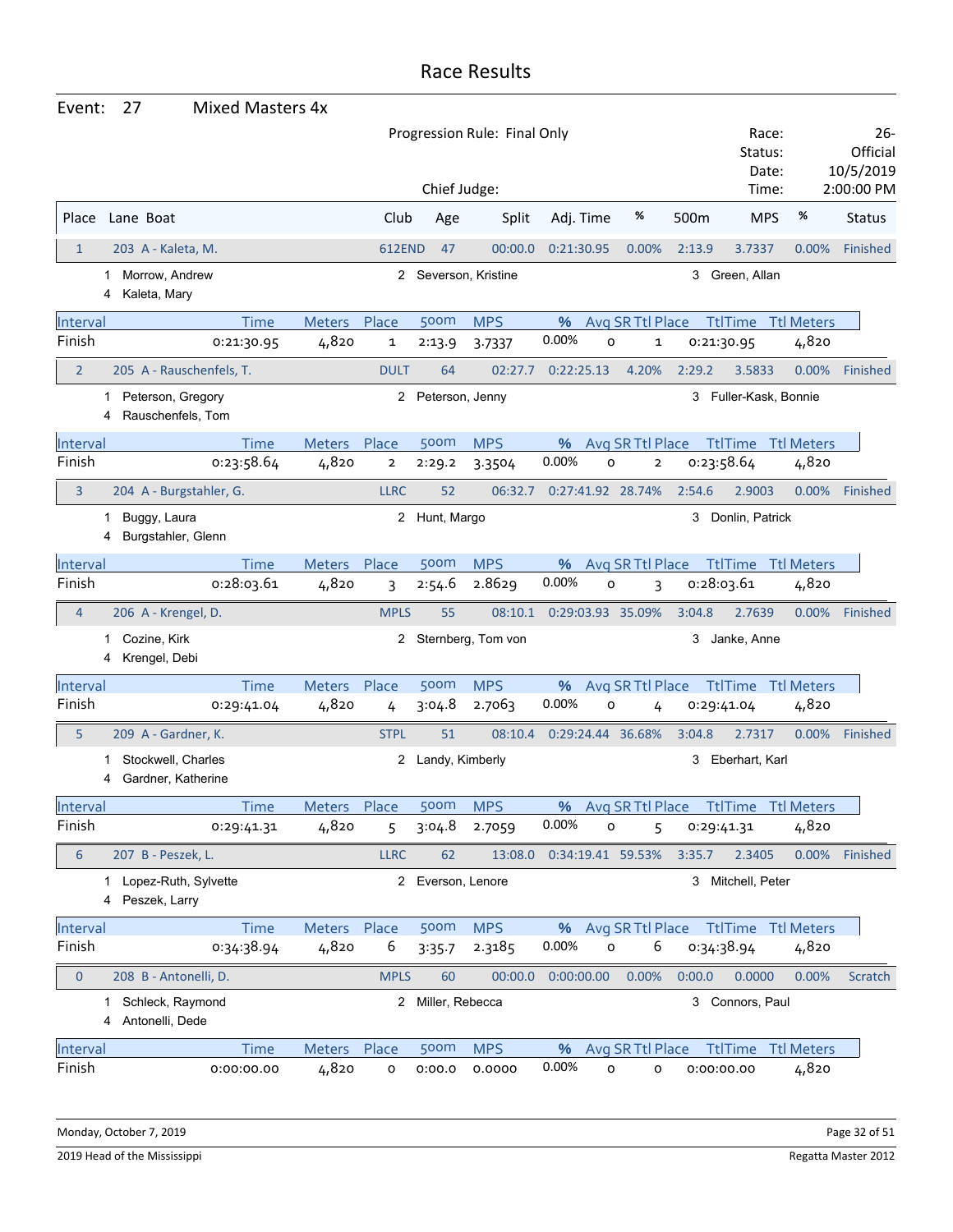#### **Heat Comments**

#### Event: 28 Men's Open 1x

|                |                      |             | Race:<br>Status:<br>Date: |                | $27 -$<br>Official<br>10/5/2019 |            |            |         |                   |            |                           |                   |               |
|----------------|----------------------|-------------|---------------------------|----------------|---------------------------------|------------|------------|---------|-------------------|------------|---------------------------|-------------------|---------------|
|                |                      |             |                           |                | Chief Judge:                    |            |            |         |                   |            | Time:                     |                   | 2:15:00 PM    |
| Place          | Lane Boat            |             |                           | Club           | Age                             | Split      | Adj. Time  |         | %                 | 500m       | <b>MPS</b>                | %                 | <b>Status</b> |
| $\mathbf{1}$   | 212 A - Randall, A.  |             |                           | <b>STPL</b>    | 28                              | 00:00.0    | 0:22:54.29 |         | 0.00%             | 2:22.6     | 3.5073                    | 0.00%             | Finished      |
|                | Randall, Adam        |             |                           |                |                                 |            |            |         |                   |            |                           |                   |               |
| Interval       |                      | <b>Time</b> | <b>Meters</b>             | Place          | 500m                            | <b>MPS</b> | $\%$       |         | Avg SR Ttl Place  |            | <b>TtlTime Ttl Meters</b> |                   |               |
| Finish         |                      | 0:22:54.29  | 4,820                     | $\mathbf{1}$   | 2:22.6                          | 3.5073     | 0.00%      | $\circ$ | $\mathbf 1$       | 0:22:54.29 |                           | 4,820             |               |
| $\overline{2}$ | 214 A - Green, D.    |             |                           | <b>LLRC</b>    | 17                              | 00:54.1    | 0:23:48.41 |         | 3.94%             | 2:28.2     | 3.3744                    | 0.00%             | Finished      |
|                | Green, Dylan         |             |                           |                |                                 |            |            |         |                   |            |                           |                   |               |
| Interval       |                      | Time        | Meters Place              |                | 500m                            | <b>MPS</b> | $\%$       |         | Avg SR Ttl Place  |            | <b>TtlTime Ttl Meters</b> |                   |               |
| Finish         |                      | 0:23:48.41  | 4,820                     | $\overline{2}$ | 2:28.2                          | 3.3744     | 0.00%      | 0       | $\overline{2}$    | 0:23:48.41 |                           | 4,820             |               |
| $\overline{3}$ | 215 B - Bendtsen, A. |             |                           | <b>MPLS</b>    | 29                              | 00:59.9    | 0:23:54.21 |         | 4.36%             | 2:28.8     | 3.3607                    | 0.00%             | Finished      |
|                | Bendtsen, Andrej     |             |                           |                |                                 |            |            |         |                   |            |                           |                   |               |
| Interval       |                      | <b>Time</b> | Meters Place              |                | 500m                            | <b>MPS</b> | %          |         | Avg SR Ttl Place  |            | <b>TtlTime</b>            | <b>Ttl Meters</b> |               |
| Finish         |                      | 0:23:54.21  | 4,820                     | 3              | 2:28.8                          | 3.3607     | 0.00%      | o       | 3                 |            | 0:23:54.21                | 4,820             |               |
| $\overline{4}$ | 216 B - Mink, G.     |             |                           | <b>STPL</b>    | 25                              | 01:21.3    | 0:24:15.56 |         | 5.91%             | 2:31.0     | 3.3115                    | 0.00%             | Finished      |
|                | Mink, Graham         |             |                           |                |                                 |            |            |         |                   |            |                           |                   |               |
| Interval       |                      | <b>Time</b> | <b>Meters</b>             | Place          | 500m                            | <b>MPS</b> | %          |         | Avg SR Ttl Place  |            | <b>TtlTime</b>            | <b>Ttl Meters</b> |               |
| Finish         |                      | 0:24:15.56  | 4,820                     | 4              | 2:31.0                          | 3.3115     | 0.00%      | O       | 4                 | 0:24:15.56 |                           | 4,820             |               |
| 5              | 213 A - McCarthy, F. |             |                           | <b>MPLS</b>    | 53                              | 03:08.4    |            |         | 0:26:02.72 13.71% | 2:42.1     | 3.0844                    | 0.00%             | Finished      |
|                | McCarthy, Finbarr    |             |                           |                |                                 |            |            |         |                   |            |                           |                   |               |
| Interval       |                      | <b>Time</b> | <b>Meters</b>             | Place          | 500m                            | <b>MPS</b> | %          |         | Avg SR Ttl Place  |            | <b>TtlTime</b>            | <b>Ttl Meters</b> |               |
| Finish         |                      | 0:26:02.72  | 4,820                     | 5              | 2:42.1                          | 3.0844     | 0.00%      | 0       | 5                 | 0:26:02.72 |                           | 4,820             |               |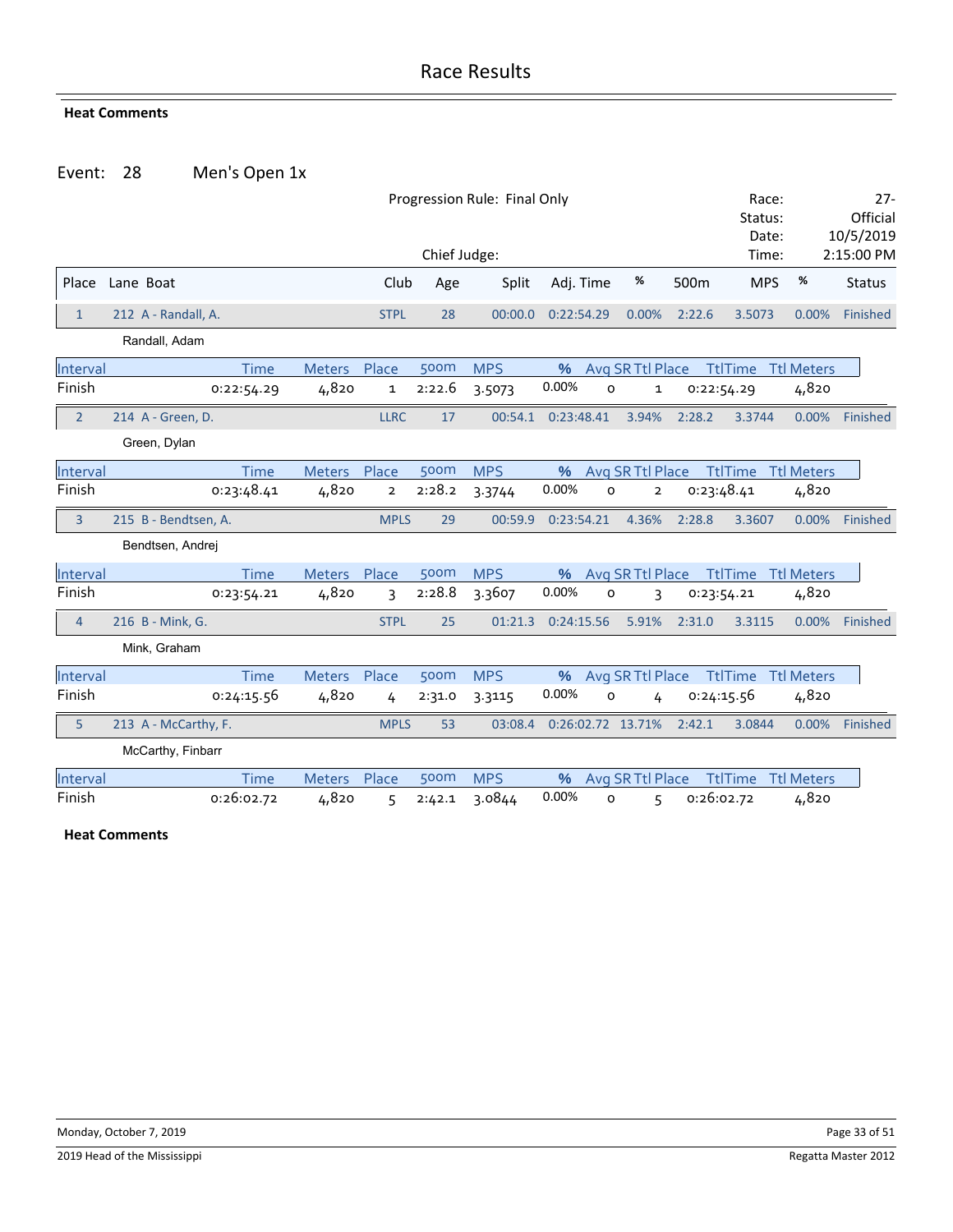| Event:         | 29                                                           | Women's Novice (Open) 8+ |               |                         |                                                   |                                        |            |                         |             |                                                           |                   |                                            |
|----------------|--------------------------------------------------------------|--------------------------|---------------|-------------------------|---------------------------------------------------|----------------------------------------|------------|-------------------------|-------------|-----------------------------------------------------------|-------------------|--------------------------------------------|
|                |                                                              |                          |               |                         | Chief Judge:                                      | Progression Rule: Final Only           |            |                         |             | Race:<br>Status:<br>Date:<br>Time:                        |                   | -28<br>Official<br>10/5/2019<br>2:30:00 PM |
|                |                                                              |                          |               |                         |                                                   |                                        |            |                         |             |                                                           |                   |                                            |
| Place          | Lane Boat                                                    |                          |               | Club                    | Age                                               | Split                                  | Adj. Time  | %                       | 500m        | <b>MPS</b>                                                | %                 | Status                                     |
| $\mathbf{1}$   | 222 B - Gillich, H.                                          |                          |               | <b>MPLS</b>             | 47                                                | 00:00.0                                | 0:28:31.06 | 0.00%                   | 2:57.5      | 2.8170                                                    | 0.00%             | Finished                                   |
| Cox<br>3<br>6  | Iyengar, Tara<br>Toenjes, Cheryl<br>Sage-Martinson, Gretchen |                          |               | 1<br>4<br>7             | Konkel, Nancy                                     | Steenerson, Julie<br>Siebenaler, Tanya |            |                         | 2<br>5<br>8 | Argue, Cindy<br>Riese, Caitlin<br>Gillich, Heather        |                   |                                            |
| Interval       |                                                              | Time                     | Meters        | Place                   | 500m                                              | <b>MPS</b>                             | %          | Avg SR Ttl Place        |             | <b>TtlTime Ttl Meters</b>                                 |                   |                                            |
| Finish         |                                                              | 0:28:31.06               | 4,820         | $\mathbf 1$             | 2:57.5                                            | 2.8170                                 | 0.00%      | o<br>$\mathbf 1$        |             | 0:28:31.06                                                | 4,820             |                                            |
| $\overline{2}$ | 219 A - Rutzen, L.                                           |                          |               | <b>TCYR</b>             | 15                                                | 00:45.8                                | 0:29:16.87 | 2.68%                   | 3:02.2      | 2.7435                                                    | 0.00%             | Finished                                   |
| 3<br>6         | Cox Han, Myra<br>Beck, Kennedy<br>Raarup, Ava                |                          |               | 1<br>4<br>7             | Reid, Ashleigh<br>Trewatha, Grace                 | Cardwell, Alexandra                    |            |                         | 2<br>5<br>8 | Elsner, Josephine<br>Heinle, Katherine<br>Rutzen, Lillian |                   |                                            |
| Interval       |                                                              | Time                     | Meters        | Place                   | 500m                                              | <b>MPS</b>                             | %          | Avg SR Ttl Place        |             | <b>TtlTime Ttl Meters</b>                                 |                   |                                            |
| Finish         |                                                              | 0:29:16.87               | 4,820         | $\overline{\mathbf{2}}$ | 3:02.2                                            | 2.7435                                 | 0.00%      | $\circ$<br>$\mathbf{2}$ |             | 0:29:16.87                                                | 4,820             |                                            |
| 3              | 223 C - O'Byrne, J.                                          |                          |               | <b>MPLS</b>             | 46                                                | 05:52.8                                |            | 0:34:23.87 20.62%       | 3:34.1      | 2.3354                                                    | 0.00%             | Finished                                   |
| 3<br>6         | Cox Sowins, Jennifer<br>Stoltz, Julie<br>Brower, Autumn      |                          |               | 1<br>4<br>7             | Rice, Becky<br>Gisser, Sarah                      | Bemmels, Ashley                        |            |                         | 2<br>5<br>8 | Bawiec, Michelle<br>Hupp, Laura<br>O'Byrne, Jennifer      |                   |                                            |
| Interval       |                                                              | Time                     | <b>Meters</b> | Place                   | 500m                                              | <b>MPS</b>                             | %          | Avg SR Ttl Place        |             | <b>TtlTime Ttl Meters</b>                                 |                   |                                            |
| Finish         |                                                              | 0:34:23.87               | 4,820         | 3                       | 3:34.1                                            | 2.3354                                 | 0.00%      | o<br>3                  |             | 0:34:23.87                                                | 4,820             |                                            |
| $\mathbf 0$    | 220 A - Winikoff, N.                                         |                          |               | <b>MPLS</b>             | 15                                                | 00:00.0                                | 0:00:00.00 | 0.00%                   | 0:00.0      | 0.0000                                                    | 0.00%             | Scratch                                    |
| 3<br>6         | Cox Kian, Mitra<br>Koven, Amelie<br>Holbrook, Katrina        |                          |               | 1<br>4<br>7             | Modelli, Maya<br>Conner, Makayla<br>Johnson, Elsa |                                        |            |                         | 2<br>5<br>8 | Smock, Eleanor<br>Forouhari, Mia<br>Winikoff, Noa         |                   |                                            |
| Interval       |                                                              | <b>Time</b>              | <b>Meters</b> | Place                   | 500m                                              | <b>MPS</b>                             | %          | Avg SR Ttl Place        |             | <b>TtlTime</b>                                            | <b>Ttl Meters</b> |                                            |
| Finish         |                                                              | 0:00:00.00               | 4,820         | o                       | 0:00.0                                            | 0.0000                                 | 0.00%      | o<br>о                  |             | 0:00:00.00                                                | 4,820             |                                            |
| $\mathbf 0$    | 221 A - Garcia, M.                                           |                          |               | <b>STBSTJ</b>           | 19                                                | 00:00.0                                | 0:00:00.00 | 0.00%                   | 0:00.0      | 0.0000                                                    | 0.00%             | Scratch                                    |
| 3<br>6         | Cox Witham, Zoe<br>Zentil, Isabelle<br>Mueller, Allison      |                          |               | 1<br>4<br>7             | Alston, Gabrielle<br>packer, Monique              | Lewandowski, Allison                   |            |                         | 2<br>5<br>8 | Lozano, Elena<br>Witt, Morgan<br>Garcia, Marisela         |                   |                                            |
| Interval       |                                                              | <b>Time</b>              | <b>Meters</b> | Place                   | 500m                                              | <b>MPS</b>                             | %          | Avg SR Ttl Place        |             | <b>TtlTime Ttl Meters</b>                                 |                   |                                            |
| Finish         |                                                              | 0:00:00.00               | 4,820         | o                       | 0:00.0                                            | 0.0000                                 | 0.00%      | o<br>о                  |             | 0:00:00.00                                                | 4,820             |                                            |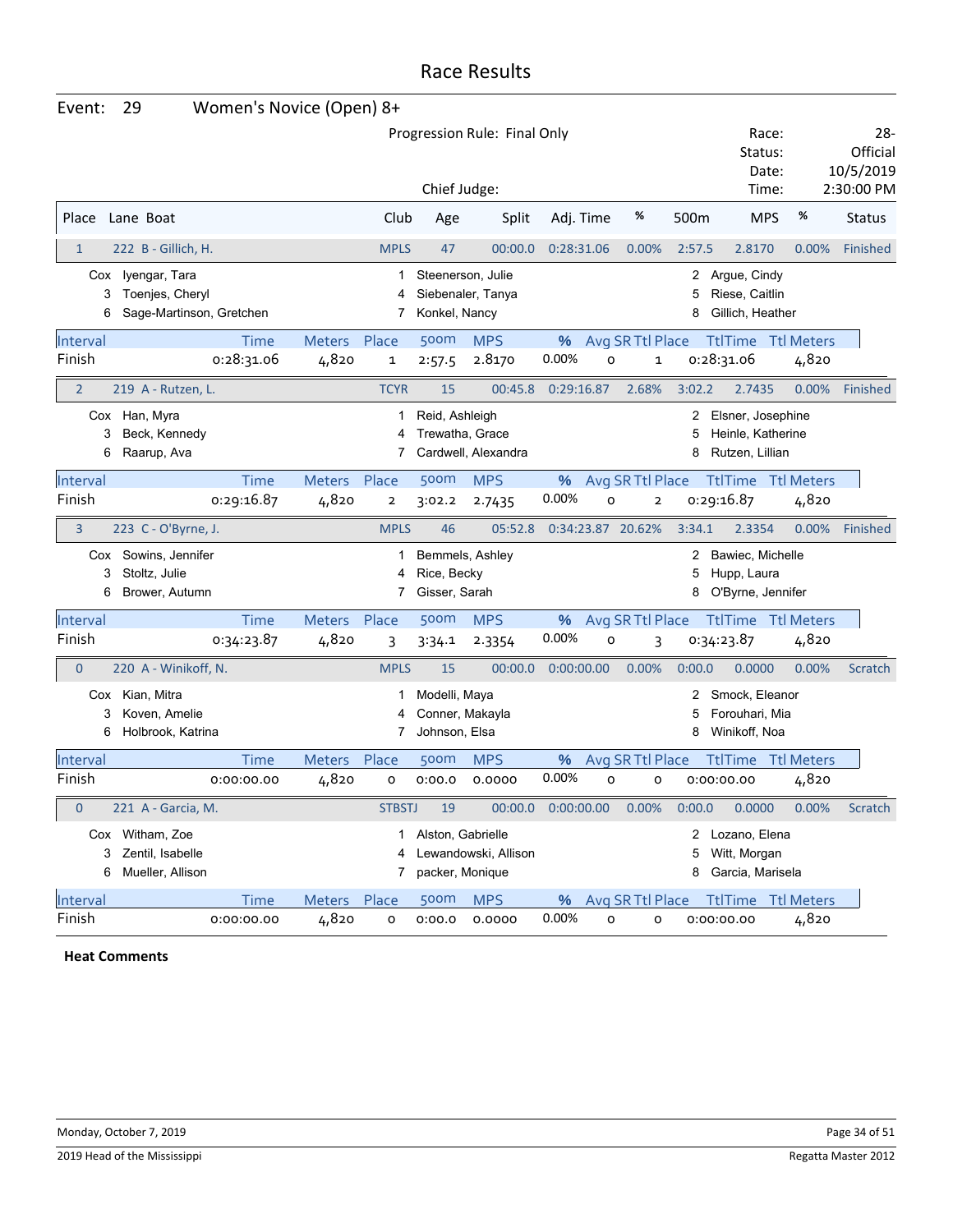| Event:         | 30                      | Men's Junior 2x |               |                |                  |                              |            |                     |                   |        |                                        |          |                                 |
|----------------|-------------------------|-----------------|---------------|----------------|------------------|------------------------------|------------|---------------------|-------------------|--------|----------------------------------------|----------|---------------------------------|
|                |                         |                 |               |                |                  | Progression Rule: Final Only |            |                     |                   |        | Race:<br>Status:<br>Date:              |          | $29 -$<br>Official<br>10/5/2019 |
|                |                         |                 |               |                | Chief Judge:     |                              |            |                     | %                 |        | Time:                                  |          | 2:45:00 PM                      |
| Place          | Lane Boat               |                 |               | Club           | Age              | Split                        | Adj. Time  |                     |                   | 500m   | <b>MPS</b>                             | %        | <b>Status</b>                   |
| $\mathbf{1}$   | 226 A - Golbus, J.      |                 |               | <b>LLRC</b>    | 17               | 00:00.0                      | 0:22:03.91 |                     | 0.00%             | 2:17.3 | 3.6407                                 | 0.00%    | Finished                        |
|                | 1 Abbott, George        |                 |               |                | 2 Golbus, Josh   |                              |            |                     |                   |        |                                        |          |                                 |
| Interval       |                         | <b>Time</b>     | Meters Place  |                | 500m             | <b>MPS</b>                   |            |                     |                   |        | % Avg SR Ttl Place Ttl Time Ttl Meters |          |                                 |
| Finish         |                         | 0:22:03.91      | 4,820         | 1              | 2:17.3           | 3.6407                       | 0.00%      | $\mathsf{o}$        | 1                 |        | 0:22:03.91                             | 4,820    |                                 |
| $\overline{2}$ | 230 B - Calder, J.      |                 |               | <b>LLRC</b>    | 18               | 01:51.4                      | 0:23:55.32 |                     | 8.42%             | 2:28.9 | 3.3581                                 | 0.00%    | Finished                        |
|                | 1 Graupmann, Thomas     |                 |               |                | 2 Calder, Julian |                              |            |                     |                   |        |                                        |          |                                 |
| Interval       |                         | <b>Time</b>     | <b>Meters</b> | Place          | 500m             | <b>MPS</b>                   | %          |                     | Avg SR Ttl Place  |        | <b>TtlTime Ttl Meters</b>              |          |                                 |
| Finish         |                         | 0:23:55.32      | 4,820         | $\overline{2}$ | 2:28.9           | 3.3581                       | 0.00%      | $\circ$             | $\overline{2}$    |        | 0:23:55.32                             | 4,820    |                                 |
| 3              | 231 C - Gage, E.        |                 |               | <b>LLRC</b>    | 18               | 02:11.3                      | 0:24:15.19 |                     | 9.92%             | 2:31.0 | 3.3123                                 | 0.00%    | Finished                        |
|                | 1 Gage, Sayer           |                 |               |                | 2 Gage, Emerson  |                              |            |                     |                   |        |                                        |          |                                 |
| Interval       |                         | <b>Time</b>     | Meters Place  |                | 500m             | <b>MPS</b>                   |            |                     |                   |        | % Avg SR Ttl Place Ttl Time Ttl Meters |          |                                 |
| Finish         |                         | 0:24:15.19      | 4,820         | 3              | 2:31.0           | 3.3123                       | 0.00%      | $\circ$             | 3                 |        | 0:24:15.19                             | 4,820    |                                 |
| $\overline{4}$ | 232 F - Lawrence, M.    |                 |               | <b>LLRC</b>    | 17               | 02:14.3                      |            |                     | 0:24:18.16 10.14% | 2:31.3 | 3.3055                                 | 0.00%    | Finished                        |
|                | 1 Bros, Nicholas        |                 |               |                | 2 Lawrence, Matt |                              |            |                     |                   |        |                                        |          |                                 |
| Interval       |                         | <b>Time</b>     | Meters        | Place          | 500m             | <b>MPS</b>                   | %          |                     | Avg SR Ttl Place  |        | TtlTime Ttl Meters                     |          |                                 |
| Finish         |                         | 0:24:18.16      | 4,820         | 4              | 2:31.3           | 3.3055                       | 0.00%      | $\circ$             | 4                 |        | 0:24:18.16                             | 4,820    |                                 |
| 5              | 228 B - Heal, R.        |                 |               | <b>STPL</b>    | 15               | 02:57.2                      |            |                     | 0:25:01.13 13.39% | 2:35.7 | 3.2109                                 | $0.00\%$ | Finished                        |
|                | 1 Steinberger, Grant    |                 |               |                | 2 Heal, Ronan    |                              |            |                     |                   |        |                                        |          |                                 |
| Interval       |                         | Time            | Meters Place  |                | 500m             | <b>MPS</b>                   | %          |                     | Avg SR Ttl Place  |        | <b>TtlTime Ttl Meters</b>              |          |                                 |
| Finish         |                         | 0:25:01.13      | 4,820         | 5              | 2:35.7           | 3.2109                       | 0.00%      | $\circ$             | 5                 |        | 0:25:01.13                             | 4,820    |                                 |
| 6              | 237 B - Summerville, S. |                 |               | <b>DULT</b>    | 17               | 03:07.2                      |            |                     | 0:25:11.08 14.14% | 2:36.8 | 3.1898                                 | 0.00%    | Finished                        |
|                | 1 Javaherian, Samuel    |                 |               |                |                  | 2 Summerville, Sam           |            |                     |                   |        |                                        |          |                                 |
| Interval       |                         | <b>Time</b>     | Meters Place  |                | 500m             | <b>MPS</b>                   |            |                     |                   |        | % Avg SR Ttl Place Ttl Time Ttl Meters |          |                                 |
| Finish         |                         | 0:25:11.08      | 4,820         | 6              | 2:36.8           | 3.1898                       | 0.00%      | $\mathsf{o}\xspace$ | 6                 |        | 0:25:11.08                             | 4,820    |                                 |
| $\overline{7}$ | 227 A - Warren-Hall, W. |                 |               | <b>STPL</b>    | 15               | 03:07.4  0:25:11.30  14.15%  |            |                     |                   | 2:36.8 | 3.1893                                 | 0.00%    | Finished                        |
|                | 1 Gardner, Soren        |                 |               |                |                  | 2 Warren-Hall, William       |            |                     |                   |        |                                        |          |                                 |
| Interval       |                         | <b>Time</b>     | Meters Place  |                | 500m             | <b>MPS</b>                   |            |                     |                   |        | % Avg SR Ttl Place Ttl Time Ttl Meters |          |                                 |
| Finish         |                         | 0:25:11.30      | 4,820         | $\overline{7}$ | 2:36.8           | 3.1893                       | 0.00%      | $\mathsf{o}$        | 7                 |        | 0:25:11.30                             | 4,820    |                                 |
| 8              | 234 A - Lamppa, J.      |                 |               | <b>MPLS</b>    | 16               | 03:40.0                      |            |                     | 0:25:43.86 16.61% | 2:40.2 | 3.1220                                 | 0.00%    | Finished                        |
|                | 1 Van Dyke, Elliot      |                 |               |                | 2 Lamppa, Joshua |                              |            |                     |                   |        |                                        |          |                                 |
| Interval       |                         | <b>Time</b>     | Meters Place  |                | 500m             | <b>MPS</b>                   |            |                     |                   |        | % Avg SR Ttl Place Ttl Time Ttl Meters |          |                                 |
| Finish         |                         | 0:25:43.86      | 4,820         | 8              | 2:40.2           | 3.1220                       | 0.00%      | $\mathsf{o}$        | 8                 |        | 0:25:43.86                             | 4,820    |                                 |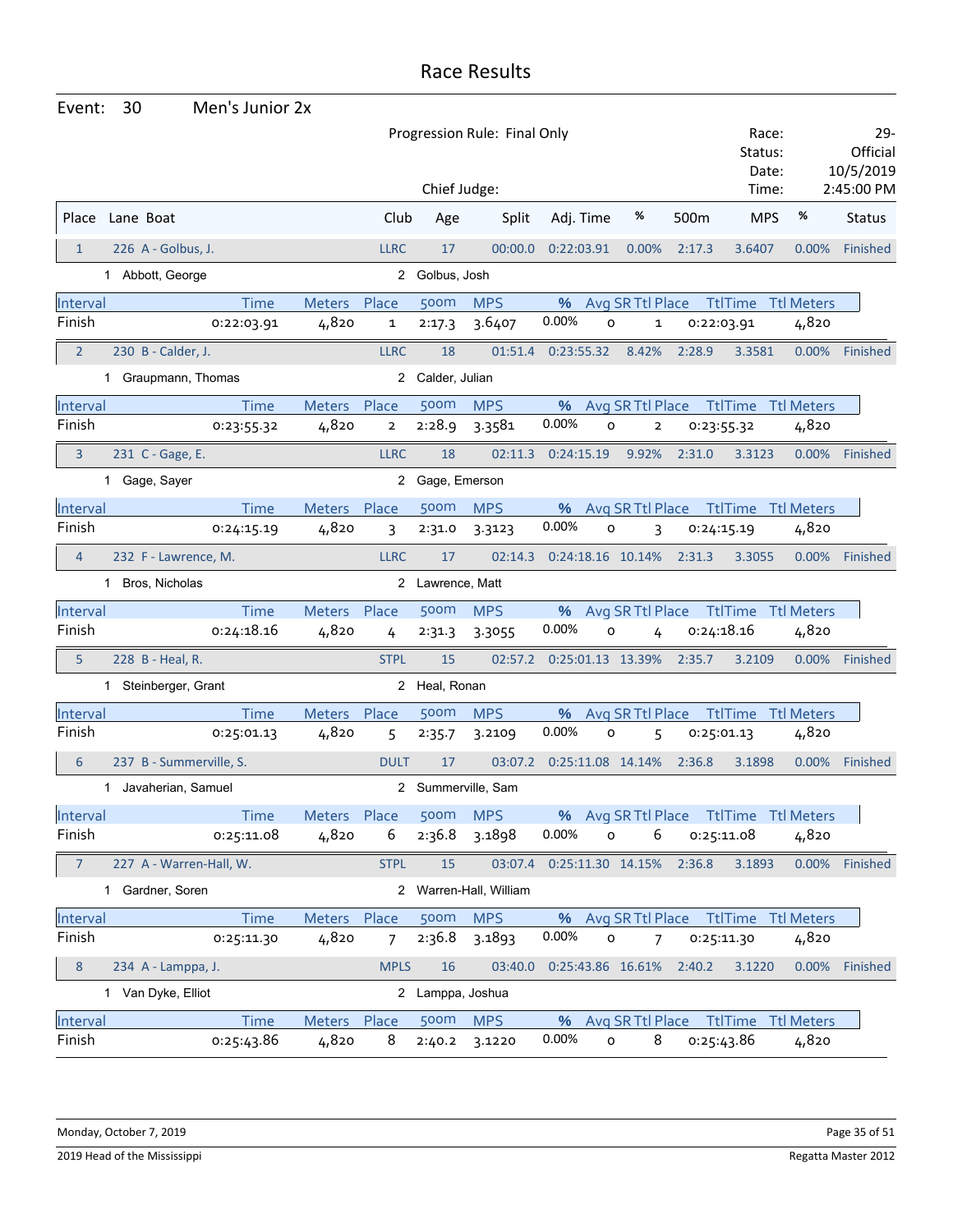| 9              | 233 C - Meints, C.              |             |               | <b>DULT</b>    | 18                   | 03:57.5    |            |          | 0:26:01.41 17.94% | 2:42.0     | 3.0870         | 0.00%             | Finished |
|----------------|---------------------------------|-------------|---------------|----------------|----------------------|------------|------------|----------|-------------------|------------|----------------|-------------------|----------|
|                | Thomas, Josiah                  |             |               | 2              | Meints, Carter       |            |            |          |                   |            |                |                   |          |
| Interval       |                                 | <b>Time</b> | <b>Meters</b> | Place          | 500m                 | <b>MPS</b> | $\%$       |          | Avg SR Ttl Place  |            | <b>TtlTime</b> | <b>Ttl Meters</b> |          |
| Finish         |                                 | 0:26:01.41  | 4,820         | 9              | 2:42.0               | 3.0870     | 0.00%      | O        | 9                 | 0:26:01.41 |                | 4,820             |          |
| 10             | 236 D - Vaughan, J.             |             |               | <b>LLRC</b>    | 16                   | 04:42.5    |            |          | 0:26:46.44 21.34% | 2:46.6     | 3.0004         | 0.00%             | Finished |
|                | 1 Struck, Eli                   |             |               | $\overline{2}$ | Vaughan, Jacob       |            |            |          |                   |            |                |                   |          |
| Interval       |                                 | <b>Time</b> | <b>Meters</b> | Place          | 500m                 | <b>MPS</b> | $\%$       |          | Avg SR Ttl Place  |            | <b>TtlTime</b> | <b>Ttl Meters</b> |          |
| Finish         |                                 | 0:26:46.44  | 4,820         | 10             | 2:46.6               | 3.0004     | 0.00%      | O        | 10                |            | 0:26:46.44     | 4,820             |          |
| 11             | 229 A - Kirby, C.               |             |               | <b>DULT</b>    | 15                   | 05:43.2    |            |          | 0:28:47.13 30.46% | 2:52.9     | 2.7908         | 0.00%             | Finished |
|                | 1 Thomas, Micah                 |             |               |                | 2 Kirby, Christopher |            |            |          |                   |            |                |                   |          |
| Interval       |                                 | <b>Time</b> | <b>Meters</b> | Place          | 500m                 | <b>MPS</b> | $\%$       |          | Avg SR Ttl Place  |            | <b>TtlTime</b> | <b>Ttl Meters</b> |          |
| Finish         |                                 | 0:27:47.13  | 4,820         | 11             | 2:52.9               | 2.8912     | 0.00%      | O        | 11                |            | 0:27:47.13     | 4,820             |          |
| 12             | 238 E - Parke, J.               |             |               | <b>LLRC</b>    | 15                   | 07:37.8    |            |          | 0:29:41.72 34.58% | 3:04.8     | 2.7053         | 0.00%             | Finished |
|                | Johnson, Gavin<br>1             |             |               | 2              | Parke, Jackson       |            |            |          |                   |            |                |                   |          |
| Interval       |                                 | Time        | <b>Meters</b> | Place          | 500m                 | <b>MPS</b> | $\%$       |          | Avg SR Ttl Place  |            | <b>TtlTime</b> | <b>Ttl Meters</b> |          |
| Finish         |                                 | 0:29:41.72  | 4,820         | 12             | 3:04.8               | 2.7053     | 0.00%      | $\circ$  | 12                | 0:29:41.72 |                | 4,820             |          |
| $\overline{0}$ | 235 B - Schmidt, C.             |             |               | <b>MPLS</b>    | 17                   | 00:00.0    | 0:00:00.00 |          | 0.00%             | 0:00.0     | 0.0000         | 0.00%             | Scratch  |
|                | Sheire, Jackson<br>$\mathbf{1}$ |             |               | $\mathbf{2}$   | Schmidt, Cole        |            |            |          |                   |            |                |                   |          |
| Interval       |                                 | <b>Time</b> | <b>Meters</b> | Place          | 500m                 | <b>MPS</b> | $\%$       |          | Avg SR Ttl Place  |            | <b>TtlTime</b> | <b>Ttl Meters</b> |          |
| Finish         |                                 | 0:00:00.00  | 4,820         | o              | 0:00.0               | 0.0000     | 0.00%      | $\Omega$ | $\circ$           | 0:00:00.00 |                | 4,820             |          |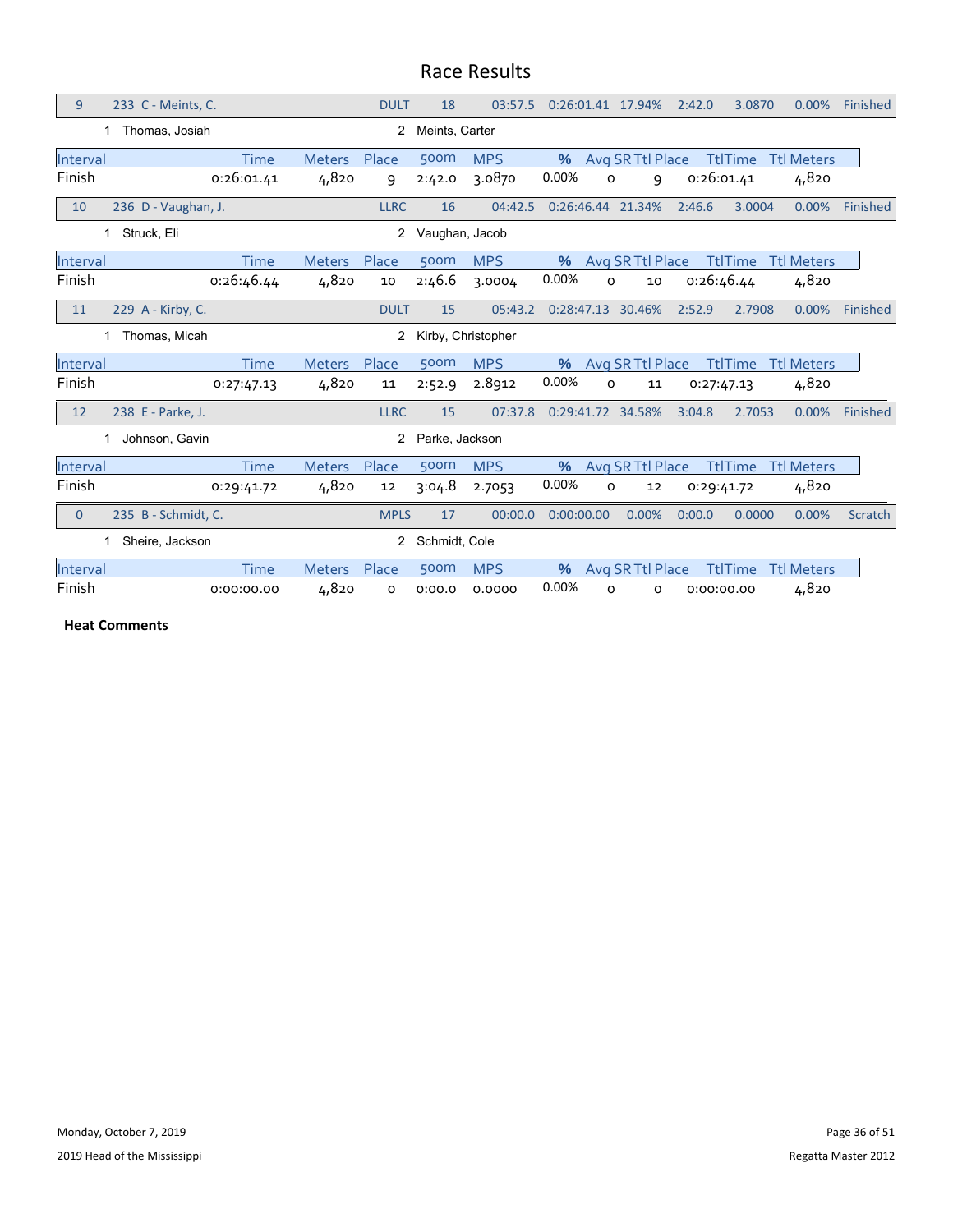| Event:          | 32                                       | Women's Open 4+ |               |                |                                    |                              |                   |                              |                  |                           |                   |                              |
|-----------------|------------------------------------------|-----------------|---------------|----------------|------------------------------------|------------------------------|-------------------|------------------------------|------------------|---------------------------|-------------------|------------------------------|
|                 |                                          |                 |               |                |                                    | Progression Rule: Final Only |                   |                              |                  | Race:<br>Status:<br>Date: |                   | 30-<br>Official<br>10/5/2019 |
|                 |                                          |                 |               |                | Chief Judge:                       |                              |                   |                              |                  | Time:                     |                   | 3:00:00 PM                   |
| Place           | Lane Boat                                |                 |               | Club           | Age                                | Split                        | Adj. Time         | %                            | 500 <sub>m</sub> | <b>MPS</b>                | %                 | <b>Status</b>                |
| $\mathbf{1}$    | 246 A - Bagley, E.                       |                 |               | <b>STPL</b>    | 23                                 | 00:00.0                      | 0:25:09.70        | 0.00%                        | 2:36.6           | 3.1927                    | 0.00%             | Finished                     |
| 3               | Cox Kask, Bria<br>Roe, Sarah             |                 |               | 1<br>4         | DeRoche, Grace<br>Morrow, Georgia  |                              |                   |                              | 2                | Brick, Katherine          |                   |                              |
| Interval        |                                          | <b>Time</b>     | <b>Meters</b> | Place          | 500m                               | <b>MPS</b>                   | %                 | Avg SR Ttl Place             |                  | <b>TtlTime</b>            | <b>Ttl Meters</b> |                              |
| Finish          |                                          | 0:25:09.70      | 4,820         | 1              | 2:36.6                             | 3.1927                       | 0.00%             | o<br>1                       |                  | 0:25:09.70                | 4,820             |                              |
| $\overline{2}$  | 241 A - Lamppa, K.                       |                 |               | <b>MPLS</b>    | 47                                 | 00:48.2                      | 0:25:57.88        | 3.19%                        | 2:41.6           | 3.0940                    | 0.00%             | <b>Finished</b>              |
| 3               | Cox Granse, Adelaide<br>Mazullo, Jillian |                 |               | 1<br>4         | Dieperink, Katy<br>Lamppa, Kirsten |                              |                   |                              | 2                | Robinson, Beth            |                   |                              |
| Interval        |                                          | <b>Time</b>     | <b>Meters</b> | Place          | 500m                               | <b>MPS</b>                   | %                 | Avg SR Ttl Place             |                  | <b>TtlTime Ttl Meters</b> |                   |                              |
| Finish          |                                          | 0:25:57.88      | 4,820         | $\overline{2}$ | 2:41.6                             | 3.0940                       | 0.00%             | o<br>$\overline{\mathbf{2}}$ |                  | 0:25:57.88                | 4,820             |                              |
| 3               | 245 A - Dahl, S.                         |                 |               | <b>TCYR</b>    | 16                                 | 01:07.7                      | 0:26:17.39        | 4.48%                        | 2:43.6           | 3.0557                    | 0.00%             | Finished                     |
| Cox<br>3        | Willett, Claire<br>Oncay, Jillian        |                 |               | 1<br>4         | Bixby, Elsa<br>Dahl, Skylar        |                              |                   |                              |                  | 2 Price, Elizabeth        |                   |                              |
| Interval        |                                          | Time            | <b>Meters</b> | Place          | 500m                               | <b>MPS</b>                   | %                 | Avg SR Ttl Place             |                  | <b>TtlTime</b>            | <b>Ttl Meters</b> |                              |
| Finish          |                                          | 0:26:17.39      | 4,820         | 3              | 2:43.6                             | 3.0557                       | 0.00%             | o<br>3                       |                  | 0:26:17.39                | 4,820             |                              |
| $\overline{4}$  | 242 B - Dahl, M.                         |                 |               | <b>MPLS</b>    | 30                                 | 01:24.9                      | 0:26:34.64        | 5.63%                        | 2:45.4           | 3.0226                    | $0.00\%$          | Finished                     |
| 3               | Cox Beckman, Anne<br>Bradt, Lauren       |                 |               | 4              | LaMere, Carey<br>Dahl, Maura       |                              |                   |                              | 2                | Winkler, Allison          |                   |                              |
| Interval        |                                          | <b>Time</b>     | Meters        | Place          | 500m                               | <b>MPS</b>                   | %                 | Avg SR Ttl Place             |                  | TtlTime                   | <b>Ttl Meters</b> |                              |
| Finish          |                                          | 0:26:34.64      | 4,820         | 4              | 2:45.4                             | 3.0226                       | 0.00%             | O<br>4                       |                  | 0:26:34.64                | 4,820             |                              |
| 5               | 243 A - Granse, I.                       |                 |               | <b>UOSTCC</b>  | 19                                 | 07:47.0                      | 0:32:56.65 30.93% |                              | 3:25.0           | 2.4385                    | 0.00%             | Finished                     |
| Cox<br>3        | Becker, Sophia<br>Ming, Morgan           |                 |               |                | Frenz, Sarah<br>Granse, Isabella   |                              |                   |                              | $^{2}$           | Julian, Sidney            |                   |                              |
| Interval        |                                          | Time            | Meters Place  |                | 500 <sub>m</sub>                   | <b>MPS</b>                   | %                 | Avg SR Ttl Place             |                  | <b>TtlTime Ttl Meters</b> |                   |                              |
| Finish          |                                          | 0:32:56.65      | 4,820         | 5              | 3:25.0                             | 2.4385                       | 0.00%             | 0<br>5                       |                  | 0:32:56.65                | 4,820             |                              |
| $6\phantom{1}6$ | 244 A - Sabotta, C.                      |                 |               | <b>IOWA</b>    | 20                                 | 09:28.1                      | 0:34:37.79 37.63% |                              | 3:35.5           | 2.3198                    |                   | 0.00% Finished               |
| 3               | Cox Aurandt, Alexis<br>Huntley, Emily    |                 |               | 1              | Lemus, Izabella                    | Sabotta, Caroline            |                   |                              |                  | 2 Holden, Clare           |                   |                              |
| Interval        |                                          | <b>Time</b>     | Meters Place  |                | 500m                               | <b>MPS</b>                   |                   | % Avg SR Ttl Place           |                  | <b>TtlTime</b> Ttl Meters |                   |                              |
| Finish          |                                          | 0:34:37.79      | 4,820         | 6              | 3:35.5                             | 2.3198                       | 0.00%             | 6<br>O                       |                  | 0:34:37.79                | 4,820             |                              |
| $\mathbf 0$     | 247 B - Granse, E.                       |                 |               |                | UOSTCC 23                          | 00:00.0                      | 0:00:00.00        | 0.00%                        | 0:00.0           | 0.0000                    | 0.00%             | Scratch                      |
| 3               | Cox Vollmar, Ali<br>Distad, Angela       |                 |               | 4              | Granse, Elaina                     | Mulvihill, Samantha          |                   |                              |                  | 2 Hayes, Morgan           |                   |                              |
| <b>Interval</b> |                                          | <b>Time</b>     | Meters Place  |                | 500m                               | <b>MPS</b>                   | %                 | Avg SR Ttl Place             |                  | <b>TtlTime</b> Ttl Meters |                   |                              |
| Finish          |                                          | 0:00:00.00      | 4,820         | o              | 0:00.0                             | 0.0000                       | 0.00%             | о<br>о                       |                  | 0:00:00.00                | 4,820             |                              |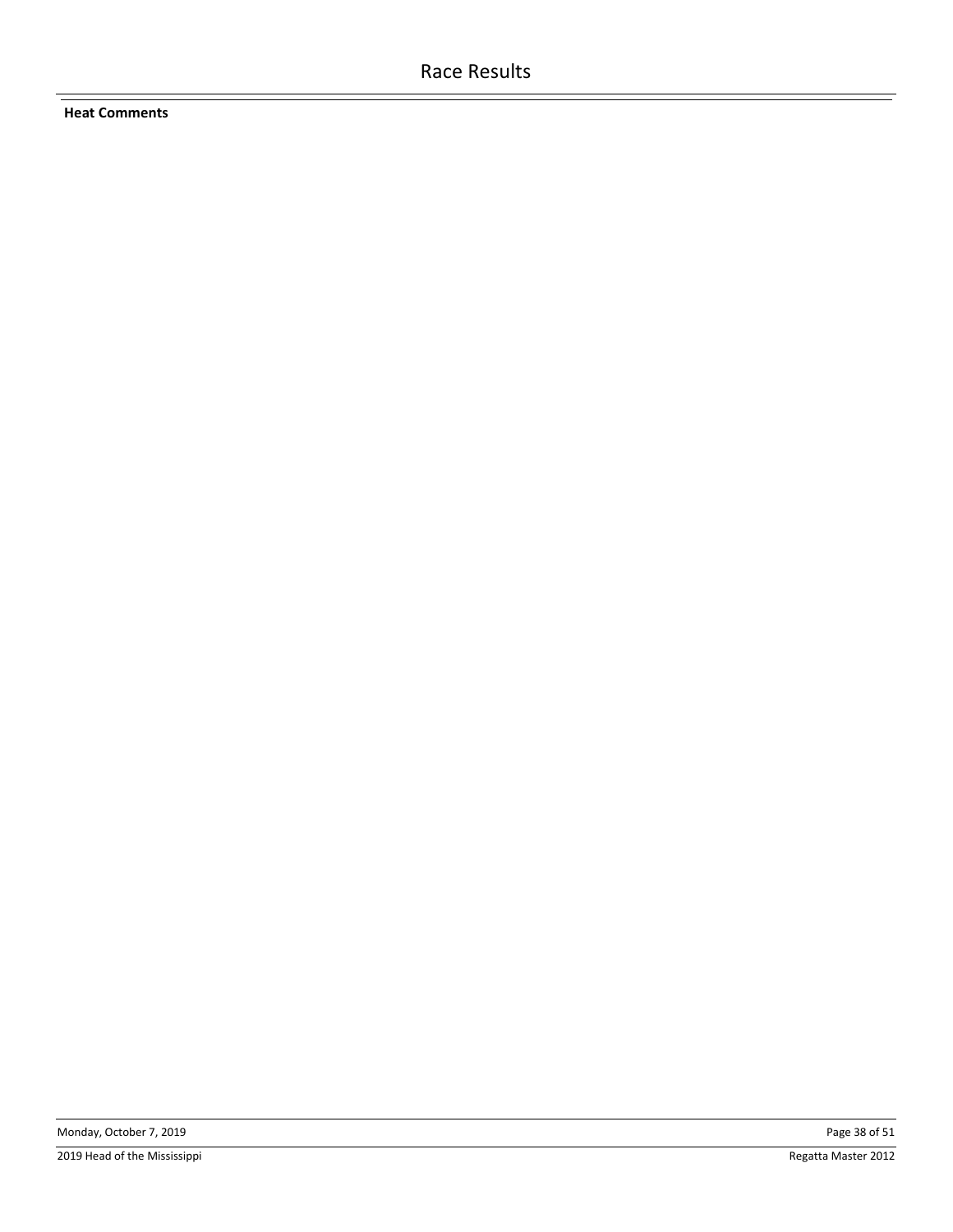| Event:                    | 33                                                                                 | Men's (Open/Collegiate) 8+ |                             |                                                    |                              |            |                                       |                       |                                                                      |                            |                                            |
|---------------------------|------------------------------------------------------------------------------------|----------------------------|-----------------------------|----------------------------------------------------|------------------------------|------------|---------------------------------------|-----------------------|----------------------------------------------------------------------|----------------------------|--------------------------------------------|
|                           |                                                                                    |                            |                             | Chief Judge:                                       | Progression Rule: Final Only |            |                                       |                       | Race:<br>Status:<br>Date:<br>Time:                                   |                            | 31-<br>Official<br>10/5/2019<br>3:15:00 PM |
| Place                     | Lane Boat                                                                          |                            | Club                        | Age                                                | Split                        | Adj. Time  | %                                     | 500m                  | <b>MPS</b>                                                           | %                          | <b>Status</b>                              |
| $\mathbf{1}$              | 250 A - Tardrew, S.                                                                |                            | <b>UM ME</b>                | 20                                                 | 00:00.0                      | 0:17:45.66 | 0.00%                                 | 1:50.5                | 4.5230                                                               | 0.00%                      | Finished                                   |
| 3<br>6                    | Cox Lewis, Christine<br>Koivumaki, William<br>Dean, Joshua                         |                            | 1<br>4<br>7                 | Peers, Keiran<br>Polk, Mitchell<br>Schuster, Erik  |                              |            |                                       | 2<br>5<br>8           | Whitely, Emmet<br>Martin, John<br>Tardrew, Sean                      |                            |                                            |
| Interval<br>Finish        | <b>Time</b><br>0:17:45.66                                                          | Meters Place<br>4,820      | 1                           | 500m<br>1:50.5                                     | <b>MPS</b><br>4.5230         | %<br>0.00% | Avg SR Ttl Place<br>O<br>$\mathbf 1$  |                       | <b>TtlTime Ttl Meters</b><br>0:17:45.66                              | 4,820                      |                                            |
| $\overline{2}$            | 251 A - Mink, G.                                                                   |                            | <b>STPL</b>                 | 25                                                 | 00:47.7                      | 0:18:33.38 | 4.48%                                 | 1:55.5                | 4.3292                                                               | 0.00%                      | Finished                                   |
| 3<br>6                    | Cox Pischke, Brianna<br>Bakke, Dan<br>O'Neill, Neill                               |                            | 1<br>4<br>7                 | Hellerstedt, Kurt<br>Renda, Tyler<br>Randall, Adam |                              |            |                                       | 5<br>8                | 2 Lund, Connor<br>Olson, Sawyer<br>Mink, Graham                      |                            |                                            |
| Interval<br>Finish        | <b>Time</b><br>0:18:33.38                                                          | <b>Meters</b><br>4,820     | Place<br>2                  | <b>500m</b><br>1:55.5                              | <b>MPS</b><br>4.3292         | %<br>0.00% | Avg SR Ttl Place<br>O<br>$\mathbf{2}$ |                       | <b>TtlTime Ttl Meters</b><br>0:18:33.38                              | 4,820                      |                                            |
| 3                         | 252 B - Hickmann, M.                                                               |                            | <b>UM ME</b>                | 20                                                 | 01:09.1                      | 0:18:54.73 | 6.48%                                 | 1:57.7                | 4.2477                                                               | 0.00%                      | Finished                                   |
| 3<br>6                    | Cox Marbaker, Isabel<br>Helmbrecht-Lommel, Bryce<br>Sundin, Camden                 |                            | 1<br>4<br>7                 | Moos, Trevor<br>Stripp, Brian<br>Graves, Connor    |                              |            |                                       | 2<br>5<br>8           | Tourville, Landon<br>Lehner, Erik<br>Hickmann, Matthew               |                            |                                            |
| Interval<br>Finish        | <b>Time</b><br>0:18:54.73                                                          | <b>Meters</b><br>4,820     | Place<br>3                  | 500m<br>1:57.7                                     | <b>MPS</b><br>4.2477         | %<br>0.00% | Avg SR Ttl Place<br>o<br>3            |                       | <b>TtlTime</b><br>0:18:54.73                                         | <b>Ttl Meters</b><br>4,820 |                                            |
| 4                         | 253 C - Schmitz, A.                                                                |                            | <b>UM ME</b>                | 20                                                 | 01:29.1                      | 0:19:14.77 | 8.36%                                 | 1:59.8                | 4.1740                                                               | 0.00%                      | Finished                                   |
| 3<br>6                    | Cox Sedivy, Rebecca<br>Ohnsted, Cory<br>Carroll, Patrick                           |                            | 4<br>7                      | Wilken, Spencer<br>Stanis, Noah                    | Blaschko, Chase              |            |                                       | 2<br>5<br>8           | Miller, Luke<br>Dilthey, Tucker<br>Schmitz, Andrew                   |                            |                                            |
| Interval                  | Time                                                                               | <b>Meters</b>              | Place                       | 500m                                               | <b>MPS</b>                   | %          | Avg SR Ttl Place                      |                       | <b>TtITime</b> TtI Meters                                            |                            |                                            |
| Finish                    | 0:19:14.77                                                                         | 4,820                      | 4                           | 1:59.8                                             | 4.1740                       | 0.00%      | $\circ$<br>4                          |                       | 0:19:14.77                                                           | 4,820                      |                                            |
| 5<br>6                    | 257 E - Sutherland, O.<br>Cox Lach, Maya<br>Kuznecoff, James<br>3<br>Dunlop, David |                            | <b>UM ME</b><br>1<br>4<br>7 | 18<br>Bina, Peter<br>Hurley, Emmet                 | 04:51.2<br>Stocking, Thomas  |            | 0:22:36.90 27.33%                     | 2:20.8<br>5<br>8      | 3.5522<br>2 Newberry, Tyler<br>Skadeland, Cole<br>Sutherland, Owen   | 0.00%                      | Finished                                   |
| Interval                  | <b>Time</b>                                                                        | Meters Place               |                             | 500m                                               | <b>MPS</b>                   | %          | Avg SR Ttl Place Ttl Time Ttl Meters  |                       |                                                                      |                            |                                            |
| Finish                    | 0:22:36.90                                                                         | 4,820                      | 5                           | 2:20.8                                             | 3.5522                       | 0.00%      | O<br>5                                |                       | 0:22:36.90                                                           | 4,820                      |                                            |
| $6\phantom{1}6$<br>3<br>6 | 256 A - Park, J.<br>Cox Mahapatra, Rhea<br>Trelstad, Thomas<br>Choi, Donghun       |                            | <b>TCYR</b><br>1<br>4<br>7  | 15<br>Kempf, Aidan<br>Flora, Teodore               | 12:07.5<br>Ruppert, Timothy  |            | 0:29:53.13 68.26%                     | 3:06.0<br>2<br>5<br>8 | 2.6880<br>DeJournett, Michael<br><b>HESS, HUNTER</b><br>Park, Joshua | 0.00%                      | Finished                                   |
| Interval<br>Finish        | <b>Time</b><br>0:29:53.13                                                          | Meters Place<br>4,820      | 6                           | 500m<br>3:06.0                                     | <b>MPS</b><br>2.6880         | 0.00%      | % Avg SR Ttl Place<br>6<br>$\circ$    |                       | <b>TtlTime</b> Ttl Meters<br>0:29:53.13                              | 4,820                      |                                            |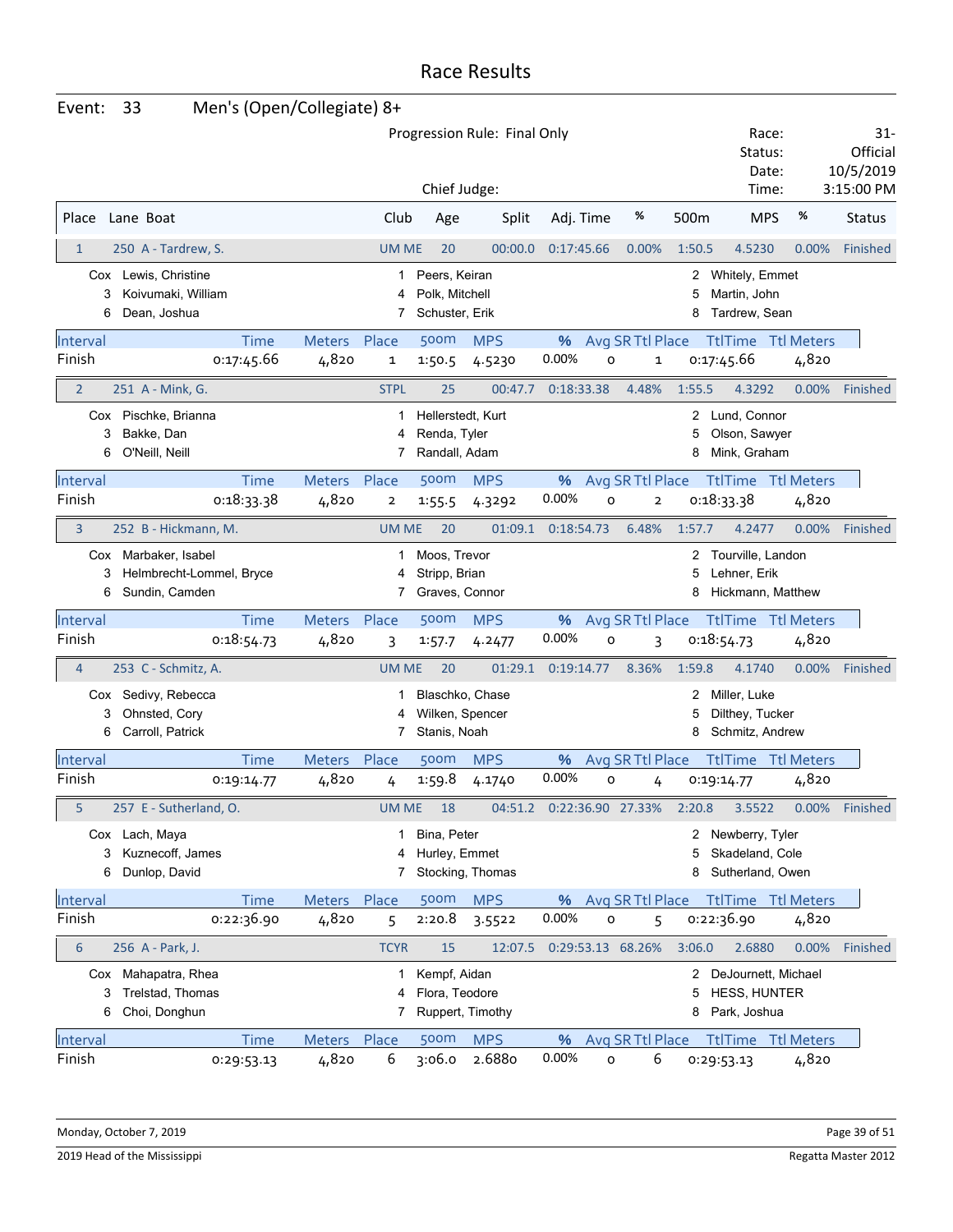| $\overline{0}$     | 254 D - Gardiner, R.                                   |                    |                        | <b>UM ME</b>  | 20                                                     | 00:00.0                                 | 0:00:00.00    |          | 0.00%                 | 0:00.0                   | 0.0000                                                    | 0.00%                      | Scratch |
|--------------------|--------------------------------------------------------|--------------------|------------------------|---------------|--------------------------------------------------------|-----------------------------------------|---------------|----------|-----------------------|--------------------------|-----------------------------------------------------------|----------------------------|---------|
| Cox<br>3<br>6      | Dilworth, Braxton<br>erner, Evan<br>Scherkenbach, Jack |                    |                        | 4             | Roslansky, Will<br>O'Donnell. Aidan<br>juten, jonathan |                                         |               |          |                       | $\overline{2}$<br>5<br>8 | Lin, Jiayue<br>Erdman, Jacob<br>Gardiner, Ryan            |                            |         |
| Interval           |                                                        | Time               | <b>Meters</b>          | Place         | 500m                                                   | <b>MPS</b>                              | %             |          | Avg SR Ttl Place      |                          | <b>TtlTime</b>                                            | <b>Ttl Meters</b>          |         |
| Finish             |                                                        | 0:00:00.00         | 4,820                  | 0             | 0:00.0                                                 | 0.0000                                  | 0.00%         | $\circ$  | O                     |                          | 0:00:00.00                                                | 4,820                      |         |
| 0                  | 255 A - Kennedy, Z.                                    |                    |                        | <b>STBSTJ</b> | 20                                                     | 00:00.0                                 | 0:00:00.00    |          | 0.00%                 | 0:00.0                   | 0.0000                                                    | 0.00%                      | Scratch |
| Cox<br>3<br>6      | Witham, Abbey<br>Birklid, Caleb<br>Burrell, Joseph     |                    |                        | 4             | Trobec, Cullen<br>Phillips, Anthony                    | Neymour, Rashon                         |               |          |                       | 2<br>5<br>8              | Orr, Braden<br>Moey, Connor<br>Kennedy, Zach              |                            |         |
| Interval           |                                                        | <b>Time</b>        | <b>Meters</b>          | Place         | 500m                                                   | <b>MPS</b>                              | $\%$          |          | Avg SR Ttl Place      |                          | TtlTime                                                   | <b>Ttl Meters</b>          |         |
| Finish             |                                                        | 0:00:00.00         | 4,820                  | 0             | 0:00.0                                                 | 0.0000                                  | 0.00%         | O        | o                     |                          | 0:00:00.00                                                | 4,820                      |         |
| $\mathbf{0}$       | 258 F - Morrison, J.                                   |                    |                        | <b>UM ME</b>  | 22                                                     | 00:00.0                                 | 0:00:00.00    |          | 0.00%                 | 0:00.0                   | 0.0000                                                    | 0.00%                      | Scratch |
| Cox<br>3<br>6      | Moore, Amy<br>Gadbois, Robert<br>Baert, Ryan           |                    |                        | 4             | Swanson, Martin                                        | Warren, Christopher<br>Schulenberg, Sam |               |          |                       | 5<br>8                   | Blaschko, Connor<br>Eggenberger, Joey<br>Morrison, Joshua |                            |         |
| Interval<br>Finish |                                                        | Time<br>0:00:00.00 | <b>Meters</b><br>4,820 | Place<br>о    | 500m<br>0:00.0                                         | <b>MPS</b><br>0.0000                    | $\%$<br>0.00% | $\Omega$ | Avg SR Ttl Place<br>O |                          | <b>TtlTime</b><br>0:00:00.00                              | <b>Ttl Meters</b><br>4,820 |         |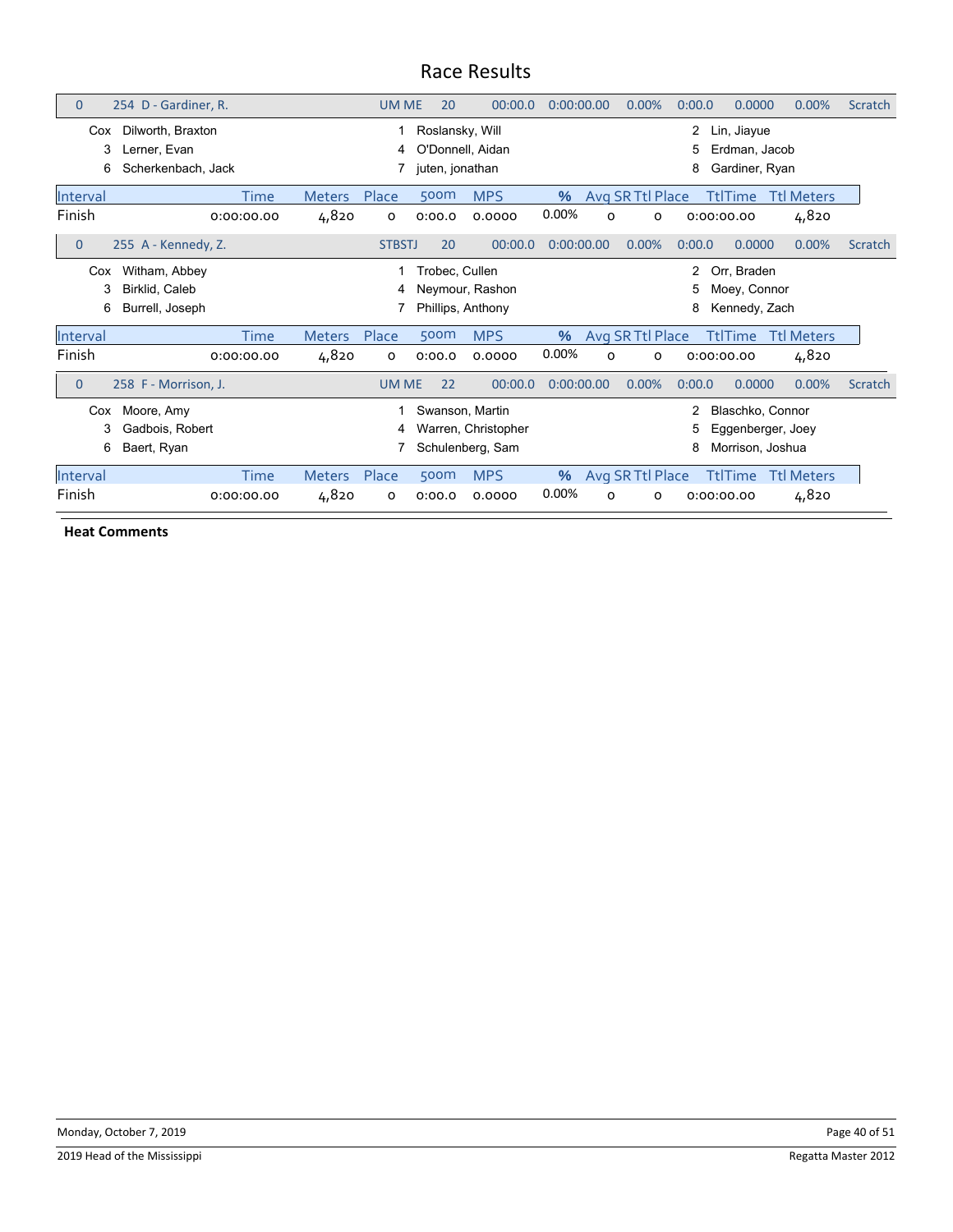| Event:         | 34<br><b>Women's Masters 4x</b>          |               |                |                  |                              |                   |                     |            |                                        |          |                                            |
|----------------|------------------------------------------|---------------|----------------|------------------|------------------------------|-------------------|---------------------|------------|----------------------------------------|----------|--------------------------------------------|
|                |                                          |               |                |                  | Progression Rule: Final Only |                   |                     |            | Race:<br>Status:<br>Date:<br>Time:     |          | 32-<br>Official<br>10/5/2019<br>3:30:00 PM |
|                |                                          |               |                | Chief Judge:     |                              |                   |                     |            |                                        |          |                                            |
| Place          | Lane Boat                                |               | Club           | Age              | Split                        | Adj. Time         | %                   | 500m       | <b>MPS</b>                             | %        | <b>Status</b>                              |
| $\mathbf{1}$   | 269 A - Kaleta, M.                       |               | <b>612END</b>  | 41               | 00:00.0                      | 0:22:38.73        | 0.00%               | 2:21.2     | 3.5474                                 | 0.00%    | Finished                                   |
| 1<br>4         | Balch, Armonia<br>Kaleta, Mary           |               |                | 2 Whicher, Sarah |                              |                   |                     | 3          | Randazzo, Lynn                         |          |                                            |
| Interval       | <b>Time</b>                              | Meters Place  |                | 500m             | <b>MPS</b>                   |                   | % Avg SR Ttl Place  |            | <b>TtlTime</b> Ttl Meters              |          |                                            |
| Finish         | 0:22:41.14                               | 4,820         | 1              | 2:21.2           | 3.5411                       | 0.00%             | O<br>1              | 0:22:41.14 |                                        | 4,820    |                                            |
| $\overline{2}$ | 261 A - Bohaty, P.                       |               | <b>MPLS</b>    | 43               | 01:17.2                      | 0:23:50.14        | 5.26%               | 2:29.2     | 3.3703                                 | 0.00%    | Finished                                   |
| 4              | 1 Kunau, Alyssa<br>Bohaty, Patricia      |               |                | 2 Laugen, Martha |                              |                   |                     |            | 3 Tremblay, Elizabeth                  |          |                                            |
| Interval       | <b>Time</b>                              | <b>Meters</b> | Place          | 500m             | <b>MPS</b>                   | %                 | Avg SR Ttl Place    |            | <b>TtlTime Ttl Meters</b>              |          |                                            |
| Finish         | 0:23:58.33                               | 4,820         | $\overline{2}$ | 2:29.2           | 3.3511                       | 0.00%             | O<br>$\overline{2}$ | 0:23:58.33 |                                        | 4,820    |                                            |
| 3              | 262 A - Luetmer, E.                      |               | <b>LLRC</b>    | 43               | 02:23.7                      | 0:24:56.67 10.15% |                     | 2:36.1     | 3.2205                                 | $0.00\%$ | Finished                                   |
| 1<br>4         | Johnson, Amy<br>Luetmer, Elizabeth       |               |                |                  | 2 McCarthy, Sandra           |                   |                     |            | 3 Heiberg, Kaelynn                     |          |                                            |
| Interval       | <b>Time</b>                              | Meters Place  |                | 500m             | <b>MPS</b>                   | %                 | Avg SR Ttl Place    |            | TtlTime Ttl Meters                     |          |                                            |
| Finish         | 0:25:04.86                               | 4,820         | 3              | 2:36.1           | 3.2030                       | 0.00%             | O<br>3              | 0:25:04.86 |                                        | 4,820    |                                            |
| $\overline{4}$ | 266 D - Gitschier McCarthy               |               | <b>MPLS</b>    | 64               | 06:26.3                      | 0:27:11.75 20.09% |                     | 3:01.3     | 2.9539                                 | 0.00%    | Finished                                   |
| 1<br>4         | Price, Kathy<br>Gitschier McCarthy, Mary |               | 2              | Walburg, Carol   |                              |                   |                     |            | 3 Vergeyle, Margaret                   |          |                                            |
| Interval       | Time                                     | <b>Meters</b> | Place          | 500m             | <b>MPS</b>                   | %                 | Avg SR Ttl Place    |            | <b>TtlTime Ttl Meters</b>              |          |                                            |
| Finish         | 0:29:07.43                               | 4,820         | 6              | 3:01.3           | 2.7583                       | 0.00%             | 6<br>O              | 0:29:07.43 |                                        | 4,820    |                                            |
| 5              | 268 E - Karbon, R.                       |               | <b>MPLS</b>    | 44               | 05:20.1                      | 0:27:49.69 22.89% |                     | 2:54.4     | 2.8868                                 | 0.00%    | Finished                                   |
| 1<br>4         | Cartledge, Colby<br>Karbon, Rebecca      |               | 2              | Nelson, Kerri    |                              |                   |                     | 3          | Crossman, Christina                    |          |                                            |
| Interval       | <b>Time</b>                              | Meters Place  |                | 500m             | <b>MPS</b>                   |                   |                     |            | % Avg SR Ttl Place Ttl Time Ttl Meters |          |                                            |
| Finish         | 0:28:01.26                               | 4,820         | 4              | 2:54.4           | 2.8669                       | 0.00%             | O<br>4              | 0:28:01.26 |                                        | 4,820    |                                            |
| 6              | 264 B - Sacra, M.                        |               | <b>MPLS</b>    | 40               | 05:42.1                      | 0:28:23.23 25.35% |                     | 2:56.7     | 2.8299                                 | $0.00\%$ | Finished                                   |
| 1<br>4         | Heiman, Emilie<br>Sacra, Michaela        |               |                | 2 Godber, Yvonne |                              |                   |                     |            | 3 Sowins, Jennifer                     |          |                                            |
| Interval       | Time                                     | Meters Place  |                | 500m             | <b>MPS</b>                   |                   | % Avg SR Ttl Place  |            | TtlTime Ttl Meters                     |          |                                            |
| Finish         | 0:28:23.23                               | 4,820         | 5              | 2:56.7           | 2.8299                       | 0.00%             | 0<br>5              | 0:28:23.23 |                                        | 4,820    |                                            |
| $\overline{7}$ | 265 C - Shimshak, M.                     |               | <b>MPLS</b>    | 60               | 08:13.3                      | 0:29:25.72 29.95% |                     | 3:12.4     | 2.7298                                 | $0.00\%$ | Finished                                   |
| 1.<br>4        | Churchill, Deborah<br>Shimshak, Mary     |               |                | 2 Kao, Andrea    |                              |                   |                     |            | 3 Marienau, Karen                      |          |                                            |
| Interval       | Time                                     | Meters Place  |                | 500m             | <b>MPS</b>                   |                   |                     |            | % Avg SR Ttl Place Ttl Time Ttl Meters |          |                                            |
| Finish         | 0:30:54.41                               | 4,820         | 7              | 3:12.4           | 2.5992                       | 0.00%             | 0<br>7              | 0:30:54.41 |                                        | 4,820    |                                            |

Monday, October 7, 2019 **Page 41 of 51** 

2019 Head of the Mississippi Regatta Master 2012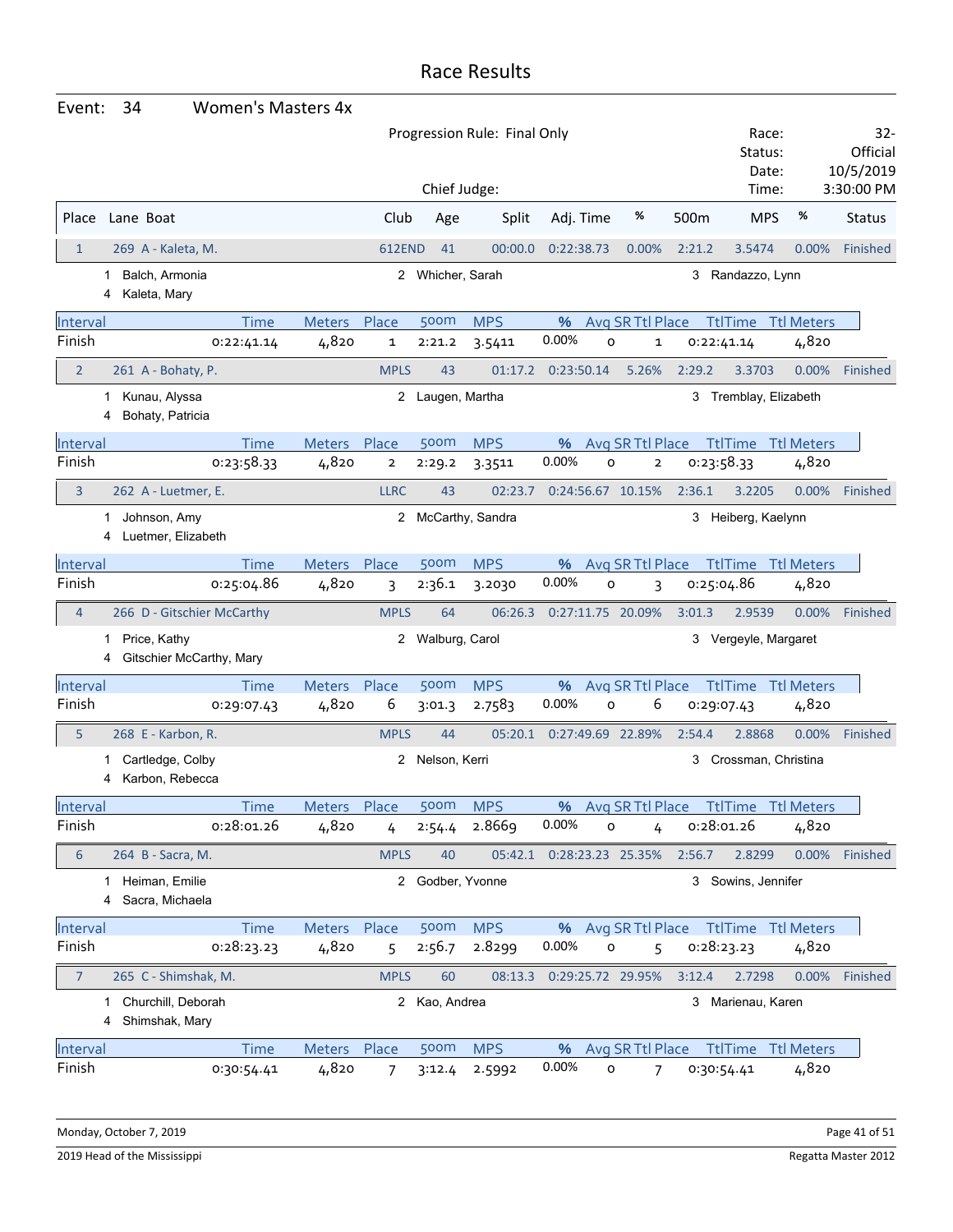| 8        | 267 F - David, J.                        |            |               | <b>MPLS</b>    | 43               | 09:25.8    |            | 0:31:58.79 41.22% |                  | 3:19.9     | 2.5120          | $0.00\%$          | Finished |
|----------|------------------------------------------|------------|---------------|----------------|------------------|------------|------------|-------------------|------------------|------------|-----------------|-------------------|----------|
|          | Stoner, Amy<br>David, Joyce<br>4         |            |               | $\overline{2}$ | Nelson, Hannah   |            |            |                   |                  | 3          | Weber, Allison  |                   |          |
| Interval |                                          | Time       | <b>Meters</b> | Place          | 500m             | <b>MPS</b> | $\%$       |                   | Avg SR Ttl Place |            | <b>TtlTime</b>  | <b>Ttl Meters</b> |          |
| Finish   |                                          | 0:32:06.98 | 4,820         | 8              | 3:19.9           | 2.5013     | 0.00%      | $\circ$           | 8                | 0:32:06.98 |                 | 4,820             |          |
| 9        | 263 B - Lopez-Ruth, S.                   |            |               | <b>LLRC</b>    | 58               | 15:03.4    | 0:36:28.43 |                   | 61.06%           | 3:54.9     | 2.2025          | 0.00%             | Finished |
|          | Hunt, Margo<br>Lopez-Ruth, Sylvette<br>4 |            |               |                | 2 Layton, Jackie |            |            |                   |                  | 3          | Everson, Lenore |                   |          |
| Interval |                                          | Time       | <b>Meters</b> | Place          | 500m             | <b>MPS</b> | $\%$       |                   | Avg SR Ttl Place |            | <b>TtlTime</b>  | <b>Ttl Meters</b> |          |
| Finish   |                                          | 0:37:44.59 | 4,820         | 9              | 3:54.9           | 2.1284     | 0.00%      | O                 | 9                | 0:37:44.59 |                 | 4,820             |          |

#### **Heat Comments**

| Event:             | 35                             | Men's Masters 2x          |                        |                |                |                              |                   |                                              |            |                           |                            |                                 |
|--------------------|--------------------------------|---------------------------|------------------------|----------------|----------------|------------------------------|-------------------|----------------------------------------------|------------|---------------------------|----------------------------|---------------------------------|
|                    |                                |                           |                        |                |                | Progression Rule: Final Only |                   |                                              |            | Race:<br>Status:<br>Date: |                            | $33 -$<br>Official<br>10/5/2019 |
|                    |                                |                           |                        |                | Chief Judge:   |                              |                   |                                              |            | Time:                     |                            | 3:45:00 PM                      |
| Place              | Lane Boat                      |                           |                        | Club           | Age            | Split                        | Adj. Time         | $\%$                                         | 500m       | <b>MPS</b>                | %                          | <b>Status</b>                   |
| $\mathbf{1}$       | 272 A - Jablonic, J.           |                           |                        | <b>MPLS</b>    | 63             | 00:00.0                      | 0:21:59.76        | 0.00%                                        | 2:29.4     | 3.6522                    | 0.00%                      | Finished                        |
|                    | Johnson, Philip<br>1           |                           |                        | $\overline{2}$ | Jablonic, John |                              |                   |                                              |            |                           |                            |                                 |
| Interval<br>Finish |                                | <b>Time</b><br>0:23:59.78 | <b>Meters</b><br>4,820 | Place<br>1     | 500m<br>2:29.4 | <b>MPS</b><br>3.3477         | $\%$<br>0.00%     | Avg SR Ttl Place<br>$\Omega$<br>$\mathbf{1}$ | 0.23:59.78 | <b>TtlTime</b>            | <b>Ttl Meters</b><br>4,820 |                                 |
| $\overline{2}$     | 273 A - Walker, R.             |                           |                        | <b>LLRC</b>    | 39             | 00:15.2                      | 0:24:15.01 10.25% |                                              | 2:30.9     | 3.3127                    | 0.00%                      | Finished                        |
|                    | Gaalswyk, Mark<br>$\mathbf{1}$ |                           |                        | 2              | Walker, Ryan   |                              |                   |                                              |            |                           |                            |                                 |
| Interval           |                                | <b>Time</b>               | <b>Meters</b>          | Place          | 500m           | <b>MPS</b>                   | $\%$              | Avg SR Ttl Place                             |            | <b>TtlTime</b>            | <b>Ttl Meters</b>          |                                 |
| Finish             |                                | 0:24:15.01                | 4,820                  | $\mathbf{2}$   | 2:30.9         | 3.3127                       | 0.00%             | $\circ$<br>$\overline{2}$                    | 0:24:15.01 |                           | 4,820                      |                                 |
| 3                  | 274 A - Rauschenfels, T.       |                           |                        | <b>DULT</b>    | 65             | 02:37.0                      | 0:24:21.39 10.73% |                                              | 2:45.6     | 3.2982                    | 0.00%                      | Finished                        |
|                    | 1 Peterson, Gregory            |                           |                        | 2              |                | Rauschenfels, Tom            |                   |                                              |            |                           |                            |                                 |
| Interval           |                                | <b>Time</b>               | <b>Meters</b>          | Place          | 500m           | <b>MPS</b>                   | %                 | Avg SR Ttl Place                             |            | <b>TtlTime</b>            | <b>Ttl Meters</b>          |                                 |
| Finish             |                                | 0.26.36.83                | 4,820                  | ξ              | 2:45.6         | 3.0185                       | 0.00%             | $\mathsf{o}$<br>ξ                            | 0:26:36.83 |                           | 4,820                      |                                 |
| $\overline{0}$     | 275 A - Palmer, T.             |                           |                        | 612END         | 67             | 00:00.0                      | 0:00:00.00        | 0.00%                                        | 0:00.0     | 0.0000                    | 0.00%                      | Scratch                         |
|                    | Michals, Steve                 |                           |                        | 2              | Palmer, Tom    |                              |                   |                                              |            |                           |                            |                                 |
| Interval           |                                | <b>Time</b>               | <b>Meters</b>          | Place          | 500m           | <b>MPS</b>                   | $\%$              | Avg SR Ttl Place                             |            | <b>TtlTime</b>            | <b>Ttl Meters</b>          |                                 |
| Finish             |                                | 0:00:00.00                | 4,820                  | o              | 0:00.0         | 0.0000                       | 0.00%             | o<br>o                                       | 0:00:00.00 |                           | 4,820                      |                                 |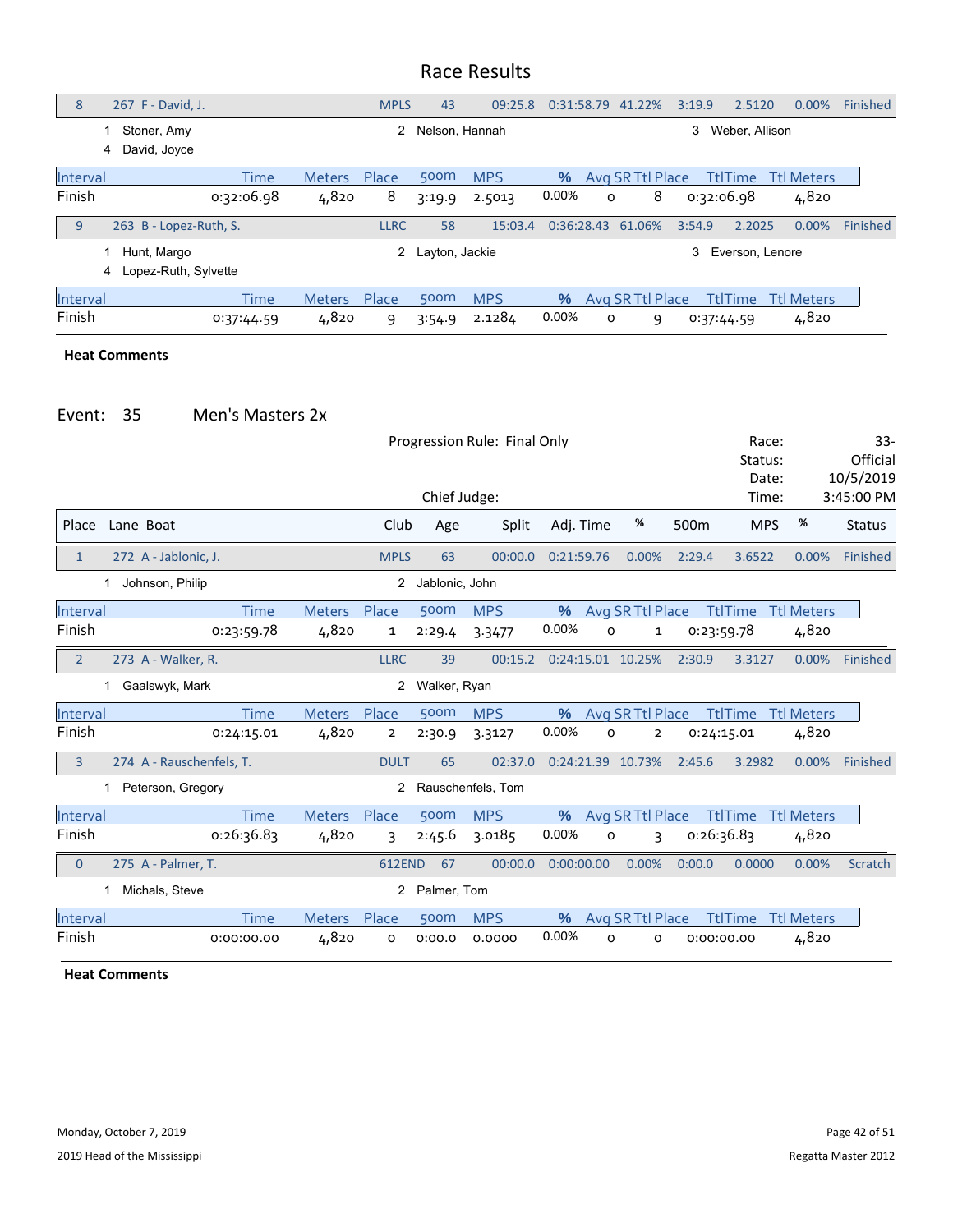| Event:         | 36                  | Men's Masters 2- |               |             |                   |                              |            |   |                  |                  |                |                   |               |
|----------------|---------------------|------------------|---------------|-------------|-------------------|------------------------------|------------|---|------------------|------------------|----------------|-------------------|---------------|
|                |                     |                  |               |             |                   | Progression Rule: Final Only |            |   |                  |                  | Race:          |                   | 34-           |
|                |                     |                  |               |             |                   |                              |            |   |                  |                  | Status:        |                   | Official      |
|                |                     |                  |               |             |                   |                              |            |   |                  |                  | Date:          |                   | 10/5/2019     |
|                |                     |                  |               |             | Chief Judge:      |                              |            |   |                  |                  | Time:          |                   | 3:45:00 PM    |
| Place          | Lane Boat           |                  |               | Club        | Age               | Split                        | Adj. Time  |   | %                | 500 <sub>m</sub> | <b>MPS</b>     | %                 | <b>Status</b> |
| $\overline{0}$ | 278 A - Pokorny, E. |                  |               | <b>MPLS</b> | 34                | 00:00.0                      | 0:00:00.00 |   | $0.00\%$         | 0:00.0           | 0.0000         | 0.00%             | Scratch       |
|                | Mukherjee, Soumya   |                  |               |             | 2 Pokorny, Emmett |                              |            |   |                  |                  |                |                   |               |
| Interval       |                     | <b>Time</b>      | <b>Meters</b> | Place       | 500m              | <b>MPS</b>                   | %          |   | Avg SR Ttl Place |                  | <b>TtlTime</b> | <b>Ttl Meters</b> |               |
| Finish         |                     | 0:00:00.00       | 4,820         | O           | 0:00.0            | 0.0000                       | 0.00%      | 0 | 0                |                  | 0:00:00.00     | 4,820             |               |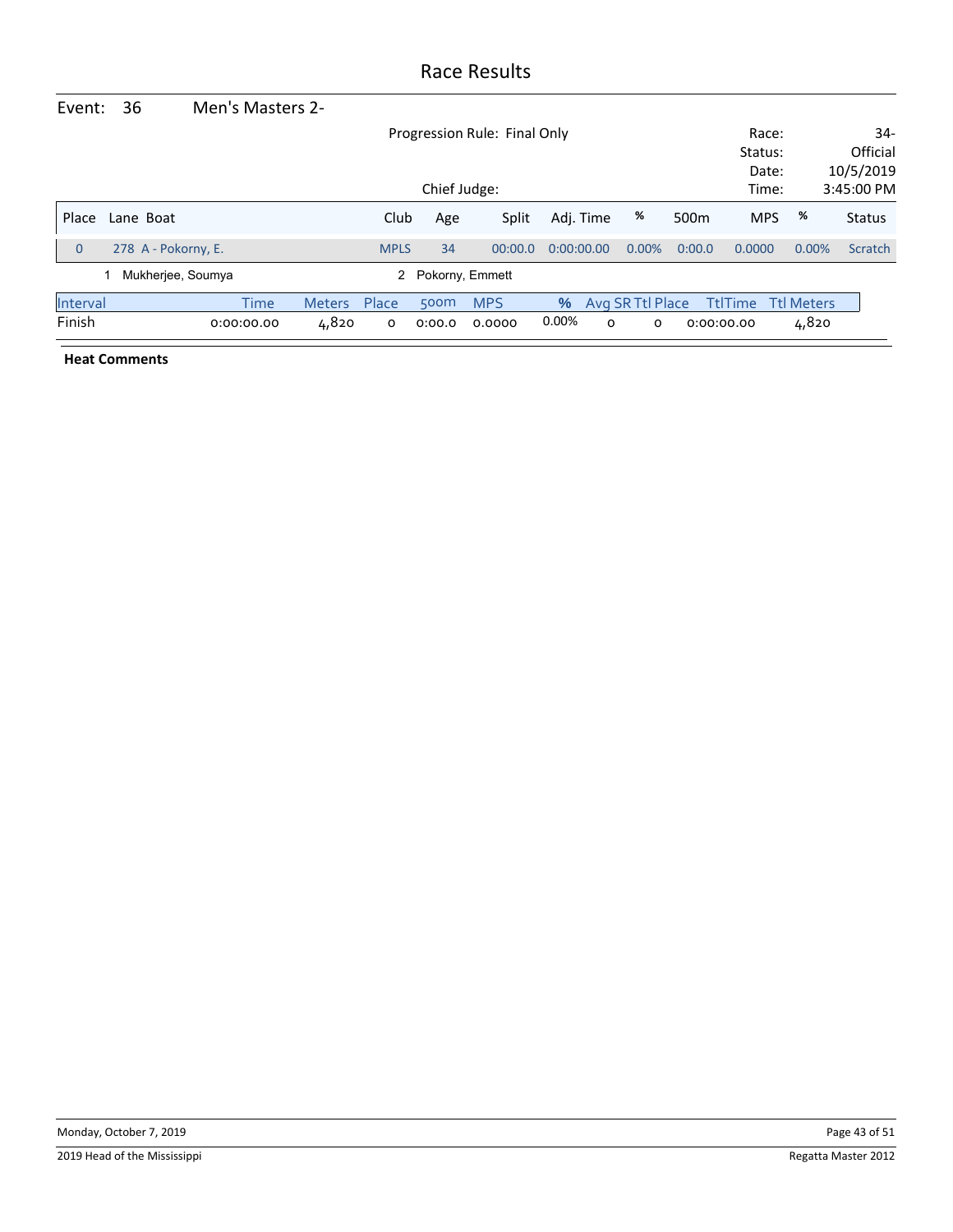| Event:         | 37                                         | Women's Masters 4+ |               |                   |                                     |                              |            |         |                   |                  |                           |                   |                                |
|----------------|--------------------------------------------|--------------------|---------------|-------------------|-------------------------------------|------------------------------|------------|---------|-------------------|------------------|---------------------------|-------------------|--------------------------------|
|                |                                            |                    |               |                   |                                     | Progression Rule: Final Only |            |         |                   |                  | Race:<br>Status:<br>Date: |                   | $35-$<br>Official<br>10/5/2019 |
|                |                                            |                    |               |                   | Chief Judge:                        |                              |            |         |                   |                  | Time:                     |                   | 4:00:00 PM                     |
| Place          | Lane Boat                                  |                    |               | Club              | Age                                 | Split                        | Adj. Time  |         | %                 | 500 <sub>m</sub> | <b>MPS</b>                | %                 | <b>Status</b>                  |
| $\mathbf{1}$   | 285 A - Peterson, J.                       |                    |               | <b>DULT</b>       | 59                                  | 00:00.0                      | 0:24:59.96 |         | 0.00%             | 2:45.5           | 3.2134                    | 0.00%             | Finished                       |
|                | Cox Kask, Bria<br>Harvieux, Patti<br>3     |                    |               | $\mathbf{1}$<br>4 | Peterson, Jenny                     | Fuller-Kask, Bonnie          |            |         |                   | $2^{\circ}$      | Long, Catherine           |                   |                                |
| Interval       |                                            | Time               | <b>Meters</b> | Place             | 500m                                | <b>MPS</b>                   | %          |         | Avg SR Ttl Place  |                  | <b>TtlTime</b>            | <b>Ttl Meters</b> |                                |
| Finish         |                                            | 0:26:35.88         | 4,820         | $\mathbf{1}$      | 2:45.5                              | 3.0203                       | 0.00%      | $\circ$ | $\mathbf 1$       |                  | 0:26:35.88                | 4,820             |                                |
| $\overline{2}$ | 281 A - Lacey, J.                          |                    |               | <b>MPLS</b>       | 50                                  | 00:02.7                      | 0:25:54.20 |         | 3.62%             | 2:45.8           | 3.1013                    | 0.00%             | Finished                       |
|                | Cox lyengar, Tara<br>Winn, Rochelle<br>3   |                    |               | 1<br>4            | Casper, Kristina<br>Lacey, Jennifer |                              |            |         |                   |                  | 2 Harris, Tamara          |                   |                                |
| Interval       |                                            | Time               | <b>Meters</b> | Place             | 500m                                | <b>MPS</b>                   | %          |         | Avg SR Ttl Place  |                  | <b>TtlTime</b>            | <b>Ttl Meters</b> |                                |
| Finish         |                                            | 0:26:38.54         | 4,820         | $\overline{2}$    | 2:45.8                              | 3.0152                       | 0.00%      | $\circ$ | $\overline{2}$    |                  | 0:26:38.54                | 4,820             |                                |
| 3              | 282 B - Brooks, B.                         |                    |               | <b>MPLS</b>       | 62                                  | 01:40.0                      | 0:26:18.75 |         | 5.25%             | 2:55.9           | 3.0531                    | 0.00%             | Finished                       |
|                | Cox Beckman, Anne<br>Davis, Elizabeth<br>3 |                    |               | 1<br>4            | Peszek, Donna<br>Brooks, Becky      |                              |            |         |                   |                  | 2 O'Donnell, Mary         |                   |                                |
| Interval       |                                            | <b>Time</b>        | Meters Place  |                   | 500m                                | <b>MPS</b>                   | %          |         | Avg SR Ttl Place  |                  | <b>TtlTime Ttl Meters</b> |                   |                                |
| Finish         |                                            | 0:28:15.88         | 4,820         | 3                 | 2:55.9                              | 2.8422                       | 0.00%      | O       | 3                 |                  | 0:28:15.88                | 4,820             |                                |
| $\overline{4}$ | 283 C - Penrod, R.                         |                    |               | <b>MPLS</b>       | 46                                  | 03:59.0                      |            |         | 0:30:07.89 20.53% | 3:10.3           | 2.6661                    | 0.00%             | Finished                       |
| 3              | Cox Yanchuk, Artyom<br>Ricard, Hannah      |                    |               | 1<br>4            | Mehring, Sona<br>Penrod, Rita       |                              |            |         |                   | 2                | Peterson, Jennifer        |                   |                                |
| Interval       |                                            | <b>Time</b>        | Meters        | Place             | 500m                                | <b>MPS</b>                   | %          |         | Avg SR Ttl Place  |                  | <b>TtlTime Ttl Meters</b> |                   |                                |
| Finish         |                                            | 0:30:34.88         | 4,820         | 4                 | 3:10.3                              | 2.6269                       | 0.00%      | $\circ$ | 4                 |                  | 0:30:34.88                | 4,820             |                                |
| 5              | 284 D - Okern, S.                          |                    |               | <b>MPLS</b>       | 37                                  | 05:04.5                      |            |         | 0:31:40.43 26.70% | 3:17.1           | 2.5363                    | 0.00%             | Finished                       |
|                | Cox Culhane, Sarah                         |                    |               | 1                 | Roberts, Nicole                     |                              |            |         |                   |                  | 2 Harrington, Laura       |                   |                                |
|                | 3<br>Cartledge, Katie                      |                    |               | 4                 | Okern, Sara                         |                              |            |         |                   |                  |                           |                   |                                |
| Interval       |                                            | Time               | <b>Meters</b> | Place             | 500m                                | <b>MPS</b>                   | %          |         | Avg SR Ttl Place  |                  | <b>TtlTime</b>            | <b>Ttl Meters</b> |                                |
| Finish         |                                            | 0:31:40.43         | 4,820         | 5                 | 3:17.1                              | 2.5363                       | 0.00%      | O       | 5                 |                  | 0:31:40.43                | 4,820             |                                |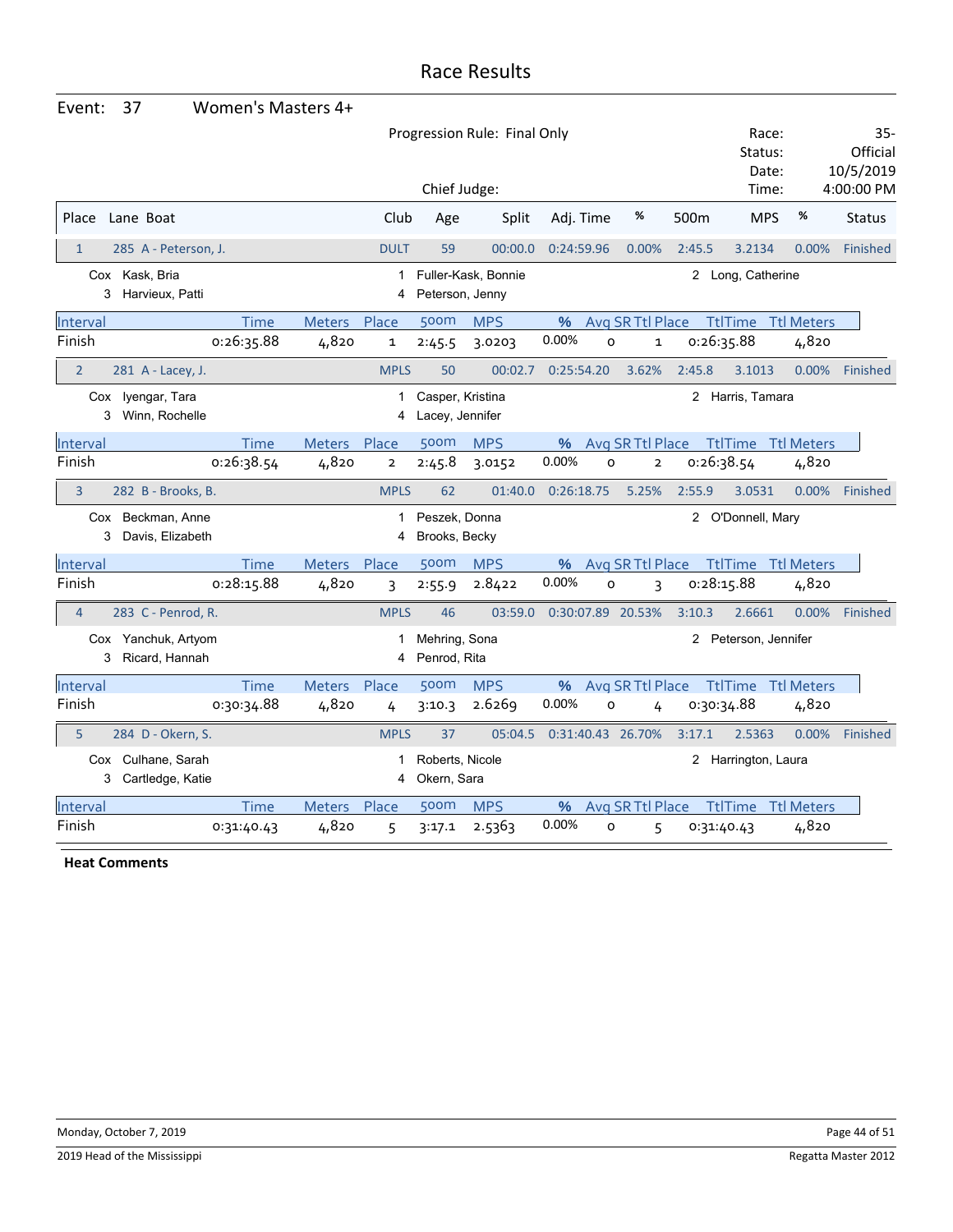| Event:         | 38                                        | Men's Novice (Open/Freshman) 4+ |               |                         |                                    |                                     |            |              |                    |              |                                      |       |                                 |
|----------------|-------------------------------------------|---------------------------------|---------------|-------------------------|------------------------------------|-------------------------------------|------------|--------------|--------------------|--------------|--------------------------------------|-------|---------------------------------|
|                |                                           |                                 |               |                         |                                    | Progression Rule: Final Only        |            |              |                    |              | Race:<br>Status:<br>Date:            |       | $36 -$<br>Official<br>10/5/2019 |
|                |                                           |                                 |               |                         | Chief Judge:                       |                                     |            |              |                    |              | Time:                                |       | 4:15:00 PM                      |
| Place          | Lane Boat                                 |                                 |               | Club                    | Age                                | Split                               |            | Adj. Time    | %                  | 500m         | <b>MPS</b>                           | %     | <b>Status</b>                   |
| $\mathbf{1}$   | 288 A - Johnson, B.                       |                                 |               | <b>UM ME</b>            | 19                                 | 00:00.0                             | 0:24:31.18 |              | 0.00%              | 2:32.6       | 3.2763                               | 0.00% | Finished                        |
| 3              | Cox Grunklee, Teresa<br>Hoeschen, Ethan   |                                 |               | 1<br>4                  |                                    | Schulenberg, Sam<br>Johnson, Braden |            |              |                    |              | 2 Jenum, Riley                       |       |                                 |
| Interval       |                                           | <b>Time</b>                     | Meters Place  |                         | 500m                               | <b>MPS</b>                          | %          |              | Avg SR Ttl Place   |              | TtlTime Ttl Meters                   |       |                                 |
| Finish         |                                           | 0:24:31.18                      | 4,820         | 1                       | 2:32.6                             | 3.2763                              | 0.00%      | o            | $\mathbf 1$        |              | 0:24:31.18                           | 4,820 |                                 |
| $\overline{2}$ | 293 D - Newberry, T.                      |                                 |               | <b>UM ME</b>            | 22                                 | 01:02.3                             | 0:25:33.46 |              | 4.23%              | 2:39.1       | 3.1432                               | 0.00% | Finished                        |
| 3              | Cox Bina, Peter<br>Stocking, Thomas       |                                 |               | 1<br>4                  | Swanson, Martin<br>Newberry, Tyler |                                     |            |              |                    | $\mathbf{2}$ | Morrison, Joshua                     |       |                                 |
| Interval       |                                           | <b>Time</b>                     | <b>Meters</b> | Place                   | 500m                               | <b>MPS</b>                          | %          |              | Avg SR Ttl Place   |              | <b>TtlTime Ttl Meters</b>            |       |                                 |
| Finish         |                                           | 0:25:33.46                      | 4,820         | $\overline{\mathbf{2}}$ | 2:39.1                             | 3.1432                              | 0.00%      | $\circ$      | $\overline{2}$     |              | 0:25:33.46                           | 4,820 |                                 |
| 3              | 290 B - Baert, R.                         |                                 |               | <b>UM ME</b>            | 19                                 | 01:03.4                             | 0:25:34.61 |              | 4.31%              | 2:39.2       | 3.1409                               | 0.00% | Finished                        |
| 3              | Cox Mazzetta, Marissa<br>Kriewaldt, Erick |                                 |               | 1<br>4                  | juten, jonathan<br>Baert, Ryan     |                                     |            |              |                    |              | 2 Skadeland, Cole                    |       |                                 |
| Interval       |                                           | <b>Time</b>                     | <b>Meters</b> | Place                   | 500m                               | <b>MPS</b>                          | %          |              | Avg SR Ttl Place   |              | <b>TtlTime Ttl Meters</b>            |       |                                 |
| Finish         |                                           | 0:25:34.61                      | 4,820         | 3                       | 2:39.2                             | 3.1409                              | 0.00%      | $\mathsf{o}$ | 3                  |              | 0:25:34.61                           | 4,820 |                                 |
| $\overline{4}$ | 289 A - Johnson, J.                       |                                 |               | <b>UOSTCC</b>           | 18                                 | 04:40.9                             |            |              | 0:29:12.06 19.09%  | 3:01.7       | 2.7511                               | 0.00% | Finished                        |
| 3              | Cox Frenz, Sarah<br>Burkum, Tyler         |                                 |               | 1<br>4                  | Richter, Samuel<br>Johnson, Jake   |                                     |            |              |                    | $^{2}$       | Stoltz, Christopher                  |       |                                 |
| Interval       |                                           | <b>Time</b>                     | Meters Place  |                         | 500 <sub>m</sub>                   | <b>MPS</b>                          | %          |              | Avg SR Ttl Place   |              | TtlTime Ttl Meters                   |       |                                 |
| Finish         |                                           | 0:29:12.06                      | 4,820         | 4                       | 3:01.7                             | 2.7511                              | 0.00%      | O            | 4                  |              | 0:29:12.06                           | 4,820 |                                 |
| 5              | 291 C - Sutherland, O.                    |                                 |               | <b>UM ME</b>            | 18                                 | 04:54.1                             |            |              | 0:29:25.28 19.99%  | 3:03.1       | 2.7304                               | 0.00% | Finished                        |
| 3              | Cox Mazzetta, Marissa<br>Blaschko, Connor |                                 |               | 1<br>4                  | Roslansky, Will                    | Sutherland, Owen                    |            |              |                    |              | 2 Dunlop, David                      |       |                                 |
| Interval       |                                           | <b>Time</b>                     | Meters Place  |                         | 500 <sub>m</sub>                   | <b>MPS</b>                          | %          |              |                    |              | Avg SR Ttl Place Ttl Time Ttl Meters |       |                                 |
| Finish         |                                           | 0:29:25.28                      | 4,820         | 5                       | 3:03.1                             | 2.7304                              | 0.00%      | o            | 5                  |              | 0:29:25.28                           | 4,820 |                                 |
| 6              | 292 A - Buelow, J.                        |                                 |               | <b>IOWA</b>             | 20                                 | 10:15.5  0:34:46.73  41.84%         |            |              |                    | 3:36.5       | 2.3098                               | 0.00% | Finished                        |
| 3              | Cox Gentry, Dustin<br>Elms, Nicholas      |                                 |               | 1<br>4                  | Coffman, Chase<br>Buelow, Josh     |                                     |            |              |                    |              | 2 Szczesniak, Luke                   |       |                                 |
| Interval       |                                           | <b>Time</b>                     | Meters Place  |                         | 500m                               | <b>MPS</b>                          |            |              | % Avg SR Ttl Place |              | TtlTime Ttl Meters                   |       |                                 |
| Finish         |                                           | 0:34:46.73                      | 4,820         | 6                       | 3:36.5                             | 2.3098                              | 0.00%      | o            | 6                  |              | 0:34:46.73                           | 4,820 |                                 |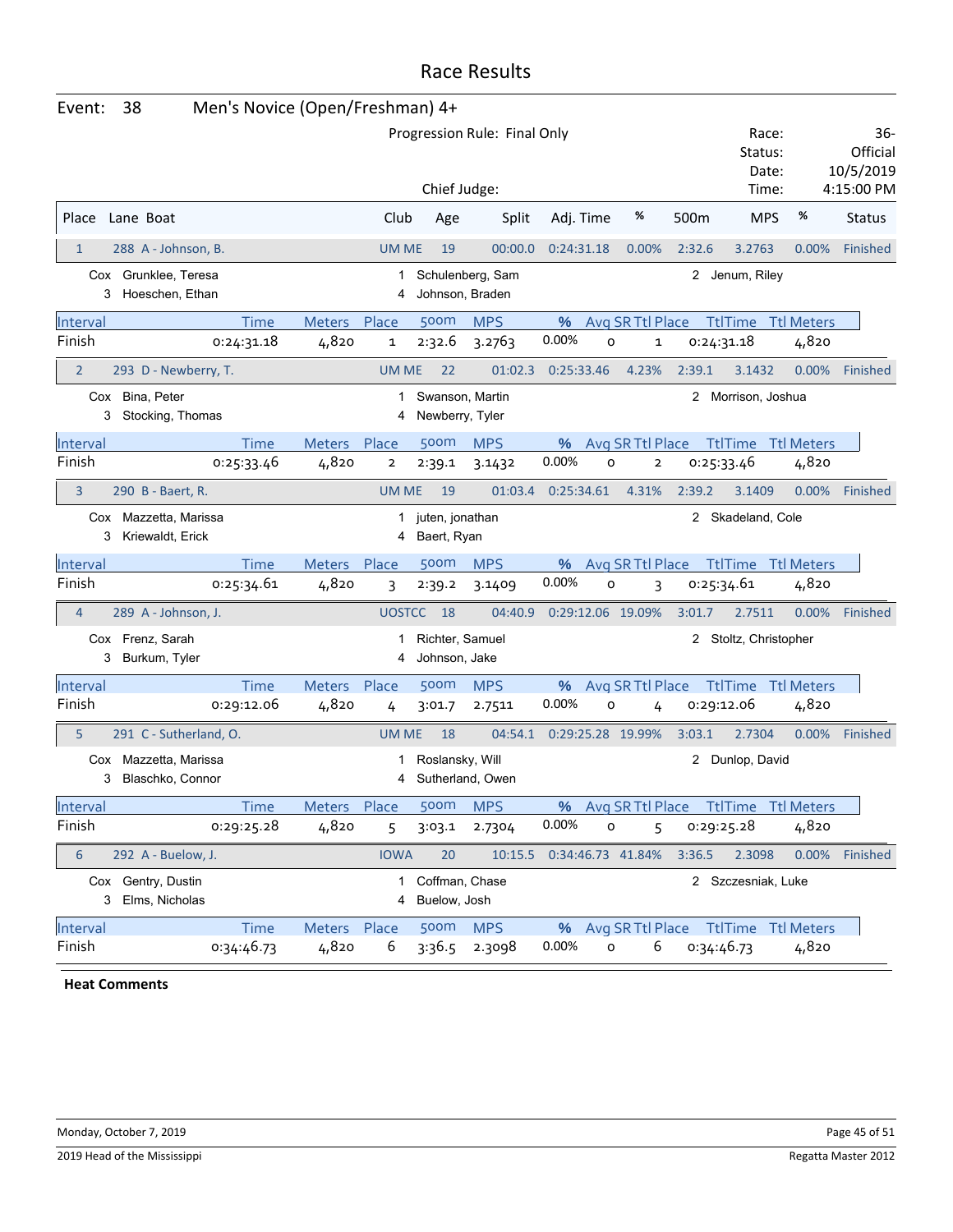| Event:             | 39                                                   | Women's Junior 8+  |                       |                |                               |                                            |               |                       |                  |                                                         |                            |                                 |
|--------------------|------------------------------------------------------|--------------------|-----------------------|----------------|-------------------------------|--------------------------------------------|---------------|-----------------------|------------------|---------------------------------------------------------|----------------------------|---------------------------------|
|                    |                                                      |                    |                       |                | Progression Rule: Final Only  |                                            |               |                       |                  |                                                         | Race:<br>Status:<br>Date:  | $37 -$<br>Official<br>10/5/2019 |
|                    |                                                      |                    |                       |                | Chief Judge:                  |                                            |               |                       |                  | Time:                                                   |                            | 4:30:00 PM                      |
| Place              | Lane Boat                                            |                    |                       | Club           | Age                           | Split                                      | Adj. Time     | %                     | 500 <sub>m</sub> | <b>MPS</b>                                              | %                          | <b>Status</b>                   |
| $\mathbf{1}$       | 296 A - Gutzmer, H.                                  |                    |                       | <b>TCYR</b>    | 16                            | 00:00.0                                    | 0:23:04.32    | 0.00%                 | 2:23.6           | 3.4819                                                  | 0.00%                      | Finished                        |
| Cox<br>3<br>6      | Cassellius, Elsa<br>Kiely, Meaghan<br>Branch, Kate   |                    |                       | 4              | Miles, Emelia<br>lins, serena | Meskan, Madeleine                          |               |                       | 2<br>5<br>8      | Sun, Melanie<br>Hemler, Evelyn<br>Gutzmer, Helena       |                            |                                 |
| Interval<br>Finish |                                                      | Time<br>0:23:04.32 | Meters Place<br>4,820 | 1              | 500m<br>2:23.6                | <b>MPS</b><br>3.4819                       | $\%$<br>0.00% | Avg SR Ttl Place<br>o | 1                | <b>TtlTime</b><br>0:23:04.32                            | <b>Ttl Meters</b><br>4,820 |                                 |
| $\overline{2}$     | 297 A - McDonald, M.                                 |                    |                       | <b>MPLS</b>    | 16                            | 03:18.2                                    |               | 0:26:22.47 14.31%     | 2:44.2           | 3.0459                                                  | 0.00%                      | Finished                        |
| Cox<br>3<br>6      | Vogel, Charlotte<br>Kian, Mitra<br>Sweet, Tallulah   |                    |                       | 4<br>7         | Cole, Ava                     | Traxler-Menz, Eleanor<br>Holbrook, Katrina |               |                       | 2<br>5<br>8      | Curtis, Madison<br>McDonald, Mary                       | Notarangelo, Katherine     |                                 |
| Interval           |                                                      | Time               | <b>Meters</b>         | Place          | 500m                          | <b>MPS</b>                                 | $\%$          | Avg SR Ttl Place      |                  | <b>TtlTime</b>                                          | <b>Ttl Meters</b>          |                                 |
| Finish             |                                                      | 0:26:22.47         | 4,820                 | $\overline{2}$ | 2:44.2                        | 3.0459                                     | 0.00%         | $\Omega$              | $\overline{2}$   | 0:26:22.47                                              | 4,820                      |                                 |
| 3                  | 298 B - Thies, K.                                    |                    |                       | <b>TCYR</b>    | 15                            | 04:48.3                                    |               | 0:27:52.60 20.82%     | 2:53.5           | 2.8817                                                  | 0.00%                      | Finished                        |
| Cox<br>3<br>6      | Heckman, Ella<br>Mitchell, Elizabeth<br>Pryor, Clare |                    |                       | 1<br>4<br>7    | Gill, Elena<br>Berke, Lucy    | Swenson, Selena                            |               |                       | 2<br>5<br>8      | Coffee, Caitlin<br>Driscoll, Claire<br>Thies, Katherine |                            |                                 |
| Interval           |                                                      | <b>Time</b>        | <b>Meters</b>         | Place          | 500m                          | <b>MPS</b>                                 | %             | Avg SR Ttl Place      |                  | <b>TtlTime</b>                                          | <b>Ttl Meters</b>          |                                 |
| Finish             |                                                      | 0:27:52.60         | 4,820                 |                |                               | 2.8817                                     | 0.00%         |                       |                  | 0:27:52.60                                              | 4,820                      |                                 |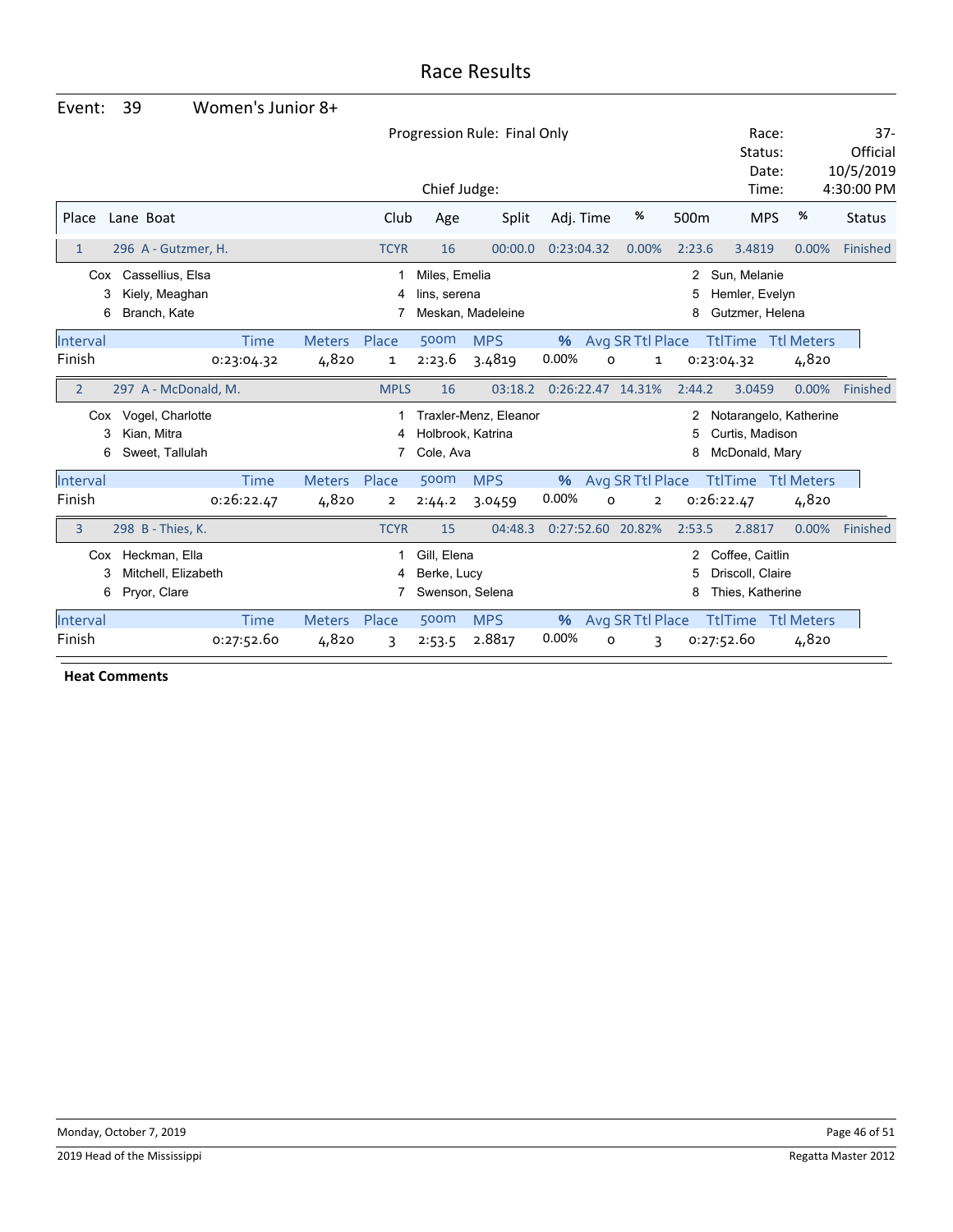| Event:         | 40                    | Mixed Open 2x                |               |                |                    |            |                       |                  |            |                           |                   |                              |
|----------------|-----------------------|------------------------------|---------------|----------------|--------------------|------------|-----------------------|------------------|------------|---------------------------|-------------------|------------------------------|
|                |                       | Progression Rule: Final Only |               |                |                    |            |                       |                  |            | Race:<br>Status:<br>Date: |                   | 38-<br>Official<br>10/5/2019 |
|                |                       |                              |               |                | Chief Judge:       |            |                       |                  |            | Time:                     |                   | 4:45:00 PM                   |
|                | Place Lane Boat       |                              |               | Club           | Age                | Split      | Adj. Time             | %                | 500m       | <b>MPS</b>                | %                 | <b>Status</b>                |
| $\mathbf{1}$   | 302 A - Randall, A.   |                              |               | <b>STPL</b>    | 25                 | 00:00.0    | 0:23:44.00            | 0.00%            | 2:27.7     | 3.3848                    | 0.00%             | Finished                     |
|                | 1 Roe, Sarah          |                              |               |                | 2 Randall, Adam    |            |                       |                  |            |                           |                   |                              |
| Interval       |                       | <b>Time</b>                  | <b>Meters</b> | Place          | 500m               | <b>MPS</b> | %                     | Avg SR Ttl Place |            | <b>TtlTime Ttl Meters</b> |                   |                              |
| Finish         |                       | 0:23:44.00                   | 4,820         | $\mathbf{1}$   | 2:27.7             | 3.3848     | 0.00%<br>$\circ$      | 1                | 0:23:44.00 |                           | 4,820             |                              |
| $\overline{2}$ | 301 A - Jurkovich, G. |                              |               | <b>MPLS</b>    | 27                 | 01:30.0    | 0:25:14.00            | 6.32%            | 2:37.1     | 3.1836                    | 0.00%             | Finished                     |
|                | 1 Powers, Jeffrey     |                              |               |                | 2 Jurkovich, Grace |            |                       |                  |            |                           |                   |                              |
| Interval       |                       | <b>Time</b>                  | <b>Meters</b> | Place          | 500m               | <b>MPS</b> | %                     | Avg SR Ttl Place |            | <b>TtlTime</b>            | <b>Ttl Meters</b> |                              |
| Finish         |                       | 0:25:14.00                   | 4,820         | $\overline{2}$ | 2:37.1             | 3.1836     | 0.00%<br>$\mathsf{o}$ | $\mathbf{2}$     | 0:25:14.00 |                           | 4,820             |                              |
| 3              | 303 A - McCarty, E.   |                              |               | <b>LLRC</b>    | 17                 | 04:50.0    | 0:28:34.00 20.37%     |                  | 2:57.8     | 2.8121                    | 0.00%             | Finished                     |
|                | 1 Gage, Emerson       |                              |               |                | 2 McCarty, Elle    |            |                       |                  |            |                           |                   |                              |
| Interval       |                       | Time                         | <b>Meters</b> | Place          | 500m               | <b>MPS</b> | %                     | Avg SR Ttl Place |            | TtlTime Ttl Meters        |                   |                              |
| Finish         |                       | 0:28:34.00                   | 4,820         | 3              | 2:57.8             | 2.8121     | 0.00%<br>O            | 3                | 0:28:34.00 |                           | 4,820             |                              |
| $\overline{4}$ | 304 A - Selden, L.    |                              |               |                | UOSTCC 19          | 07:16.0    | 0:31:00.00 30.62%     |                  | 3:12.9     | 2.5914                    |                   | 0.00% Finished               |
|                | 1 Becker, Sophia      |                              |               |                | 2 Selden, Liam     |            |                       |                  |            |                           |                   |                              |
| Interval       |                       | Time                         | <b>Meters</b> | Place          | 500m               | <b>MPS</b> | %                     | Avg SR Ttl Place |            | TtlTime Ttl Meters        |                   |                              |
| Finish         |                       | 0:31:00.00                   | 4,820         | 4              | 3:12.9             | 2.5914     | 0.00%<br>o            | 4                | 0:31:00.00 |                           | 4,820             |                              |
| $\mathbf{0}$   | 305 B - Stack, C.     |                              |               | <b>STPL</b>    | 26                 | 00:00.0    | 0:00:00.00            | 0.00%            | 0:00.0     | 0.0000                    | 0.00%             | Scratch                      |
|                | 1 Bagley, Elisabeth   |                              |               |                | 2 Stack, Chris     |            |                       |                  |            |                           |                   |                              |
| Interval       |                       | <b>Time</b>                  | Meters        | Place          | 500m               | <b>MPS</b> | %                     | Avg SR Ttl Place |            | <b>TtlTime</b>            | <b>Ttl Meters</b> |                              |
| Finish         |                       | 0:00:00.00                   | 4,820         | 0              | 0:00.0             | 0.0000     | 0.00%<br>$\circ$      | $\circ$          | 0:00:00.00 |                           | 4,820             |                              |
| $\overline{0}$ | 306 B - Grambush, A.  |                              |               | <b>UOSTCC</b>  | 18                 | 00:00.0    | 0:00:00.00            | 0.00%            | 0:00.0     | 0.0000                    | 0.00%             | Scratch                      |
|                | 1 Vollmar, Ali        |                              |               |                | 2 Grambush, Aaron  |            |                       |                  |            |                           |                   |                              |
| Interval       |                       | <b>Time</b>                  | <b>Meters</b> | Place          | 500m               | <b>MPS</b> | %                     | Avg SR Ttl Place |            | <b>TtlTime</b> Ttl Meters |                   |                              |
| Finish         |                       | 0:00:00.00                   | 4,820         | o              | 0:00.0             | 0.0000     | 0.00%<br>$\circ$      | o                | 0:00:00.00 |                           | 4,820             |                              |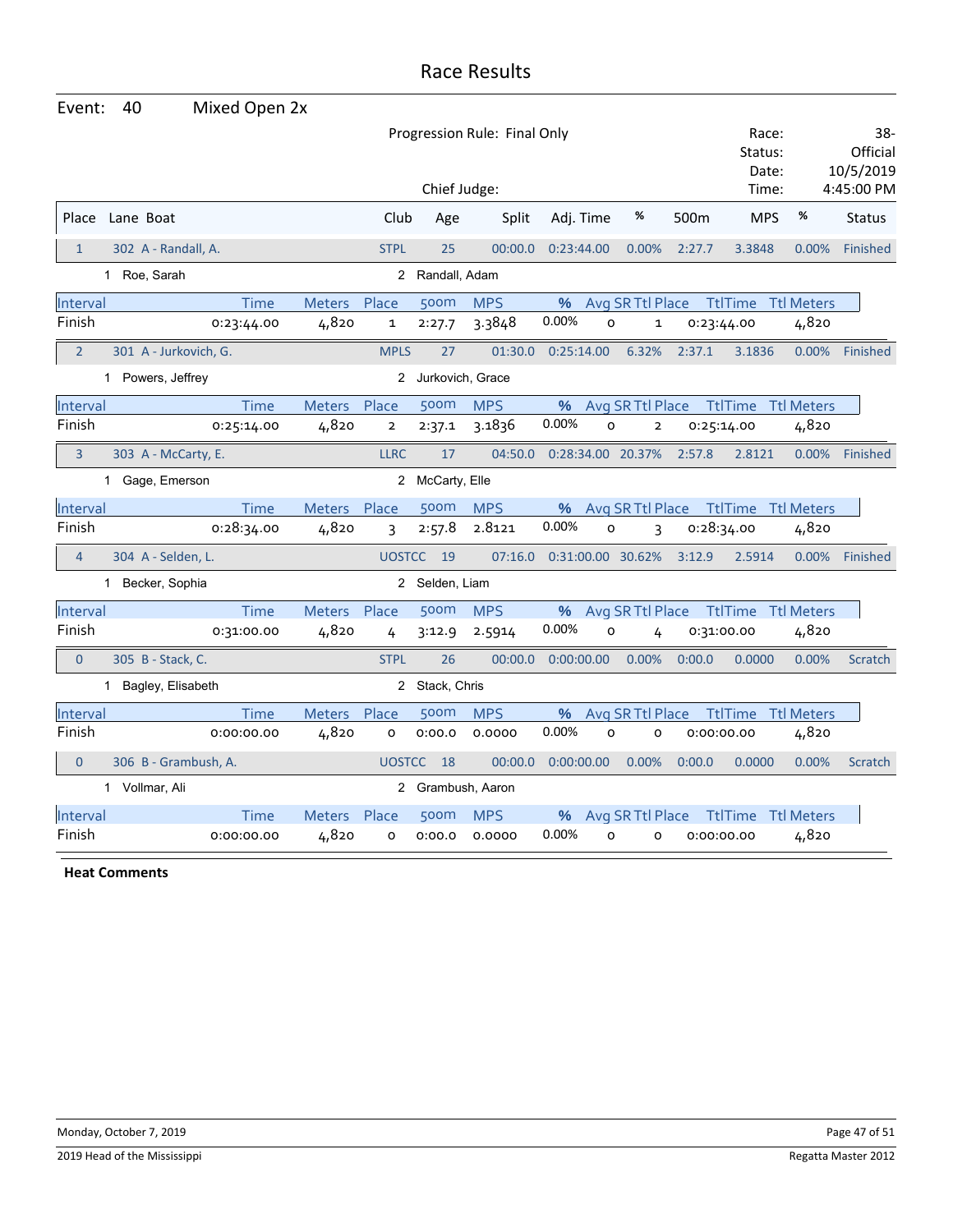| Event:                        | 41               | Mixed Masters 2x |               |              |                  |                              |            |                  |                  |                |                   |               |
|-------------------------------|------------------|------------------|---------------|--------------|------------------|------------------------------|------------|------------------|------------------|----------------|-------------------|---------------|
|                               |                  |                  |               |              |                  | Progression Rule: Final Only | Race:      |                  | $39-$            |                |                   |               |
|                               |                  |                  |               |              |                  |                              |            |                  |                  | Status:        |                   | Official      |
|                               |                  |                  |               |              |                  |                              |            |                  |                  | Date:          |                   | 10/5/2019     |
| Chief Judge:<br>Time:         |                  |                  |               |              |                  |                              |            |                  |                  |                |                   | 4:45:00 PM    |
| Place                         | Lane Boat        |                  |               | Club         | Age              | Split                        | Adj. Time  | %                | 500 <sub>m</sub> | <b>MPS</b>     | %                 | <b>Status</b> |
| 1                             | 309 A - Wang, P. |                  |               | <b>MPLS</b>  | 64               | 00:00.0                      | 0:33:49.00 | $0.00\%$         | 3:30.5           | 2.3756         | $0.00\%$          | Finished      |
| 2 Wang, Ping<br>Conroy, Kevin |                  |                  |               |              |                  |                              |            |                  |                  |                |                   |               |
| Interval                      |                  | Time             | <b>Meters</b> | Place        | 500 <sub>m</sub> | <b>MPS</b>                   | %          | Avg SR Ttl Place |                  | <b>TtlTime</b> | <b>Ttl Meters</b> |               |
| Finish                        |                  | 0:33:49.00       | 4,820         | $\mathbf{1}$ | 3:30.5           | 2.3756                       | 0.00%      | 0<br>1           |                  | 0:33:49.00     | 4,820             |               |

#### **Heat Comments**

| Event:         | 42                  | Parent/Child 2x |                |                |                    |                              |            |   |                   |                  |                           |                   |                              |
|----------------|---------------------|-----------------|----------------|----------------|--------------------|------------------------------|------------|---|-------------------|------------------|---------------------------|-------------------|------------------------------|
|                |                     |                 |                |                |                    | Progression Rule: Final Only |            |   |                   |                  | Race:<br>Status:<br>Date: |                   | 40-<br>Official<br>10/5/2019 |
|                |                     |                 |                |                | Chief Judge:       |                              |            |   |                   |                  | Time:                     |                   | 4:45:00 PM                   |
| Place          | Lane Boat           |                 |                | Club           | Age                | Split                        | Adj. Time  |   | %                 | 500 <sub>m</sub> | <b>MPS</b>                | %                 | <b>Status</b>                |
| 1              | 312 A - Morrow, G.  |                 |                | <b>612END</b>  | 34                 | 00:00.0                      | 0:27:48.73 |   | 0.00%             | 2:53.1           | 2.8884                    | 0.00%             | Finished                     |
|                | Morrow, Andrew      |                 |                | 2              | Morrow, Georgia    |                              |            |   |                   |                  |                           |                   |                              |
| Interval       |                     | <b>Time</b>     | <b>Meters</b>  | Place          | 500m               | <b>MPS</b>                   | %          |   | Avg SR Ttl Place  |                  | <b>TtlTime</b>            | <b>Ttl Meters</b> |                              |
| Finish         |                     | 0:27:48.73      | 4,820          | 1              | 2:53.1             | 2.8884                       | 0.00%      | 0 | 1                 |                  | 0:27:48.73                | 4,820             |                              |
| $\overline{2}$ | 313 A - Johnson, A. |                 |                | <b>LLRC</b>    | 34                 | 04:16.9                      |            |   | 0:32:05.59 15.39% | 3:19.8           | 2.5031                    | 0.00%             | Finished                     |
|                | Johnson, Amy<br>1   |                 |                | $\overline{2}$ | Johnson, Avalon    |                              |            |   |                   |                  |                           |                   |                              |
| Interval       |                     | <b>Time</b>     | <b>Meters</b>  | Place          | 500m               | <b>MPS</b>                   | %          |   | Avg SR Ttl Place  |                  | <b>TtlTime</b>            | <b>Ttl Meters</b> |                              |
| Finish         |                     | 0:32:05.59      | 4,820          | $\overline{2}$ | 3:19.8             | 2.5031                       | 0.00%      | 0 | $\overline{2}$    |                  | 0:32:05.59                | 4,820             |                              |
| $\mathbf 0$    | 314 A - Gardner, K. |                 |                | <b>STPL</b>    | 37                 | 00:00.0                      | 0:00:00.00 |   | 0.00%             | 0:00.0           | 0.0000                    | 0.00%             | Scratch                      |
|                | Gardner, Grace      |                 | $\overline{2}$ |                | Gardner, Katherine |                              |            |   |                   |                  |                           |                   |                              |
| Interval       |                     | <b>Time</b>     | <b>Meters</b>  | Place          | 500m               | <b>MPS</b>                   | $\%$       |   | Avg SR Ttl Place  |                  | <b>TtlTime</b>            | <b>Ttl Meters</b> |                              |
| Finish         |                     | 0:00:00.00      | 4,820          | o              | 0:00.0             | 0.0000                       | 0.00%      | 0 | o                 |                  | 0:00:00.00                | 4,820             |                              |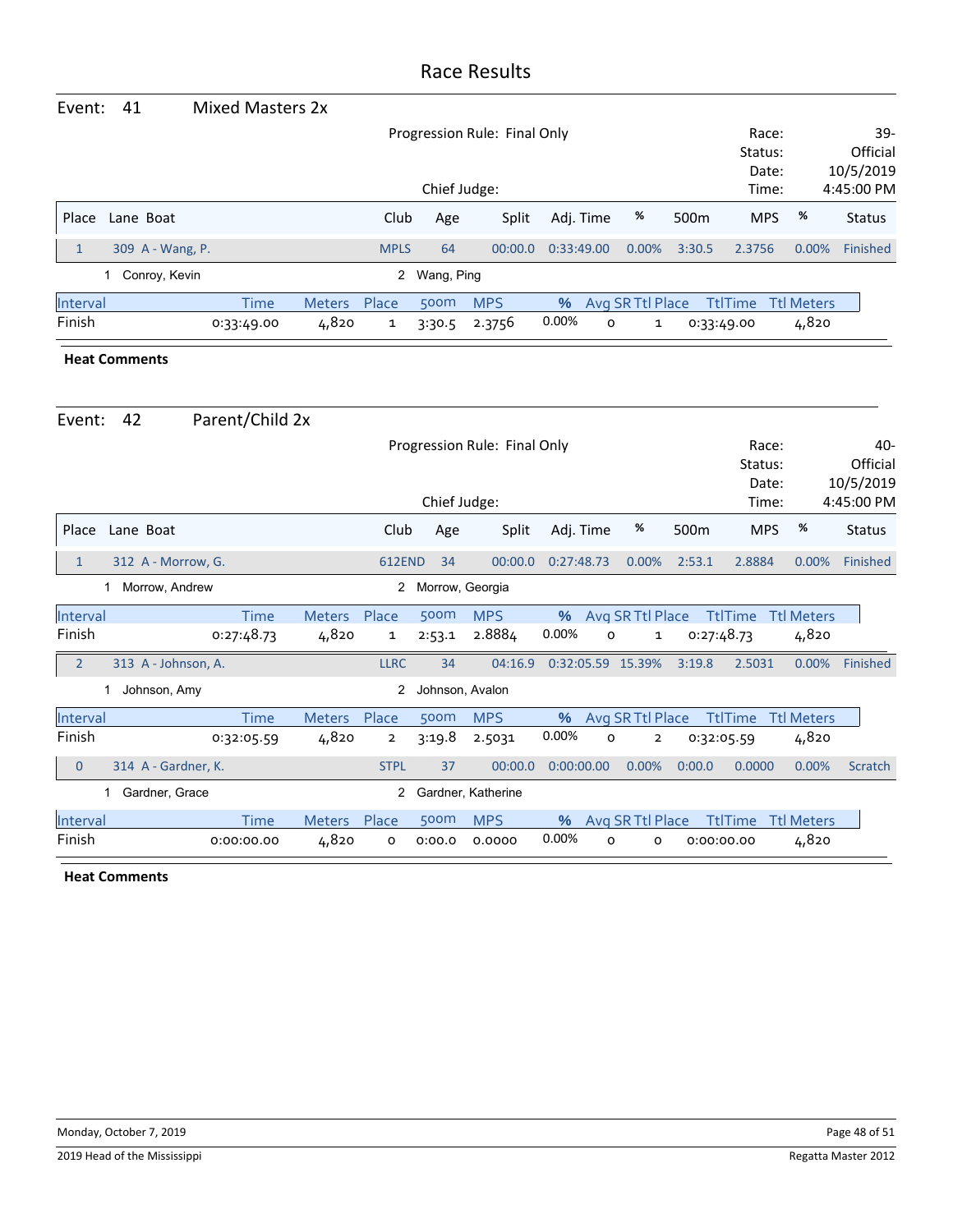| Event:         |                                     | 43                                    | Men's Junior 4x |               |                |                |                    |            |                                |            |                           |                   |                                 |
|----------------|-------------------------------------|---------------------------------------|-----------------|---------------|----------------|----------------|--------------------|------------|--------------------------------|------------|---------------------------|-------------------|---------------------------------|
|                | Progression Rule: Final Only        |                                       |                 |               |                |                |                    |            |                                |            | Race:<br>Status:<br>Date: |                   | $41 -$<br>Official<br>10/5/2019 |
|                |                                     |                                       |                 |               |                | Chief Judge:   |                    |            |                                |            | Time:                     |                   | 4:45:00 PM                      |
| Place          |                                     | Lane Boat                             |                 |               | Club           | Age            | Split              | Adj. Time  | %                              | 500m       | <b>MPS</b>                | %                 | <b>Status</b>                   |
| $\mathbf{1}$   |                                     | 317 A - Abbott, G.                    |                 |               | <b>LLRC</b>    | 17             | 00:00.0            | 0:20:54.27 | 0.00%                          | 2:10.1     | 3.8429                    | 0.00%             | Finished                        |
|                | Golbus, Josh<br>Abbott, George<br>4 |                                       |                 |               | 2              |                | Graupmann, Thomas  |            |                                | 3          | Green, Dylan              |                   |                                 |
| Interval       |                                     |                                       | <b>Time</b>     | <b>Meters</b> | Place          | 500m           | <b>MPS</b>         | $\%$       | Avg SR Ttl Place               |            | <b>TtlTime</b>            | <b>Ttl Meters</b> |                                 |
| Finish         |                                     |                                       | 0:20:54.27      | 4,820         | 1              | 2:10.1         | 3.8429             | 0.00%      | O<br>$\mathbf{1}$              | 0:20:54.27 |                           | 4,820             |                                 |
| $\overline{2}$ |                                     | 319 B - Calder, J.                    |                 |               | <b>LLRC</b>    | 17             | 02:44.2            |            | 0:23:38.45 13.09%              | 2:27.1     | 3.3981                    | 0.00%             | Finished                        |
|                | 1                                   | Struck, Eli<br>Calder, Julian         |                 |               | $^{2}$         | Haus, Alex     |                    |            |                                | 3          | Lawrence, Matt            |                   |                                 |
| Interval       |                                     |                                       | <b>Time</b>     | <b>Meters</b> | Place          | 500m           | <b>MPS</b>         | $\%$       | Avg SR Ttl Place               |            | <b>TtlTime</b> Ttl Meters |                   |                                 |
| Finish         |                                     |                                       | 0:23:38.45      | 4,820         | $\overline{2}$ | 2:27.1         | 3.3981             | 0.00%      | $\mathsf{o}$<br>$\overline{2}$ | 0:23:38.45 |                           | 4,820             |                                 |
| 3              |                                     | 318 A - Steinberger, C.               |                 |               | <b>STPL</b>    | 15             | 03:31.2            |            | 0:24:25.46 16.84%              | 2:32.0     | 3.2891                    | 0.00%             | Finished                        |
|                | 4                                   | Gardner, Soren<br>Steinberger, Collin |                 |               | $^{2}$         |                | Steinberger, Grant |            |                                | 3          | Warren-Hall, William      |                   |                                 |
| Interval       |                                     |                                       | Time            | <b>Meters</b> | Place          | 500m           | <b>MPS</b>         | %          | Avg SR Ttl Place               |            | <b>TtlTime Ttl Meters</b> |                   |                                 |
| Finish         |                                     |                                       | 0:24:25.46      | 4,820         | 3              | 2:32.0         | 3.2891             | 0.00%      | $\mathsf{o}$<br>3              | 0:24:25.46 |                           | 4,820             |                                 |
| $\overline{4}$ |                                     | 320 C - Vaughan, J.                   |                 |               | <b>LLRC</b>    | 16             | 04:08.2            |            | 0:25:02.45 19.79%              | 2:35.9     | 3.2081                    | 0.00%             | Finished                        |
|                | 4                                   | Gage, Sayer<br>Vaughan, Jacob         |                 |               | 2              | Parke, Jackson |                    |            |                                | 3          | Johnson, Gavin            |                   |                                 |
| Interval       |                                     |                                       | <b>Time</b>     | <b>Meters</b> | Place          | 500m           | <b>MPS</b>         | $\%$       | Avg SR Ttl Place               |            | <b>TtlTime</b>            | <b>Ttl Meters</b> |                                 |
| Finish         |                                     |                                       | 0:25:02.45      | 4,820         | 4              | 2:35.9         | 3.2081             | 0.00%      | O<br>4                         | 0:25:02.45 |                           | 4,820             |                                 |